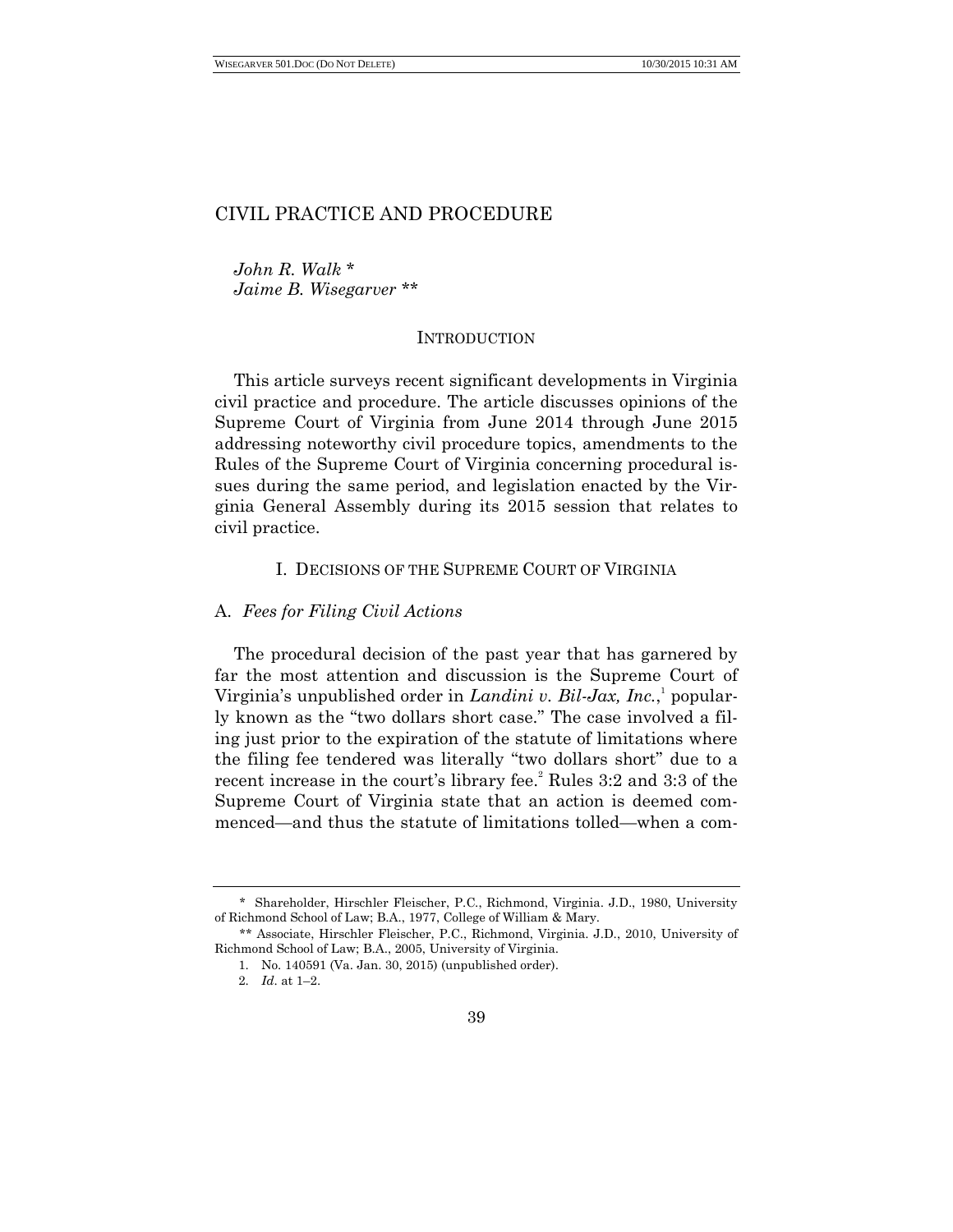plaint is tendered to the clerk.<sup>3</sup> The Rules go on to state that the clerk "shall receive and file all pleadings when tendered  $\dots$ ."<sup>4</sup>

In *Landini*, plaintiff's counsel timely filed the complaint with the clerk, but the check accompanying the filing was deficient by two dollars.<sup>5</sup> The clerk held the papers for six days and did not stamp them as "filed." On the sixth day—which coincidentally was the final day of the statute of limitations period—the clerk notified plaintiff's counsel of the omission.<sup>7</sup> No mention was made that the papers had not been stamped as "filed."<sup>8</sup> A check for the two dollar deficiency was mailed to the court and the action was stamped as "filed" upon receipt of the check but, unfortunately, after the limitations period had expired.<sup>9</sup>

The Supreme Court of Virginia's analysis is rather short but turns on an interpretation of Virginia Code section 17.1-275.<sup>10</sup> Subsection (A)(13) lists the fees for filing civil actions and concludes with the statement: "The fees prescribed above shall be collected upon the filing of papers for the commencement of civil actions."<sup>11</sup> The particular arrearage involved had to do with the library fee, and some of the opinion is unique to interpreting whether under the statute the library fee is "prescribed above" since it is mentioned in section  $17.1{\cdot}275(D)$ .<sup>12</sup> However, the larger takeaway from this case is that, contrary to what many thought was clearly specified in Rules 3:2 and 3:3, an action is not necessarily "filed" upon tendering a complaint to the clerk.<sup>13</sup> Curiously, the Order does not even mention these rules.<sup>14</sup>

The court revisited the subject in *Alexandria Redevelopment & Housing Authority v. Walker*. <sup>15</sup> In this case, the Alexandria Redevelopment and Housing Authority ("ARHA") had filed its Notice

<sup>3.</sup> VA. SUP. CT. R. 3:2, 3:3 (Repl. Vol. 2015).

<sup>4.</sup> R. 3:3 (Repl. Vol. 2015).

<sup>5.</sup> *Landini*, No. 140591, at 1.

<sup>6.</sup> *See id*.

<sup>7.</sup> *Id*.

<sup>8.</sup> *See id*.

<sup>9.</sup> *Id*. at 1–2.

<sup>10.</sup> *Id*. at 2.

<sup>11.</sup> VA. CODE ANN. § 17.1-275(A)(13) (Cum. Supp. 2015).

<sup>12.</sup> *See Landini*, No. 140591, at 2–3.

<sup>13.</sup> *See id*. at 3.

<sup>14.</sup> *See id*. at 1–3.

<sup>15.</sup> 289 Va. \_\_, 772 S.E.2d 297 (2015).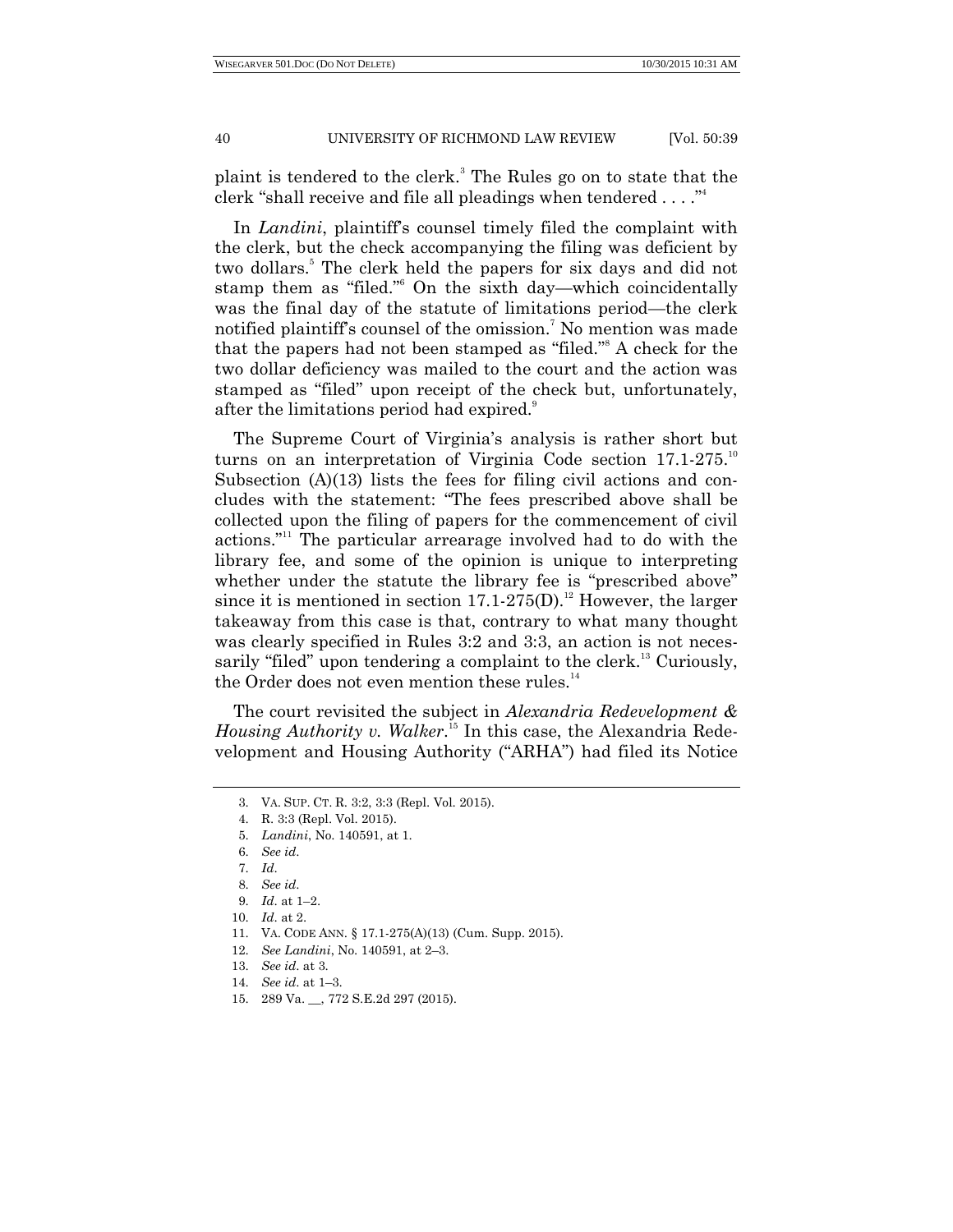of Appeal via commercial courier.<sup>16</sup> The package was dispatched for overnight delivery the day before the expiration of the thirtyday deadline. <sup>17</sup> The courier, however, delivered the package to the record room, where it sat overnight.<sup>18</sup> The next day—one day after the deadline—the clerk stamped the notice of appeal as "filed."<sup>19</sup> Thus, the issue was whether ARHA had timely noted its appeal.<sup>20</sup>

Holding the Notice of Appeal timely "filed," notwithstanding the clerk's error, and citing to Rule 3:3, Justice Kelsey wrote: ―When not filed electronically, a pleading is filed when it is physically delivered to the clerk of court."<sup>21</sup> In case the meaning of the above was not clear, Justice Kelsey went on to quote from *Milton v. United States*, to the effect that "filed" when applied to court proceedings is a term of art with a "well understood meaning" and entails "merely the depositing of the instrument with the custodian for the purpose of being filed  $\dots$ ."<sup>22</sup>

The implication of the foregoing discussion is that in *Landini*, the clerk should have received and stamped in the complaint as "filed," notwithstanding the deficiency in the filing fee. The reference in Professor W. Hamilton Bryson's treatise, which Justice Kelsey cites with approval, states this proposition expressly.<sup>23</sup> However, the only mention of *Landini* in the opinion is in a footnote that reads: "This appeal does not require us to address whether, and to what extent, the failure to tender certain fees renders a physically delivered pleading incapable of being filed."<sup>24</sup> Thus, practitioners are left to guess whether the court was signaling that *Landini* would not be followed in future cases. Clarity

22. *Walker*, 289 Va. at \_\_, 772 S.E.2d at 300 (quoting Milton v. United States, 105 F.2d 253, 255 (5th Cir. 1939)).

23. *Id*. (citing W. HAMILTON BRYSON, VIRGINIA CIVIL PROCEDURE § 6:01, at 6-3 (4th ed. 2005)).

24. *Id*. at \_\_, 772 S.E.2d at 301 n.8.

<sup>16.</sup> *Id*. at \_\_, 772 S.E.2d at 299.

<sup>17.</sup> *Id*.

<sup>18.</sup> *Id*.

<sup>19.</sup> *Id*.

<sup>20.</sup> *Id*.

<sup>21.</sup> *Id.* at \_, 772 S.E.2d at 300-01 (citing VA. SUP. CT. R. 3.3 (Repl. Vol. 2015) ("The clerk shall receive and file all pleadings when tendered . . . .")); Mears v. Mears, 206 Va.  $444, 446, 143$  S.E.2d  $889, 890$  (1965) (holding that a paper "is 'filed' when delivered to the clerk by the agent selected by counsel‖); W. HAMILTON BRYSON, VIRGINIA CIVIL PROCEDURE § 6:01, at 6-3 (4th ed. 2005).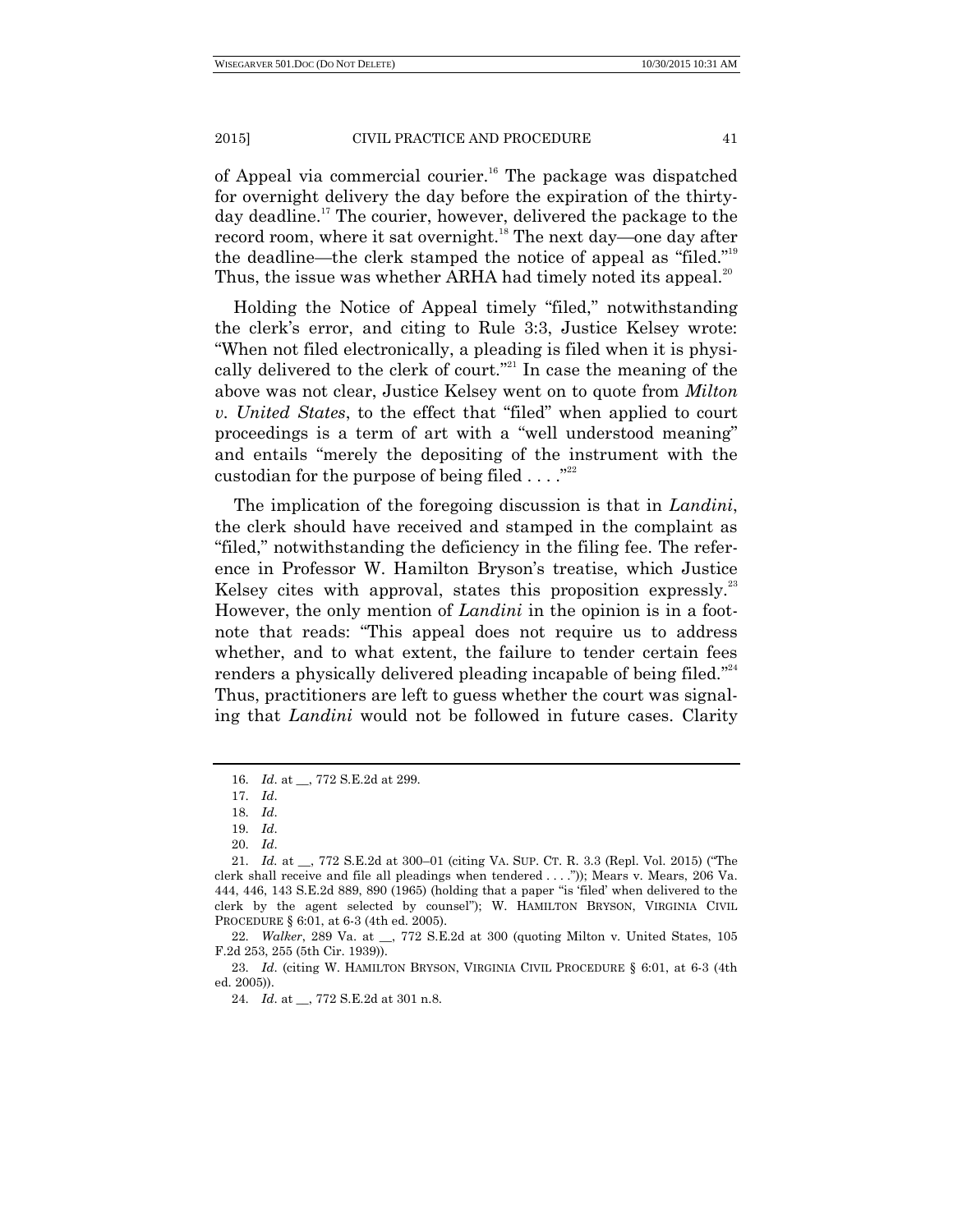will likely come in the form of legislative action as major bar groups are already lining up to advocate for a curative amendment to Virginia Code section 17.1-245.

#### B. *Nonsuits*

In its opinion in *Temple v. Mary Washington Hospital*, *Inc.*, the Supreme Court of Virginia considered whether the discovery rulings made by the circuit court in a prior, nonsuited action were properly before the court on appeal.<sup>25</sup> Jo Ann Knighten Temple, Administrator of the Estate of Ellis Ethelbert Temple ("decedent"), filed a complaint which alleged wrongful death and medical malpractice against Mary Washington Hospital and other defendants involved in the emergency treatment of the decedent, who had arrived at the hospital complaining of shortness of breath and chest pain and who died approximately four hours later of a heart attack.<sup>26</sup>

During the course of pretrial discovery, disputes arose concerning the hospital's refusal to produce certain information. <sup>27</sup> Specifically, the hospital refused to produce its policies and procedures related to the management, care, and treatment of patients presenting with conditions requiring cardiac monitoring.<sup>28</sup> The hospital also refused to produce information regarding its electronic charting system.<sup>29</sup> Both of these discovery requests by Temple were the subject of a motion to compel, which the trial court denied on the basis that the hospital's "policies and procedures were not relevant, would not lead to discoverable evidence, and were privileged."<sup>30</sup> Regarding Temple's request for electronic data, the trial court found that all relevant documents had already been  $disclosed.<sup>31</sup>$ 

Temple later filed a second motion to compel in which she asked the trial court to order the hospital to produce certain la-

<sup>25.</sup> 288 Va. 134, 137, 762 S.E.2d 751, 752 (2014).

<sup>26.</sup> *Id*.

<sup>27.</sup> *Id*.

<sup>28.</sup> *Id*. 29. *See id*.

<sup>30.</sup> *Id*.

<sup>31.</sup> *Id*.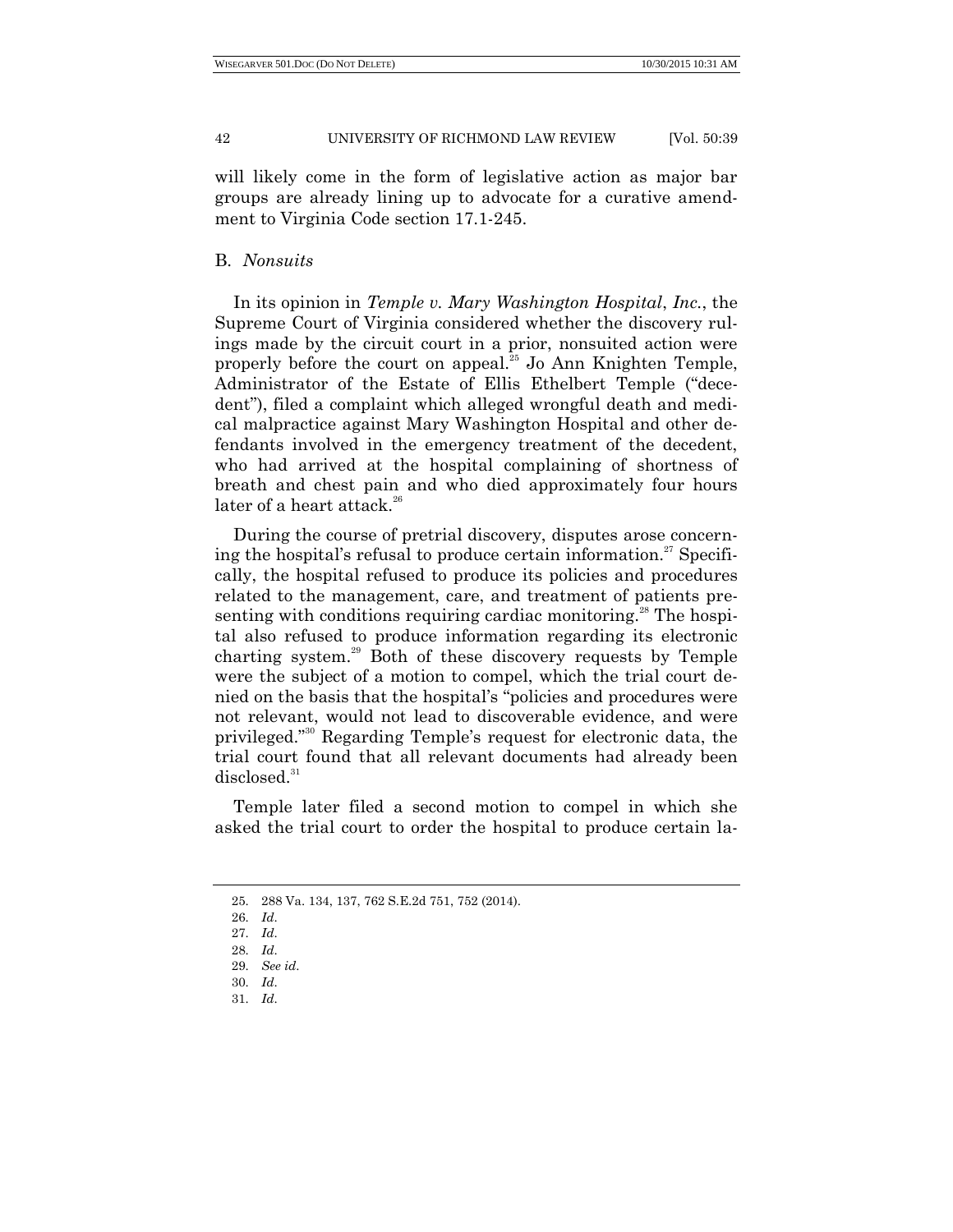boratory documents. $32$  The hospital responded that a document previously produced was the only document responsive to that request.<sup>33</sup> The trial court denied the motion to compel.<sup>34</sup>

Temple took a voluntary nonsuit pursuant to Virginia Code section  $8.01-380$  before the case went to trial.<sup>35</sup> "Temple then filed a new complaint in the same court and against the same defendants, alleging the same cause of action."<sup>36</sup> Subsequently, "the trial court entered an agreed order to incorporate the discovery conducted and taken in the [original] action."<sup>37</sup> The case went to trial, and a jury returned a verdict for the defense. <sup>38</sup> Temple then filed a motion for a new trial and to reconsider certain evidentiary rulings, including the rulings on the motions to compel.<sup>39</sup> The trial court denied the motion for a new trial.<sup>40</sup>

On appeal, the supreme court considered the effect of the nonsuit on the trial court's discovery rulings.<sup>41</sup> The defendants argued that Temple could not appeal the discovery rulings in the original action because the agreed order only incorporated the "discovery conducted and taken" in the prior action, not the motions, objections, rulings, and order from the original action.<sup>42</sup> Thus, according to the defendants, those rulings were not a part of the laterfiled action and therefore were not properly before the court on appeal.<sup>43</sup> Temple responded that the agreed order incorporating "all discovery conducted and taken" was clearly intended to include "all of the parties' motions and objections, as well as the trial court's rulings related to the discovery disputes."<sup>44</sup> Temple also argued that the parties' comments at a hearing in the later-filed action demonstrated their understanding that they were to be

<sup>32.</sup> *Id*. at 137–38, 762 S.E.2d at 752.

<sup>33.</sup> *Id*. at 138, 762 S.E.2d at 752.

<sup>34.</sup> *Id*.

<sup>35.</sup> *Id*., 762 S.E.2d at 753.

<sup>36.</sup> *Id*.

<sup>37.</sup> *Id.* Specifically, the order stated, "All discovery conducted and taken in the previous action that the Plaintiff brought against the Defendants . . . is hereby incorporated into the instant action.‖ *Id*.

<sup>38.</sup> *Id*.

<sup>39.</sup> *Id*.

<sup>41.</sup> *Id*. at 138–39, 762 S.E.2d at 753.

<sup>42.</sup> *Id*. at 139, 762 S.E.2d at 753.

<sup>43.</sup> *Id*.

<sup>44.</sup> *Id*.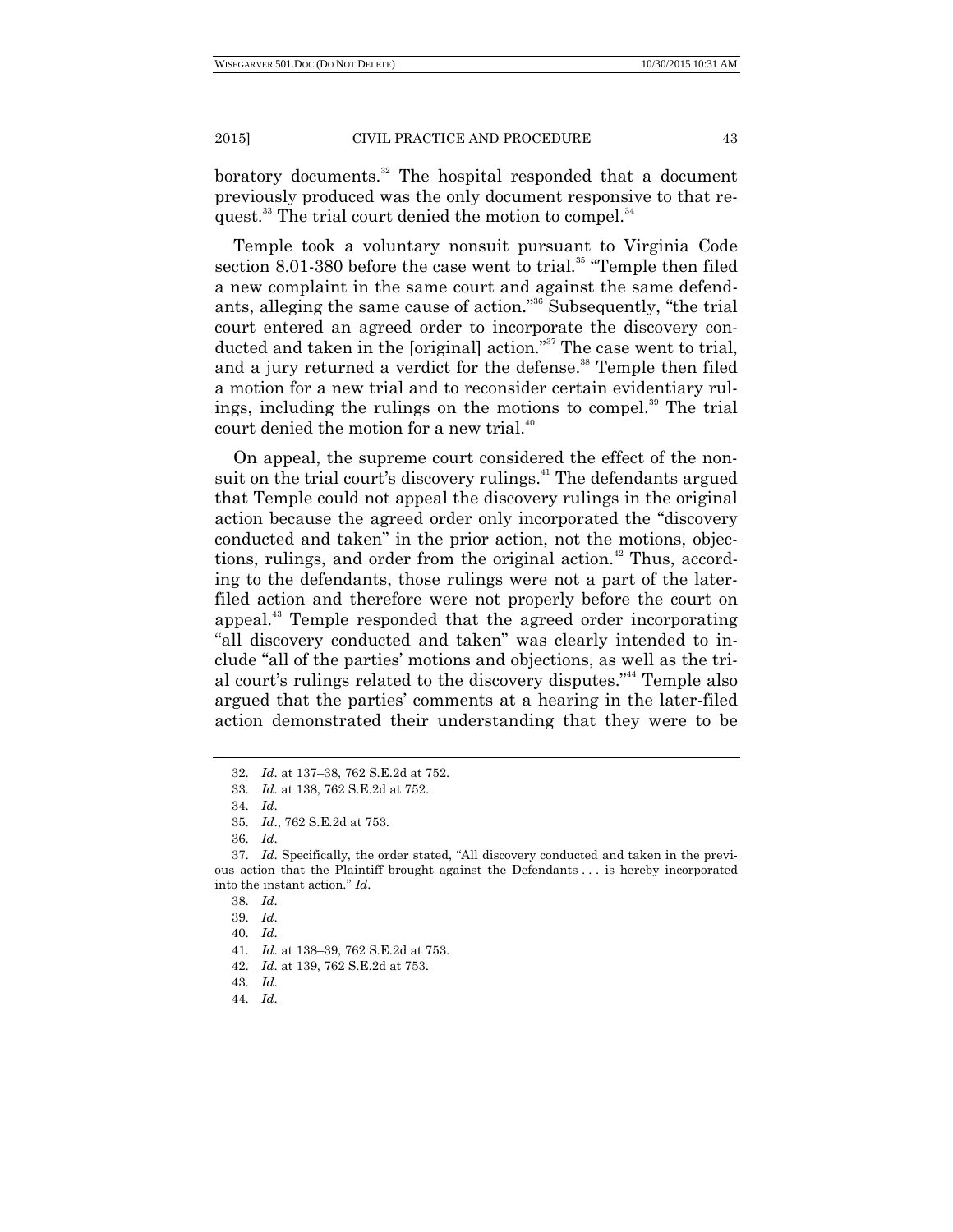bound by all arguments and rulings from the nonsuited action.<sup>45</sup> The supreme court disagreed.<sup>46</sup>

Interpreting section 8.01-380, $47$  the court explained that a refiled action after a nonsuit is a completely new action.<sup>48</sup> Once Temple chose to exercise her right to take a voluntary nonsuit, it was as if the original action had never been filed.<sup>49</sup> Thus, for any aspect of the nonsuited action to be incorporated into the laterfiled case, an order had to explicitly permit it.<sup>50</sup> In this case, the court held that "motions, objections, and trial court orders do not constitute discovery.<sup>551</sup> The trial court's order incorporating "all discovery conducted and taken" included the interrogatories, depositions, documents, and requests for admissions, but did not include the motions to compel, objections, transcripts of hearings, or the trial court's rulings on the motions.<sup>52</sup> Because the order did not explicitly incorporate these motions, objections, and rulings, following the nonsuit, it was as if those motions, objections, and rulings had never existed.<sup>53</sup> Accordingly, the court could not reach the merits of Temple's assignments of error. $54$ 

In *Anheuser-Busch Companies, Inc. v. Cantrell*, the Supreme Court of Virginia again considered the nonsuit statute, specifically, the question: when is an action "submitted to the court for decision" within the meaning of the nonsuit statute, section 8.01-380(A)?<sup>55</sup> After working as a boiler tender at Anheuser-Busch for

<sup>45.</sup> *Id*.

<sup>46.</sup> *Id*. at 139–41, 762 S.E.2d at 753–54.

<sup>47.</sup> VA. CODE ANN. § 8.01-380 (Repl. Vol. 2015) ("A party shall not be allowed to suffer a nonsuit . . . unless he does so before a motion to strike the evidence has been sustained or before the jury retires from the bar or before the action has been submitted to the court for decision.").

<sup>48.</sup> *Temple*, 288 Va. at 139, 762 S.E.2d at 753.

<sup>49.</sup> *Id*. at 140, 762 S.E.2d at 754.

<sup>50.</sup> *Id*.

<sup>51.</sup> *Id*.

<sup>52.</sup> *Id*.

<sup>53.</sup> *Id*. at 140–41, 762 S.E.2d at 754. The court also held that because a trial court speaks only through its written orders and that such orders are presumed to reflect accurately what transpired, the parties' comments at a hearing regarding their understanding of the order could not be considered on appeal. *Id*.

<sup>54.</sup> *Id*. at 141, 762 S.E.2d at 754.

<sup>55.</sup> *See* 289 Va. \_\_, \_\_, 770 S.E.2d 499, 500 (2015). The nonsuit statute states, in pertinent part:

A party shall not be allowed to suffer a nonsuit as to any cause of action or claim, or any other party to the proceeding, unless he does so before a motion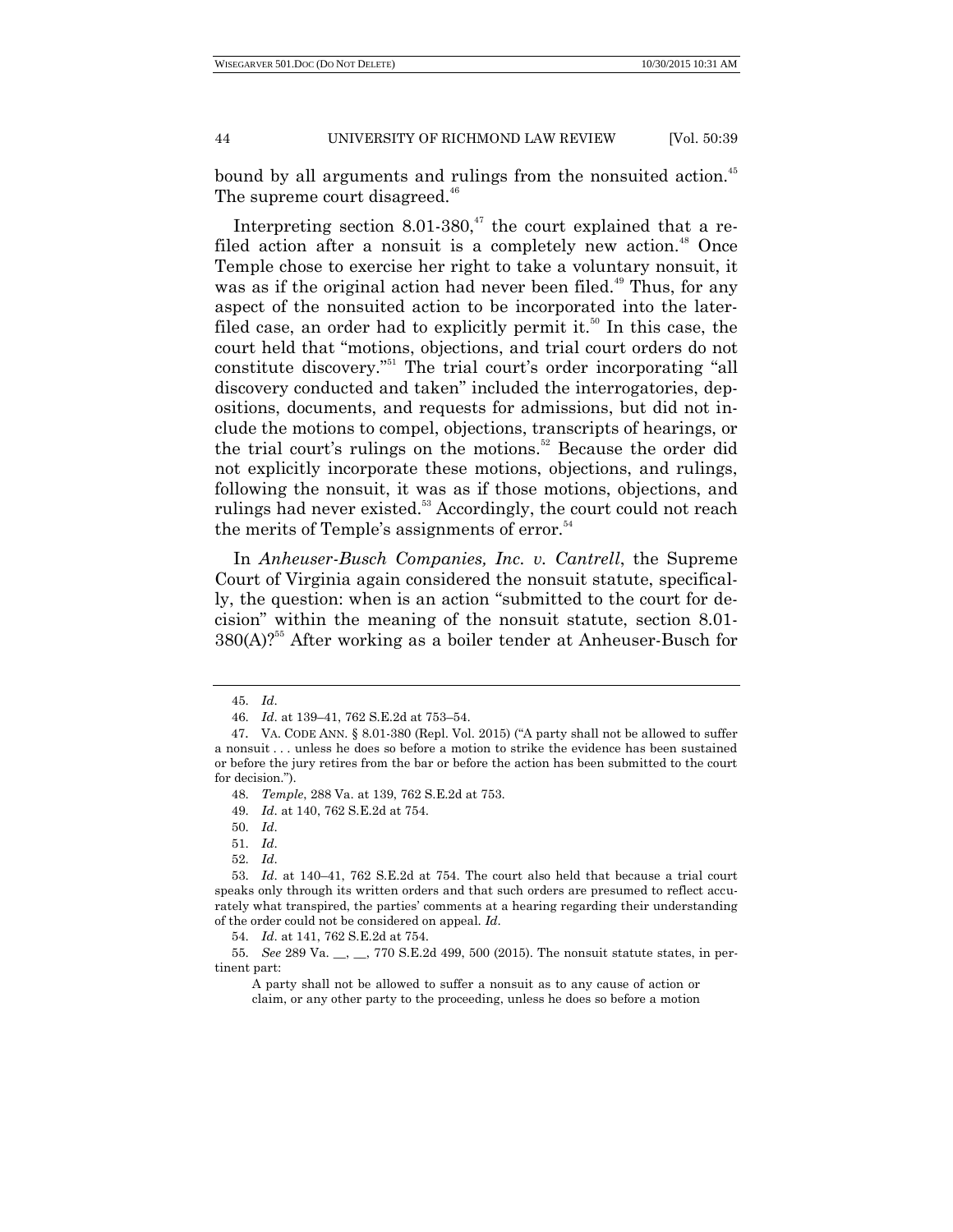eighteen years, Garland Cantrell was diagnosed with mesothelioma. <sup>56</sup> Cantrell filed an amended complaint against seventeen defendants who owned the premises where he had worked, alleging that their negligence proximately caused his illness.<sup>57</sup> The defendants filed demurrers to the amended complaint, which Cantrell opposed.<sup>58</sup> After the demurrers were fully briefed and a hearing conducted, the circuit court informed the parties "that it would take the demurrers under advisement."<sup>59</sup>

Several weeks later, the circuit court notified the parties that "its decision would be forthcoming."<sup>60</sup> The next day, Cantrell filed a complaint in the Circuit Court of the City of Newport News against all but four of the remaining defendants in the Norfolk case, alleging substantially similar claims. $61$  "The day after filing his complaint in Newport News, Cantrell moved to nonsuit the amended complaint pending in Norfolk" under Virginia Code section 8.01-380.<sup>62</sup> The defendants in the Norfolk proceeding opposed the nonsuit motion, arguing that the claims pending there had been "submitted to the court for decision" within the meaning of section  $8.01-380(A)$ .<sup>63</sup> The circuit court disagreed and granted Cantrell's motion for nonsuit, at which point the defendants appealed.<sup>64</sup>

The supreme court explained that pursuant to section 8.01-  $380(A)$ , "[a] party shall not be allowed to suffer a nonsuit as to any cause of action or claim, or any other party to the proceeding,

- 57. *Id*. at \_\_, 770 S.E.2d at 499–500.
- 58. *Id*. at \_\_, 770 S.E.2d at 500.
- 59. *Id*.

to strike the evidence has been sustained or before the jury retires from the bar or before the action has been submitted to the court for decision. After a nonsuit no new proceeding on the same cause of action or against the same party shall be had in any court other than that in which the nonsuit was taken, unless that court is without jurisdiction, or not a proper venue, or other good cause is shown for proceeding in another court, or when such new proceeding is instituted in a federal court. If after a nonsuit an improper venue is chosen, the court shall not dismiss the matter but shall transfer it to the proper venue upon motion of any party.

VA. CODE ANN. § 8.01-380(A) (Repl. Vol. 2015).

<sup>56.</sup> *Cantrell*, 289 Va. at \_\_, 770 S.E.2d at 499 (2015).

<sup>60.</sup> *Id*.

<sup>61.</sup> *Id*.

<sup>62.</sup> *Id*.

<sup>63.</sup> *Id*.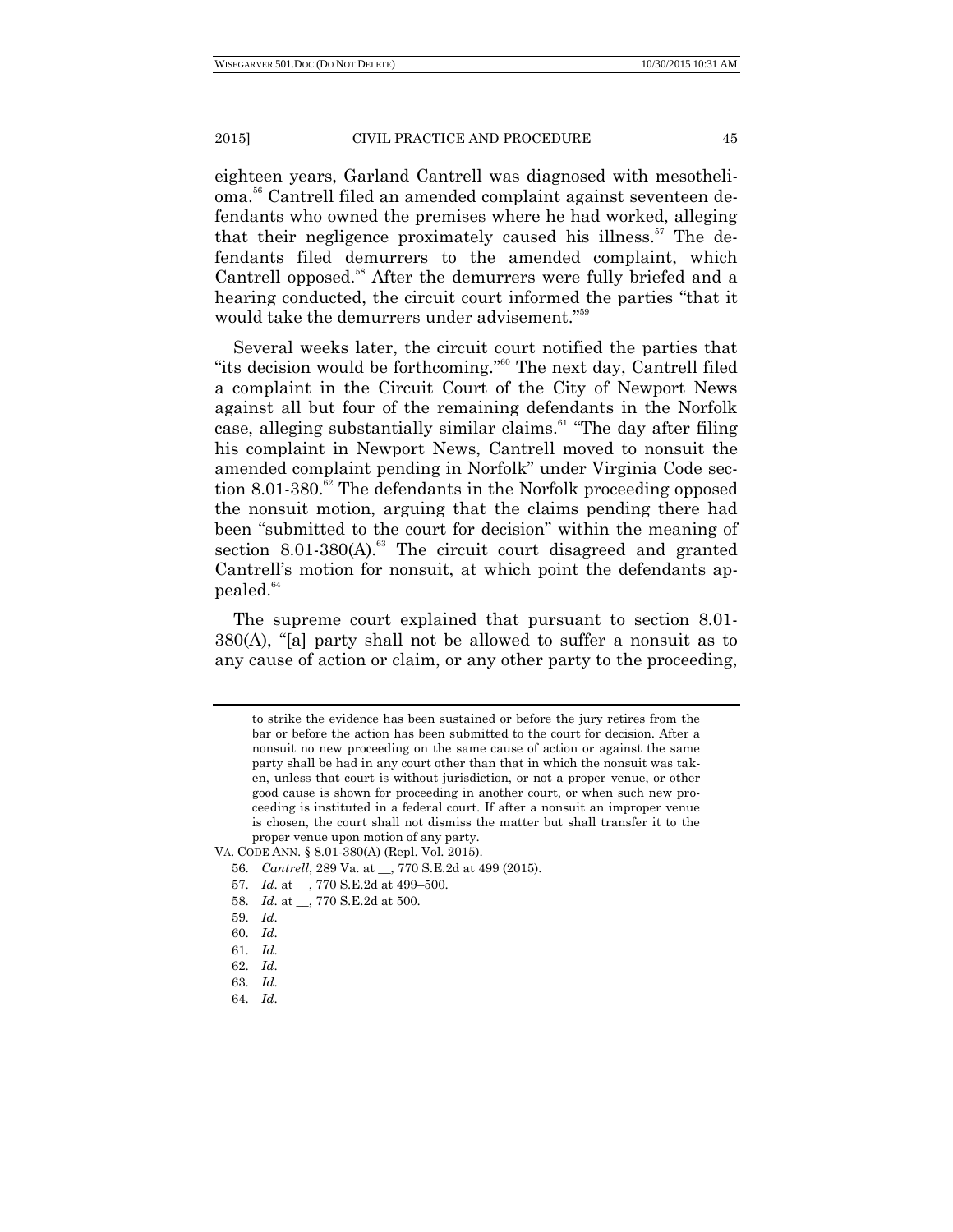unless he does so . . . before the action has been submitted to the court for decision."<sup>55</sup> In an earlier decision, the court had determined that an action is "submitted to the court for decision" when it "is in the hands of the trial judge for final disposition, either on a dispositive motion or upon the merits."<sup>66</sup>

The Supreme Court of Virginia has previously established that a demurrer is a dispositive motion, $\mathfrak{g}$  and so in this case, the court ruled that the defendants' demurrer, as well as their pleas in bar and motions to dismiss, were all dispositive pleadings that precluded a nonsuit under section  $8.01{\text -}380$ (A).<sup>68</sup> Thus, the court held that the circuit court erred in granting Cantrell's nonsuit motion after the parties had completed their briefing and argument on the demurrers. <sup>69</sup> As neither the parties nor the court anticipated any further proceedings on the demurrers, those pleadings were committed to the court for its ruling.<sup>70</sup>

## C. *Evidence*

The sufficiency of the plaintiffs' evidence was the central issue on appeal in *Owens v. DRS Automotive Fantomworks, Inc.—*a case that concerned the repair and renovation of an antique automobile.<sup>71</sup> Richard L. Owens and his wife, Cynthia M. Owens, hired DRS Automotive Fantomworks, Inc. and its owner, Daniel R. Short, to repair and restore their 1960 Ford Thunderbird.<sup>72</sup> The parties did not enter into a written contract, but Short estimated that the project could be completed for approximately  $$40,000$ .<sup>73</sup>

Short advised the Owenses that the most economical way to find replacement parts for the Thunderbird would be to purchase

<sup>65.</sup> *Id*. (quoting VA. CODE ANN. § 8.01-380(A) (Repl. Vol. 2015)).

<sup>66.</sup> *Id*. (quoting Bio-Medical Applications of Va., Inc. v. Coston, 272 Va. 489, 493–94, 634 S.E.2d 349, 351 (2006)).

<sup>67.</sup> Wells v. Lorcom House Condominiums' Council of Co-Owners, 237 Va. 247, 252, 377 S.E.2d 381, 384 (1989).

<sup>68.</sup> *See Cantrell*, 289 Va. at \_\_, 770 S.E.2d at 500; *see also* Virginia Marine Res. Comm'n v. Clark, 281 Va. 679, 685 n.3, 709 S.E.2d 150, 154 n.3 (2011) (describing demurrers as dispositive motions).

<sup>69.</sup> *Cantrell*, 289 Va. at \_\_, 770 S.E.2d at 500.

<sup>70.</sup> *Id*.

<sup>71.</sup> 288 Va. 489, 764 S.E.2d 256 (2014).

<sup>72.</sup> *Id*. at 492, 764 S.E.2d at 257.

<sup>73.</sup> *Id*. at 492–93, 764 S.E.2d at 257.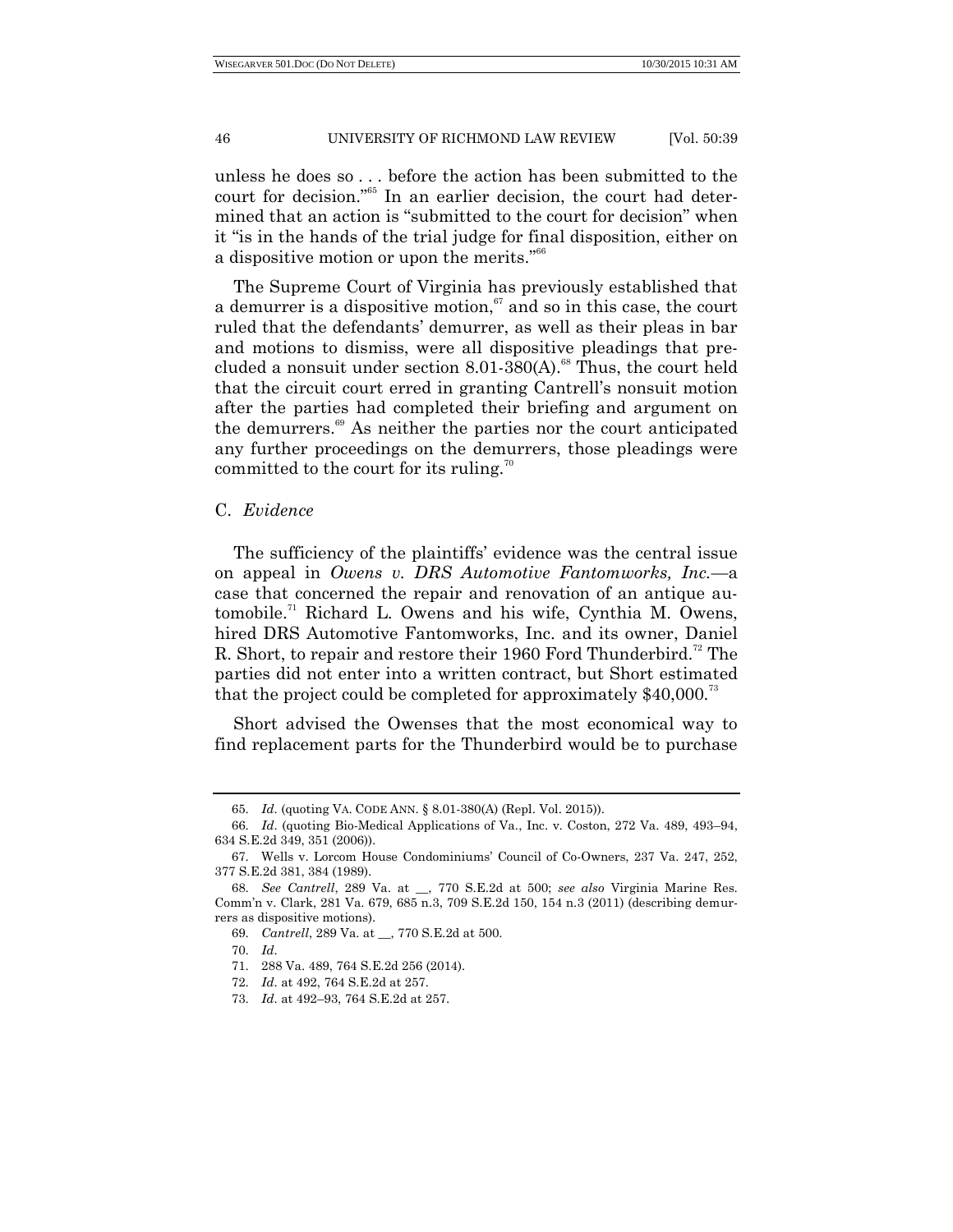a "donor car" with a compatible engine.<sup>74</sup> The plaintiffs testified that Short told them that a donor car could likely be purchased at auction for "a few thousand dollars."<sup>75</sup> Short then located a 2001 Ford Crown Victoria Police Interceptor for sale by Lieutenant Alexander Theiss near his shop.<sup>76</sup> Theiss had advertised the Interceptor on the internet for \$2000, but at trial, Short testified that he never saw this advertisement.<sup>77</sup> Short and Theiss negotiated a price of \$6000 for the Interceptor.<sup>78</sup>

Short had previously provided the Owenses with written notice of the terms upon which he conducted his business.<sup>79</sup> Included in those terms was the condition that a 25% markup would be charged for parts purchased for the work.<sup>80</sup> On the list of anticipated costs for parts and labor that Short gave to the Owenses, he stated the cost for the purchase of the Interceptor was \$7200, including the markup. $81$  After receiving this list, the Owenses made a second installment payment to Short, followed by frequent visits to the DRS shop to discuss the continuing work and to request additional repairs.<sup>82</sup>

The amicable relationship between the parties quickly deteriorated when Short received a letter from Mrs. Owens demanding documentation of all costs for parts and labor; identification of all suppliers; and other information pertinent to the project.<sup>83</sup> Short suspended the work on the Thunderbird and offered two opportunities for the Owenses to have the vehicle inspected, but they responded by filing a complaint in circuit court alleging breach of contract, violation of the Virginia Consumer Protection Act ("VCPA"), fraud, and detinue. $84$ 

<sup>74.</sup> *Id*. at 493, 764 S.E.2d at 257.

<sup>75.</sup> *Id*. at 493, 764 S.E.2d at 258.

<sup>76.</sup> *Id*.

<sup>77.</sup> *Id*.

<sup>78.</sup> *Id*.

<sup>79.</sup> *Id*. at 494, 764 S.E.2d at 258.

<sup>80.</sup> *Id*. The Owenses did not object to these terms. *Id*.

<sup>81.</sup> *Id*.

<sup>82.</sup> *Id*.

<sup>83.</sup> *Id*.

<sup>84.</sup> *Id.* at 494, 764 S.E.2d at 258–59. The detinue claim was later dismissed and thus was not at issue on appeal. *Id.* at 494 n.2, 764 S.E.2d at 259 n.2.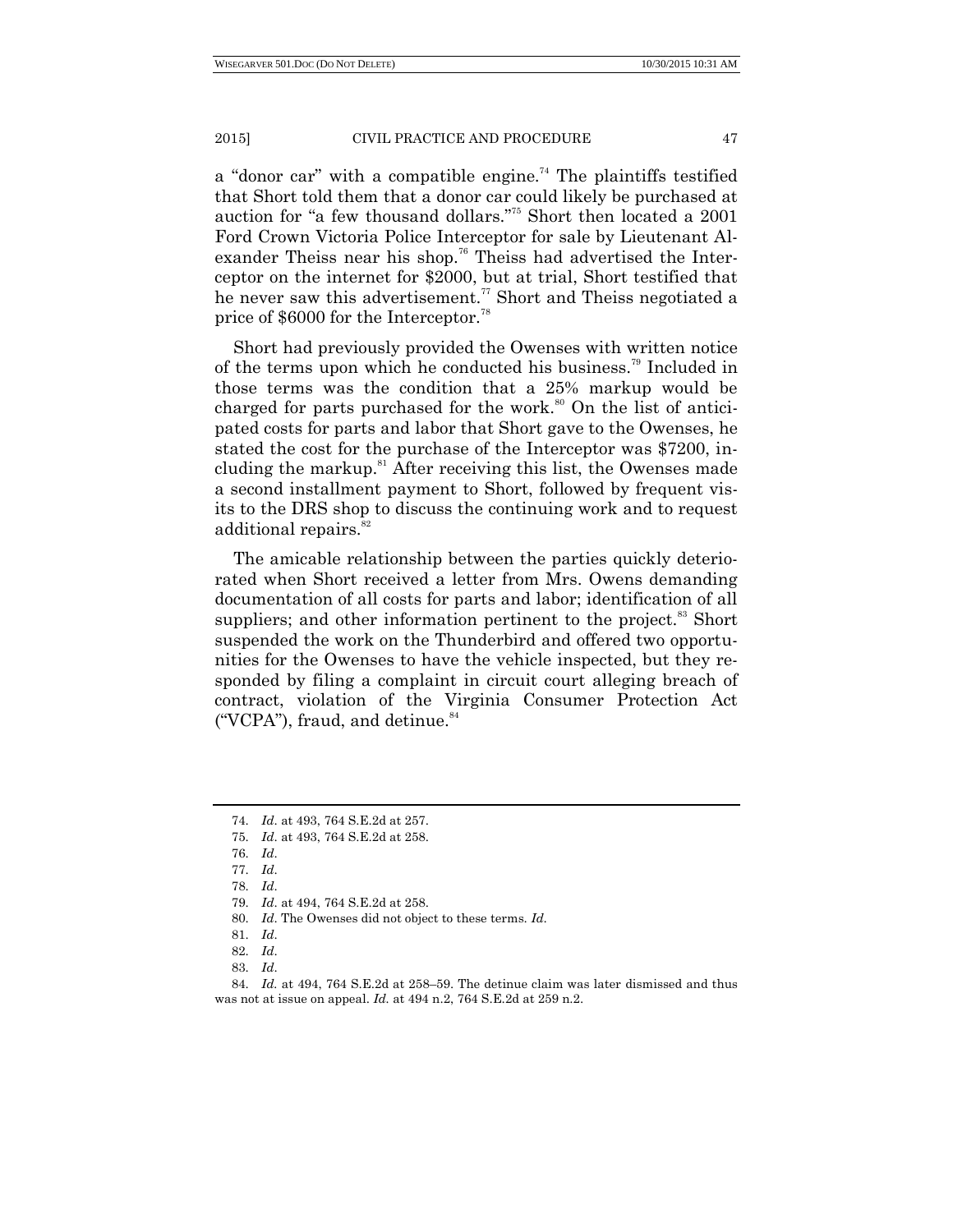The case went to a three-day jury trial.<sup>85</sup> "At the conclusion of the plaintiffs' case, the defendants moved the court to strike the plaintiffs' evidence as to all counts."<sup>86</sup> "The court granted the motion as to the fraud and VCPA counts and overruled it as to the count for breach of contract."<sup>87</sup> The defendants renewed their motion to strike after presenting their evidence, but the court denied the motion. <sup>88</sup> The jury returned a verdict for the defendants, and the plaintiff appealed.<sup>89</sup>

The plaintiffs assigned three errors on appeal: (1) that the trial court erred in striking the evidence based on a finding that two witnesses were "believable" and "credible"; (2) that the trial court erred in striking the evidence on the VCPA claim by ruling that a VCPA claim requires proof of fraud; and (3) that the trial court erred by striking the VCPA claim because the evidence was sufficient to show a violation of the VCPA.<sup>90</sup>

With regard to the first assignment of error, the court determined that the key issue was whether the defendants had actually paid \$6000 for the Interceptor, or if they had paid a lesser amount, as argued by the plaintiffs.<sup>91</sup> Importantly, the only witnesses who had any knowledge of the Interceptor purchase were Short and Theiss, who both testified that the purchase price was \$6000.<sup>92</sup> Theiss was called as a witness by the plaintiffs and as such, the plaintiffs were bound by his uncontradicted testimony.<sup>33</sup> At the conclusion of the trial, the only evidence before the jury regarding the purchase price of the Interceptor was that \$6000 had been paid.<sup>94</sup> Although the trial court judge may have remarked that the testimony of Short and Theiss was credible and believable, these comments were simply indicative of the fact that their testimony had not been refuted and was not, on its face, unwor-

<sup>85.</sup> *Id*. at 494, 764 S.E.2d at 259.

<sup>86.</sup> *Id.*

<sup>87.</sup> *Id.*

<sup>88.</sup> *Id.* at 495, 764 S.E.2d at 259.

<sup>89.</sup> *Id.*

<sup>90.</sup> *Id.*

<sup>91.</sup> *Id.*

<sup>92.</sup> *Id.*

<sup>93.</sup> *Id.* at 495–96, 764 S.E.2d at 259–60.

<sup>94.</sup> *Id.* at 496, 764 S.E.2d at 260.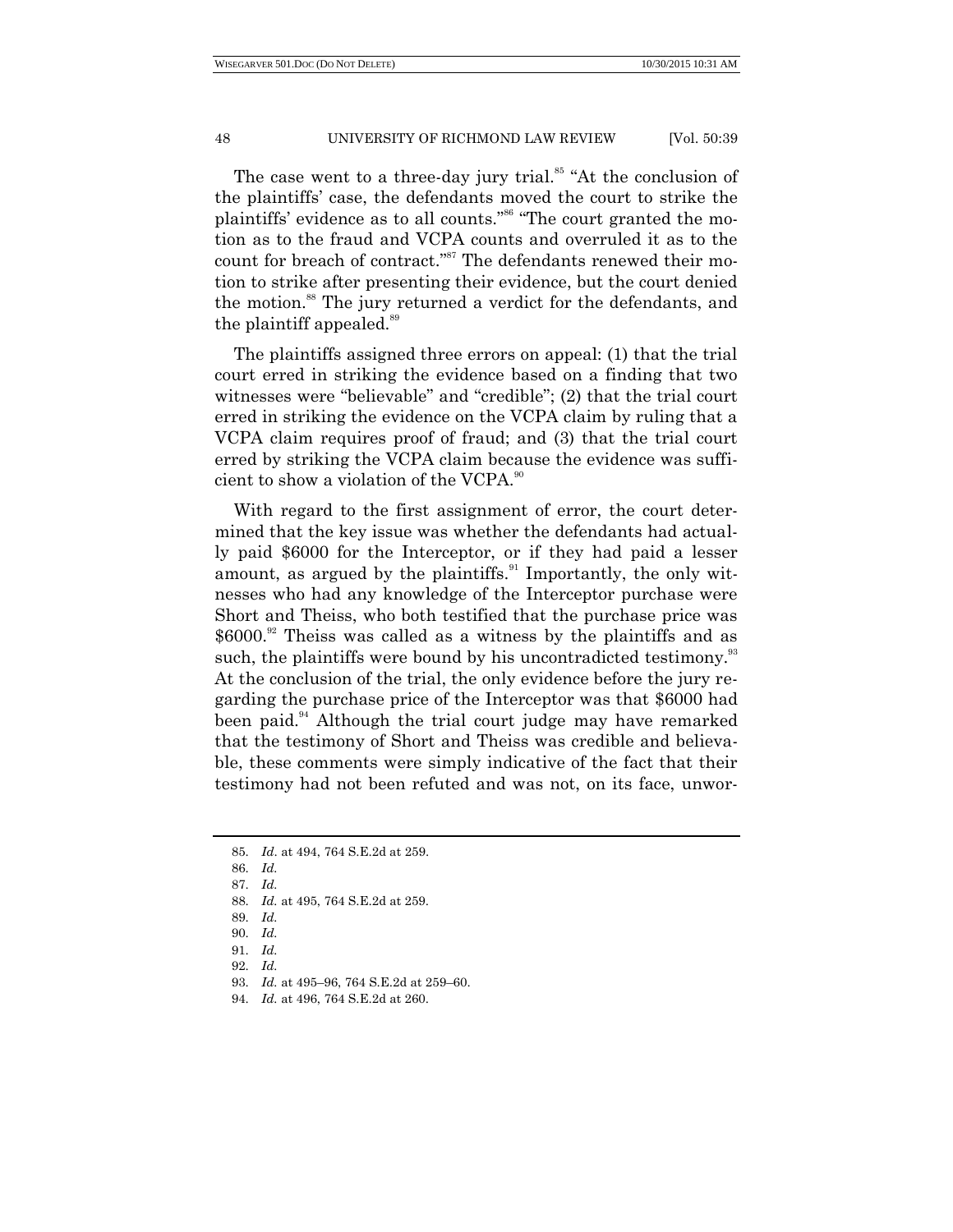thy of belief.<sup>95</sup> The Supreme Court of Virginia determined that the trial court did not err in striking the evidence. $96$ 

The court considered the second and third assignments of error together, and, adhering to the rules of statutory construction, interpreted the VCPA as providing a remedy for more than simply fraud.<sup>97</sup> Unlike proof of fraud, the VCPA does not require the consumer to prove in every case "that misrepresentations were made knowingly or with the intent to deceive."<sup>98</sup> Applying this broad interpretation of the VCPA, the court held that the Owenses had ―failed to produce evidence of misrepresentations concerning the purchase price of the Interceptor."<sup>99</sup> Further, even if certain statements by Short could be construed as misrepresentations, the Owenses had offered no evidence of any loss that they suffered from reliance upon those statements.<sup>100</sup> In sum, the Owenses' evidence had failed to meet the requirements of Virginia Code section  $59.1 - 204(A).$ <sup>101</sup>

In *Ramsey v. Commissioner of Highways*, an eminent domain case concerning the valuation of certain property located in the city of Virginia Beach, the Supreme Court of Virginia considered the admissibility of a pre-settlement appraisal of a property's fair market value. $102$ 

In 2009, the Commissioner of Highways sought to acquire a portion of the Ramseys' property in order to make road improvements to Route  $264$ <sup>103</sup> Before making an offer, the Commissioner ordered an appraisal of the property as set forth in Virginia Code sections  $25.1-204$  and  $-417$ <sup>104</sup> Thomas M. Savage conducted the appraisal and valued the entire property before acquisition at  $$500,000$ <sup>105</sup> Savage opined that just compensation for the to-beacquired portion of the property was  $$246,292$ <sup>106</sup> The Commis-

<sup>95.</sup> *Id*. at 497, 764 S.E.2d at 260.

<sup>96.</sup> *Id*.

<sup>97.</sup> *Id*.

<sup>98.</sup> *Id*.

<sup>99.</sup> *See id.* at 498, 764 S.E.2d at 260–61.

<sup>100.</sup> *Id.* at 498, 764 S.E.2d at 261.

<sup>101.</sup> *Id*.

<sup>102.</sup> 289 Va. \_\_, 770 S.E.2d 487 (2015).

<sup>103.</sup> *Id*. at \_\_, 770 S.E.2d at 488.

<sup>104.</sup> *Id*.

<sup>105.</sup> *Id*.

<sup>106.</sup> *Id*.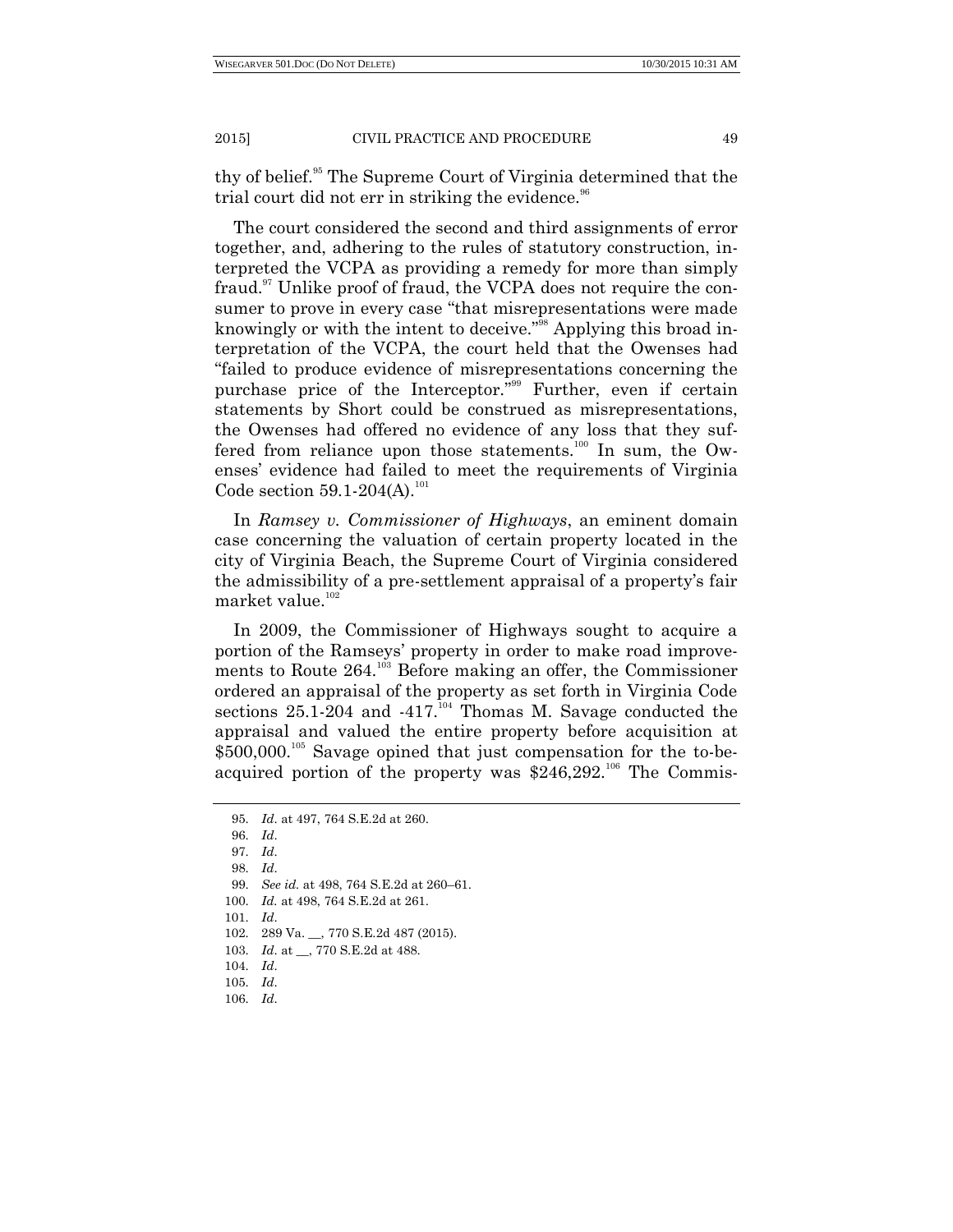sioner then attempted, unsuccessfully, to purchase the property directly from the Ramseys.<sup>107</sup>

Shortly thereafter, the Commissioner filed a Certificate of Take with the trial court certifying that he had deposited \$248,707 the estimated fair value of the property to be acquired—with the clerk of court.<sup>108</sup> The Ramseys withdrew the money from the clerk of court.<sup>109</sup> Subsequently, the Commissioner filed a Petition in Condemnation, requiring an order confirming that the title to the desired portion of property be vested in the Commonwealth, and asking that a jury determine the value of the property.<sup>110</sup>

The Commissioner then hired Lawrence J. Colorito, Jr. to conduct a second appraisal.<sup>111</sup> At trial, Colorito testified as an expert witness and asserted that the market value of the Ramseys' property was \$250,000, and that just compensation for the acquired portion was  $$92,127$ .<sup>112</sup> During the trial, the Ramseys sought to have Savage's initial appraisal admitted into evidence.<sup>113</sup> The trial court denied admission of the Savage appraisal on the basis that it was an offer to settle.<sup>114</sup> The jury found just compensation for the Ramseys' property to be \$234,032 and the trial court later issued a final order confirming that title in the relevant portion of the property vested in the Commonwealth.<sup>115</sup>

On appeal, the Ramseys argued that the trial court erred in refusing to admit oral and written evidence of the property value as determined by Savage's appraisal.<sup>116</sup> According to the Ramseys, the trial court erroneously treated the Savage appraisal as part of the Commissioner's offer, when in fact the appraisal was completed before any offer was made to purchase the property.<sup>117</sup> The court considered this issue to be not just a question of the admissibility of evidence, but also a matter of statutory construction.<sup>118</sup>

- 107. *Id*.
- 108. *See id*.
- 109. *Id*. 110. *See id*.
- 111. *Id*.
- 112. *Id*.
- 113. *Id*.
- 114. *Id.* at \_\_, 770 S.E.2d at 489.
- 115. *Id*.
- 116. *Id*.
- 117. *Id*. 118. *See id*.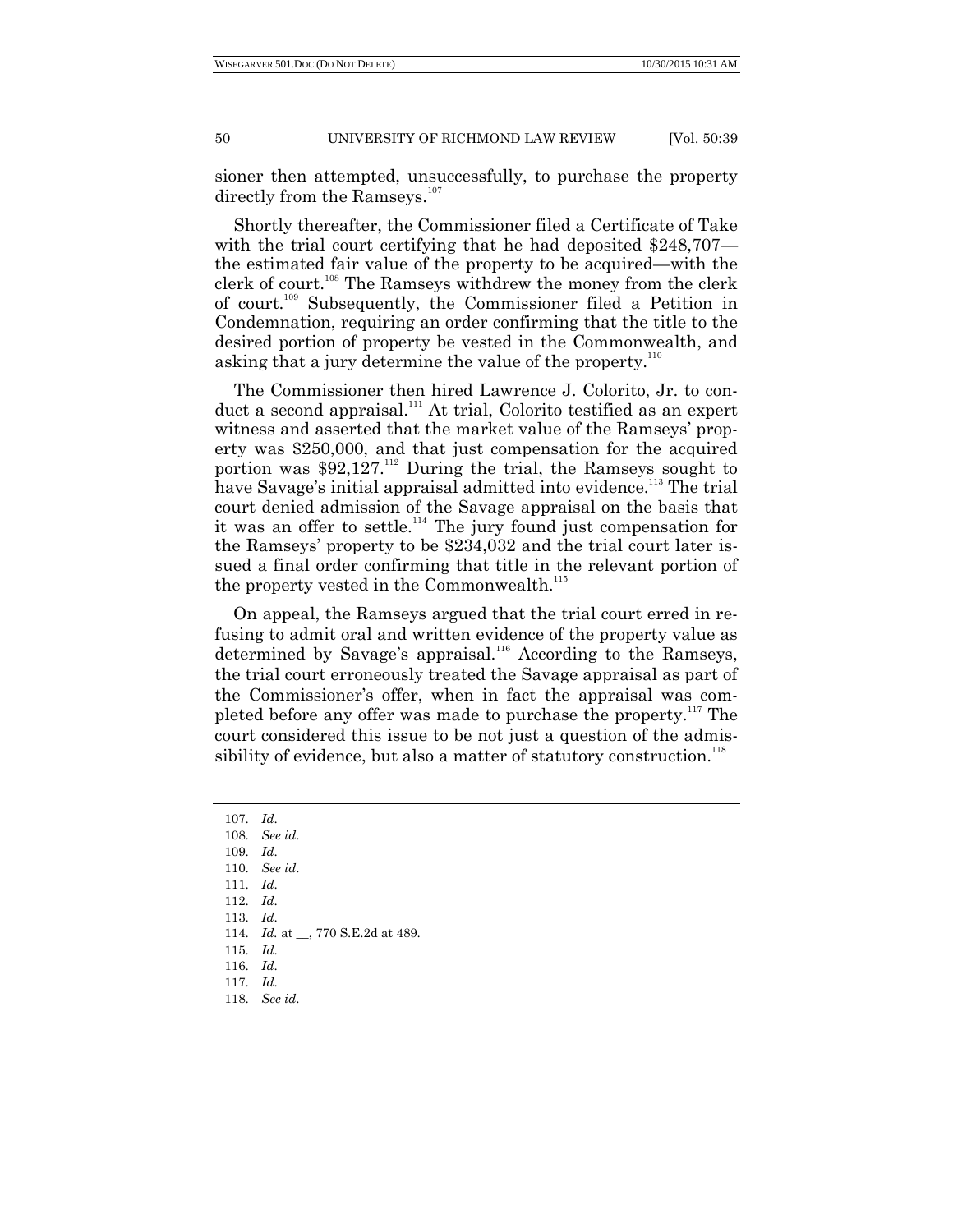The court explained that in an eminent domain proceeding, a condemnor must make "a bona fide but ineffectual effort to purchase from the owner the property to be condemned."<sup>119</sup> Importantly, "*[b]efore initiating negotiations* for real property, the state agency shall establish an amount which it believes to be just compensation therefor and shall make a prompt offer to acquire the property for the full amount so established."<sup>120</sup> Pursuant to section  $25.1-417(A)(2)$ , "[r]eal property shall be appraised before the initiation of negotiations  $\dots$ ."<sup>121</sup>

Because the Ramseys were given the Savage appraisal before any offer to purchase was made, the court held that the Savage appraisal was admissible into evidence as pre-condemnation party admissions by the Commissioner.<sup>122</sup> Consistent with the language of section 25.1-417(A)(2), the Savage appraisal was a fair market value determination prepared "before the initiation of negotiations," and thus should not have been excluded.<sup>123</sup> The court went on to hold that Savage's pre-settlement appraisal was relevant evidence that was not unfairly prejudicial, and had probative value in furthering the purpose of the eminent domain procedure—which is to fully and justly compensate landowners for the value of their property. $124}$  Accordingly, the trial court erred in finding that the Savage appraisal was an offer to settle and, as such, was inadmissible at trial. $125$ 

## D. *Default Judgment*

*Sauder v. Ferguson* involved an appeal from the final order of the circuit court denying a motion to set aside default judgment.<sup>126</sup> After Susan M. Sauder and Dennie Lee Ferguson, Jr. were involved in a car accident, Ferguson's insurer, Progressive Gulf Insurance Company, filed a declaratory judgment action seeking a ruling that it was not obligated to provide coverage for the acci-

<sup>119.</sup> *Id*. (quoting VA. CODE ANN. § 25.1-204(A) (Cum. Supp. 2015)).

<sup>120.</sup> *Id*. (quoting VA. CODE ANN. § 25.1-204(E)(1) (Cum. Supp. 2015)).

<sup>121.</sup> VA. CODE ANN. § 25.1-417(A)(2) (Cum. Supp. 2015).

<sup>122.</sup> *Ramsey*, 289 Va. at \_\_, 770 S.E.2d at 489–91.

<sup>123.</sup> *Id.* at . 770 S.E.2d at 490 (quoting VA. CODE ANN. § 25.1-417(A)(2) (Cum. Supp. 2015)).

<sup>124.</sup> *Id*. at \_\_, 770 S.E.2d at 490.

<sup>125.</sup> *Id*. at \_\_, 770 S.E.2d at 491.

<sup>126.</sup> 289 Va. \_\_, 771 S.E.2d 664 (2015).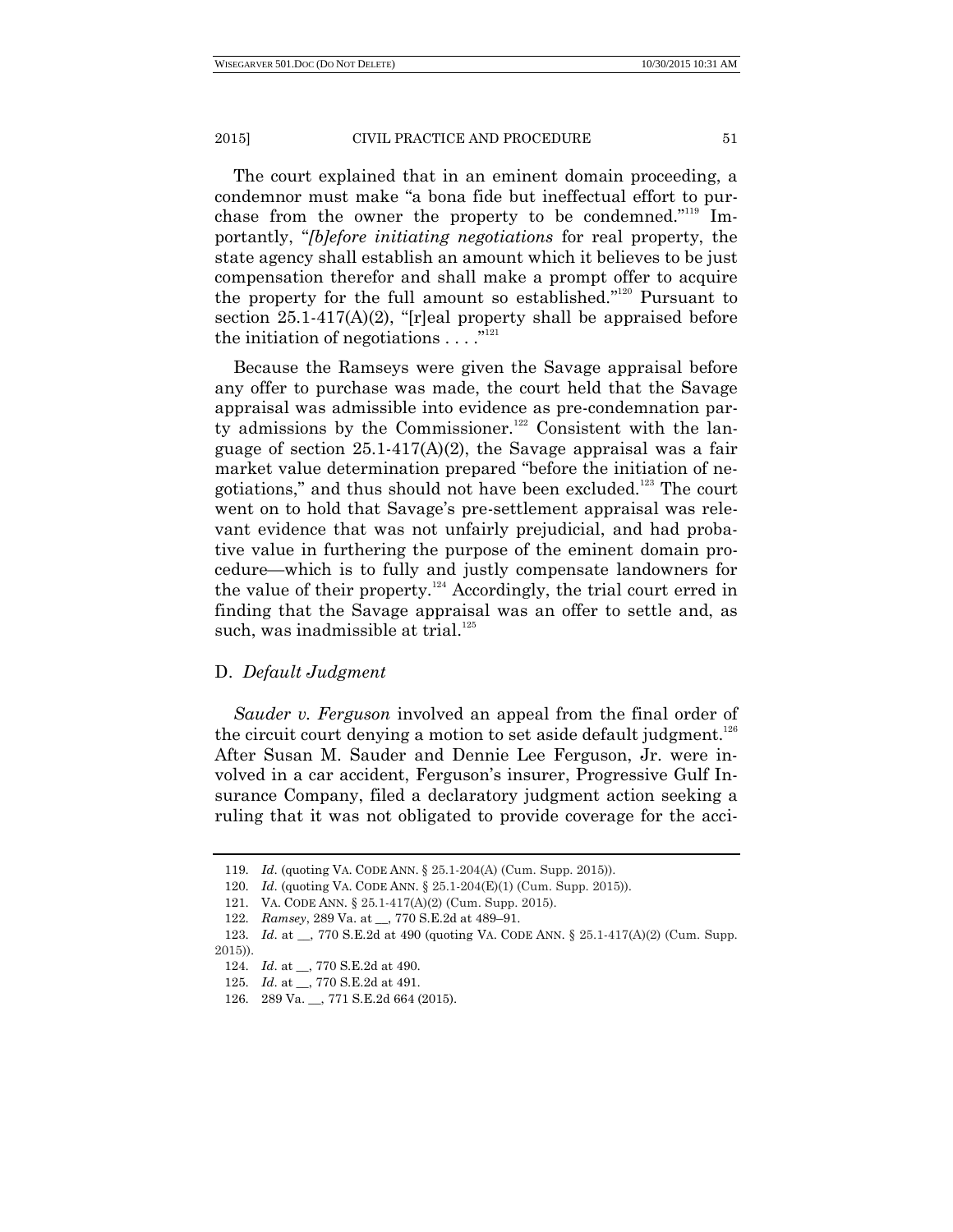dent.<sup>127</sup> The named defendants included Sauder, Ferguson, and Rockingham Casualty Company—the insurer from whom Sauder had purchased an uninsured motorist policy.<sup>128</sup>

While the declaratory judgment action was pending, Ferguson testified in a deposition that he was living with his mother in Harrisonburg, Virginia, at the time of the accident.<sup>129</sup> Ferguson again testified that he was living with his mother at the trial of the declaratory judgment action.<sup>130</sup> "At the conclusion of the trial, the circuit court ruled that Ferguson was an uninsured motorist at the time of the accident."<sup>131</sup> Thus, Rockingham Casualty's uninsured motorist policy would provide coverage for the first \$100,000 of any judgment that Sauder was legally entitled to recover against Ferguson for damages relating to the accident.<sup>132</sup>

Predictably, Sauder filed a complaint against Ferguson seeking damages arising from the accident.<sup>133</sup> Sauder served Ferguson by posting at the address listed on the police report—not the address given by Ferguson at deposition and at trial.<sup>134</sup> After receiving no response to the complaint, Sauder then filed a motion for entry of default judgment against Ferguson.<sup>135</sup> Sauder served the motion, notice of motion, and proposed order on Ferguson by delivery to his mother at his mother's address.<sup>136</sup> When Ferguson failed to appear at the hearing, the circuit court entered default judgment.<sup>137</sup> Ferguson was personally served with the order entering judgment by default.<sup>138</sup>

The circuit court then set a bench trial on damages, which resulted in an order awarding Sauder \$300,000 in damages.<sup>139</sup> The order also provided that "Rockingham Mutual is liable for its con-

- 129. *Id*.
- 130. *Id*. 131. *Id*.
- 132. *Id*.
- 133. *Id*.
- 134. *Id*.
- 135. *Id*.
- 136. *Id*. at \_\_, 771 S.E.2d at 667.
- 137. *Id*.
- 138. *Id*.
- 139. Ferguson did not appear at this trial. *Id*.

<sup>127.</sup> *Id*. at \_\_, 771 S.E.2d at 666.

<sup>128.</sup> *Id*.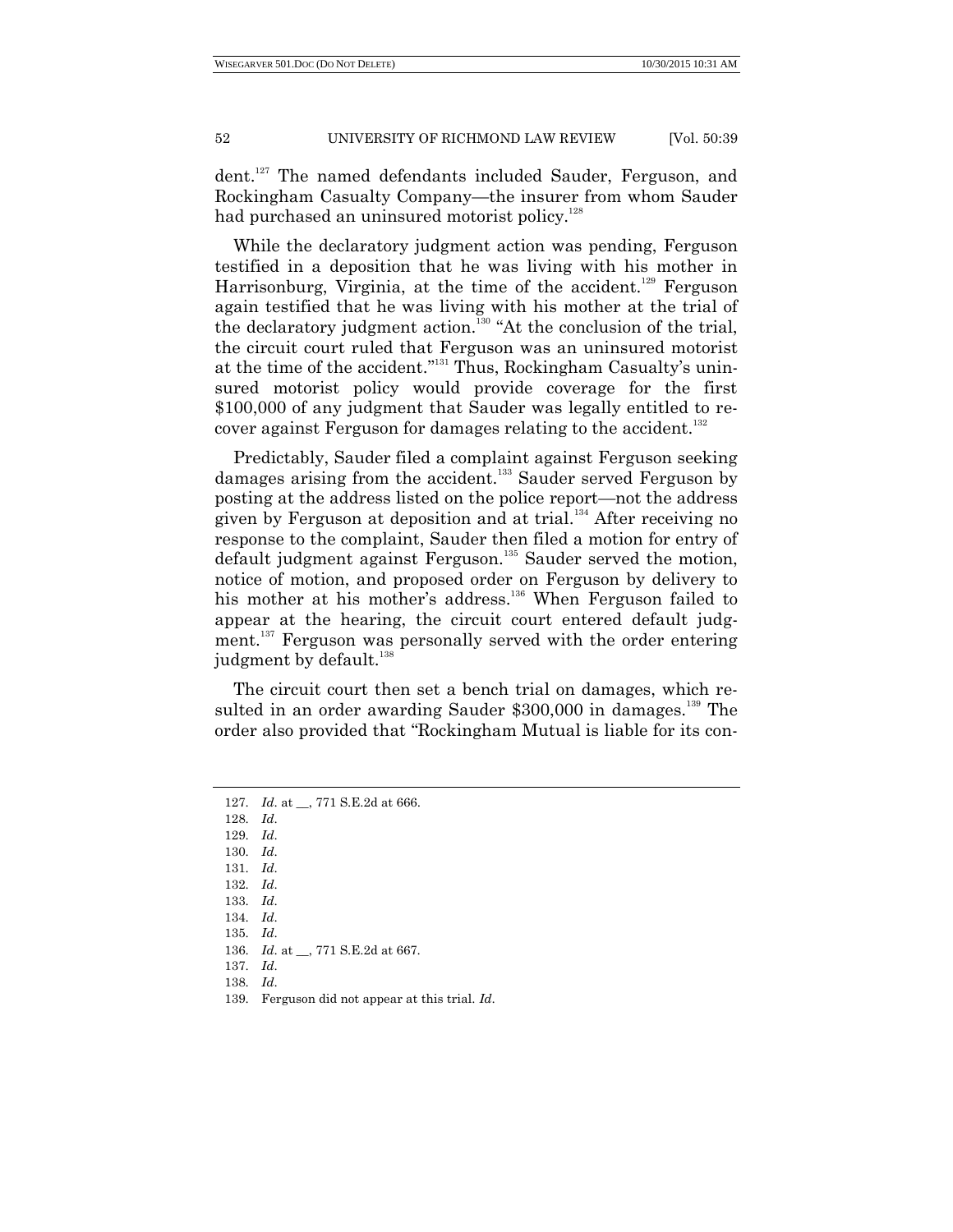tractual portion of Ms. Sauder's Uninsured Motorist Policy."<sup>140</sup> Rockingham Mutual then "filed a complaint for declaratory judgment seeking a determination that Sauder was not legally entitled to collect the judgment . . . because Ferguson was never served with the summons or complaint and Rockingham Casualty was never served as required by Code  $\S 38.2$ -2206(F)."<sup>141</sup> "Thereafter . . . Sauder filed a motion to set aside the default judgment pursuant to Code § 8.01-428(A).<sup> $142$ </sup> Because there "existed some question" as to whether Ferguson was validly served with process, Sauder requested that the circuit court enter an order setting aside the default judgment "out of an abundance of caution."<sup>143</sup> Upon consideration of the evidence—which included testimony from Ferguson that he was never served with a complaint or summons—and the arguments of counsel, "the circuit court denied Sauder's motion to set aside the default judgment."<sup>144</sup>

On appeal, the Supreme Court of Virginia explained that the decision of whether to set aside a judgment by default is well within the discretion of the circuit court.<sup>145</sup> The court next considered Sauder's argument that the circuit court abused its discretion in refusing to set aside a default judgment that was void for lack of personal service of Ferguson.<sup>146</sup> Importantly, the circuit court never reached the issue of whether the judgment was void.<sup>147</sup> "Instead, it ruled that the facts did not justify the relief sought by Sauder."<sup>148</sup> Specifically, the record showed that "Sauder" had knowledge of Ferguson's correct address when she attempted to serve the complaint and summons on him at a prior address."<sup>149</sup> When questions about the validity of the service were raised,

143. *Id*.

<sup>140.</sup> *Id*.

<sup>141.</sup> *Id*. Sauder had served Rockingham Mutual by personal service on its registered agent, instead of Rockingham Casualty. *Id*. at \_\_, 771 S.E.2d at 666. However, both Rockingham Mutual and Rockingham Casualty had the same registered agent. *Id*. at \_\_, 771 S.E.2d at 667.

<sup>142.</sup> *Id*. at \_\_, 771 S.E.2d at 667.

<sup>144.</sup> *Id*. at \_\_, 771 S.E.2d at 668.

<sup>145.</sup> *Id.*; *see* VA. CODE ANN. § 8.01-428(A) (Repl. Vol. 2015) (stating that "the court *may* set aside a judgment by default  $\dots$ ") (emphasis added); VA. SUP. CT. R. 3:19(d)(1) (Repl. Vol. 2015) (stating that the court *may* relieve a defendant of a default judgment during the 21-day period provided by Rule 1:1) (emphasis added).

<sup>146.</sup> *Sauder*, 289 Va. at \_\_, 771 S.E.2d at 669–70.

<sup>147.</sup> *Id*. at \_\_, 771 S.E.2d at 670.

<sup>149.</sup> *Id*. at \_\_, 771 S.E.2d at 671.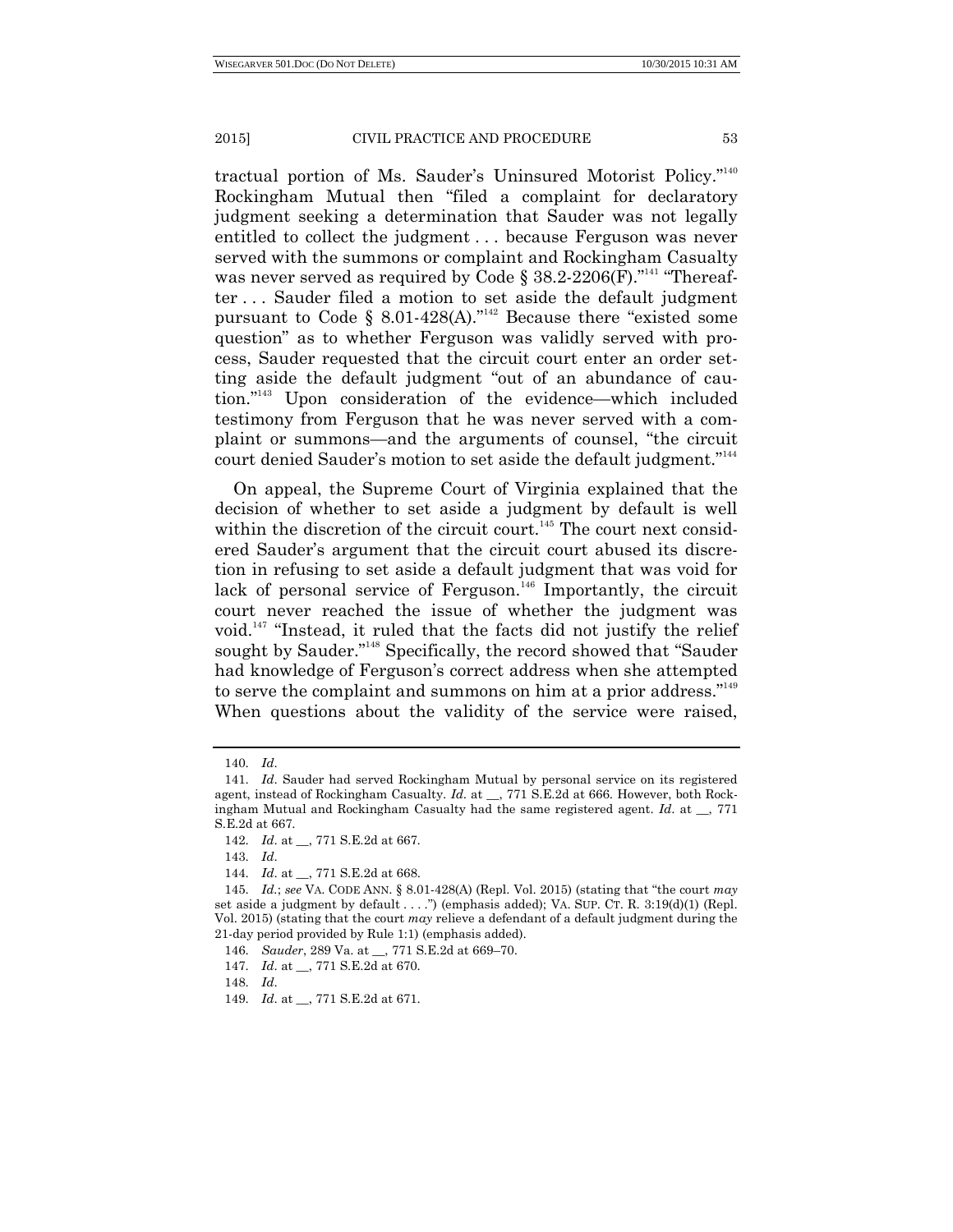Sauder used Ferguson's correct address for service of additional pleadings.<sup>150</sup> Sauder then "proceeded to seek and obtain a default judgment asserting valid service of the complaint and summons."<sup>151</sup> Ultimately, "she obtained a final judgment awarding the full amount of damages she claimed." $152$  As the circuit court observed, Sauder was "the architect of [her] own misfortune," and so the judgment of the circuit court was affirmed.<sup>153</sup>

#### E. *Necessary Parties*

The appeal in *Synchronized Construction Services, Inc. v. Prav*  Lodging,  $LLC$ <sup> $154$ </sup> is the first of three cases recently decided by the Supreme Court of Virginia discussing necessary parties. This case required the court to address the meeting of two different areas of law: mechanic's lien enforcement actions and necessary party jurisprudence.<sup>155</sup> The key question before the court was "whether a general contractor, who has no pecuniary interest in the bond posted to release the real estate subject to a subcontractor's mechanic's lien, is a necessary party to a subcontractor's mechanic's lien enforcement action."<sup>156</sup>

Prav Lodging, LLC entered into a contract with Paris Development Group, LLC to serve as construction manager for the construction of a hotel on real estate previously acquired by Prav.<sup>157</sup> As construction manager, Paris had the authority to enter into agreements with subcontractors in order to accomplish the work.<sup>158</sup> "Paris entered into several such subcontracts, including a subcontract with Synchronized Construction Services, Inc."<sup>159</sup>

<sup>150.</sup> *Id*.

<sup>151.</sup> *Id*.

<sup>152.</sup> *Id*.

<sup>153.</sup> *Id*. (quoting Landcraft Co. v. Kincaid, 220 Va. 865, 874, 263 S.E.2d 419, 425 (1980)).

<sup>154.</sup> 288 Va. 356, 764 S.E.2d 61 (2014).

<sup>155.</sup> *Id.* at 363, 764 S.E.2d at 64.

<sup>156.</sup> *Id*. at 360, 764 S.E.2d at 63.

<sup>157.</sup> *Id*. at 361, 764 S.E.2d at 63.

<sup>158.</sup> *Id.*

<sup>159.</sup> *Id.*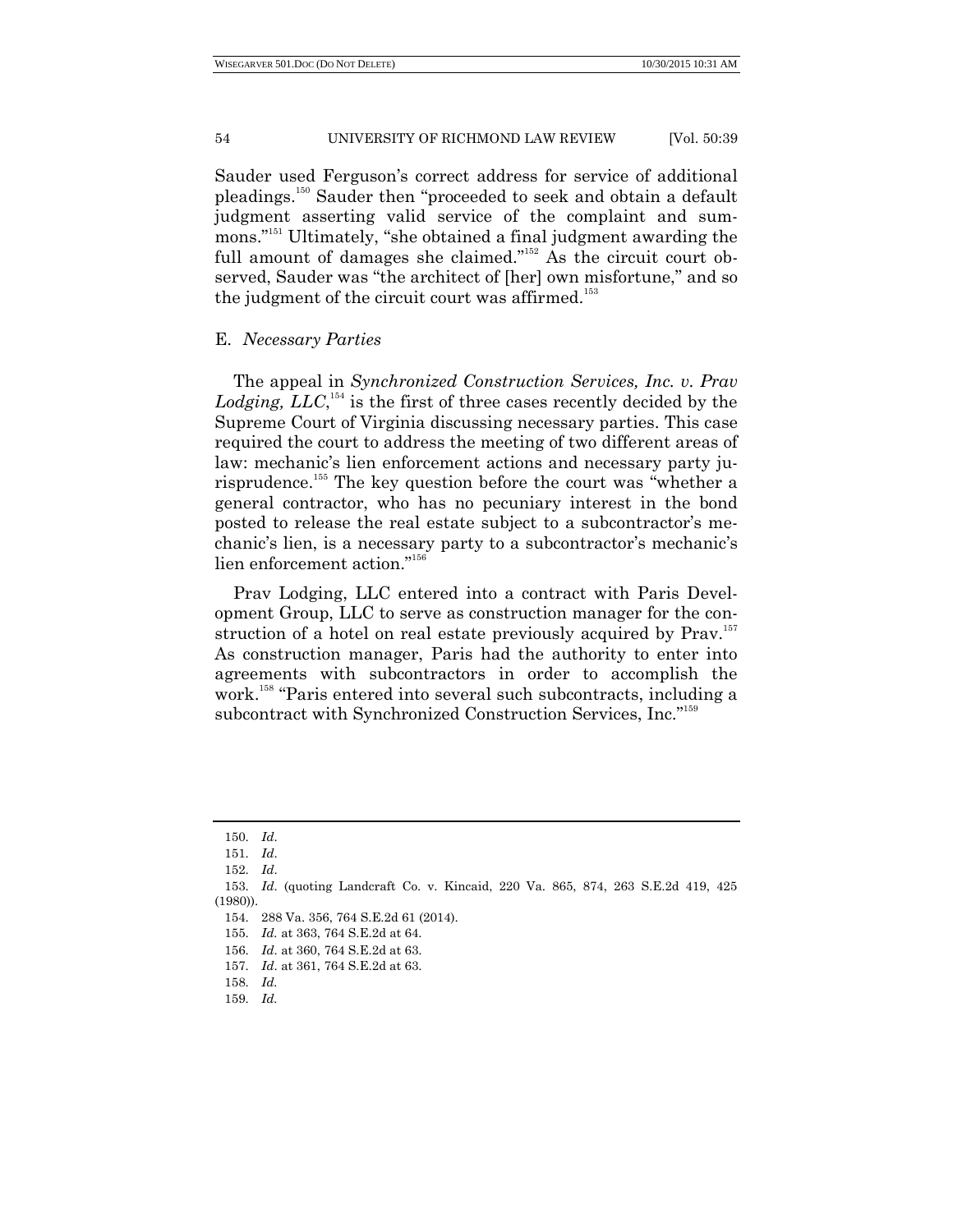Shortly after the project was declared "substantially complete," ―Synchronized recorded a mechanic's lien for unpaid work . . . in the amount of \$208,250.80."<sup>160</sup> Subsequently, "Synchronized filed a complaint to enforce its mechanic's lien in the Circuit Court of Orange County, naming Prav, Paris, [Virginia Community Bank  $(°VCB")$ ], and numerous other subcontractors as defendants."<sup>161</sup> ―In its complaint, Synchronized asserted a claim . . . that Paris breached its contract with Synchronized by failing to make all payments due to Synchronized under their subcontract."<sup>162</sup>

Paris did not enter an appearance in the case due to the fact that it no longer existed—the company was dissolved the day after Synchronized had recorded its mechanic's lien.<sup>163</sup> Prav and another defendant then "filed an application to post a bond in the amount of \$237,906.80 in accordance with Code § 43-70."<sup>164</sup> When the circuit court granted this application, the real estate that had been subject to the mechanic's lien was released.<sup>165</sup>

Pray then "filed a motion to dismiss the entire complaint on the basis that Synchronized failed to timely serve numerous defendants."<sup>166</sup> "[T]he circuit court held that Synchronized 'failed to exercise due diligence' to serve Paris within one year of the date of the filing of the complaint, and therefore dismissed Synchronized's breach of contract claim against Paris."<sup>167</sup> The circuit court did not, however, dismiss Synchronized's mechanic's lien claim.<sup>168</sup>

―Later, VCB filed a motion to dismiss the mechanic's lien claim on the basis that Synchronized failed to timely serve Paris, who, as the construction manager, was a necessary party to the mechanic's lien enforcement action."<sup>169</sup> The circuit court agreed that Paris was, in fact, a necessary party and therefore dismissed Synchronized's mechanic's lien claim with prejudice.<sup>170</sup>

- 163. *Id*. at 361, 764 S.E.2d at 64.
- 164. *Id*.
- 165. *Id*.
- 166. *Id*. at 362, 764 S.E.2d at 64.
- 167. *Id*.
- 168. *Id*.
- 169. *Id*. 170. *Id*.

<sup>160.</sup> *Id.*

<sup>161.</sup> *Id.*

<sup>162.</sup> *Id.* at 361, 764 S.E.2d at 63–64.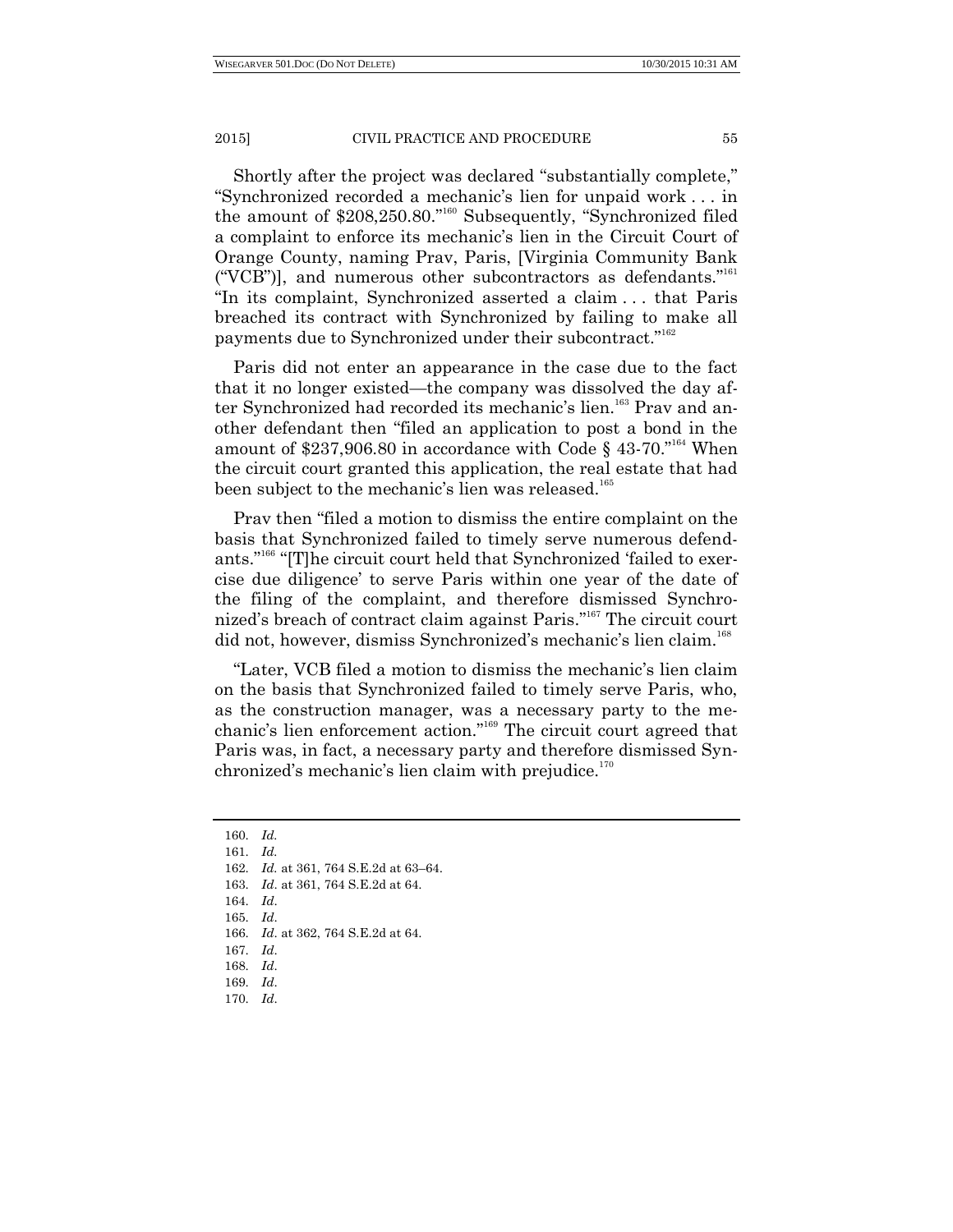The discussion section of the court's opinion begins with a recitation of the well-established fact that a mechanic's lien is "a creature of the statute' allowing for its creation," and so in order to perfect a mechanic's lien, a party must strictly comply with the statutory requirements.<sup>171</sup> A mechanic's lien enforcement action "must name all necessary parties within the time set forth by Code  $\S$  43-17," but the Code does not explicitly state which parties are necessary parties to a mechanic's lien enforcement action.<sup>172</sup> To answer this question, the court relied upon its definition of "necessary party" in *Asch v. Friends of Mt. Vernon Yacht Club*.<sup>173</sup> Significantly, "[a] mechanic's lien enforcement action seeks to enforce the mechanic's lien 'against the property bound thereby. $\mathbb{Z}^{174}$ And so, a necessary party in such a case is "any party who has a real property interest in the real estate subject to the mechanic's lien."<sup>175</sup> The court explained that "the focus is on which parties actually have a relevant interest in the real property."<sup>176</sup> "Just because a party may be generally 'interested' in the mechanic's lien enforcement action . . . does not mean that the party is necessary to the proceedings." $177$ 

Whether bond is posted impacts the necessary party analysis. $178$ 

If no bond has been posted the inquiry turns upon which parties have a real property interest in the real estate subject to the mechanic's lien, but when a bond is posted the inquiry focuses upon which parties have a pecuniary interest in the bond itself which is

*Asch*, 251 Va. at 90–91, 465 S.E.2d at 818.

<sup>171.</sup> *Id.* at 363, 764 S.E.2d at 64–65 (quoting Shenandoah Valley R.R. Co. v. Miller, 80 Va. 821, 826 (1885)).

<sup>172.</sup> *Id.* at 363, 764 S.E.2d at 65 (quoting Glasser & Glasser, PLC v. Jack Bays, Inc., 285 Va. 358, 369, 741 S.E.2d 599, 605 (2013)).

<sup>173.</sup> *Id.* at 364, 764 S.E. 2d at 65 (citing Asch v. Friends of Mt. Vernon Yacht Club, 251 Va. 89, 90–91, 465 S.E.2d 817, 818 (1996)).

Where an individual is in the actual enjoyment of the subject matter, or has an interest in it, either in possession or expectancy, which is likely either to be defeated or diminished by the plaintiff's claim, in such case he has an immediate interest in resisting the demand, and all persons who have such immediate interests are necessary parties to the suit.

<sup>174.</sup> *Synchronized*, 288 Va. at 364, 764 S.E.2d at 65 (quoting VA. CODE ANN. § 43-22 (Repl. Vol. 2013 & Cum. Supp. 2015)).

<sup>175.</sup> *Id*.

<sup>176.</sup> *Id.* at 365, 764 S.E.2d at 65.

<sup>177.</sup> *Id.* at 365, 764 S.E.2d at 65–66.

<sup>178.</sup> *Id.* at 365, 764 S.E.2d at 66.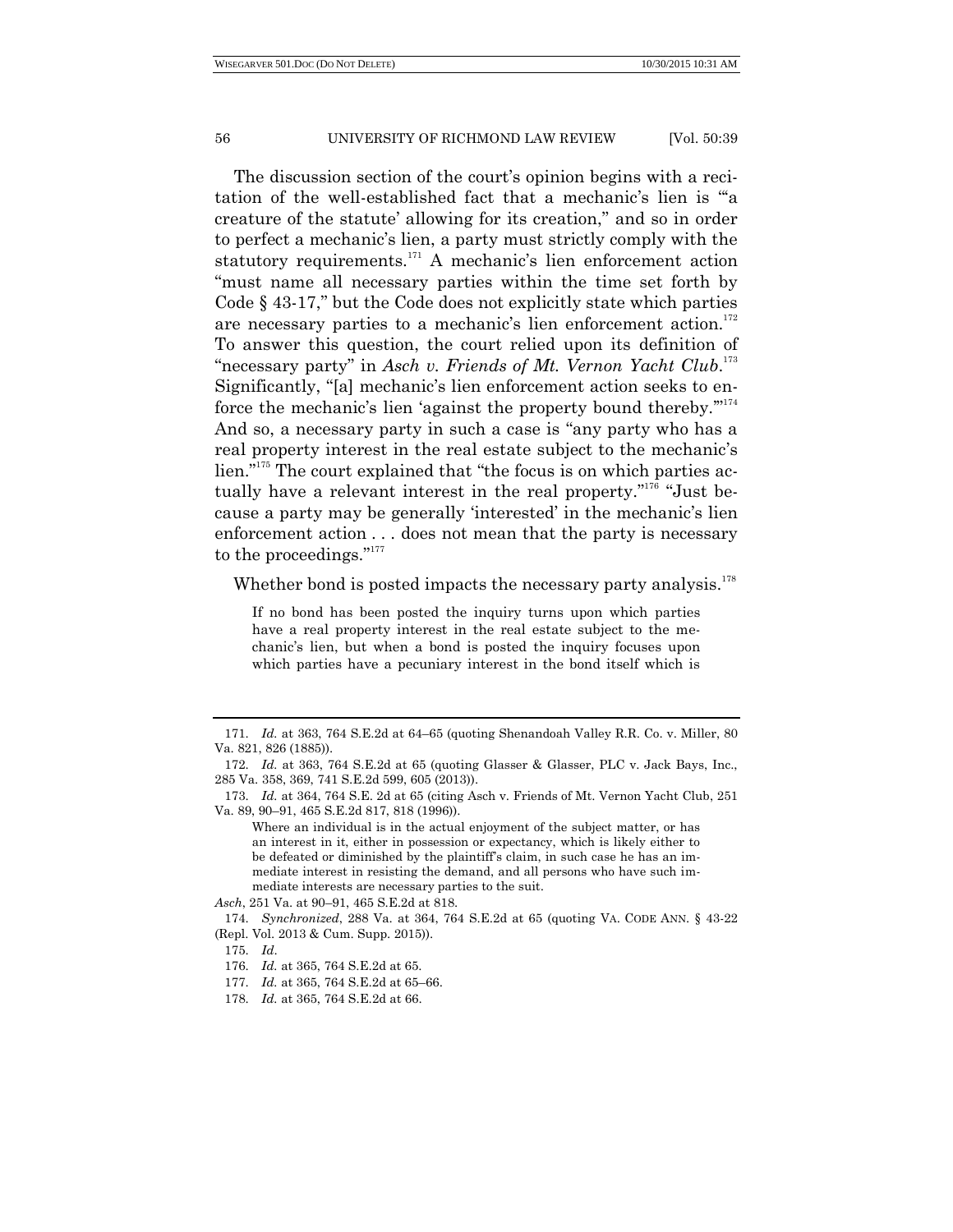"likely either to be defeated or diminished" by the plaintiff's "claim" against the bond." 179

The supreme court then addressed certain points raised by the circuit court, but emphasized that "concerns regarding which parties might be vital to proving the plaintiff's case are not relevant to the necessary party analysis."<sup>180</sup> Rather, the goal of the necessary party doctrine is "to ensure that all parties central to a dispute can have their interests resolved."<sup>181</sup> If a party's only relationship to a mechanic's lien enforcement action is his status as a party to a contract, then he or she "has only a general pecuniary interest in the outcome of a mechanic's lien enforcement action."<sup>182</sup> "[S]uch a general, tangential interest is insufficient to elevate a party to necessary party status."<sup>183</sup>

Applying these principles, the court then considered whether Paris was a necessary party.<sup>184</sup> Notably, Paris was "neither the principal nor the surety on the bond," and it had "no ability to be awarded a judgment to be paid out from the bond."<sup>185</sup> Although Paris acquired a mechanic's lien on the real estate by virtue of the fact that it provided services for the construction of the hotel, Paris failed to perfect its mechanic's lien.<sup>186</sup> Therefore, the Supreme Court of Virginia held that the circuit court could "render" ‗complete relief' in Synchronized's mechanic's lien enforcement action, even in Paris' absence, because Paris' lack of a pecuniary interest in the posted bond mean[t] that there [was] no monetary claim upon which the circuit court could award judgment in favor of Paris  $\dots$ <sup>"187</sup> "Paris, as the general contractor, [was] a proper party but not a necessary party to [the] subcontractor's mechanic's lien enforcement action."<sup>188</sup> Thus, the circuit court's judgment was reversed and remanded.<sup>189</sup>

183. *Id*.

<sup>179.</sup> *Id.* (quoting George W. Kane, Inc. v. Nuscope, Inc., 243 Va. 503, 509, 416 S.E.2d 701, 705 (1992)).

<sup>180.</sup> *Id.* at 366, 764 S.E.2d at 66.

<sup>181.</sup> *Id*. at 366, 764 S.E.2d at 67.

<sup>182.</sup> *Id*. at 367, 764 S.E.2d at 67.

<sup>184.</sup> *Id*. at 368, 764 S.E.2d at 67.

<sup>186.</sup> *Id*. at 368, 764 S.E.2d at 68.

<sup>187.</sup> *Id*. at 368–69, 764 S.E.2d at 68.

<sup>188.</sup> *Id*. at 369, 764 S.E.2d at 68.

<sup>189.</sup> *Id*.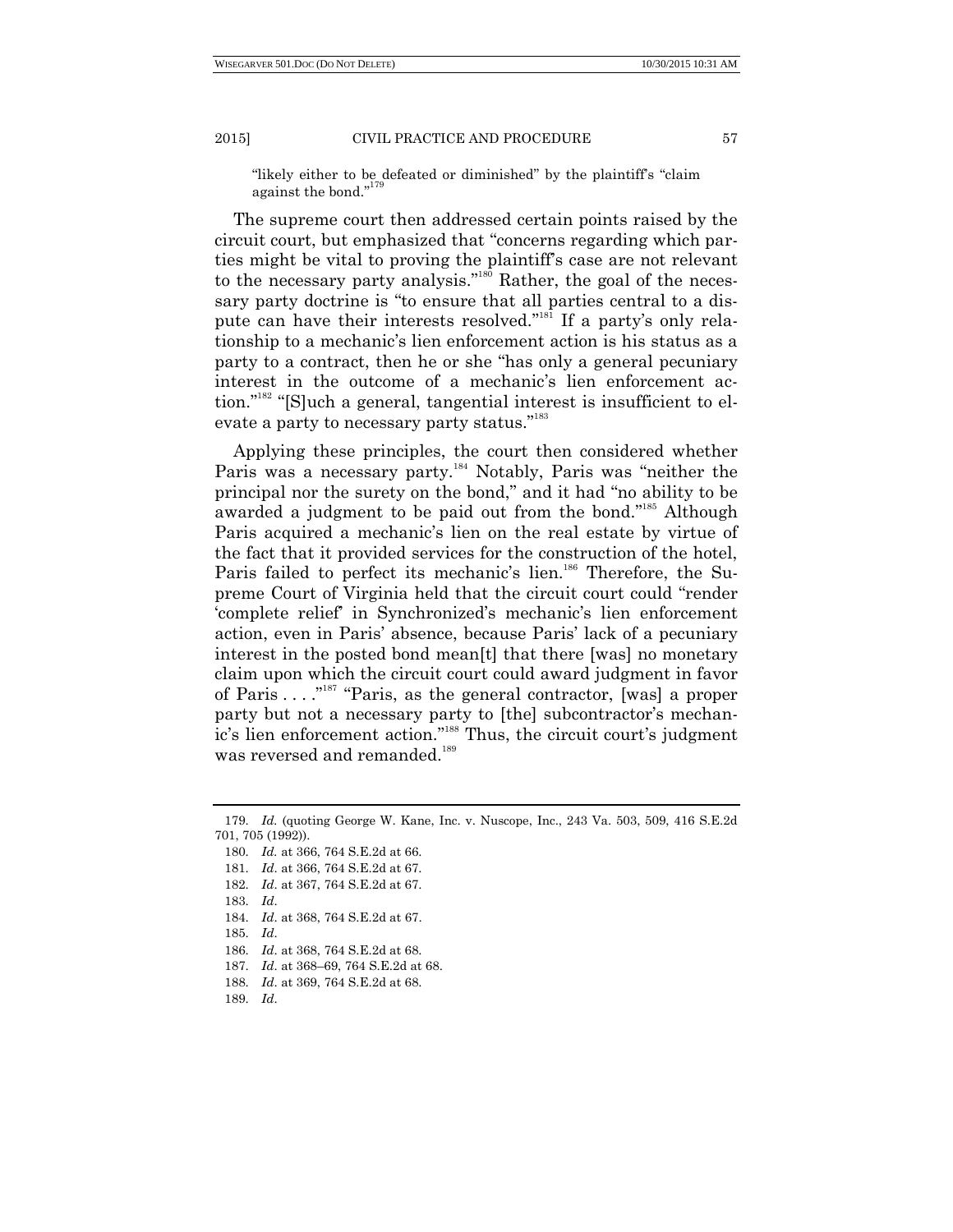The issue of necessary parties arose again in *Frace v. Johnson*. <sup>190</sup> In May 2013, a Fairfax County Code Compliance Investigator responded to multiple anonymous complaints concerning the property of Sheila E. Frace.<sup>191</sup> The investigator subsequently issued a Notice of Violation.<sup>192</sup> Frace contested the Notice of Violation in a hearing before the Board of Zoning Appeals of Fairfax County ("BZA"), but the BZA upheld the violation determination of the Zoning Administrator.<sup>193</sup> Frace then filed a petition for writ of certiorari in the Circuit Court of Fairfax County pursuant to Virginia Code section 15.2-2314, which allows a person "aggrieved by any decision of the board of zoning appeals" to seek judicial review in the appropriate circuit court within thirty days of the BZA's final decision. <sup>194</sup> Although the style of Frace's petition referenced the decision of the BZA, she did not name the Board of Supervisors, or any other party, in her petition.<sup>195</sup> "[T]he Zoning Administrator filed a motion to dismiss, arguing that Code § 15.2- 2314 made the Board of Supervisors a necessary party to the proceeding.<sup> $15.2$ </sup> The circuit court agreed, stating that section 15.2-2314 is "crystal clear that the governing body is a necessary party to the proceeding." $197$ 

On appeal, Frace asserted that the circuit court erred because she had styled the petition precisely as required by section 15.2- 2314 and that she should have been permitted to add the Board of Supervisors as a party to the proceeding even after the thirtyday statutory period had run.<sup>198</sup>

The court explained that section 15.2-2314 prescribes the proper styling of the petition and explicitly requires the inclusion of the board of supervisors of a county as a necessary party to the proceedings.<sup>199</sup> The court concluded that compliance with the styl-

<sup>190.</sup> 289 Va. 198, 768 S.E.2d 427 (2015).

<sup>191.</sup> *Id.* at 198, 768 S.E.2d at 428.

<sup>192.</sup> *Id*.

<sup>193.</sup> *Id*.

<sup>194.</sup> *Id.* (quoting VA. CODE ANN. § 15.2-2314 (Cum. Supp. 2015)).

<sup>195.</sup> *Id*. 196. *Id*. at 199, 768 S.E.2d at 428.

<sup>197.</sup> *Id*.

<sup>198.</sup> *Id.* at 199, 768 S.E.2d at 428–29.

<sup>199.</sup> *Id.* at 200–02, 768 S.E.2d at 429–30. Section 15.2-2314 also clearly signals that boards of zoning appeals are not necessary parties to certiorari proceedings. *See* VA. CODE ANN. § 15.2-2314 (Cum. Supp. 2015). Rather, the governing body with an interest in de-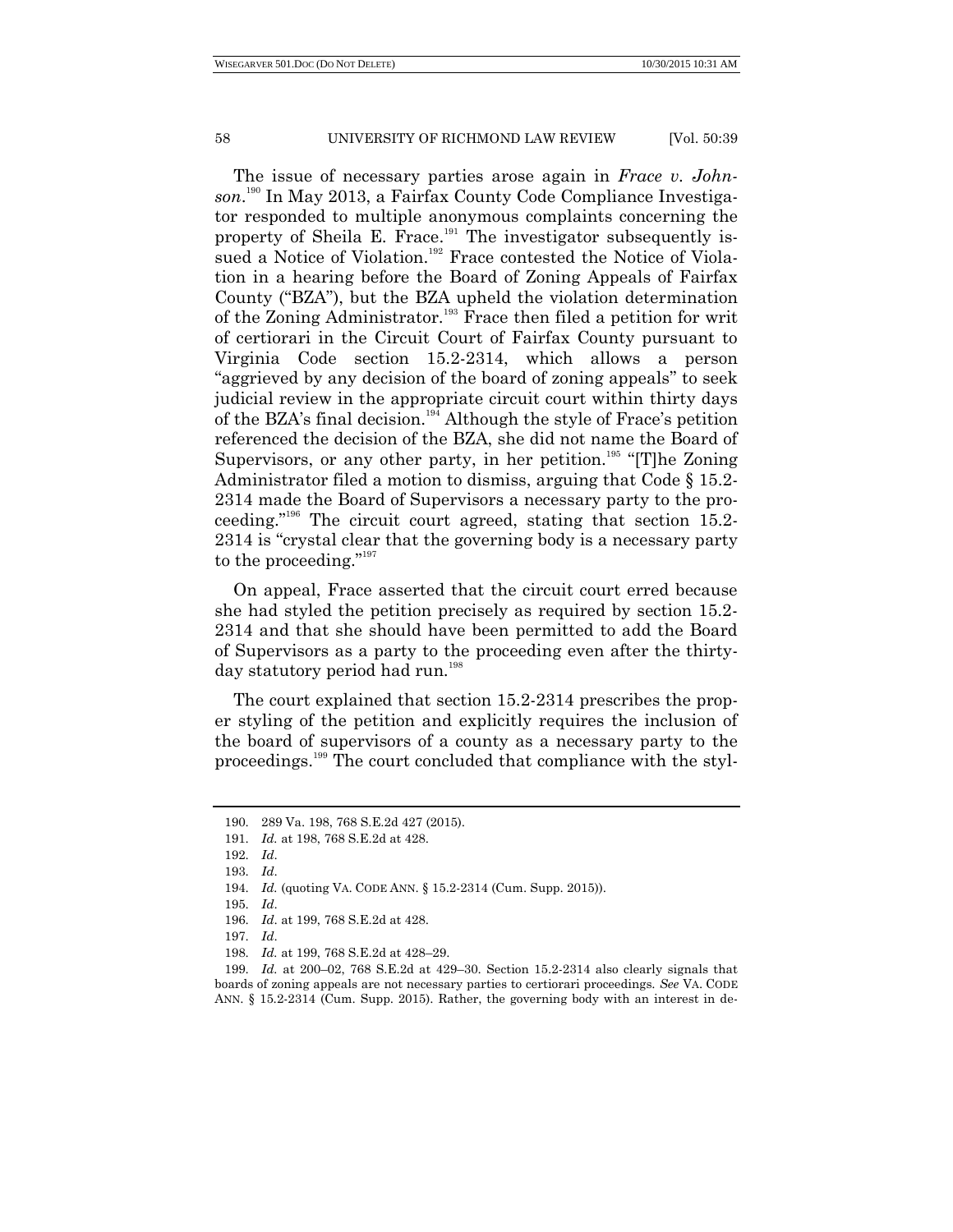ing requirement, alone, is not sufficient to obtain judicial review under section  $15.2{\cdot}2314.^{200}$  The aggrieved party must also name the governing body as a necessary party in the body of the petition.<sup>201</sup>

Most recently, a discussion of necessary parties appeared in the Supreme Court of Virginia's opinion in *Marble Technologies, Inc. v. Mallon*, which primarily dealt with whether an easement across certain waterfront property in Hampton was static in location (in which case it was now under water) or moved in relation to the high water line.<sup>202</sup> However, as the easement in issue was created in 1936 and involved numerous parcels, a substantial issue was presented in simply collecting all the parties in interest before the court.<sup>203</sup> The opinion recites that leave was granted on numerous occasions and trial continued at least once to permit joinder of additional parties.<sup>204</sup> The defendant sought an additional continuance to permit joinder of additional parties.<sup>205</sup> This request was refused and the trial proceeded notwithstanding that the parties stipulated that not all successors in interest to the original conveyance had been joined.<sup>206</sup>

On appeal, the defendant assigned as error the trial court's decision to proceed in the absence of all necessary parties.<sup>207</sup> The Supreme Court of Virginia acknowledged that as a general proposition, "[a]ll persons interested in the subject matter of a suit and to be affected by its results are necessary parties" and ―[g]enerally, a court should only decide a case on its merits if all necessary parties are before it."<sup>208</sup> However, the supreme court went on to state that failure to join all necessary parties does not

- 202. 289 Va. \_\_, 773 S.E.2d 155 (2015).
- 203. *See id.* at \_\_, 773 S.E.2d at 156–57.
- 204. *Id*.
- 205. *Id.* at \_\_, 773 S.E.2d at 157.
- 206. *Id*.
- 207. *Id*.

fending zoning ordinances is the Board of Supervisors. *Frace*, 289 Va. at 201, 768 S.E.2d at 429–30. Moreover, the thirty-day filing requirement is a statutory prerequisite to ensure that the proper parties have notice and an opportunity to protect their interests before a circuit court may exercise its subject matter jurisdiction. *Frace*, 289 Va. at 201–02, 768 S.E.2d at 430.

<sup>200.</sup> *Frace*, 289 Va. at 202, 768 S.E.2d at 430.

<sup>201.</sup> *Id*.

<sup>208.</sup> *Id.* (quoting Michael E. Siska Revocable Trust v. Milestone Dev., LLC, 282 Va. 169, 173, 715 S.E.2d 21, 23 (2011)).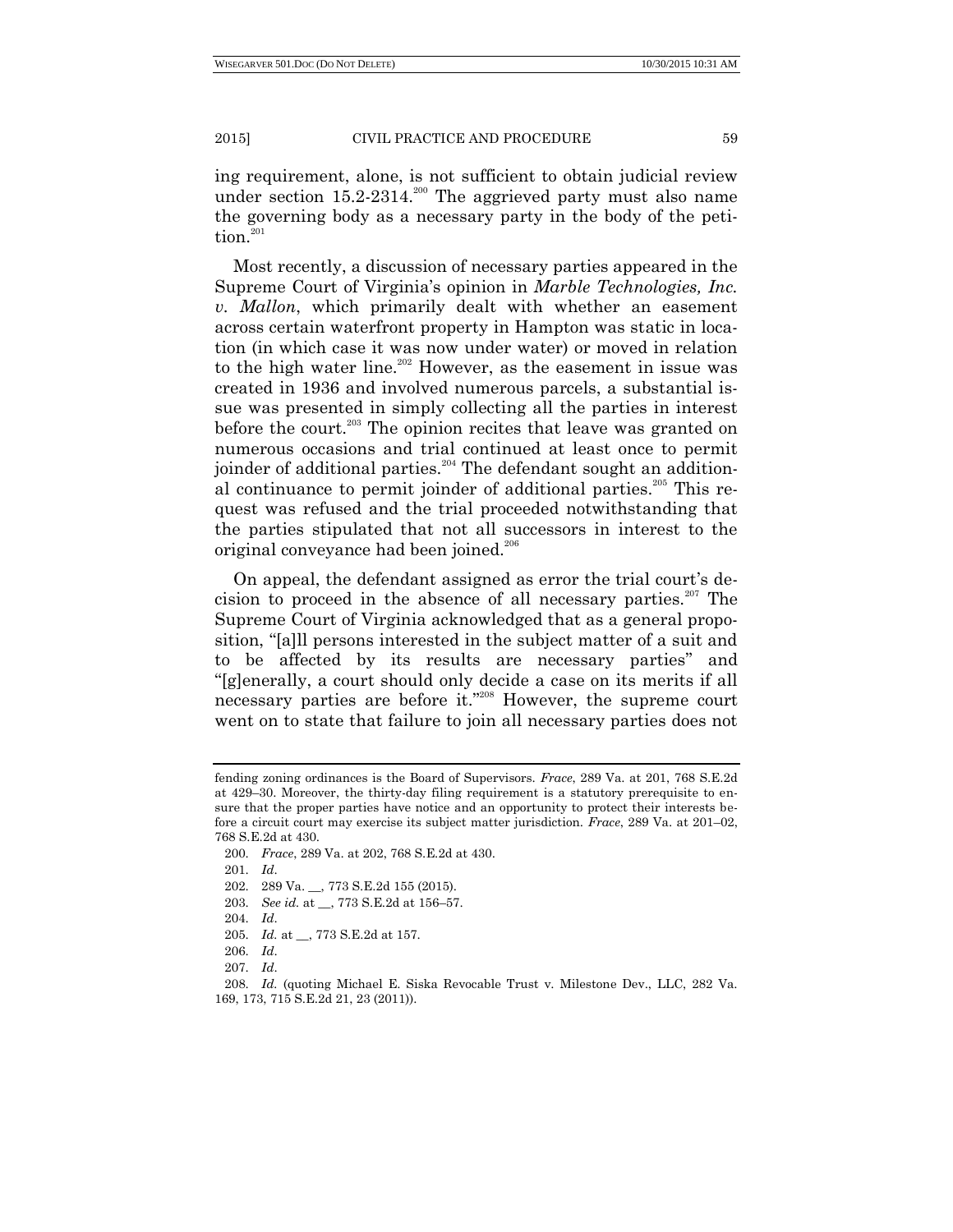implicate the subject matter jurisdiction of the court and, importantly, that the decision to proceed without joinder of all necessary parties will be reviewed on an abuse-of-discretion basis.<sup>209</sup> Noting the numerous instances of leave having been granted to permit joinder of additional parties, the numerous parties before the court, and that it would be "practically impossible" to join all parties potentially affected, the supreme court found that the lower court did not abuse its discretion.<sup>210</sup>

## F. *Jurisdiction*

Jurisdiction was the first of two central issues discussed in the court's opinion in *DRHI, Inc. v. Hanback*, an action brought by the purchaser, DRHI, Inc., against the vendor, William W. Hanback, Jr., for specific performance of a land purchase agreement.<sup>211</sup> DRHI alleged that Hanback had received a better offer from a third party and, for that reason, had refused to confirm in writing that he would honor the purchase contract and sell the property to DRHI.<sup>212</sup>

In his answer and grounds of defense, Hanback admitted to entering into the land purchase contract with DRHI, "but he argued that DRHI failed to perform certain terms of the contract," rendering it void.<sup>213</sup> The trial court entered a decree (the "Order") which provided, in part:

At the time of settlement, DRHI, Inc. shall pay to Mr. Hanback  $$400,000$  minus the \$10,000 already paid, and ... at the time any subdivision plans submitted by DRHI, Inc. for the development of the property sold by Mr. Hanback are approved by the City of Fairfax, in the event that the plans submitted by DRHI, Inc. permit the construction of six or more individual residences, DRHI, Inc. shall pay to Mr. Hanback \$70,000 for the sixth lot and \$70,000 for each additional approved lot.<sup>2</sup>

More than eight years later, Hanback filed a petition for rule to show cause, in which he asserted that "after closing on his property in 2004, DRHI purchased an adjoining property and de-

<sup>209.</sup> *Id*.

<sup>210.</sup> *Id*.

<sup>211.</sup> 288 Va. 249, 765 S.E.2d 9 (2014).

<sup>212.</sup> *Id*. at 249, 765 S.E.2d at 10.

<sup>213.</sup> *Id*.

<sup>214.</sup> *Id*. at 249–50, 765 S.E.2d at 10.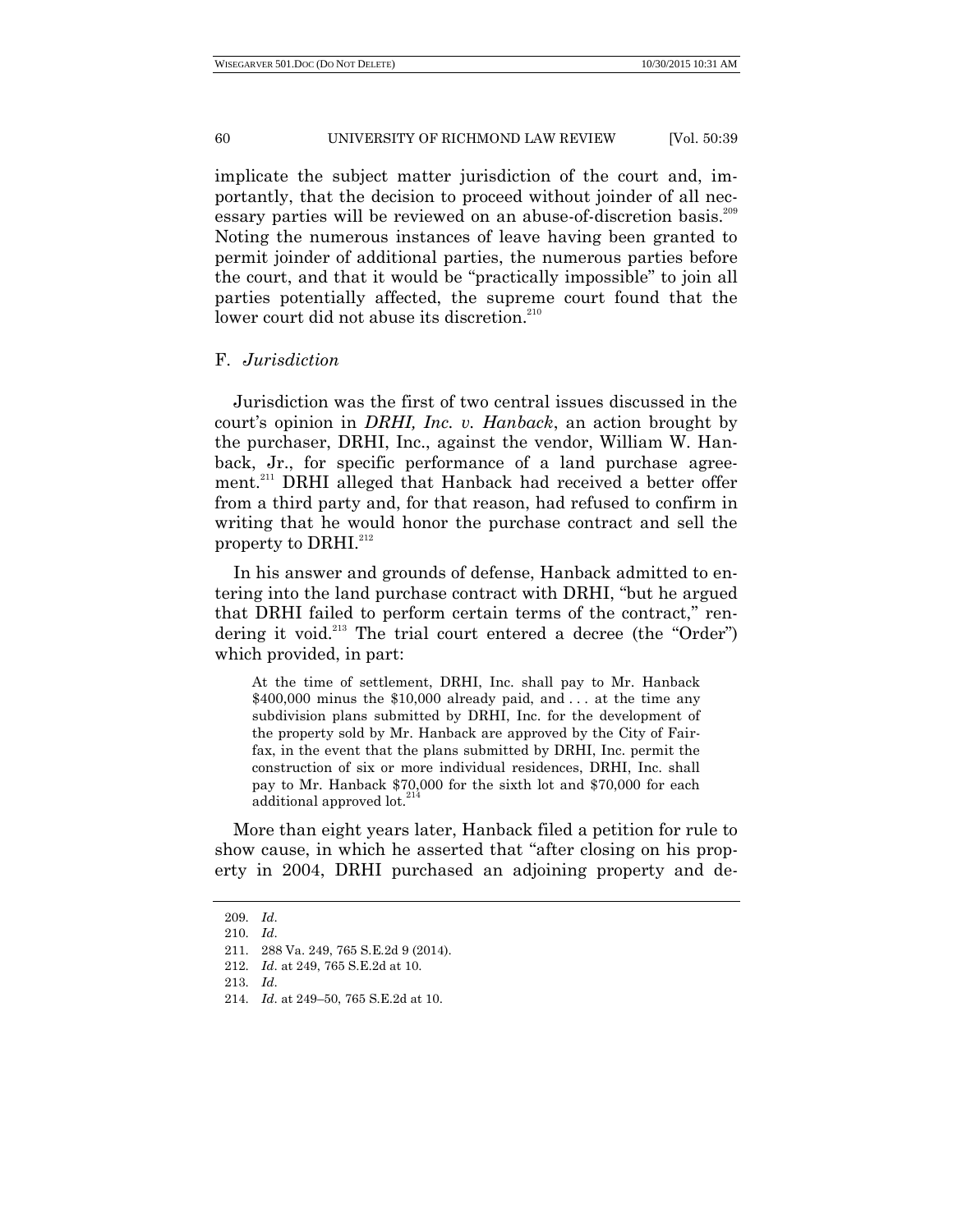signed an integrated development plan combining the two parcels" and creating fifteen lots.<sup>215</sup> In his petition, Hanback asserted that as soon as he became aware of this development, he contacted DRHI and requested the \$70,000 per lot that was owed to him pursuant to the Order.<sup>216</sup> When DRHI refused to pay, Hanback asked the trial court to issue the rule to show cause and hold DRHI in contempt of court.<sup>217</sup> After an evidentiary hearing and further proceedings on the show cause, the circuit court entered an order finding DRHI in contempt of the Order.<sup>218</sup> Further, the court entered judgment against DRHI in the amount of  $$350,000$ —the outstanding amount owed under the Order.<sup>219</sup>

DRHI filed a notice of appeal to both the Court of Appeals of Virginia and to the Supreme Court of Virginia.<sup>220</sup> One of the central questions posed in both appeals was whether the Order requiring "that DRHI pay Hanback \$350,000 constituted a monetary judgment, a civil contempt fine, or both. $221$  Because the answer to this question was not immediately apparent, the court determined that in the interests of judicial economy it would grant DRHI's petition for appeal to the Supreme Court of Virginia and certify the case before the Court of Appeals of Virginia pursuant to Virginia Code sections 17.1-409(A) and  $-409(B)(2)^{222}$ 

As the court explained, the power to certify an appeal from the court of appeals lies within the discretion of the supreme court.<sup>223</sup> Although the court rarely exercises this discretion, when it does so, the effect of the certification is to transfer jurisdiction to the supreme court over the entire case, regardless of the outcome on the merits.<sup>224</sup>

The second issue considered by the court in this case was ―whether the trial court abused its discretion when it held DRHI in contempt and awarded the compensatory fine to Hanback."<sup>225</sup>

<sup>215.</sup> *Id*. at 250, 765 S.E.2d at 10. 216. *Id*. 217. *Id*. 218. *Id*. 219. *Id*. at 251, 765 S.E.2d at 11. 220. *Id*. 221. *Id*. at 253, 765 S.E.2d at 11–12. 222. *Id*. at 253, 765 S.E.2d at 12. 223. *Id.* at 254, 765 S.E.2d at 12. 224. *Id*. 225. *Id*.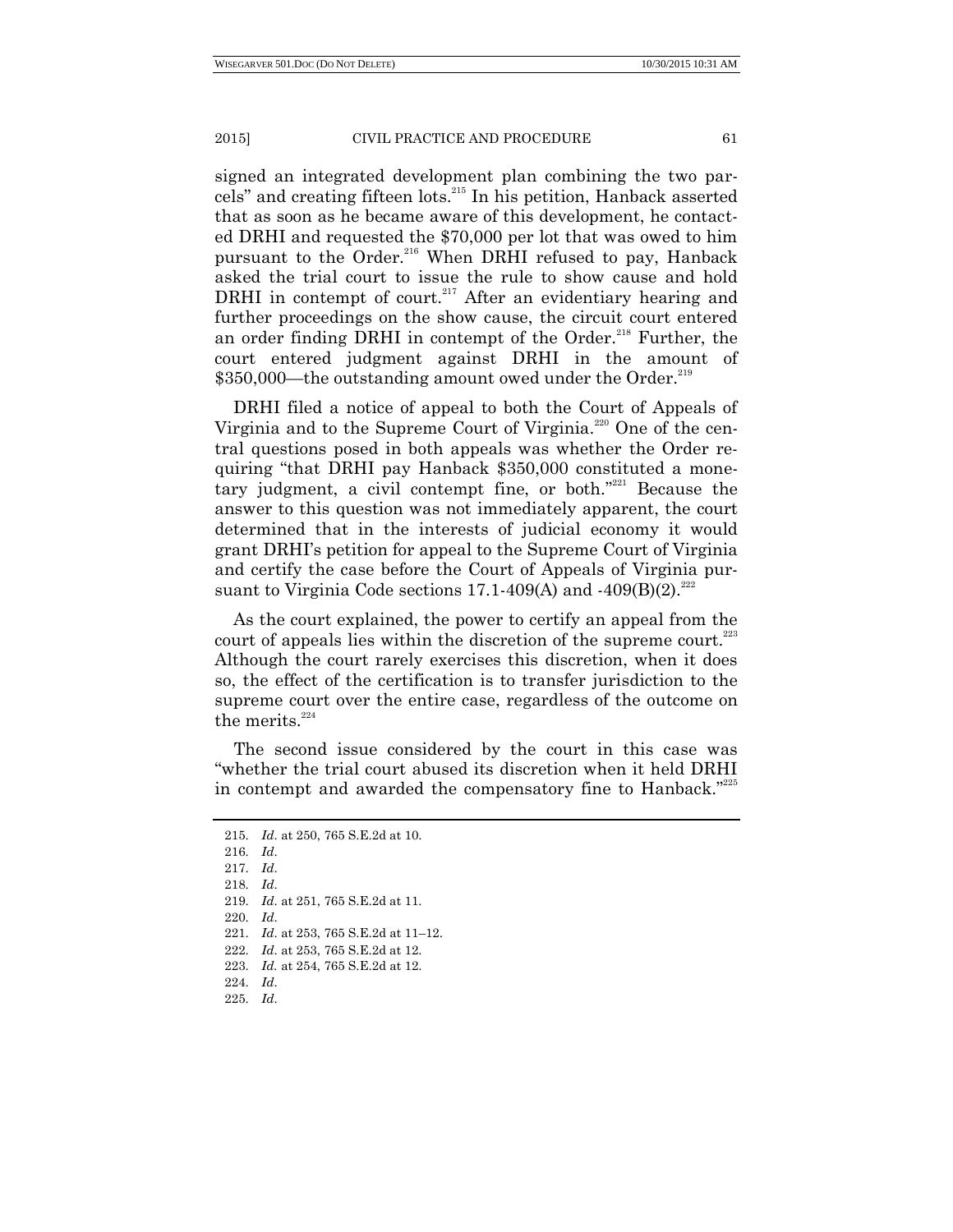The Court ruled that the Order "was not an enforceable judgment" in favor of Hanback, and no finite amount of damages was identified."<sup>226</sup> Rather, the additional amount DRHI might owe to Hanback was contingent upon numerous factors that, at the time of the entry of the Order, had not yet occurred. $227$ 

Citing to a line of cases previously decided by the court addressing contempt proceedings, the court clarified that contempt only lies "for disobedience of what is decreed, not for what may be decreed."<sup>228</sup> Further, in order for a person to be held in contempt for violating a court order, the order must be in definite terms and the command must be expressed (not implied).<sup>229</sup> Because the Order "did not contain definite terms as to the total amount DRHI was required to pay and when such payment was due, DRHI could not be held in contempt for failing" to comply with the Order.<sup>230</sup> Accordingly, the court reversed the judgment of the  $\,$ circuit court. $^{231}$ 

The issue of jurisdiction arose again in *City of Danville v. Tate*, a case involving an action by the City against a retired firefighter, O. Ryland Tate, seeking recovery of Tate's sick leave pay.<sup>232</sup> Tate had worked as a firefighter for the City for thirty-nine years when he suffered a heart attack that left him unable to return to his job.<sup>233</sup> When Tate retired, the City paid him the equivalent of his full wages in the form of sick leave pay totaling approximately  $$40,000$ <sup>234</sup> Under the City's retirement system, Tate elected to use the balance of his accrued sick leave to obtain an extra year of credit towards his retirement.<sup>235</sup> "With this election, the City eliminated Tate's sick leave balance as provided for under its policies."<sup>236</sup>

<sup>226.</sup> *Id*. at 255, 765 S.E.2d at 13.

<sup>227.</sup> *Id*.

<sup>228.</sup> *Id*. (quoting Petrosinelli v. PETA, 273 Va. 700, 706–07, 643 S.E.2d 151, 154 (2007)).

<sup>229.</sup> *Id*. (citing *Petrosinelli*, 273 Va. at 707, 643 S.E.2d at 154–55).

<sup>230.</sup> *Id*.

<sup>231.</sup> *Id*.

<sup>232.</sup> 289 Va. 1, 766 S.E.2d 900 (2015).

<sup>233.</sup> *Id.* at 1, 766 S.E.2d at 901.

<sup>234.</sup> *Id*.

<sup>235.</sup> *Id*.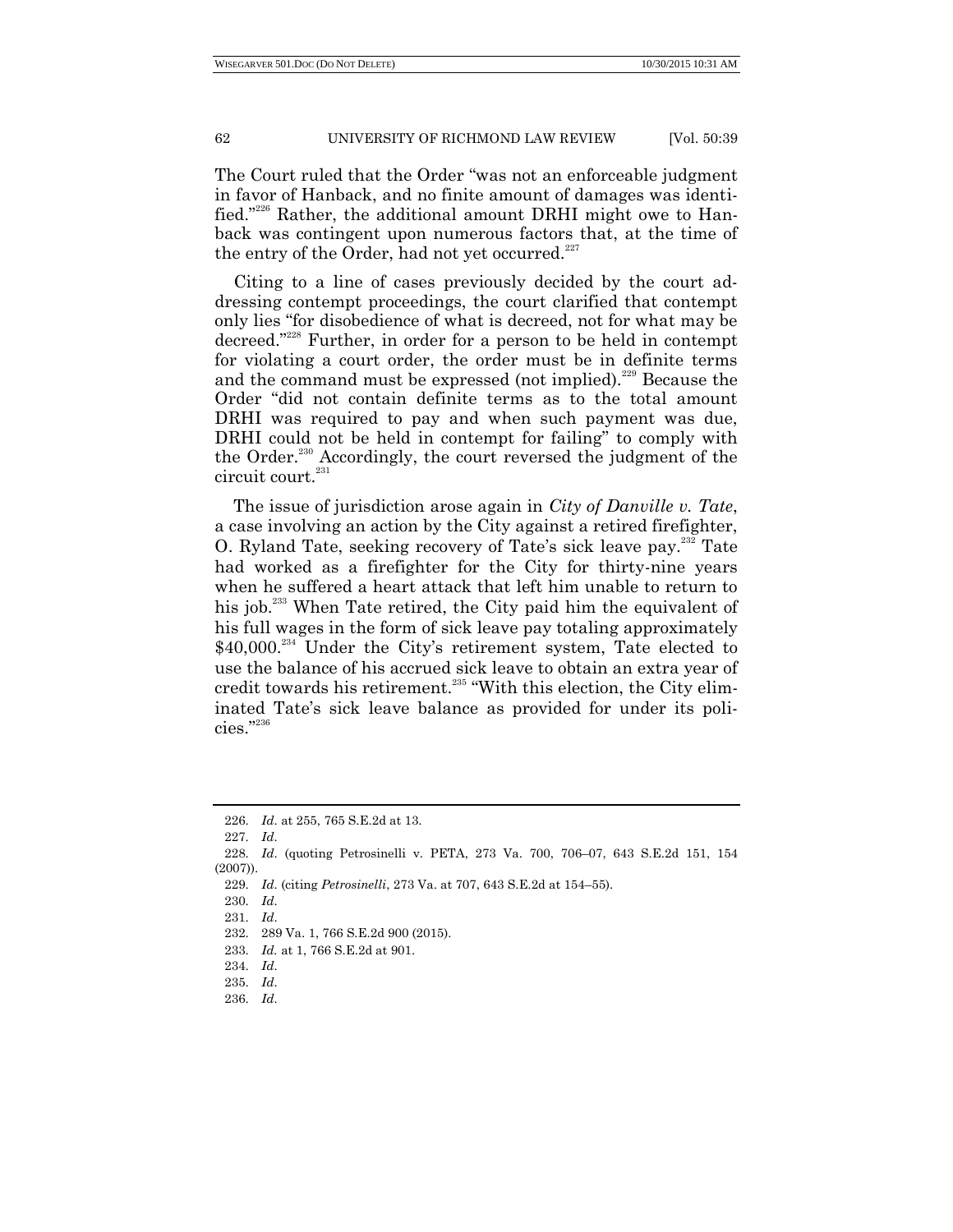In addition, before retiring, Tate filed a workers' compensation claim seeking indemnity benefits based upon his heart attackrelated disability.<sup>237</sup> "[T]he City paid indemnity benefits to Tate for his six-month period of disability pursuant to a Virginia Workers' Compensation Commission . . . award."<sup>238</sup> Notably, "the City did not request from the Commission a credit under Code § 65.2-520 against this award for the sick leave payments that the City made to Tate during the same disability period." $239$ 

Upon realizing that Tate had been paid twice, the City filed an action against Tate seeking recovering of his sick leave pay.<sup>240</sup> The City alleged that "Tate was not entitled to receive both sick leave pay and workers' compensation indemnity benefits for the same disability period."<sup>241</sup> After conducting an evidentiary hearing, the circuit court concluded that it did not have jurisdiction to decide the City's claim, and thus it dismissed the complaint.<sup>242</sup>

On appeal, the City argued that the circuit court erred because the court did, in fact, have jurisdiction to decide the claim. $^{243}$ While the Supreme Court of Virginia agreed with the City's jurisdictional argument, it disagreed on the merits. $244$ 

The court explained that under the Virginia Workers' Compensation Act, the Commission may decide whether to credit an employer's sick leave pay.<sup>245</sup> However, the Commission's jurisdiction is limited to only those issues directly relating to the right of an employee to workers' compensation for a work-related injury.<sup>246</sup> While section 65.2-520 authorizes an employer to request a credit, it does not mandate that the employer do so.<sup>247</sup> Thus, in a case

<sup>237.</sup> *Id*.

<sup>238.</sup> *Id.* at 1, 766 S.E.2d at 901–02.

<sup>239.</sup> *Id.* at 1, 766 S.E.2d at 902. Virginia Code section 65.2-520 provides, in pertinent part: "Any payments made by the employer to the injured employee during the period of his disability . . . which by the terms of this title were not due and payable when made, may, subject to the approval of the Commission, be deducted from the amount to be paid as compensation . . . " VA. CODE ANN. § 65.2-520 (Repl. Vol. 2012 & Cum. Supp. 2015).

<sup>240.</sup> *Tate*, 289 Va. at 2, 766 S.E.2d at 902.

<sup>241.</sup> *Id.*

<sup>242.</sup> *Id.*

<sup>243.</sup> *Id.*

<sup>244.</sup> *Id.*

<sup>245.</sup> *Id.*

<sup>246.</sup> *Id.* at 2–3, 766 S.E.2d at 902 (citing Hartford Fire Ins. Co. v. Tucker, 3 Va. App. 116, 120, 348 S.E.2d 416, 418 (1986)).

<sup>247.</sup> *Id.* at 3, 766 S.E.2d at 902.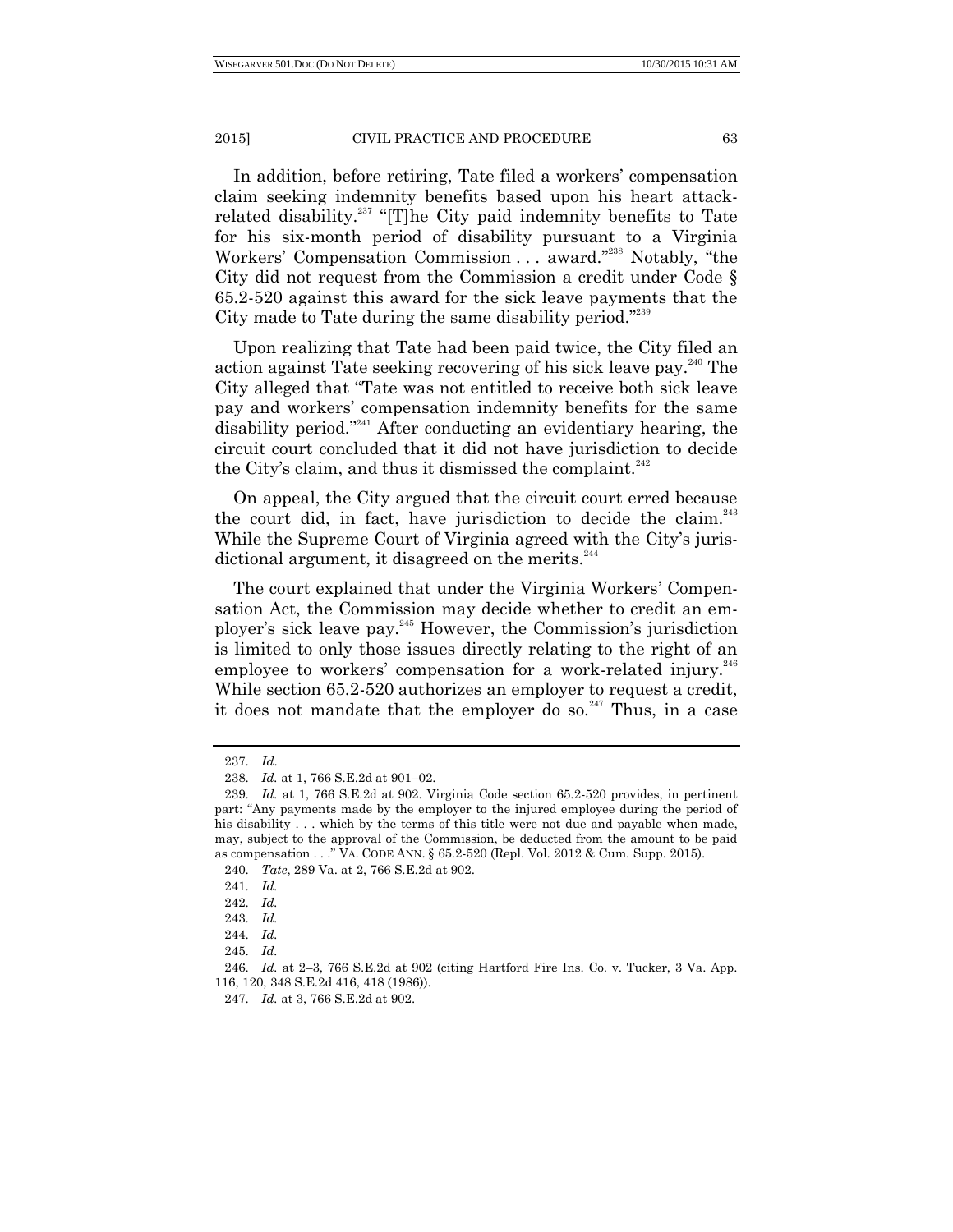such as this where the employer did not request a credit, section 65.2-520 is simply not triggered.<sup>248</sup> As a result, "[t]he Commission had no jurisdiction to decide this dispute  $\dots$ ."<sup>249</sup>

Nevertheless, the supreme court ruled that the circuit court reached the right result in dismissing the City's complaint because the City did not have authority to recover sick leave pay from Tate.<sup>250</sup> Rather, the recovery authorized by the pertinent ordinance and regulations relates to a claim by the City against an employee's workers' compensation benefits.<sup>251</sup> Here, the City was ―seeking to recover Tate's sick leave payments, not his workers' compensation payments."<sup>252</sup> Thus, the supreme court affirmed the judgment of the circuit court. $^{253}$ 

#### G. *Sanctions*

The supreme court's opinion in *EE Mart F.C., L.L.C. v. Delyon* addresses a dispute surrounding the circuit court's calculation of attorney's fees.<sup>254</sup> EE Mart F.C., L.L.C. owned and operated a grocery store in Merrifield, Virginia.<sup>255</sup> Suzanne Delyon is the former chief financial officer of EE Mart and owner of multiple other limited liability companies.<sup>256</sup>

EE Mart brought an action against Delyon and her other LLCs alleging wrongful conversion, among other claims.<sup>257</sup> All of the claims related to insurance proceeds paid by Traveler's Insurance Company to Delyon.<sup>258</sup> "On the eve of trial, EE Mart nonsuited the case."<sup>259</sup> Shortly thereafter, "EE Mart brought an action against Traveler's in the Circuit Court of Carroll County, Maryland . . . related to Traveler's payment of the insurance proceeds to

- 255. *Id.* at 284, 768 S.E.2d at 431.
- 256. *Id.*
- 257. *Id.*
- 258. *Id.*
- 259. *Id.*

<sup>248.</sup> *Id.*

<sup>249.</sup> *Id.* at 3, 766 S.E.2d at 903.

<sup>250.</sup> *Id.*

<sup>251.</sup> *Id.* at 4, 766 S.E.2d at 903.

<sup>252.</sup> *Id.*

<sup>254.</sup> 289 Va. 282, 768 S.E.2d 430 (2015).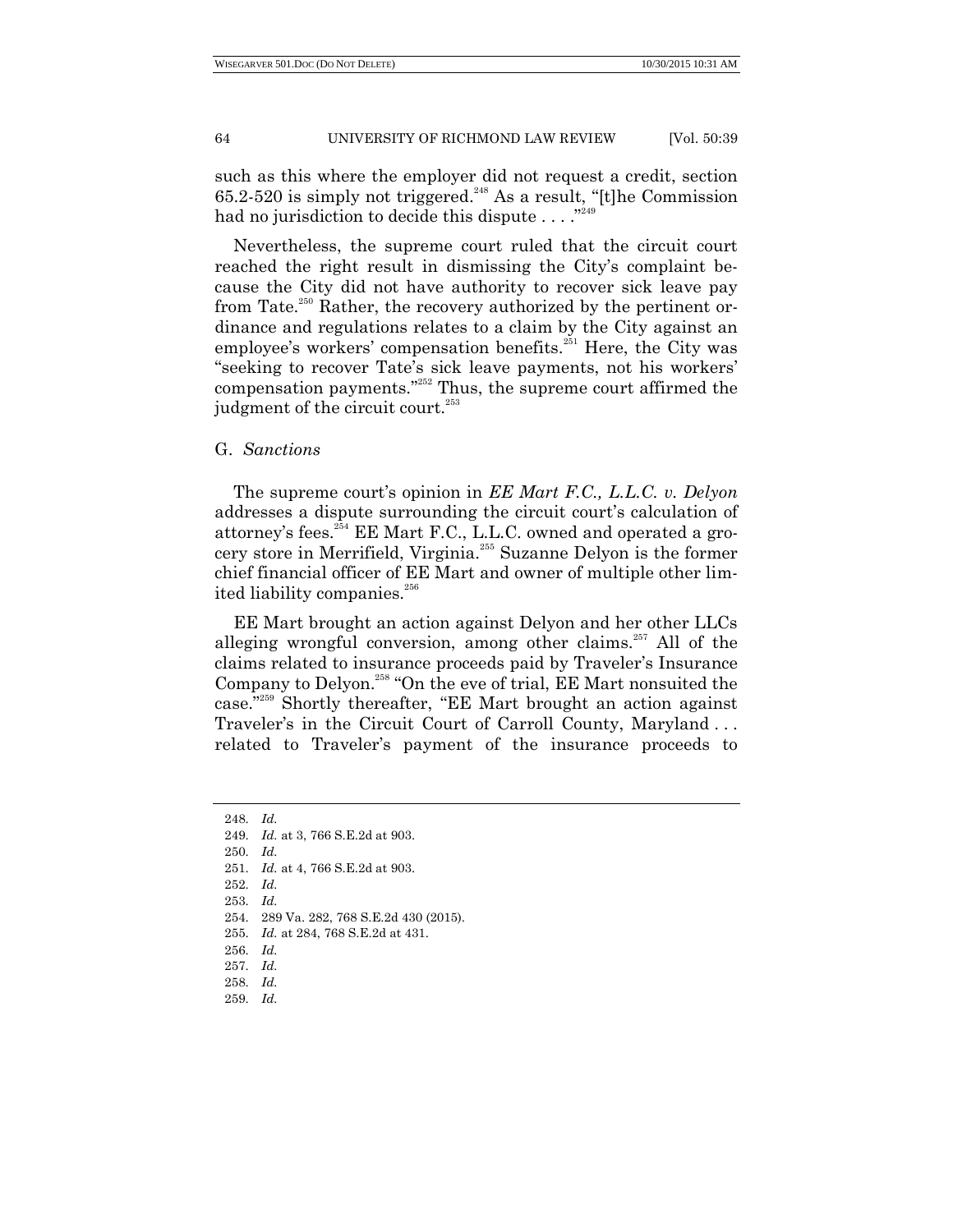Delyon."<sup>260</sup> Traveler's removed the case to federal court, but it was eventually transferred back to the circuit court in Maryland.<sup>261</sup>

Delyon and the other LLCs then filed an action in Fairfax County Circuit Court "seeking to enjoin EE Mart from proceeding with the Maryland [a]ction and seeking [a] declaratory judgment that the Maryland [a]ction was without merit."<sup>262</sup> "EE Mart filed a counterclaim against Deylon and the [o]ther LLCs, reasserting the same claims it had pled in [its] [o] riginal [a] ction."<sup>263</sup> "In their answer to the counterclaim, Delyon and the other LLCs sought sanctions under Code § 8.01-271.1 on the [basis] that the assertions in the counterclaim were frivolous and based on false statements."264

When EE Mart failed to file exhibit and witness lists and did not participate in pretrial activities, the circuit court determined that EE Mart had abandoned its counterclaim.<sup>265</sup> The court then entered an order dismissing the counterclaim, finding it to be "frivolous and without support in law or fact."<sup>266</sup> Given this ruling, Delyon and the other LLCs made an oral motion for sanctions against EE Mart, claiming that the original action and the Maryland action, in addition to the counterclaim, were frivolous.<sup>267</sup> ―[T]hey sought the total amount of attorney's fees that they had expended in defending against" all three cases.<sup>268</sup> "Relying on Code § 8.01-271.1, the trial court granted the motion and awarded \$25,550 in attorney's fees."<sup>269</sup> EE Mart, with new counsel, filed a motion for reconsideration which was denied by the circuit court.<sup>270</sup> An appeal to the supreme court followed.<sup>271</sup>

On appeal, EE Mart argued that the trial court's decision to award \$25,550 in attorney's fees was an abuse of discretion because "the sanctions award included attorney's fees that Delyon

260. *Id.*

261. *Id.* at 284, 768 S.E.2d at 431–32.

262. *Id.* at 284, 768 S.E.2d at 432.

263. *Id.*

- 264. *Id.* at 284–85, 768 S.E.2d at 432.
- 265. *Id.* at 285, 768 S.E.2d at 432.

266. *Id.*

267. *Id.*

<sup>268.</sup> *Id.*

<sup>269.</sup> *Id.*

<sup>270.</sup> *Id.*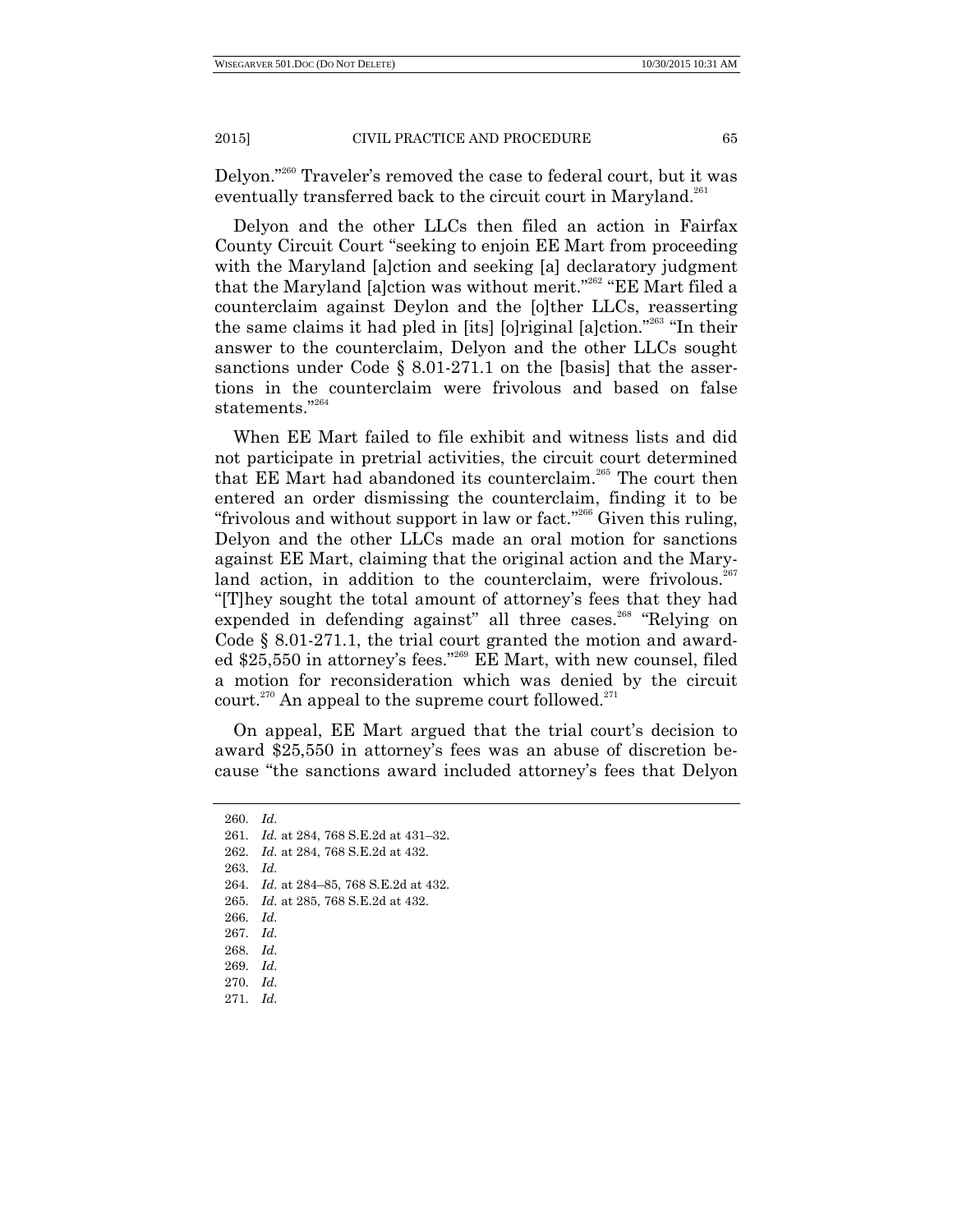and the [o]ther LLCs had incurred in suits that pre-dated the filing of the  $[p]$  resent  $[a]$ ction or were tried in other jurisdictions.<sup>"272</sup> In other words, EE Mart argued that the circuit court had "exceeded the bounds of its jurisdiction.<sup> $273$ </sup> Of significance is the fact that EE Mart did not assign error to the fact that sanctions were awarded—it only assigned error to the calculation of the attorney's fees. $274$ 

Interpreting section 8.01-271.1, the supreme court held that the trial court erred in its calculation of the attorney's fees it could award as a sanction. $275$  The "authority to award sanctions" under Code  $\S$  8.01-271.1 is triggered by the filing of a pleading, motion, or other paper," thus "the clear implication is that the filing or making of the motion must occur in the same action and same court that subsequently awards the sanctions."<sup>276</sup> "To hold otherwise would contravene the finality guaranteed by Rule  $1:1.^{\prime\prime277}$  In this case, the sanctions award improperly "included attorney's fees that were not 'incurred because of' any filing or motion made in the  $[p]$ resent  $[a]$ ction."<sup>278</sup>

# H. *Foreign Subpoenas*

*Yelp, Inc. v. Hadeed Carpet Cleaning, Inc.* involved a defamation suit filed by Hadeed Carpet Cleaning, Inc. against three John Doe defendants.<sup>279</sup> In its complaint, Hadeed alleged that the defendants "falsely represented themselves as Hadeed customers and posted negative reviews regarding Hadeed's carpet cleaning services on Yelp"—a social media website "that allows registered users to rate and describe their experiences with local business- $\mathrm{es}^{,\!280}_{\cdot\!280}$ 

<sup>272.</sup> *Id.* at 285–86, 768 S.E.2d at 432.

<sup>273.</sup> *Id.* at 285, 768 S.E.2d at 432.

<sup>274.</sup> *Id.* at 286, 768 S.E.2d at 432.

<sup>275.</sup> *Id.* at 287, 768 S.E.2d at 433.

<sup>276.</sup> *Id.* at 286, 768 S.E.2d at 433.

<sup>277.</sup> *Id.* Rule 1:1 provides that "[a]ll final judgments, orders, and decrees . . . shall remain under the control of the trial court and subject to be modified, vacated, or suspended for twenty-one days after the date of entry, and no longer." VA. SUP. CT. R. 1:1 (Repl. Vol. 2015).

<sup>278.</sup> *EE Mart F.C.*, 289 Va. at 287, 768 S.E.2d at 433.

<sup>279.</sup> 289 Va. \_\_, 770 S.E.2d 440 (2015).

<sup>280.</sup> *Id*. at \_\_, 770 S.E.2d at 441.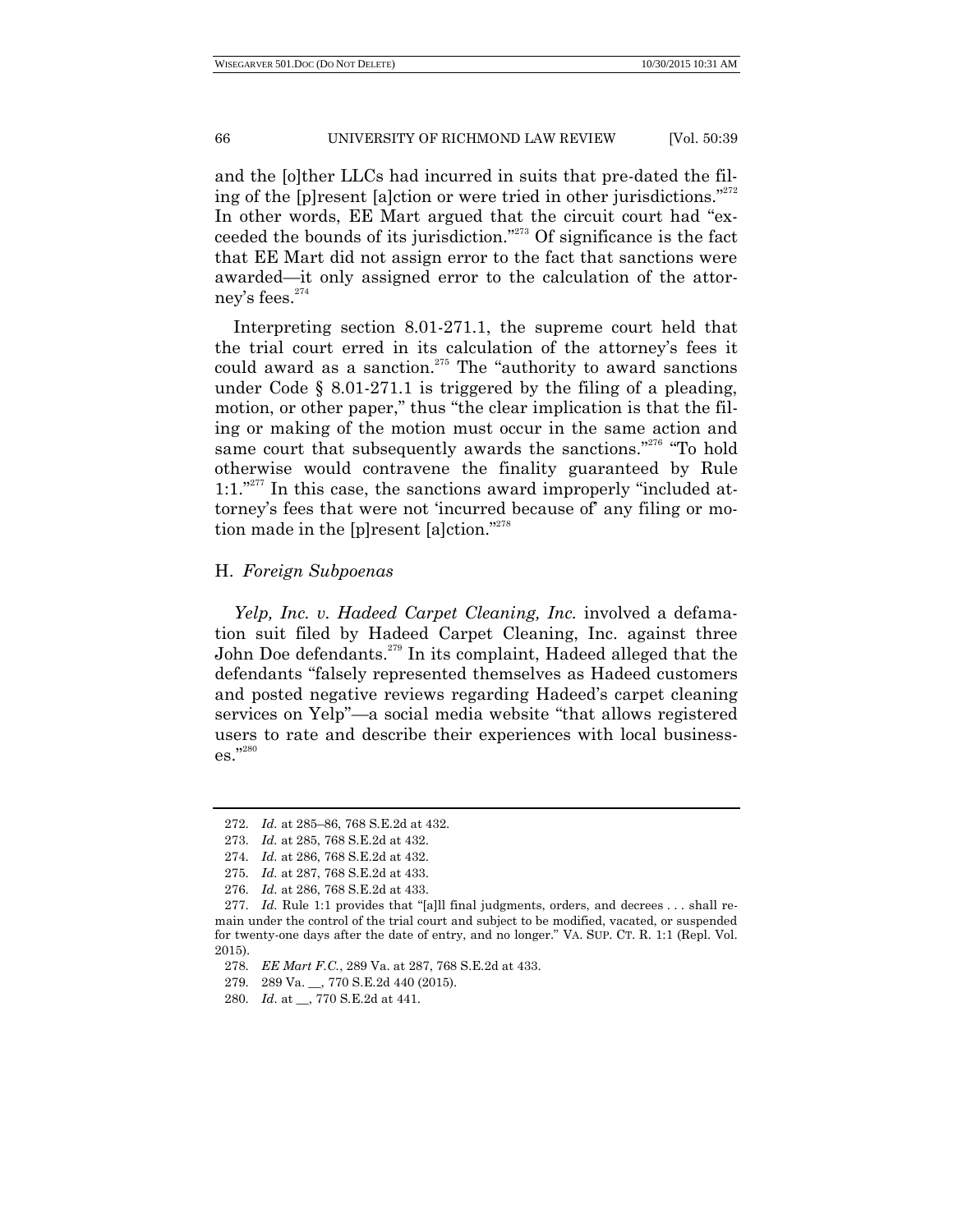During the course of the litigation, "Hadeed issued a subpoena" duces tecum to Yelp, seeking documents revealing the identity . . . [of] the authors of the reviews."<sup>281</sup> Such information is stored on administrative databases accessible only by Yelp's "user operations team" located in San Francisco.<sup>282</sup> Yelp has no offices in Virginia, but does have a designated registered agent for service of process in Virginia—upon whom Hadeed served the subpoena duces tecum.<sup>283</sup> "Yelp filed written objections to the subpoena duces tecum," and subsequently, "Hadeed moved to overrule the objections and enforce the subpoena duces tecum."<sup>284</sup> "The circuit court issued an order enforcing the subpoena duces tecum."<sup>285</sup> Further, the circuit court held Yelp in civil contempt when it refused to comply with the order.<sup>286</sup> "The Court of Appeals [of Virginia] affirmed the circuit court's decision."<sup>287</sup>

On appeal, the Supreme Court of Virginia considered "whether the circuit court was empowered to enforce the subpoena duces tecum against Yelp.<sup>"288</sup> In addressing this question, the court first distinguished between personal jurisdiction and the exercise of subpoena power.<sup>289</sup> "[W]hile the General Assembly has expressly provided for the exercise of *personal jurisdiction* over nonresident *defendants* under certain circumstances, it has not expressly provided for the exercise of *subpoena power* over *nonresident non*parties.<sup>"290</sup> Moreover, the Rules of the Supreme Court of Virginia "do not recognize the existence of subpoena power over nonresident non-parties."<sup>291</sup> The supreme court explained that "[t]he

<sup>281.</sup> *Id*.

<sup>282.</sup> *Id*.

<sup>283.</sup> *See id*.

<sup>284.</sup> *Id*. at \_\_, 770 S.E.2d at 442.

<sup>285.</sup> *Id*.

<sup>286.</sup> *Id*.

<sup>287.</sup> *Id*.

<sup>288.</sup> *Id*.

<sup>290.</sup> *Id*. Virginia's long-arm statute sets forth a range of options for the manner in which nonresident defendants may be served when "exercise of personal jurisdiction is authorized by this chapter." VA. CODE ANN.  $\S$  8.01-329(A) (Repl. Vol. 2015). However, "the General Assembly has not expressly authorized the exercise of subpoena power over nonparties who do not reside in Virginia.‖ *Yelp, Inc.*, 289 Va. at \_\_, 770 S.E.2d at 443.

<sup>291.</sup> *Yelp, Inc.*, 289 Va. at \_\_, 770 S.E.2d at 443. While Rule 4:9A does detail the procedure for issuing a subpoena duces tecum to a non-party, it does not address the issuance of one for documents located outside the Commonwealth. *See* VA. SUP. CT. R. 4:9A (Repl. Vol. 2015).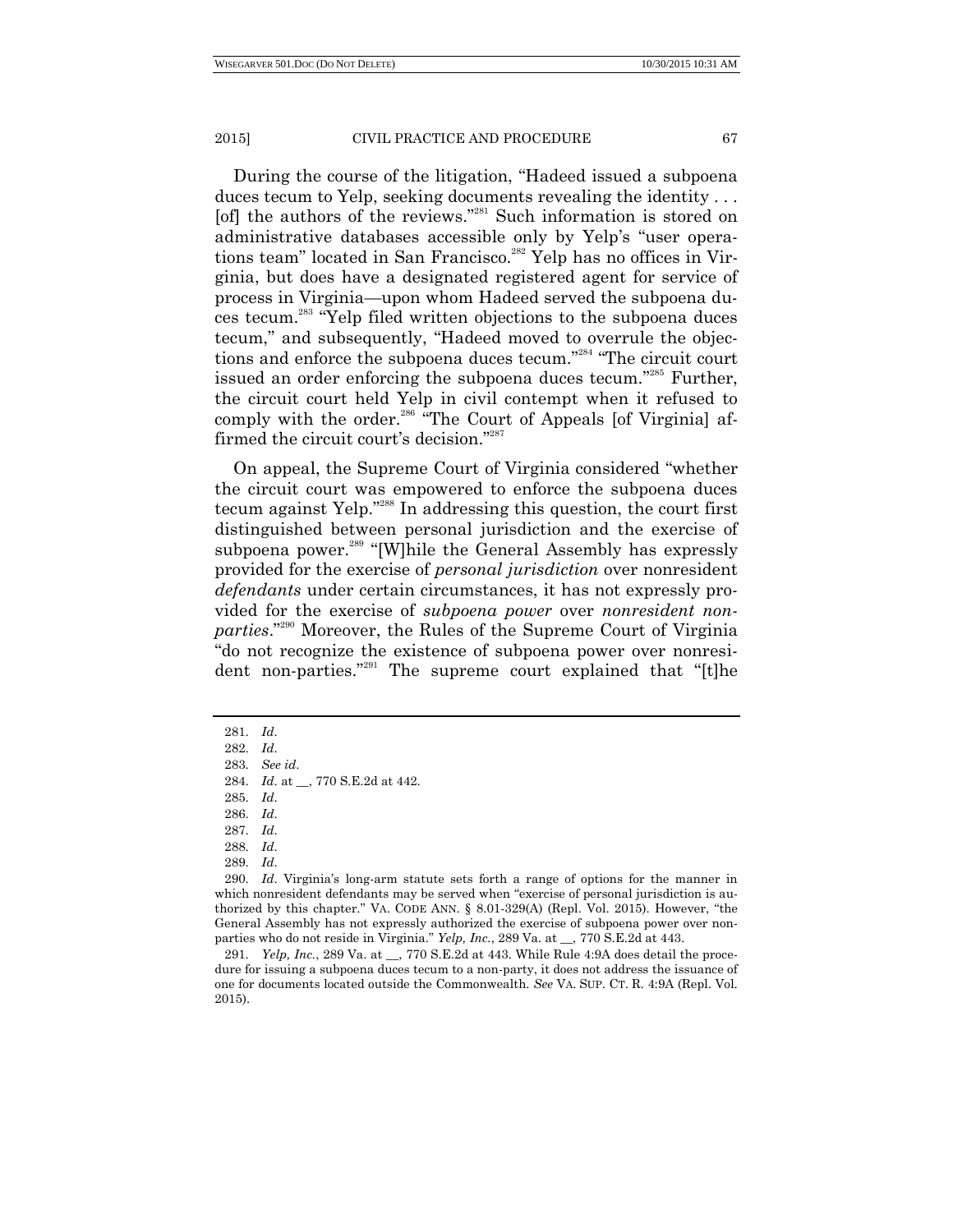General Assembly's authorization of the exercise of personal jurisdiction over nonresident defendants does not confer upon Virginia courts subpoena power over nonresident non-parties."<sup>292</sup> After all, "the power to compel a nonresident non-party to produce documents in Virginia" is not related in any way to the "consideration of whether the nonresident non-party would be subject to ... personal jurisdiction" if named in a lawsuit.<sup>293</sup> These are two separate and distinct issues.<sup>294</sup> For these reasons, the court ―vacat[ed] the judgment of the [c]ourt of [a]ppeals, vacat[ed] the contempt order of the circuit court, and remand[ed] [the case] for further proceedings  $\dots$  ."295

## I. *Prejudgment Interest*

In *Devine v. Buki*, Donald Devine appealed "the judgment of the trial court rescinding the sale of property known as Rock Hall to Charles Z. Buki . . . and Kimberly A. Marsho . . . .<sup>"296</sup> Devine also "appeal[ed] the trial court's award of consequential damages and attorney's fees."<sup>297</sup> Among the many issues that the Court considered on appeal was Devine's contention "that the trial court erred in awarding prejudgment interest because Buki and Marsho failed to specifically request it in their pleadings."<sup>298</sup>

Virginia Code section 8.01-382 authorizes a trial court to award prejudgment interest, and the decision to do so is in the discretion of the fact-finder.<sup>299</sup> "However, although the award of prejudgment interest is discretionary, it is still 'part of the actual damages sought to be recovered."<sup>300</sup> Therefore, prejudgment interest, like other damages, must be specifically pled before it can be

<sup>292.</sup> *Yelp, Inc.*, 289 Va. at \_\_, 770 S.E.2d at 443.

<sup>293.</sup> *Id*.

<sup>294.</sup> *Id*. at \_\_, 770 S.E.2d at 446.

<sup>295.</sup> *Id*.

<sup>296.</sup> 289 Va. 162, 166, 767 S.E.2d 459, 461 (2015).

<sup>297.</sup> *Id*.

<sup>298.</sup> *Id.* at 179, 767 S.E.2d at 468.

<sup>299.</sup> VA. CODE ANN. § 8.01-382 (Repl. Vol. 2015) ("In any ... action at law or suit in equity, the final order, verdict of the jury, or if no jury the judgment or decree of the court, may provide for interest on any principal sum awarded, or any part thereof, and fix the period at which the interest shall commence.").

<sup>300.</sup> *Devine*, 289 Va. at 179, 767 S.E.2d at 468 (quoting Dairyland Ins. Co. v. Douthat, 248 Va. 627, 631, 449 S.E.2d 799, 801 (1994)).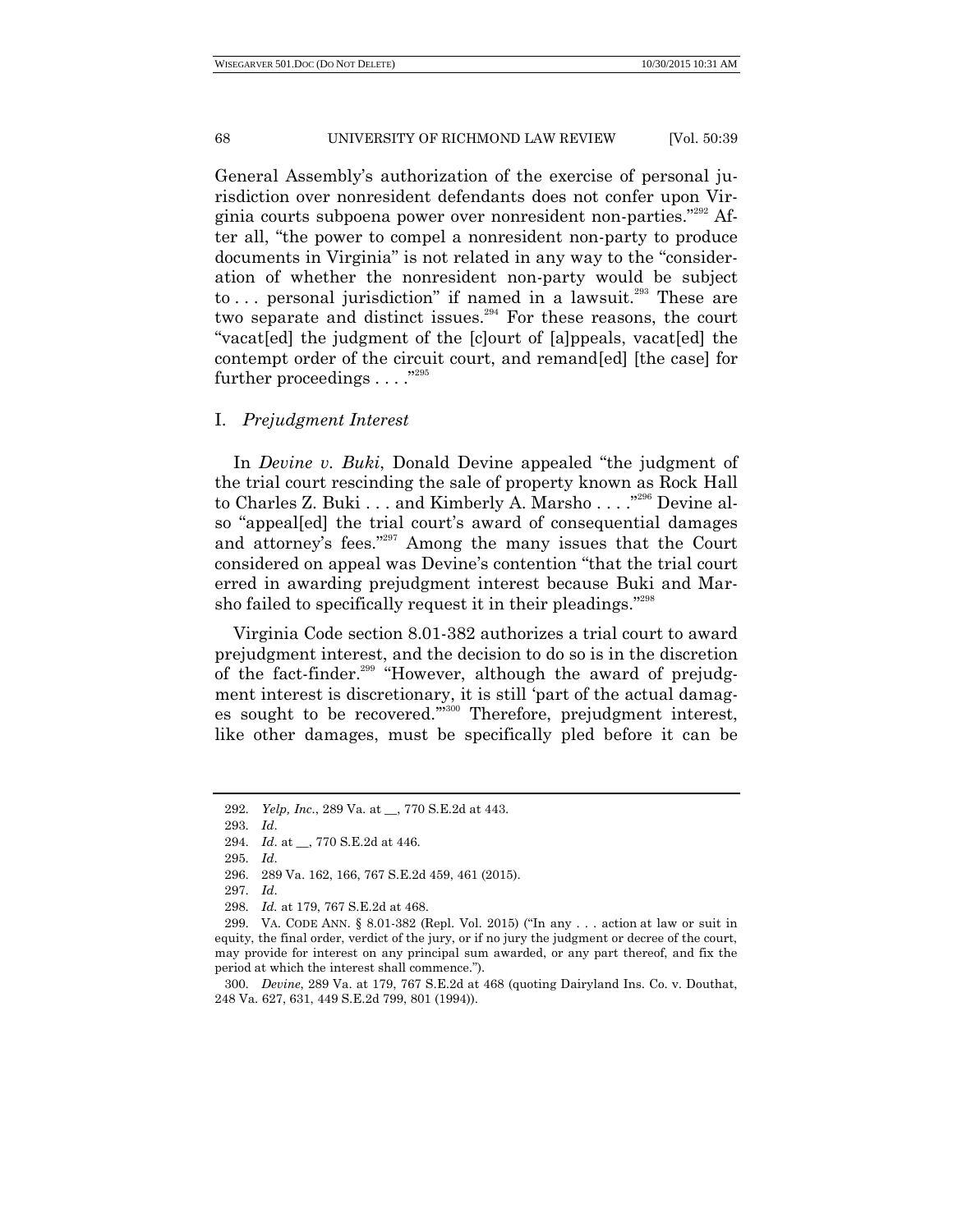awarded by a trial court.<sup>301</sup> In this case, the relevant complaint contained no request for prejudgment interest, and thus the trial court erred in awarding prejudgment interest.<sup>302</sup>

# J. *Plea in Bar*, *Burden of Proof*, *Damages*

The Supreme Court of Virginia addressed a host of civil procedure issues in *Smith v. McLaughlin*, an appeal arising from a legal malpractice claim.<sup>303</sup> It is well known that a typical "legal malpractice claim involves a case within the case, because the ... plaintiff must establish how the attorney's negligence in the underlying litigation proximately caused [his or her] damages."<sup>304</sup> This case involved yet another layer—"the underlying litigation in which the alleged malpractice occurred was itself a legal malpractice claim."<sup>305</sup> So this was "a case (the initial criminal matter) within a case (the criminal malpractice matter) within [a] case (the legal malpractice matter [before the court]). $^{306}$ 

When Bruce McLaughlin was charged with multiple counts of felony sexual abuse, he hired William J. Schewe of the firm Graham & Schewe, and Harvey J. Volzer of the firm Shaughnessy, Volzer & Gagner, P.C. to represent him in the criminal matter.<sup>307</sup> "At the conclusion of trial, the jury found McLaughlin guilty ... and [he] was sentenced to serve [thirteen] years in prison."<sup>308</sup> Shortly after learning that his direct appeal had been denied, ―McLaughlin attempted to escape from custody by running from the courthouse, but [he] was quickly apprehended."<sup>309</sup> He pled guilty to the felony of simple escape and was sentenced to five years in prison.<sup>310</sup>

<sup>301.</sup> *Id*.

<sup>302.</sup> *Id.* The supreme court explained that it is well-established that "a plaintiff cannot recover more than he sues for." *Id.* (quoting Powell v. Sears, 231 Va. 464, 470, 344 S.E.2d) 916, 919 (1986)).

<sup>303.</sup> 289 Va. 241, 769 S.E.2d 7 (2015).

<sup>304.</sup> *Id.* at 248, 769 S.E.2d at 10.

<sup>305.</sup> *Id.* at 248, 769 S.E.2d at 10–11.

<sup>306.</sup> *Id.* at 248, 769 S.E.2d at 11.

<sup>307.</sup> *Id.*

<sup>308.</sup> *Id.*

<sup>309.</sup> *Id.* at 249, 769 S.E.2d at 11.

<sup>310.</sup> *Id*.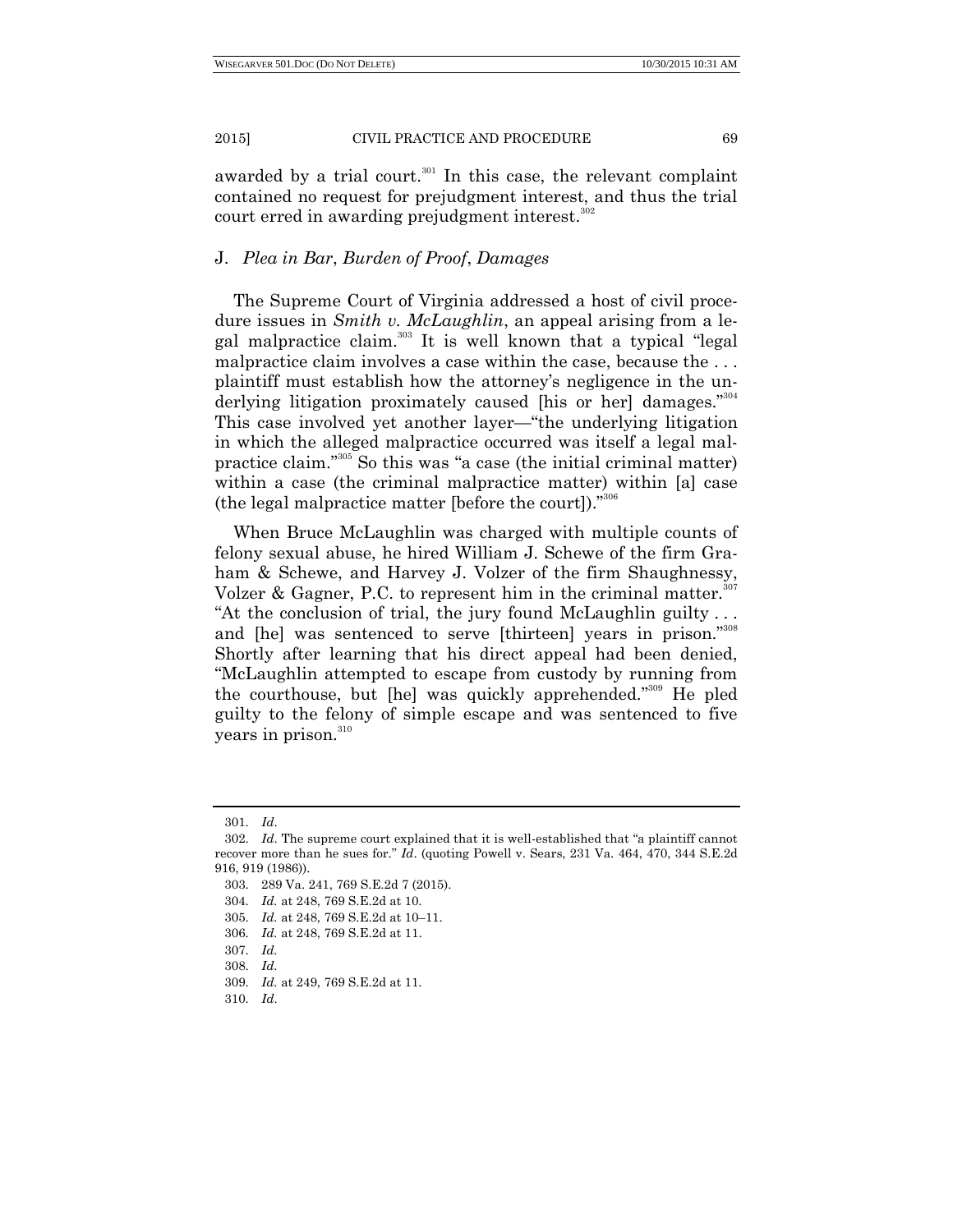―Pursuant to habeas proceedings, McLaughlin's convictions for the felony sexual abuse charges were vacated and he was granted a new trial."<sup>311</sup> At the conclusion of the second trial, the jury found McLaughlin not guilty on all charges.<sup>312</sup> By that time, "McLaughlin had been incarcerated for over four years."<sup>313</sup>

McLaughlin hired Brian Shevlin of the firm Shevlin Smith to pursue a criminal malpractice claim against his criminal defense attorneys Schewe, Volzer, and their respective law firms.<sup>314</sup> The criminal malpractice claim alleged that the defense attorneys had failed to obtain and review taped interviews of the alleged victims.<sup>315</sup> Shevlin Smith negotiated a settlement and release with Schewe and the firm Graham & Schewe, settling the criminal malpractice claim against them for  $$50,000$ .<sup>316</sup> The release agreement "did not discharge McLaughlin's criminal malpractice claim against Volzer and the firm Shaughnessy, Volzer & Gagner,  $\rm P.C.^{"^{317}}$ 

Approximately four months after Shevlin Smith executed the release agreement, the supreme court issued its opinion in *Cox v.*  Geary.<sup>318</sup> "Based on one of the holdings in that case, Volzer and the firm Shaughnessy, Volzer & Gagner, P.C. filed a plea in bar to McLaughlin's criminal malpractice claim."<sup>319</sup> "Volzer and the firm argued that [the] malpractice claim against them must be dismissed because," according to the *Cox* ruling, "the settlement and release of some co-defendants to the legal malpractice claim... was a release of all co-defendants."<sup>320</sup> The trial court agreed, sustained the plea in bar, and dismissed McLaughlin's complaint.<sup>321</sup>

<sup>311.</sup> *Id*.

<sup>312.</sup> *Id*.

<sup>313.</sup> *Id*.

<sup>314.</sup> *Id*.

<sup>315.</sup> *Id*.

<sup>316.</sup> *Id.* at 249–50, 769 S.E.2d at 11. Graham & Shewe's malpractice insurer provided \$50,000 to the firm to handle the criminal malpractice matter or settle the case. *Id.* at 249, 769 S.E.2d at 11.

<sup>317.</sup> *Id.* at 250, 769 S.E.2d at 11. The release agreement was entered into pursuant to Virginia Code section 8.01-35.1. *Id.*

<sup>318.</sup> 271 Va. 131, 624 S.E.2d 16 (2006).

<sup>319.</sup> *Smith*, 289 Va. at 250, 769 S.E.2d at 11.

<sup>320.</sup> *Id*.

<sup>321.</sup> *Id.* at 250, 769 S.E.2d at 11–12.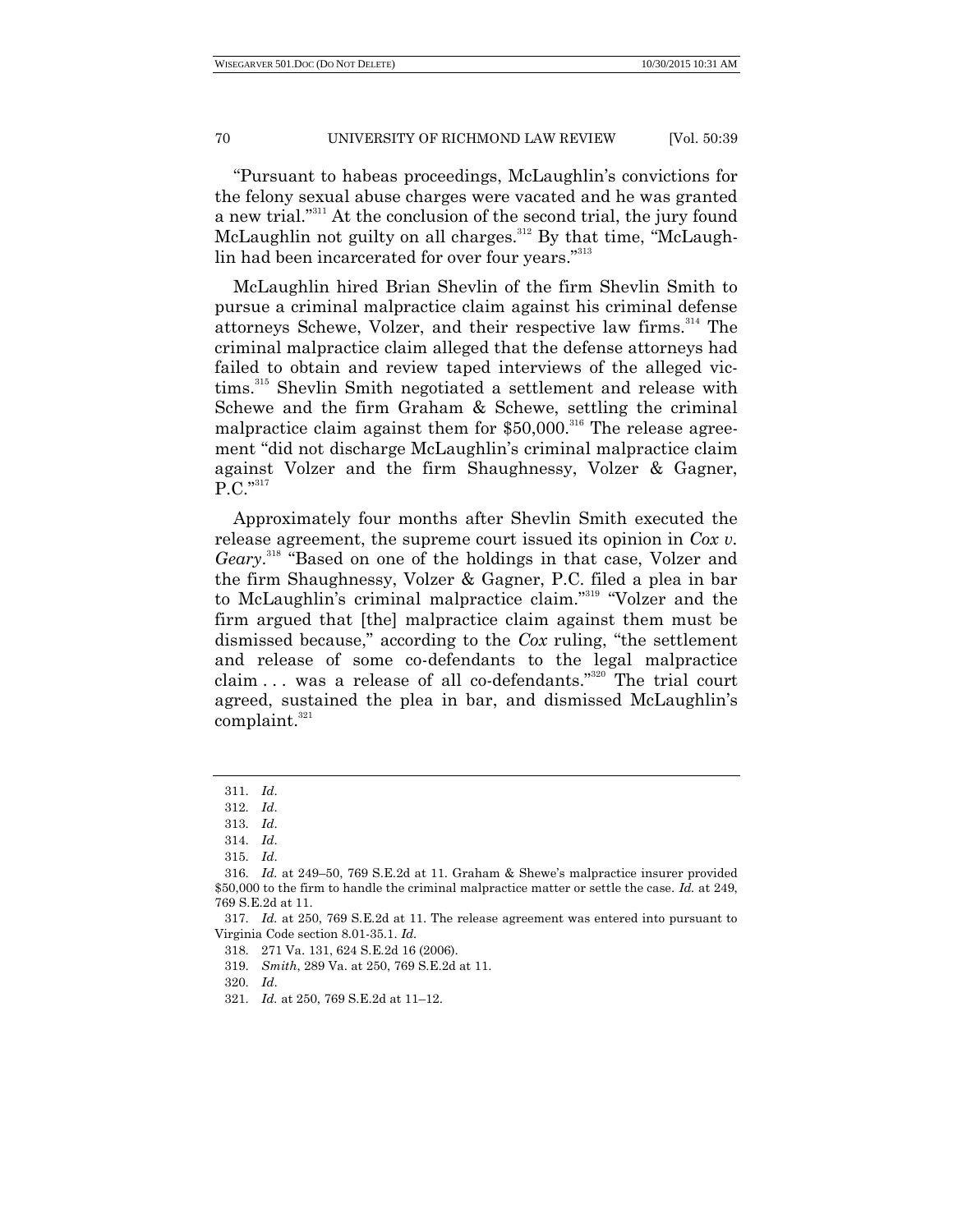After his criminal malpractice claim was dismissed, McLaughlin filed a legal malpractice suit against Shevlin Smith alleging, among other things, that "Shevlin Smith breached its duty to McLaughlin by failing to foresee how [the] holding in *Cox* would impact the Release Agreement."<sup>322</sup> The legal malpractice case eventually went to trial, and "the jury found Shevlin Smith liable to McLaughlin  $\dots$  in the amount of \$5.75 million.<sup>323</sup> "Shevlin" Smith  $\dots$  filed a petition for appeal with [the supreme court].<sup>324</sup>

The first assignment of error addressed by the court was whether the circuit court erred in failing to sustain Shevlin Smith's second plea in bar and by rejecting his position that an attorney does not commit malpractice by failing to anticipate a change in the law.<sup>325</sup> The court held that the trial court's refusal to sustain the plea in bar was in error. $326$ 

In reaching this holding, the court first explained "that a plea in bar ‗constitutes [either] a complete defense to the [complaint], *or to that part of the [complaint] to which it is pleaded.*"<sup>327</sup> In other words, "a plea in bar can be sustained even if it presents a bar to recovery to only some, but not all, of the plaintiff's claims."<sup>328</sup> Shevlin Smith's plea in bar presented only a partial bar to McLaughlin's recovery; yet, even so, the circuit court had the ability to rule on those issues.<sup>329</sup>

The circuit court also denied Shevlin Smith's plea in bar on the basis that "whether Shevlin Smith breached its duty to McLaughlin was a question of fact to be decided by a jury."<sup>330</sup> The court found that this ruling was also error. $331$  And so, on appeal, the court considered whether Shevlin Smith breached its duty to McLaughlin by failing to correctly anticipate a judicial ruling on an unsettled legal issue.<sup>332</sup> Citing to decisions of courts in other

<sup>322.</sup> *Id.* at 250, 769 S.E.2d at 12.

<sup>323.</sup> *Id*. at 250–51, 796 S.E.2d at 12.

<sup>324.</sup> *Id*.

<sup>325.</sup> *Id*.

<sup>326.</sup> *Id*.

<sup>327.</sup> *Id*. at 252, 769 S.E.2d at 13 (quoting Campbell v. Johnson, 203 Va. 43, 47, 122 S.E. 2d 907, 910 (1961)).

<sup>328.</sup> *Id*.

<sup>329.</sup> *Id*.

<sup>330.</sup> *Id.* at 253, 769 S.E.2d at 13.

<sup>331.</sup> *Id*.

<sup>332.</sup> *Id.* at 253, 769 S.E.2d at 13.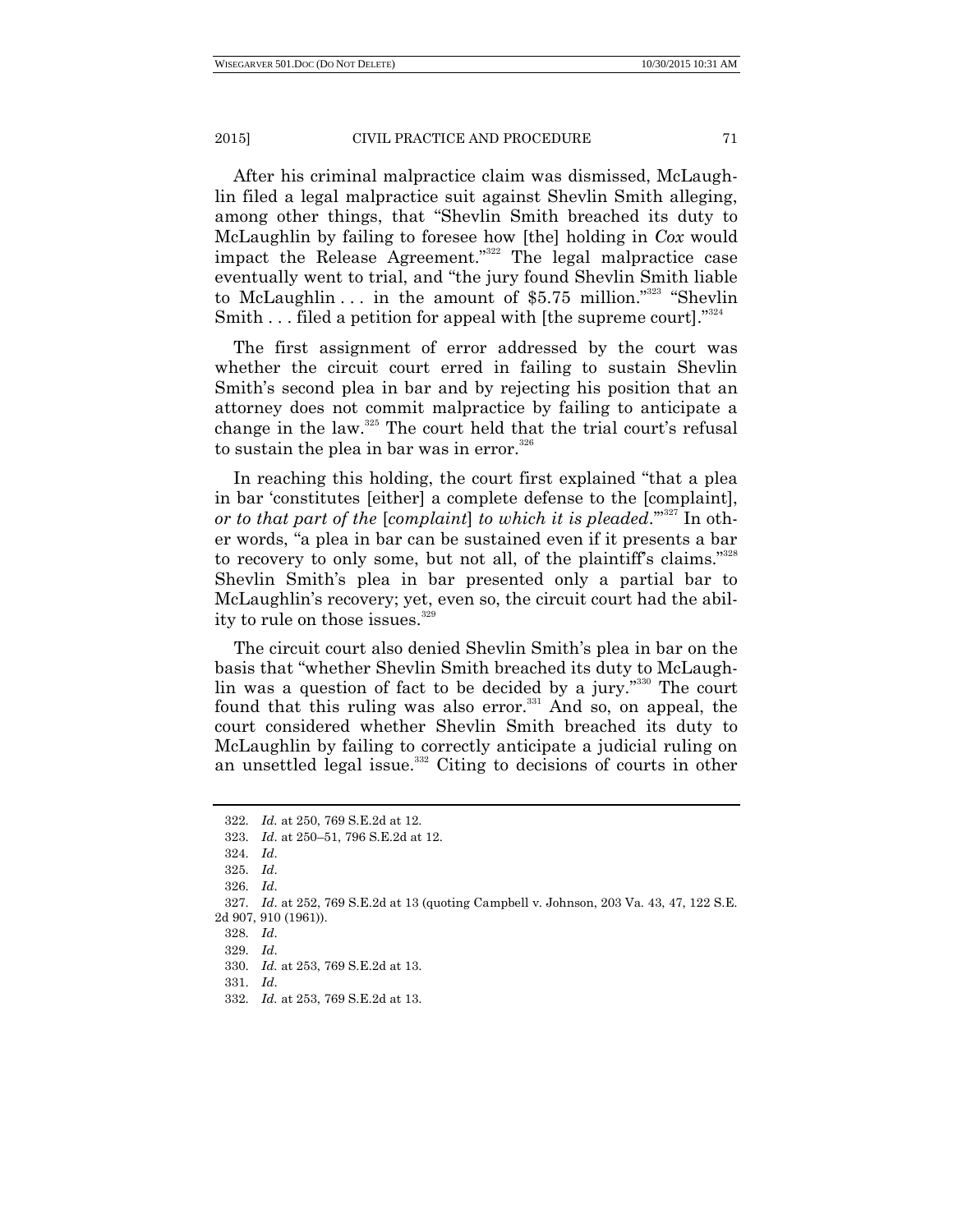jurisdictions, the court discussed the "judgmental immunity" rule."<sup>333</sup> Although the court declined to adopt this rule per se, it held that its application was instructive in this case.<sup>334</sup> The court stated that "[a]llowing an attorney to be liable in malpractice for simply failing to correctly predict the outcome of an unsettled legal issue unduly burdens the practice of law, which does a disservice to the profession, and hampers the development of the law, which does a disservice to the public."<sup>335</sup> Applying traditional standard of care principles, "an attorney's reasonable but imperfect judgment regarding an unsettled legal issue does not give rise to liability."<sup>336</sup>

[I]f an attorney exercises a "reasonable degree of care, skill, and dispatch "while acting in an unsettled area of the law, which is to be evaluated in the context of "the state of the law at the time" of the alleged negligence, then the attorney does not breach the duty owed to the client.

Thus, "Shevlin Smith did not breach its duty by failing to correctly anticipate a judicial ruling on an unsettled legal issue."<sup>338</sup> As a matter of law, the court held that "Shevlin Smith did not breach its duty to McLaughlin by failing to correctly anticipate [the] holding in *Cox*."<sup>339</sup> Thus, the court reversed the circuit court's judgment in denying Shevlin Smith's plea in bar.<sup>340</sup>

Because "the jury was incorrectly permitted to find Shevlin Smith negligent on the evidence introduced at trial supporting the theory that Shevlin Smith breached its duty by failing to correctly anticipate [the] holding in *Cox*," the court "revers[ed] the circuit court's order affirming the jury's award finding Shevlin

<sup>333.</sup> *Id.* at 254, 769 S.E.2d at 13–14.

<sup>334.</sup> *Id.* at 254, 769 S.E.2d at 14.

<sup>335.</sup> *Id.*

<sup>336.</sup> *Id.* at 254–55, 769 S.E.2d at 14.

<sup>337.</sup> *Id.* at 255, 769 S.E.2d at 14. (quoting Ripper v. Bain, 253 Va. 197, 202, 482 S.E.2d 832, 836 (1997); Heyward & Lee Const. Co. v. Sands, Anderson, Marks & Miller, 249 Va. 54, 57, 453 S.E.2d 270, 272 (1995)).

<sup>338.</sup> *Id.* at 257, 769 S.E.2d at 15. "At the time the Release Agreement was executed in 2005, the General Assembly had modified [the] common law rule in Code § 8.01-35.1 . . . so that settlement with and release of one co-tortfeasor did not release other co-tortfeasors." *Id.* at 255, 769 S.E.2d at 14. Given the jurisprudence in existence at the time of execution, Shevlin Smith acted with a "reasonable degree of care, skill, and dispatch" when operating in an unsettled area of law. *Id.* at 255, 769 S.E.2d at 15. (quoting *Ripper*, 253 Va. at 202, 482 S.E.2d at 836).

<sup>339.</sup> *Id.* at 257, 769 S.E.2d at 15.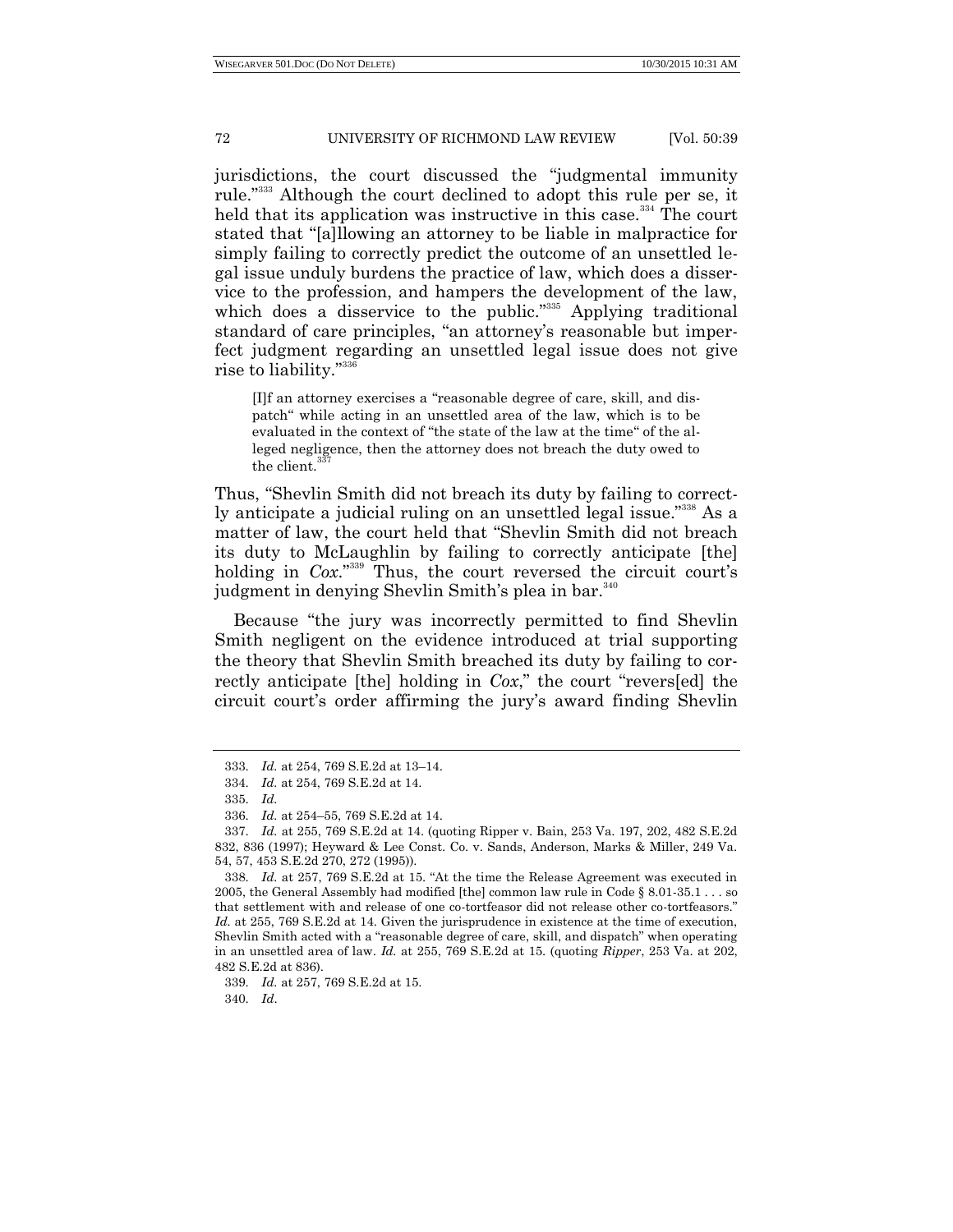Smith liable to McLaughlin, and vacat[ed] that award."<sup>341</sup> The court then went on to address additional issues presented on appeal that were likely to arise on remand.<sup>342</sup>

The next assignment of error that the court addressed was whether "[t]he circuit court erred in permitting [McLaughlin] to recover more in [the legal malpractice] action than he could have collected from [Schewe, Volzer, and their respective law firms] in the absence of Shevlin Smith's alleged malpractice."<sup>343</sup> The court disagreed with McLaughlin's contention that collectability is irrelevant to legal malpractice claims.<sup>344</sup> The court went on to hold that "the burden of pleading and disproving collectibility [is] on the negligent attorney as an affirmative defense," not on the legal malpractice plaintiff. $345$ 

The court next considered whether non-pecuniary, noneconomic damages, such as pain and suffering, are recoverable in a legal malpractice claim.<sup>346</sup> McLaughlin assigned error to the circuit court's ruling that non-economic damages were unavailable to him, but the supreme court affirmed this ruling.<sup>347</sup> As the court explained, "[t]he question of what damages are recoverable in a legal malpractice claim is . . . governed by [the] law pertaining to what damages are recoverable in a breach of contract claim."348 Because non-pecuniary injury is not recoverable in a breach of contract claim, it follows that non-pecuniary damages are not recoverable in a legal malpractice claim. $349$  Instead, "[a] legal mal-

<sup>341.</sup> *Id.* at 259, 796 S.E.2d at 16.

<sup>342.</sup> *Id.* at 259, 769 S.E.2d at 17.

<sup>343.</sup> *Id.* at 259–60, 769 S.E.2d at 17.

<sup>344.</sup> *Id.* at 261, 769 S.E.2d at 17.

<sup>345.</sup> *Id.* at 262–63, 769 S.E.2d at 18.

<sup>346.</sup> *Id.* at 263–267, 769 S.E.2d at 19–21.

<sup>347.</sup> *Id.* at 263–64, 769 S.E.2d at 19.

<sup>348.</sup> *Id.* at 265, 769 S.E.2d at 19. "[T]he duty that an attorney must 'exercise a reasonable degree of care, skill, and dispatch in rendering the services for which the attorney was employed,' . . . does not arise in tort, but is [a] duty arising from the attorney-client ‗contractual' relationship . . . .‖ *Id.* at 264, 769 S.E.2d at 19 (quoting Cox v. Geary, 271 Va. 141, 152, 624 S.E.2d 16, 22 (2006); Ripper v. Bain, 253 Va. 197, 202–03, 482 S.E.2d 832, 836 (1997)). Thus, any damage to be recovered by operation of Virginia Code section 54.1- 3906 is contract damage. *Id.*

<sup>349.</sup> *Id.* at 265–66, 769 S.E.2d at 20.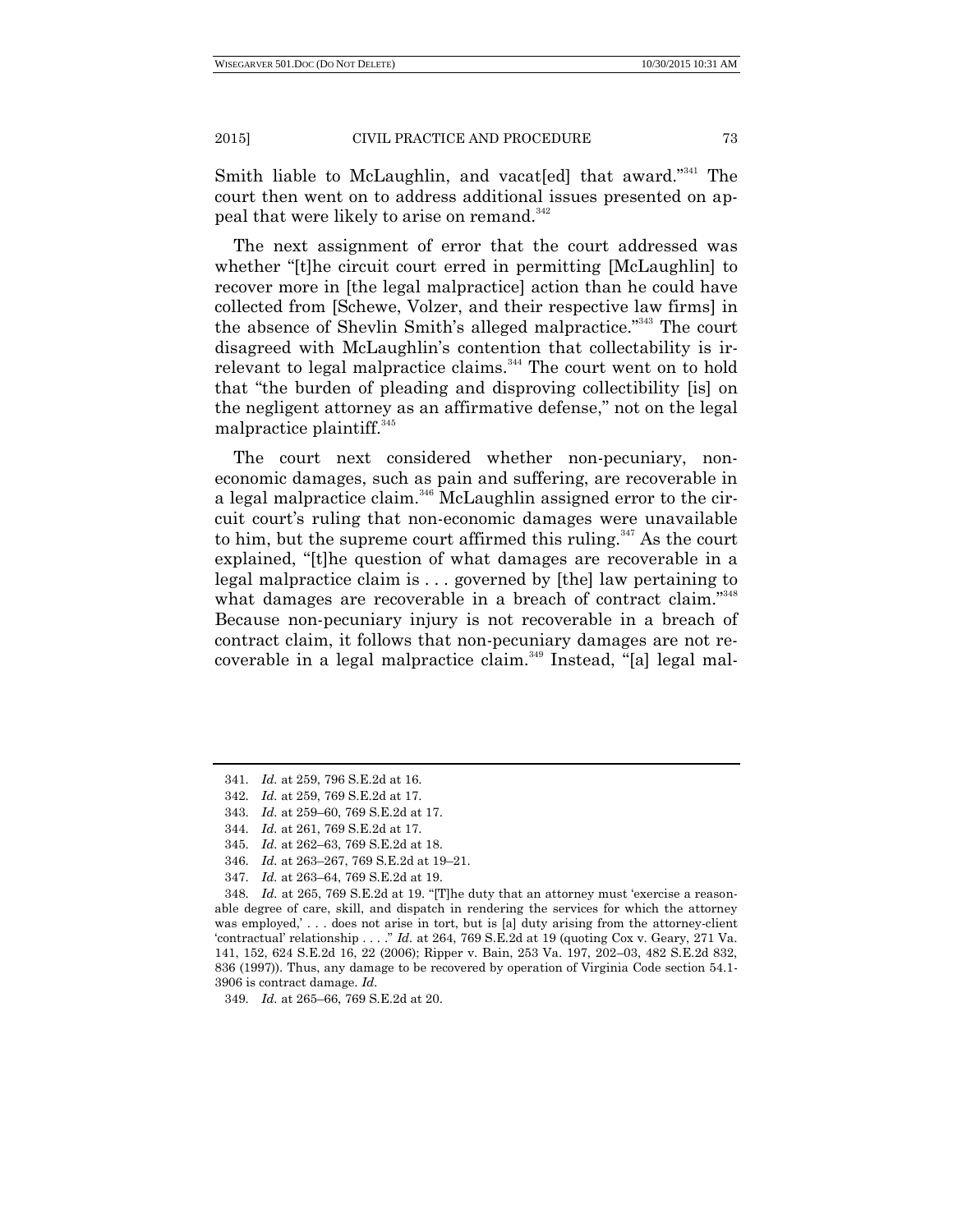practice plaintiff may recover only pecuniary damages proximately caused by an attorney's breach of the contractually implied du- ${\rm ties.}^{''^{350}}$ 

Lastly, the supreme court considered whether the circuit court erred in allowing McLaughlin, in both his opening statement and closing argument, to ask for millions more in damages than his ad damnum clause alleged.<sup>351</sup> As pled in the ad damnum clause of his legal malpractice complaint, McLaughlin sought \$6 million in damages.<sup>352</sup> Yet during his opening and closing, McLaughlin's counsel requested approximately \$10 million in damages from the jury.<sup>353</sup> "[T]he circuit court overruled Shevlin Smiths' objections to [the]  $$10$  million request."<sup>354</sup> The supreme court determined that this was error, as "a plaintiff may not request from the jury, in either opening statement or closing argument, an amount of damages that exceeds the amount of the plaintiff's ad damnum."<sup>355</sup>

# K. *Punitive Damages*

The Supreme Court of Virginia provided some instructive commentary regarding jury instructions generally, and regarding punitive damages in particular, in *Cain v. Lee.*<sup>356</sup> The case arose in the context of an automobile accident involving an intoxicated driver.<sup>357</sup> The defendant requested and obtained a jury instruction on punitive damages as follows: "Punitive damages are generally not favored and should be awarded only in cases involving egregious conduct."<sup>358</sup> The court noted that this language was "taken" directly" out of the court's opinion in *Xspedius Management Co. of Virginia, LLC v. Stephan*. <sup>359</sup> Notwithstanding this fact, the court held the instruction improper and reversed the case.<sup>360</sup> In so do-

358. *Id*. at \_\_, 772 S.E.2d at 896.

359. *Id*. at \_\_, 772 S.E.2d at 897 (citing Xspedius Mgmt. Co. of Va., LLC v. Stephan,

<sup>350.</sup> *Id.* at 266, 769 S.E.2d at 20.

<sup>351.</sup> *Id.* at 269, 769 S.E.2d at 22.

<sup>352.</sup> *Id*.

<sup>353.</sup> *Id.* at 270, 769 S.E.2d at 22.

<sup>354.</sup> *Id*.

<sup>355.</sup> *Id*.

<sup>356.</sup> 289 Va. \_\_, \_\_, 772 S.E.2d 894, 896–97 (2015).

<sup>357.</sup> *Id*. at \_\_, 772 S.E.2d at 895.

<sup>269</sup> Va. 421, 425, 611 S.E.2d 385, 387 (2005)).

<sup>360.</sup> *Id*. at \_\_, 772 S.E.2d at 896, 898.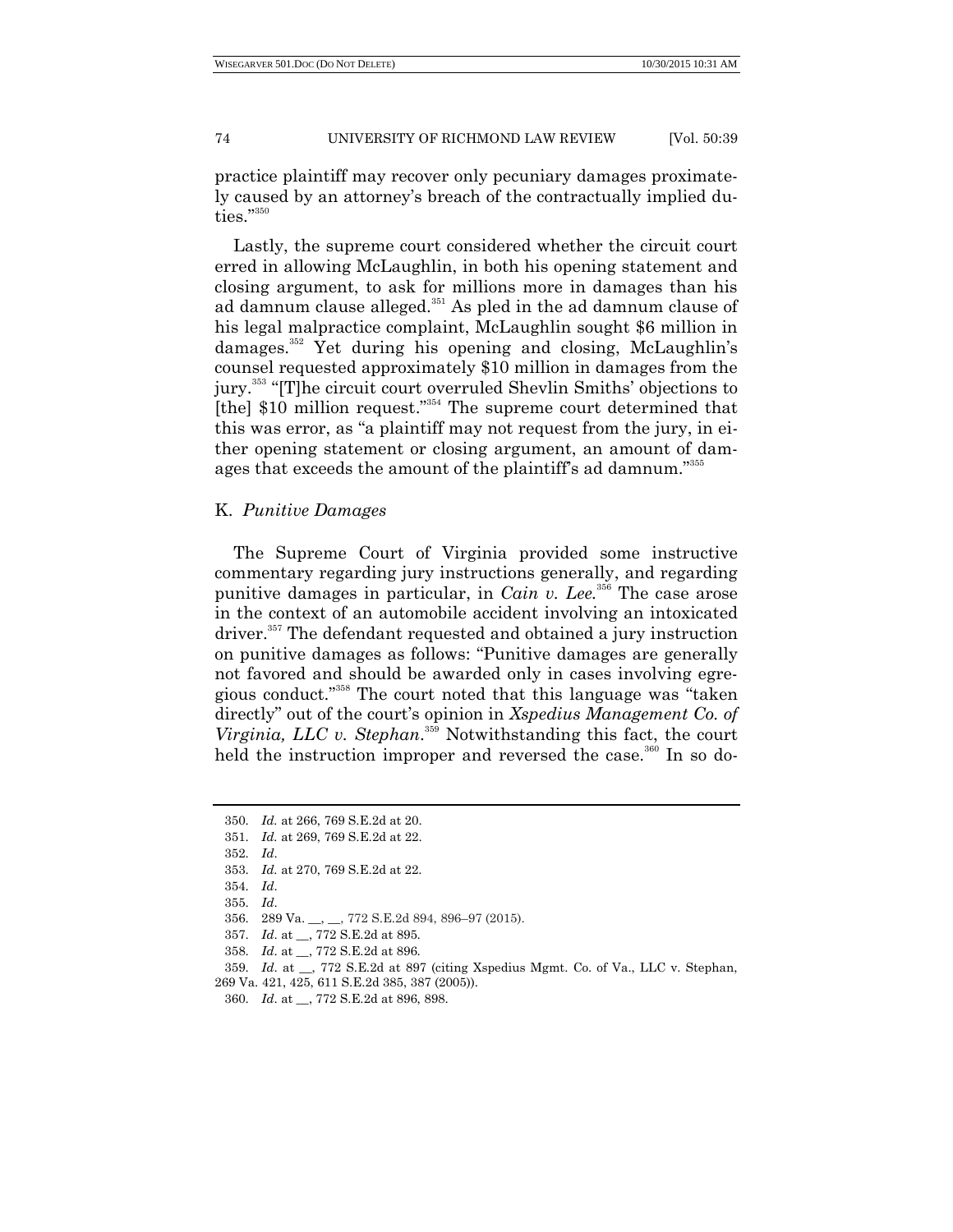ing, the court admonished against "the danger of the indiscriminate use of language from appellate opinions in a jury instruction."<sup>361</sup> Focusing on the language here, the court characterized it as "argumentative language' about legal matters that is inappropriate for consideration by the jury."<sup>362</sup>

# L. *Authority to Enter a Decree of Sale*

In *CVAS 2*, *LLC v. City of Fredericksburg*, the court considered whether the circuit court "had authority to enter a decree of sale of real estate pursuant to [the City's] suit to collect delinquent real estate taxes and delinquent special assessments."<sup>363</sup> CVAS  $2$ 's petition for appeal contained a single assignment of error: "[t]he trial court erred in its construction of Virginia Code §§ 15.2-5158 and 58.1-3965(A) by ordering the sale of CVAS 2's real estate when [the] taxes were less than two years delinquent."<sup>364</sup>

CVAS 2 owns real estate in the city of Fredericksburg, and "the City hald levied that real estate with taxes."<sup>365</sup> The local governing body levied the real estate with special assessments for the benefit of the Celebrate Virginia South Community Development Authority ("CDA").<sup>366</sup> CVAS 2 had "outstanding real estate taxes dating back to the 2012 fiscal year, and [had] outstanding special assessments dating back to the 2009 fiscal year."<sup>367</sup> The City brought suit against CVAS 2 on June 13, 2013, seeking to have CVAS 2's real estate sold in order to collect the real estate taxes and special assessments owed by CVAS 2.<sup>368</sup>

In response to the City's complaint and motion for decree of sale, CVAS 2 filed a motion to dismiss, in which it asserted that the City failed to comply with Virginia Code section 58.1-3965, and therefore the property could not be sold "to recover the delin-

<sup>361.</sup> *Id*. at \_\_, 772 S.E.2d at 897 (quoting Blondel v. Hays, 241 Va. 467, 474, 403 S.E.2d 340, 344 (1991)).

<sup>362.</sup> *Id*. (quoting Abernathy v. Emporia Manufacturing Co., 122 Va. 406, 413, 95 S.E. 418, 420 (1918)).

<sup>363.</sup> 289 Va. 100, 107, 766 S.E.2d 912, 913 (2015).

<sup>364.</sup> *Id*. at 108, 766 S.E.2d at 914.

<sup>365.</sup> *Id*. at 107, 766 S.E.2d at 913.

<sup>366.</sup> *Id*.

<sup>367.</sup> *Id*.

<sup>368.</sup> *Id*. at 107, 766 S.E.2d at 913–14.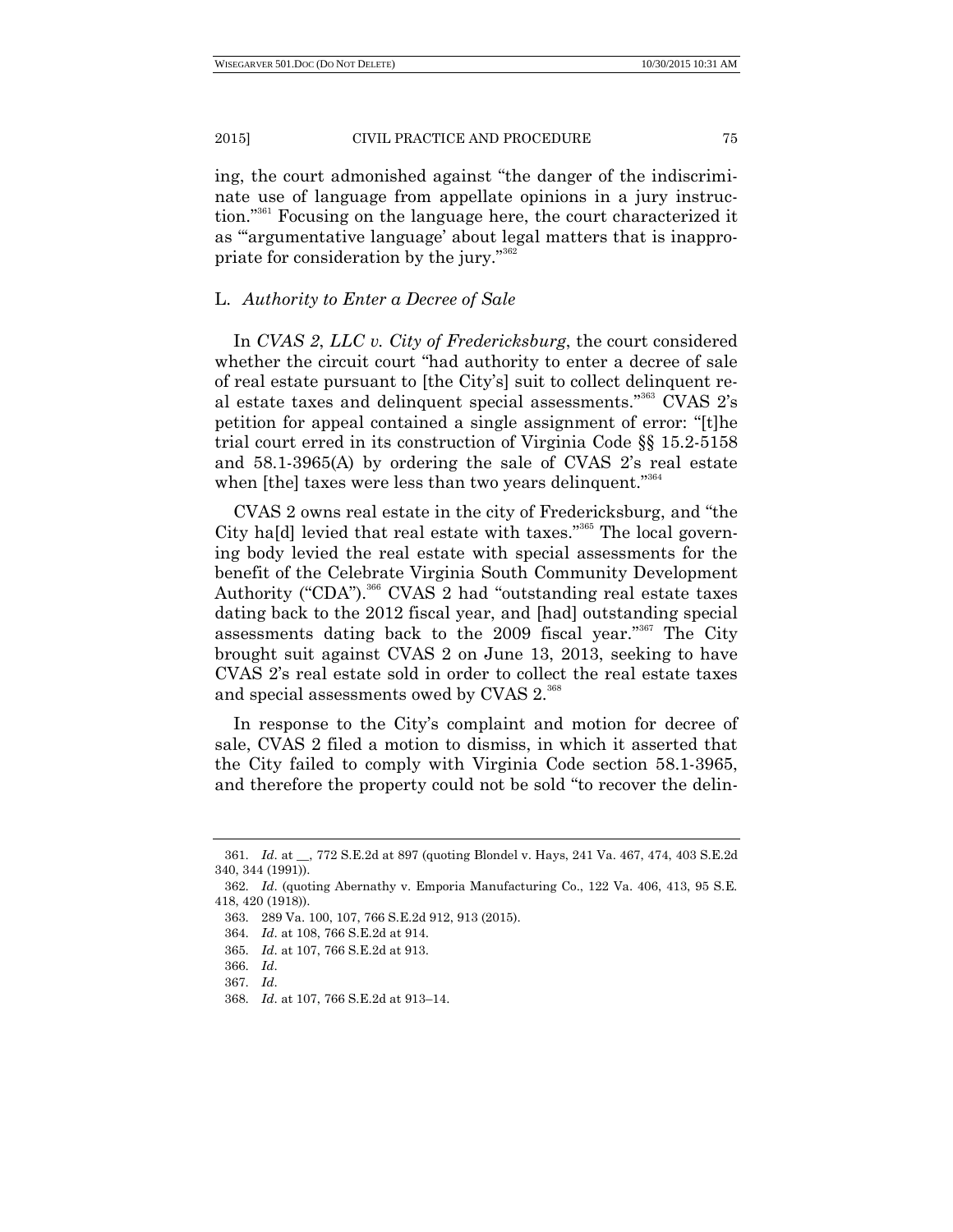quent real estate taxes and special assessments."<sup>369</sup> After a hearing on the matter, the circuit court entered a decree of sale ordering that the real estate be sold to pay "the taxes, penalties, interest, special assessments, fees, costs, and any liens whatever thereon."<sup>370</sup> CVAS 2's appeal followed.<sup>371</sup>

The court's opinion first addressed the City's motion to dismiss CVAS 2's appeal on the grounds that "the circuit court's entry of the decree of sale was not a final order giving rise to [the supreme court's] jurisdiction under Code § 8.01-670(A)."<sup>372</sup> The court dispensed with this issue quickly, explaining that the decree of sale was "an interlocutory decree in a case on an equitable claim," and that the court has jurisdiction to resolve appeals from interlocutory orders "requiring  $\dots$  title of property to be changed."<sup>373</sup> For this reason, the court denied the City's motion to dismiss the appeal.<sup>374</sup>

The court then turned to the central issue in this case: the mechanisms by which "different governmental entities may levy and collect certain taxes and assessments on real estate."<sup>375</sup> Citing to section 58.1-3965(A), the court highlighted two provisions that were important to this appeal. $376$  "First, [a] locality may not bring suit to collect delinquent taxes on real estate until the December 31 two years after the real estate taxes became due."<sup>377</sup> "Second, the suit to collect such delinquent taxes may be enforced through the sale of the real estate upon which the delinquent taxes were  $level.^{"^{378}}$ 

<sup>369.</sup> *Id*. at 107, 766 S.E.2d at 914.

<sup>370.</sup> *Id*. at 107–08, 766 S.E.2d at 914.

<sup>371.</sup> *Id*. at 108, 766 S.E.2d at 914.

<sup>372.</sup> *Id*.

<sup>373.</sup> *Id*. at 109, 766 S.E.2d at 914–15 (quoting VA. CODE ANN. § 8.01-670(B)(2)(Repl. Vol. 2015)).

<sup>374.</sup> *See id*. at 109, 766 S.E.2d at 915.

<sup>375.</sup> *Id*. at 110, 766 S.E.2d at 915.

<sup>376.</sup> *Id*. at 110, 766 S.E.2d at 915 (citing VA. CODE ANN. § 58.1-3965(A) (Repl. Vol. 2013)).

<sup>377.</sup> *Id*. (citing VA. CODE ANN. § 58.1-3965(A) (Repl. Vol. 2013)). The General Assembly allows a city to reduce the two-year delay built into Virginia Code section 58.1-3965(A) to a single year by passing an ordinance. VA. CODE ANN. § 58.1-3965.1 (Cum. Supp. 2015).

<sup>378.</sup> *CVAS 2*, 289 Va. at 110, 766 S.E.2d at 915 (VA. CODE ANN. § 58.1-3965(A) (Repl. Vol. 2013)).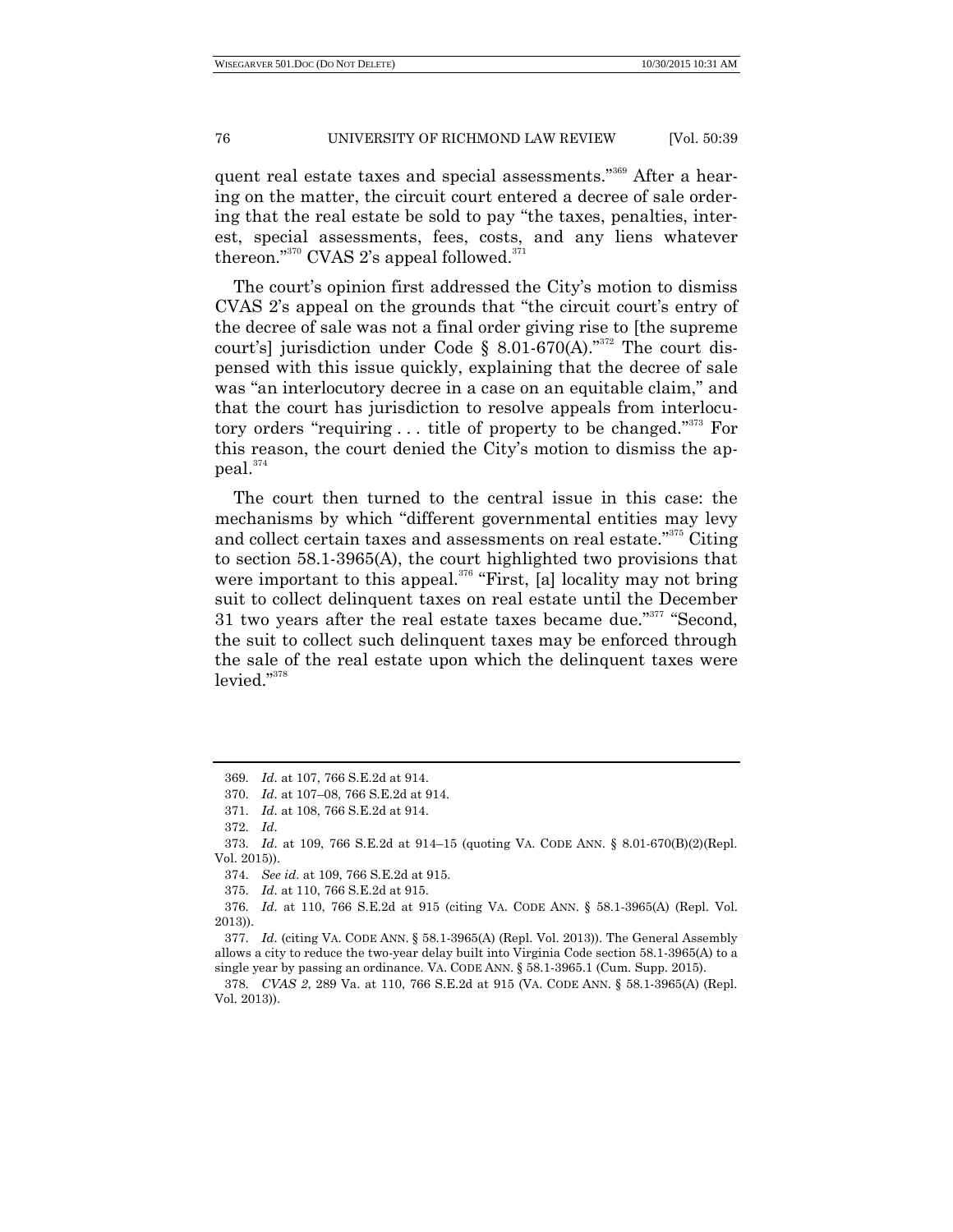With regard to the CDA assessments, the court explained that although a CDA may request that a locality levy and collect a special tax on its behalf, the CDA may not do so itself.<sup>379</sup> Instead, the method for a locality to collect such special taxes to be paid over to the CDA is set forth in Virginia Code section 15.2-  $5158(A)(3).$ <sup>380</sup> Specifically, the special taxes must be collected "at the same time and in the same manner as the locality's taxes are collected  $\ldots$ <sup>381</sup>. The City and CVAS 2 had opposing views as to the operation of the statutory phrase "at the same time and in the same manner . . . .<sup>"382</sup>

The court, however, concluded that this phrase means exactly what it says—"a special tax must be collected in accordance with the procedural provisions that govern the collection of 'the locality's taxes," and the timing of collection is determined by the time when the locality's taxes are collected.<sup>383</sup> Consequently, in this case, the City could "collect delinquent special taxes only at the time when the City properly [sought] to collect delinquent real estate taxes under Code § 58.1-3965." $^{384}$ 

Like special taxes, a CDA also "has the ability to have a 'special assessment  $\ldots$  imposed by the local governing body."<sup>385</sup> However, "as with special taxes, the [CDA] does not have the power to levy and collect the special assessment itself."<sup>386</sup> The General Assembly's method for a locality to collect such special assessments is set forth in section  $15.2-5158(A)(5)$ .<sup>387</sup> Unlike a special tax, a special assessment must be collected as a lien.<sup>388</sup> Further, the method by which a delinquent special assessment is collected differs significantly from the method in which a delinquent special tax is collected.<sup>389</sup> That is, a special assessment need not be collected "at

<sup>379.</sup> *Id.* at 111, 766 S.E.2d at 916.

<sup>380.</sup> *Id*. (citing VA. CODE ANN. § 15.2-5158(A)(3) (Repl. Vol. 2012)).

<sup>381.</sup> *Id*. (quoting VA. CODE ANN. § 15.2-5158(A)(3) (Repl. Vol. 2012)).

<sup>382.</sup> *Id*.

<sup>383.</sup> *Id.* at 111–12, 766 S.E.2d at 916 (citing VA. CODE ANN. § 15.2-5158(A)(3) (Repl. Vol. 2012)).

<sup>384.</sup> *Id.* at 112, 766 S.E.2d at 917.

<sup>385.</sup> *Id.* at 113, 766 S.E.2d at 917 (quoting VA. CODE ANN. § 15.2-5158(A)(5) (Repl. Vol. 2012)).

<sup>386.</sup> *Id*. (citing VA. CODE ANN. § 15.2-5158(A)(5) (Repl. Vol. 2012)).

<sup>387.</sup> *Id.* (citing VA. CODE ANN. § 15.2-5158(A)(5) (Cum. Supp. 2015)).

<sup>388.</sup> *Id*. *Compare* VA. CODE ANN. § 15.2-5158(A)(3) (Cum. Supp. 2015), *with* VA. CODE ANN. § 15.2-5158(A)(5) (Cum. Supp. 2015).

<sup>389.</sup> *CVAS 2*, 289 Va. at 113, 766 S.E.2d at 917. *Compare* VA. CODE ANN. § 15.2-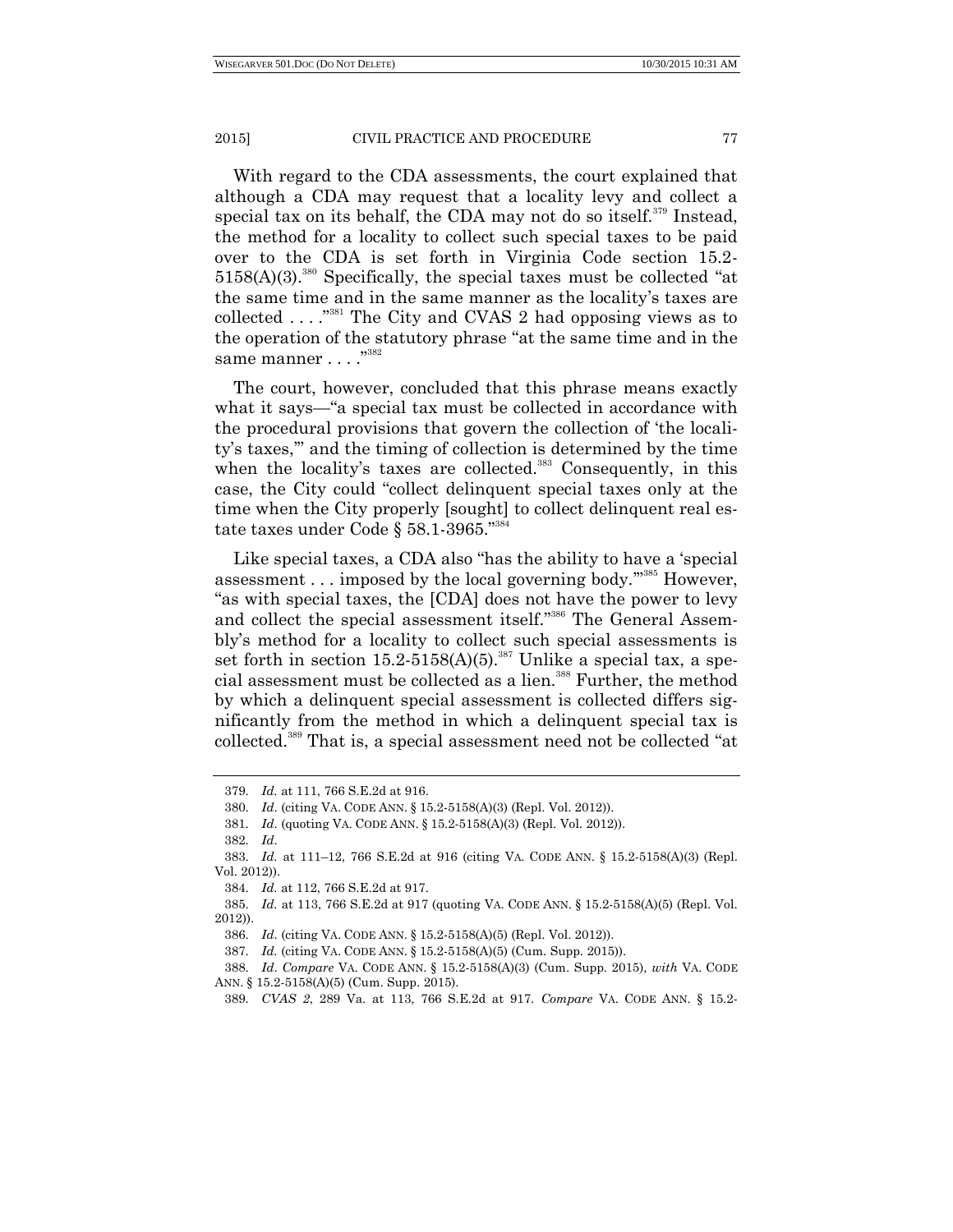the same time and in the same manner" as another type of locality's taxes, but also, the real estate may not be sold in order to collect a delinquent special assessment.<sup>390</sup>

"Having laid out the statutory framework," the court then addressed "whether the circuit court erred in entering the decree of sale."<sup>391</sup> The court concluded that "the City's suit, filed on June 13, 2013, to collect those delinquent real estate taxes was premature."<sup>392</sup> Pursuant to Virginia Code section 58.1-3965, the earliest a suit can be brought to collect outstanding real estate taxes is the December 31 two years after the anniversary of when the taxes became due, which in this case, would have been December  $31, 2013$ <sup>393</sup> The court noted that "a suit to sell real estate to collect delinquent taxes on . . . property is purely a creature of statute."<sup>394</sup> As such, "[a] party's ability to 'enforce' such a statutory right, 'rest[s] upon compliance with the statute. $\frac{3935}{10}$  In this case, the City failed to strictly comply with the time requirements of section  $58.1 - 3965(A)$ .<sup>396</sup>

Turning next to the issue of the collection of special assessments, the court first distinguished between "special taxes," governed by section  $15.2-5158(A)(3)$ , and "special assessments," governed by section  $15.2-5158(A)(5)$ .<sup>397</sup> "A special tax must come as an 'annual request' by the [CDA] for the locality to 'levy and collect' that tax so as to 'finance the services and facilities provided by' the  $[CDA]$ ."<sup>398</sup> On the other hand, "a special assessment arises from 'improvements' to 'the services and facilities' provided 'to abutting property within the district' under the [CDA's] over-

394. *Id*.

<sup>5158(</sup>A)(3) (Cum. Supp. 2015), *with* VA. CODE ANN. § 15.2-5158(A)(5) (Cum. Supp. 2015). 390. *CVAS 2*, 289 Va. at 114, 766 S.E.2d at 917. *Compare* VA. CODE ANN. § 15.2-

<sup>5158(</sup>A)(3) (Cum. Supp. 2015), *with* VA. CODE ANN. § 15.2-5158(A)(5) (Cum. Supp. 2015). 391. *CVAS 2*, 289 Va. at 115, 766 S.E.2d at 918.

<sup>392.</sup> *Id*. at 116, 766 S.E.2d at 918 (citing VA. CODE ANN. 58.1-3965(A) (Cum. Supp. 2015)).

<sup>393.</sup> *Id*. (citing VA. CODE ANN. § 58.1-3965 (Cum. Supp. 2015)).

<sup>395.</sup> *Id.* (quoting Isle of Wight Materials Co., Inc. v. Cowling Bros., Inc., 246 Va. 103, 105, 431 S.E.2d 42, 43 (1993)).

<sup>396.</sup> *Id*. at 116, 766 S.E.2d at 918–919.

<sup>397.</sup> *Id*. at 118, 766 S.E.2d at 920. *Compare* VA. CODE ANN. § 15.2-5158(A)(3) (Repl. Vol. 2012), *with* VA. CODE ANN. § 15.2-5158(A)(5) (Repl. Vol. 2012).

<sup>398.</sup> *CVAS 2*, 289 Va. at 118, 766 S.E.2d at 920 (citing VA. CODE ANN. § 15.2-5158(A)(3) (Repl. Vol. 2012)).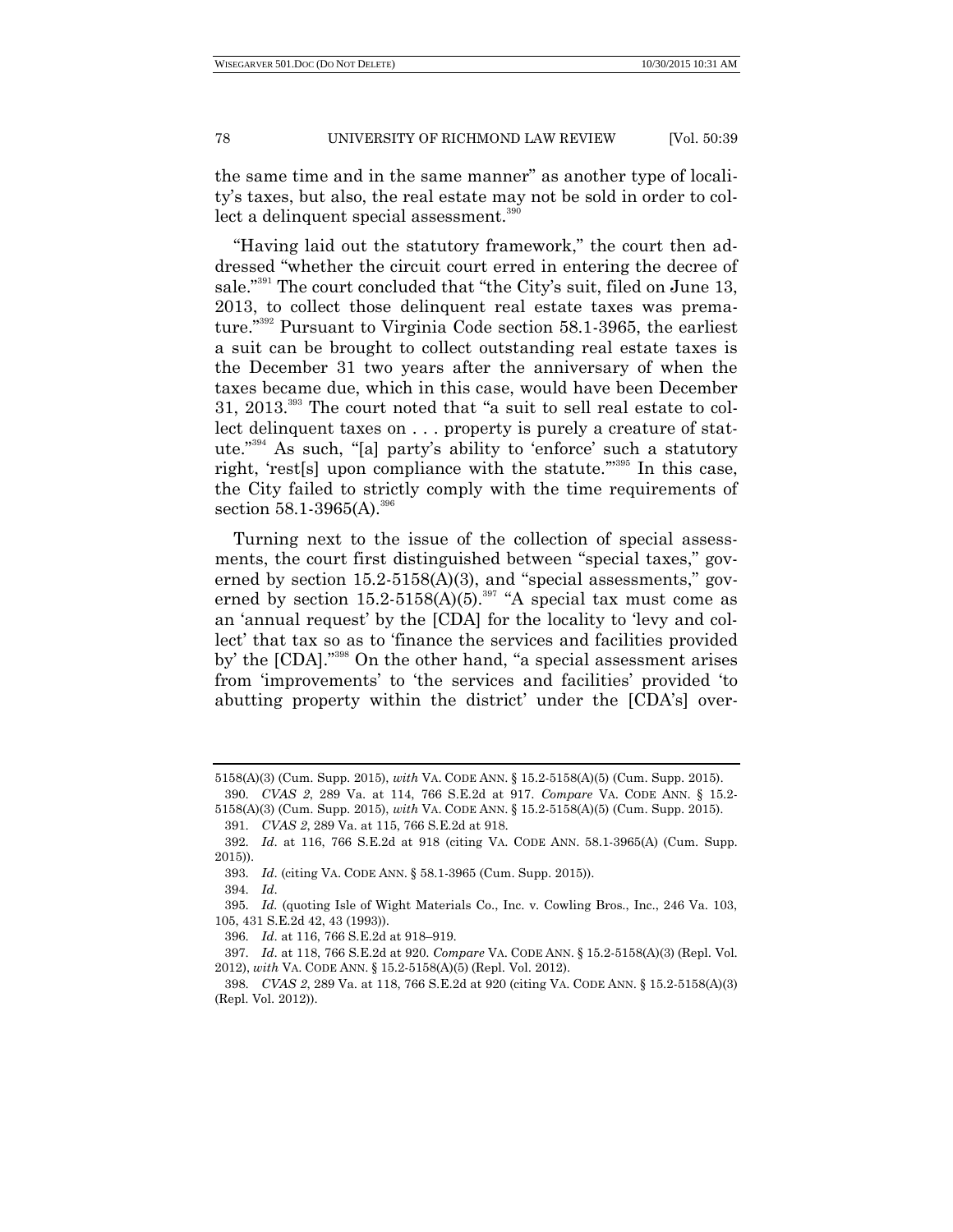sight."<sup>399</sup> Determining whether an obligation is a special tax or a special assessment for purposes of the Code is a mixed question of law and fact.<sup>400</sup> Given the insufficiency of the record on this question, the court declined to make the factual finding, holding instead that it need not decide the issue, since "the circuit court erred as a matter of law in entering the decree of sale regardless of whether the delinquent special assessments [were] categorized as special taxes or special assessments."<sup>401</sup>

Assuming the special assessments were actually special taxes, the collection of those special taxes would be governed by section  $15.2-5158(A)(3)$  and the timing of that collection would be "dictated by when the City could collect such delinquent real estate taxes" under a special assessment section  $58.1\n-3965(A).$ <sup>402</sup> "Because the City did not strictly comply with the time period in Code §§  $15.2 - 5158(A)(3)$  and  $58.1 - 3965(A)$ ... the City had no authority under those statutes to bring suit to sell CVAS 2's real estate as a means to collect delinquent special taxes."<sup>403</sup>

"The collection of a delinquent 'special assessment' on behalf of a [CDA] is governed by Code § 15.2-5158(A)(5).<sup>7404</sup> Pursuant to this subsection, special assessments "may be collected as a lien upon the property if the locality has passed an ordinance allowing for special assessments to be made effective in such a manner."<sup>405</sup> "[T]he plain language of Code  $\S$  15.2-5158(A)(5) does not invoke the authority under § 58.1-3965(A) to sell real estate subject to a special assessment."<sup>406</sup> Again, because the City did not strictly comply with the statute, the City had no authority "to bring suit to sell CVAS 2's real estate as a means to collect the delinquent special assessments."<sup>407</sup> For these reasons, the judgment of the circuit court was reversed. $408$ 

<sup>399.</sup> *Id*. (citing VA. CODE ANN. § 15.2-5158(A)(5) (Repl. Vol. 2012)).

<sup>400.</sup> *Id*. at 127, 766 S.E.2d at 925 (Powell, J. concurring) (quoting Smyth Cty. Comm. Hosp. v. Town of Marios, 259 Va. 328, 366, 527 S.E.2d 401, 405 (2000)).

<sup>401.</sup> *Id*. at 120, 766 S.E.2d at 921.

<sup>402.</sup> *Id*.

<sup>403.</sup> *Id*. at 121, 766 S.E.2d at 922.

<sup>404.</sup> *Id*.

<sup>405.</sup> *Id*.

<sup>406.</sup> *Id*.

<sup>407.</sup> *Id*. at 122, 766 S.E.2d at 922.

<sup>408.</sup> *Id*.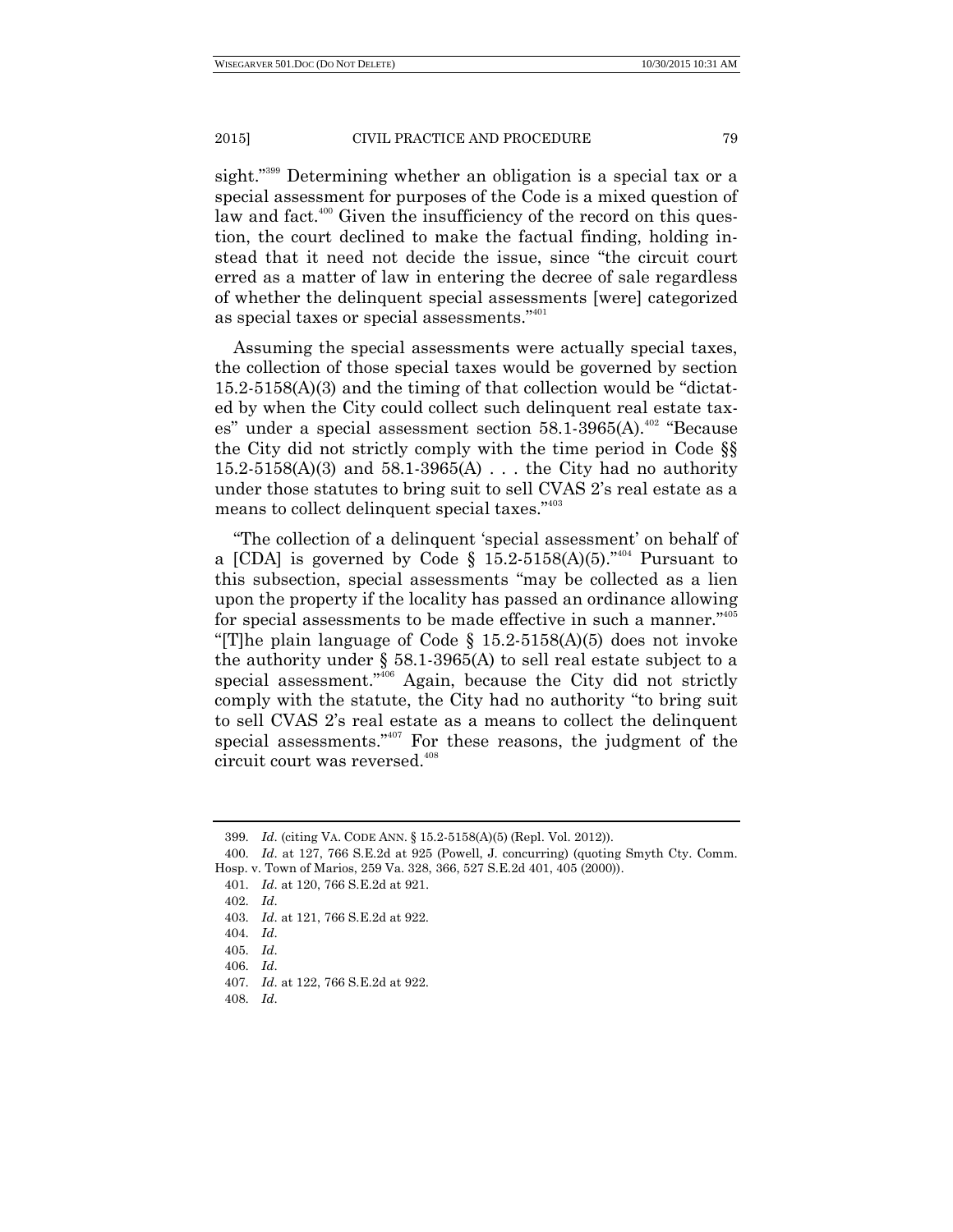## M. *Statute of Limitations*

*Commonwealth ex rel. Fair Housing Board v. Windsor Plaza Condominium Ass'n, Inc.*, <sup>409</sup> involved two consolidated appeals in which the court considered various issues arising under the Virginia Fair Housing Law ("VFHL")<sup>410</sup> and the Federal Fair Housing Amendments Act ("FHAA") of 1988.<sup>411</sup> "Michael Fishel . . . filed complaints with the Virginia Fair Housing Board (FHB) and the United States Department of Housing and Urban Development (HUD), alleging that Windsor Plaza Condominium Association (Windsor Plaza) had discriminated against him in violation of the VFHL and the FHAA."<sup>412</sup> Fishel's complaint was based on the fact that Windsor was unable to provide him with a handicap accessible parking space. $413$ 

After the FHB conducted an investigation and "determined" that reasonable cause existed to believe that Windsor Plaza had engaged in a 'discriminatory housing practice ... in violation of ... Code  $\S 36-96.3(B)(ii)[.]$ ... the Office of the Attorney General, on behalf of the Commonwealth, filed a complaint against Windsor Plaza in the Circuit Court of Arlington County."<sup>414</sup> Plaintiffs alleged "that Windsor Plaza had . . . [failed] 'to make reasonable accommodations . . . necessary to afford [Fishel] equal opportunity to use and enjoy [his] dwelling."<sup>415</sup>

Fishel and his wife moved to intervene in the Commonwealth's lawsuit pursuant to Virginia Code section  $36-96.16(B)$ .<sup>416</sup> The Fishels also lodged a "Complaint in Intervention" alleging that ―Windsor Plaza had violated the VFHL by refusing their request for a reasonable accommodation."<sup>417</sup> The Fishels also asserted ad-

<sup>409.</sup> *See* Commonwealth ex rel. Fair Hous. Bd. v. Windsor Plaza Condo. Ass'n, Inc., et al., 289 Va. 34, 768 S.E.2d 79 (2014).

<sup>410.</sup> *Id*. at 43, 768 S.E.2d at 82; *see* VA. CODE ANN. § 36-96.1 (Repl. Vol. 2014) (stating that chapter 5.1 of the Virginia Code is the Virginia Fair Housing Law).

<sup>411.</sup> *Windsor*, 289 Va. at 43, 768 S.E.2d at 82; *see* 42 U.S.C. § 3601 (2012).

<sup>412.</sup> *Windsor*, 289 Va. at 43, 768 S.E.2d at 82.

<sup>413.</sup> *See id*. at 45–46, 768 S.E.2d at 84 (responding to the complaint, Windsor claimed all garage spaces were individually owned and it could not force any individual parking space owner to give up or trade his/her space in order to accommodate Fishel).

<sup>414.</sup> *Id.* at 43, 768 S.E.2d at 82.

<sup>415.</sup> *Id*.

<sup>416.</sup> *Id.*; *see* VA. CODE ANN. § 36-96.16 (B) (Repl. Vol. 2014 & Cum. Supp. 2015).

<sup>417.</sup> *See Windsor*, 289 Va. at 43, 768 S.E.2d at 82.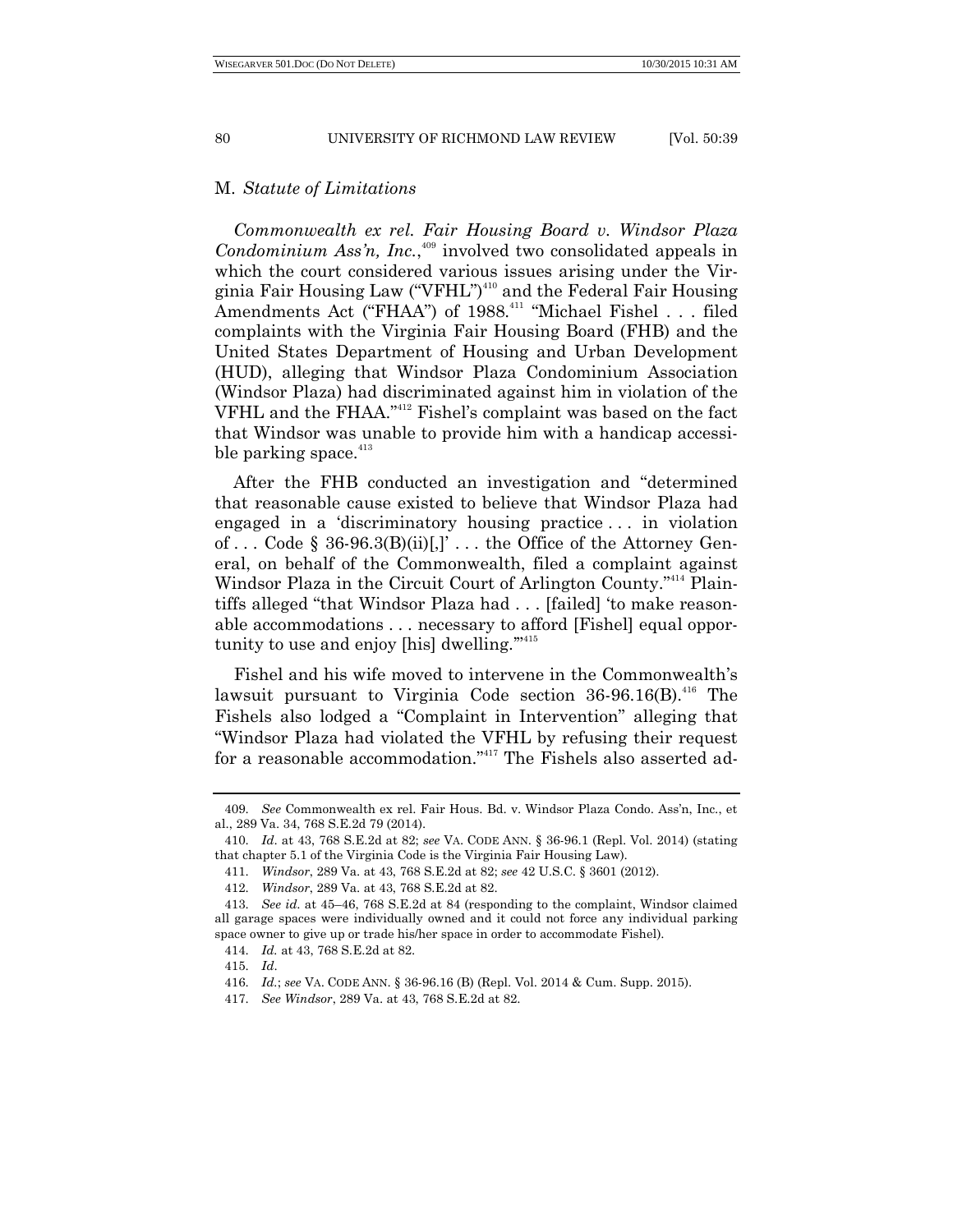ditional causes of action based on the allegedly discriminatory practices of Windsor Plaza.<sup>418</sup> The circuit court granted the motion to intervene.<sup>419</sup> Windsor Plaza then filed "a plea in bar to the Fishels' intervening complaint, arguing that the Fishels' new state and federal fair housing claims were barred by the applicable statute of limitations."<sup>420</sup> "After a hearing  $\dots$  the circuit court sustained Windsor Plaza's plea in bar to the Fishels' complaint."<sup>421</sup>

The case proceeded to trial, and "at the close of the Commonwealth's case-in-chief, Windsor Plaza moved to strike the Commonwealth's evidence and for summary judgment."<sup>422</sup> "The circuit court granted the motion."<sup>423</sup> The Commonwealth and the Fishels filed separate appeals, which the court considered together.<sup>424</sup>

The Fishels' appeal included multiple assignments of error, the second of which was that the circuit court erred in "applying the statute of limitations period in Code § 36–36-96.18(B) to their additional claims brought when they intervened" in the Commonwealth's case.<sup>425</sup> According to the Fishels, they intervened in the Commonwealth's action pursuant to section 36-96.16, and under subsection B, intervention "as of right."<sup>426</sup> The Fishels argued that "there is no statute of limitations for intervention under Rule 3:14 or Code § 36-96.16 and that circuit courts instead exercise their sound discretion in permitting intervention."<sup>427</sup>

In response, Windsor Plaza argued that sections 36-96.16 and 36-96.18 should be construed together, meaning that "the statute" of limitations period in Code § 36-96.18 [would apply] to the Fishels' new claims."<sup>428</sup> Importantly, the Fishels not only intervened in the Commonwealth's case, but they also filed an inter-

424. *Id*.

<sup>418.</sup> *Id.* at 43, 768 S.E.2d at 82–83.

<sup>419.</sup> *Id.* at 43, 768 S.E.2d at 83.

<sup>420.</sup> *Id*.

<sup>421.</sup> *Id.* at 44, 768 S.E.2d at 83.

<sup>422.</sup> *Id.* at 44–45, 768 S.E.2d at 83.

<sup>423.</sup> *Id.* at 45, 768 S.E.2d at 83.

<sup>425.</sup> *Id.* at 58, 768 S.E.2d at 90.

<sup>426.</sup> *Id.* at 61, 768 S.E.2d at 92.

<sup>427.</sup> *Id*.

<sup>428.</sup> *Id.* at 61–62, 768 S.E.2d at 92.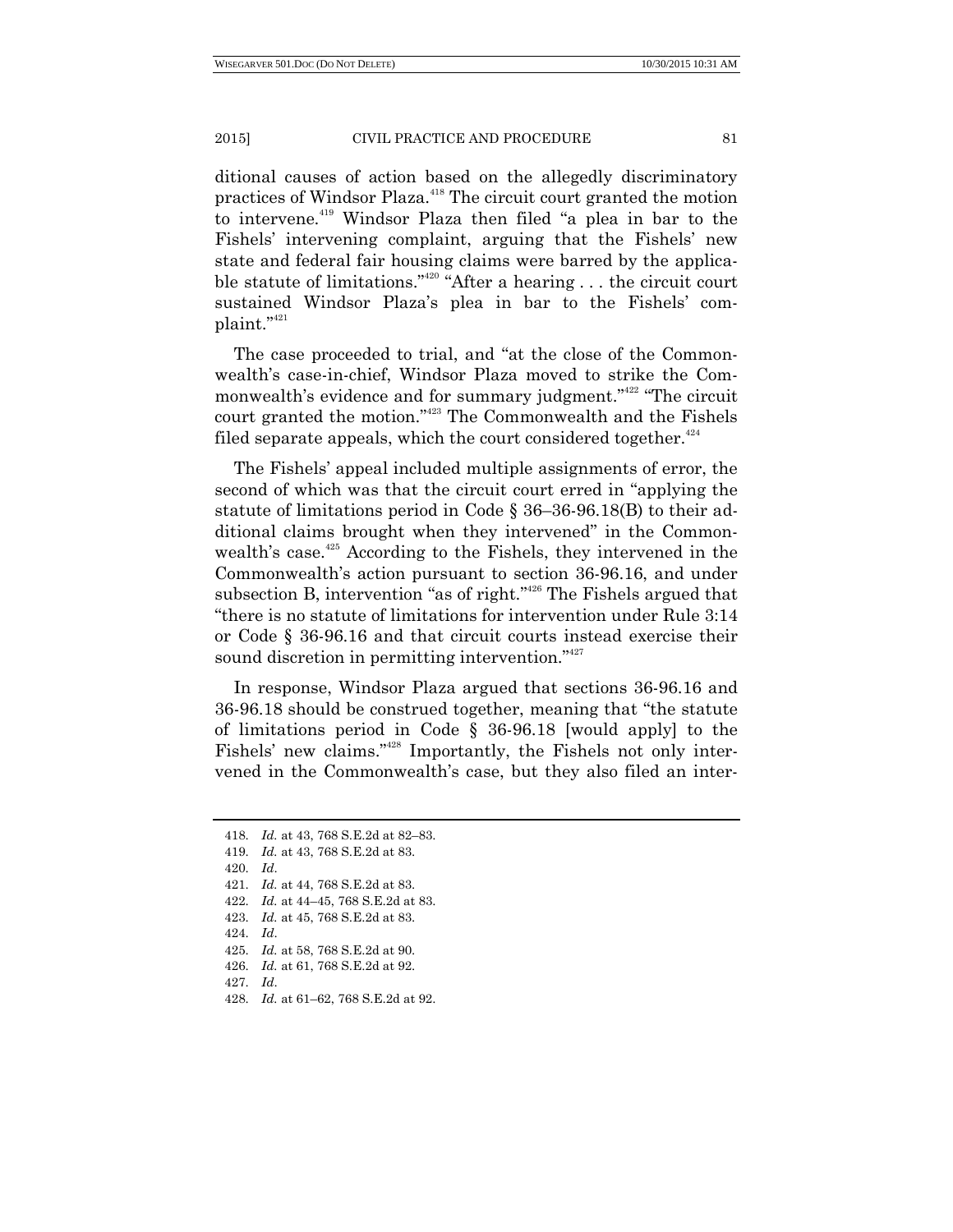vening complaint which raised additional causes of action separate and apart from the Commonwealth's complaint.<sup>429</sup>

Section 36-96.16(B) enables an "aggrieved person" to intervene in the Commonwealth's civil action.<sup>430</sup> This section does not include a statute of limitations for claims made through intervention.<sup>431</sup> However, section  $36-96.18(A)$ , which permits "aggrieved persons" to file original civil actions alleging "discriminatory housing practices," does contain a limitations period.<sup>432</sup> Notably, ―[t]he statutory language gives no indication that an intervenor's civil action should be immune from the statute of limitations normally applicable to claims brought by aggrieved persons."<sup>433</sup> In fact, both statutes use the term "aggrieved person" to describe a private party plaintiff.<sup>434</sup> Thus, the court held that "[w]hen an aggrieved person not only intervenes in a civil action, but also files a new claim not previously asserted, the applicable statute of limitations applies to that new claim."<sup>435</sup> Therefore, "the circuit court did not err in applying the statute of limitations in Code § 36-  $96.18.^{\scriptscriptstyle\gamma436}$ 

Multiple circuit court opinions discussing statutes of limitations are also worthy of inclusion in this discussion. *Graham v. United Services Automobile Ass'n* dealt with a contractual limitations provision contained in a fire insurance policy. <sup>437</sup> In *Massie v. Blue Cross & Blue Shield*, the Supreme Court of Virginia held that contractual limitation provisions were not subject to the tolling provisions of Virginia Code section 8.01-229(E), which would

<sup>429.</sup> *Id.* at 62, 768 S.E.2d at 92.

<sup>430.</sup> VA. CODE ANN. § 36-96.16 (B) (Repl. Vol. 2014 & Cum. Supp. 2015).

<sup>431.</sup> *Id.* 

<sup>432.</sup> *See* VA. CODE ANN. § 36-96.18(B) (Repl. Vol. 2014 & Cum. Supp. 2015). The Virginia Code states:

An aggrieved person may commence a civil action under §36-96.18(A) no later than 180 days after the conclusion of the administrative process with respect to a complaint or charge, or not later than two years after the occurrence or the termination of an alleged discriminatory housing practice, whichever is later.

*Id*.

<sup>433.</sup> *Windsor*, 289 Va. at 62, 768 S.E.2d at 93.

<sup>434.</sup> *Id*.

<sup>435.</sup> *Id*. at 63, 768 S.E.2d at 93.

<sup>436.</sup> *Id*.

<sup>437.</sup> Graham v. United Servs. Auto. Ass'n, 89 Va. Cir. 94, 94–95 (2014) (Prince William County).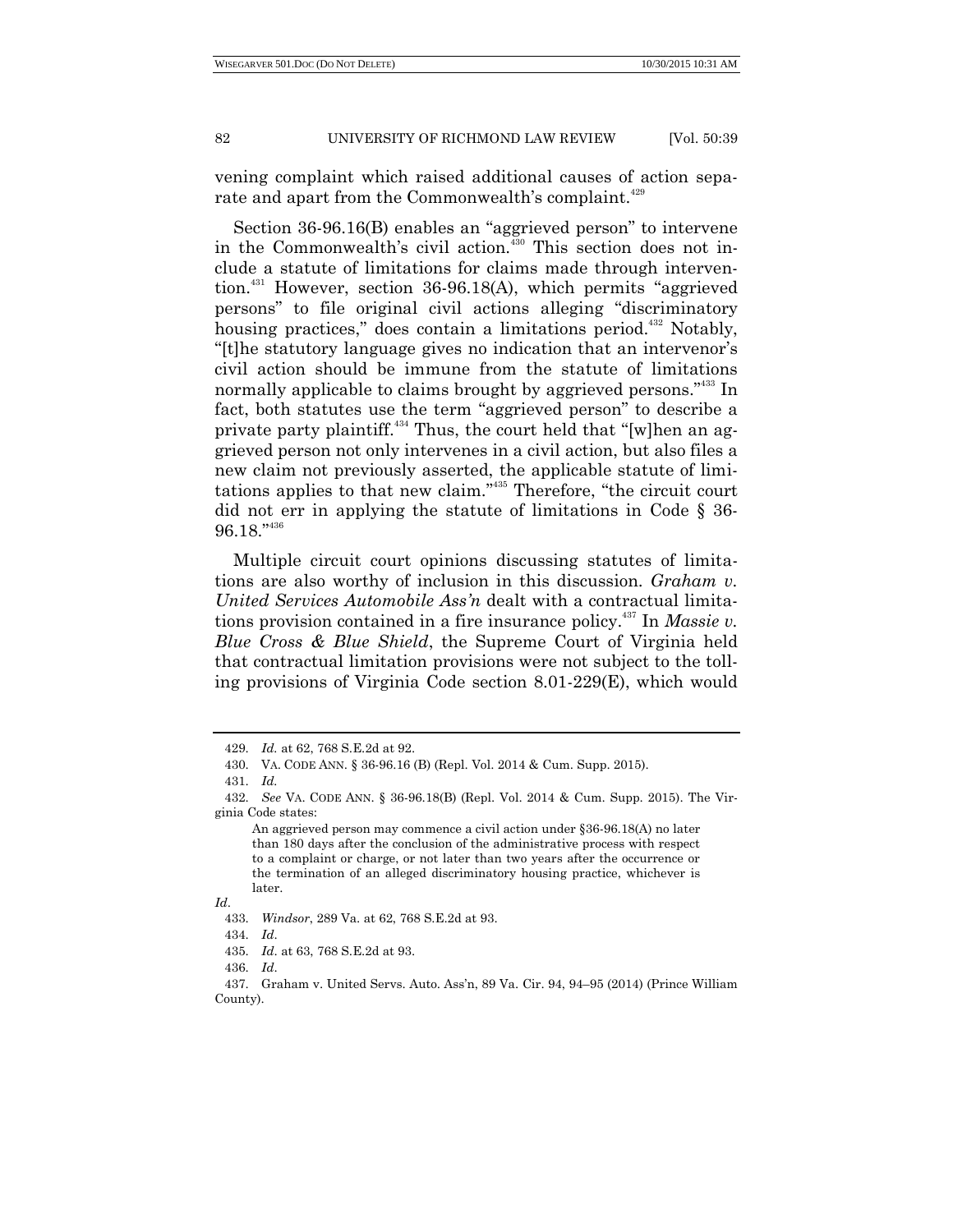otherwise allow a plaintiff a minimum of six months in which to refile following a nonsuit.<sup>438</sup> In the intervening years, several federal cases held that where a limitations provision was statutorily mandated, as in the case of a standard fire insurance policy, the limitations provision was the functional equivalent of a statute of limitations and subject to tolling under section  $8.01-229(E).$ <sup>439</sup> However, Judge Johnston declined to follow suit and, after a detailed analysis of Title 38.2, he concluded that "there is nothing in the statutory scheme . . . which evinces an intent by the legislature to convert insurance contracts to something besides contracts of insurance, such as statutes of limitation." $440$  Accordingly, he concluded that a special assessment, section 8.01-229(E)'s tolling provision did not apply to contractual limitations provisions even where the provision is statutorily mandated.<sup>441</sup>

A second tolling case of note is *Law v. PHC-Martinsville, Inc.*<sup>442</sup> In this medical malpractice case, the plaintiff initially filed and then nonsuited her case having to do with certain medication administered by defendants.<sup>443</sup> In her refiled action, plaintiff expanded upon her allegations to state that "the hospital made an ill-advised arbitrary decision to substitute Doripenem for Merrem in all situations where the ordered [sic] physician prescribed Merrem, and that 'the hospital failed to promulgate the results of this decision regarding Doripenem/Merrem to nurses and/or staff physicians."<sup>444</sup> These allegations did not appear in the previously filed action.<sup>445</sup> Judge Greer observed that there was no appellate decision directly on point and that the reported trial court decisions are in conflict as to whether to apply the "same evidence" test or the "same transaction" test.<sup>446</sup> Clearly, in the Judge's view,

440. *Graham*, 89 Va. Cir. at 94–95, 97.

<sup>438.</sup> Massie v. Blue Cross & Blue Shield, 256 Va. 161, 162, 165, 500 S.E.2d 509, 510–11 (1998).

<sup>439.</sup> *See, e.g.*, Vaughan v. First Liberty Ins. Corp., No. 3:09cv364, 2009 U.S. Dist. LEXIS 108045, at \*8–9, \*14–15 (E.D. Va. Nov. 13, 2009); Zaeno Int'l, Inc. v. State Farm Fire & Cas., 152 F. Supp. 2d 882, 884–85 (E.D. Va. 2001); Erie Ins. Exch. v. Clover, No. 5:98CV00092, 2000 U.S. Dist. LEXIS 14282, at \*11–16 (E.D. Va. Sept. 1, 2000).

<sup>441.</sup> *Id*. at 95–96, 98.

<sup>442.</sup> Law v. PHC-Martinsville, Inc., 89 Va. Cir. 231, 232 (2014) (Martinsville City).

<sup>443.</sup> *Id.* at 231–32.

<sup>444.</sup> *Id.* at 232.

<sup>445.</sup> *Id*.

<sup>446.</sup> *Id.* (citing Dunston v. Huang, 709 F. Supp. 2d 414 (E.D. Va. 2010) (applying the "same transaction" test); Lawton-Gunter v. Meyer, 88 Va. Cir. 327 (2014) (Roanoke City) (applying the "same evidence" test)).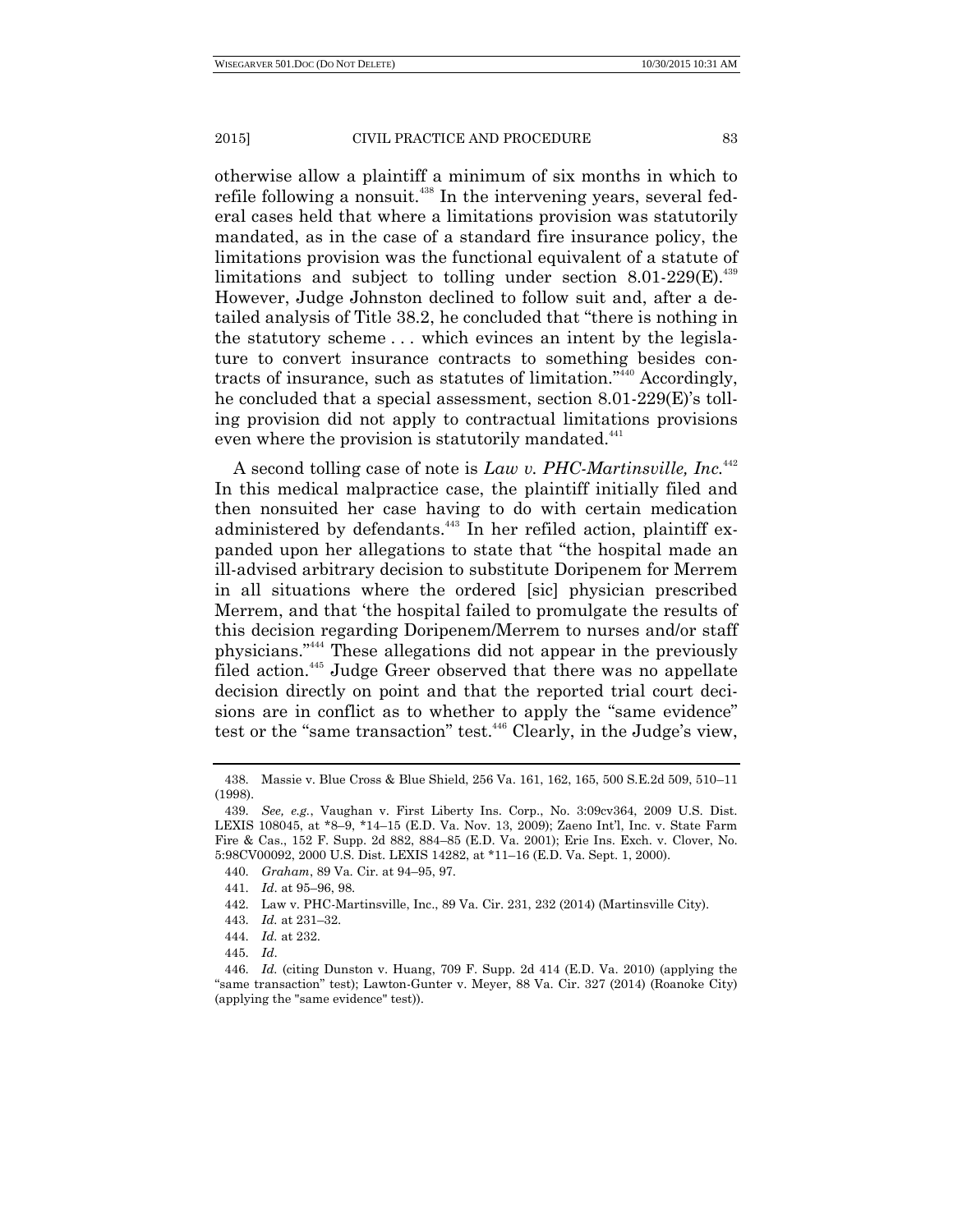applying the "same evidence" test would result in striking this portion of plaintiff's claim as time-barred, whereas all of the allegations in plaintiff's refiled action arose out of the same transaction or occurrence.<sup>447</sup> Between these two alternatives, the Judge found *Dunston v. Huang*'s "same transaction" test more persuasive and followed it.<sup>448</sup>

Finally, there is *Newman v. Freeman Homes, Inc.*<sup>449</sup> This case arose in connection with the sale of a new home and involved claims of breach of contract, breach of warranty, negligence, and fraud.<sup>450</sup> Plaintiff took an initial nonsuit as to the warranty claims.<sup>451</sup> A second nonsuit, approximately fourteen months later, went to the breach of contract claim and, as it was the sole remaining claim at the time, this nonsuit ended the action.<sup> $452$ </sup> The refiled action was filed within six months of the final nonsuit, but more than six months from the initial one.<sup>453</sup> Thus, the notable issue was whether section 8.01-229(E)'s tolling provision applied to the warranty claims.<sup>454</sup> Relying on *McKinney v. Virginia Surgical Associates*, <sup>455</sup> Judge Martin held that the final nonsuit and section 8.01-229 $(E)$ 's tolling provision applied to plaintiff's "cause of action" which subsumed at least two "rights of action," for example, breach of contract and breach of warranty.<sup>456</sup> Thus, both were held to have been timely refiled.<sup>457</sup>

# N. *Offset of Settlement Amounts*

*RGR, LLC v. Settle* involved a "wrongful death action arising out of a collision at a private railroad crossing."<sup>458</sup> "RGR, LLC (RGR) appeal[ed] the jury's verdict awarding \$2.5 million to Georgia Settle (Mrs. Settle) for the death of her husband, Charles

<sup>447.</sup> *PHC-Martinsville*, 89 Va. Cir. at 232.

<sup>448.</sup> *Id*. at 233.

<sup>449.</sup> Newman v. Freeman Homes, Inc., 89 Va. Cir. 377 (2014) (Norfolk City).

<sup>450.</sup> *Id*. at 377–78.

<sup>451.</sup> *Id*. at 378.

<sup>452.</sup> *Id*. at 380.

<sup>453.</sup> *Id*.

<sup>454.</sup> *See id*. at 379–80.

<sup>455.</sup> 284 Va. 455, 732 S.E.2d 27 (2012).

<sup>456.</sup> *Newman*, 89 Va. Cir. at 379–80.

<sup>457.</sup> *Id*. at 379–80.

<sup>458.</sup> 288 Va. 260, 268, 764 S.E.2d 8, 12 (2014).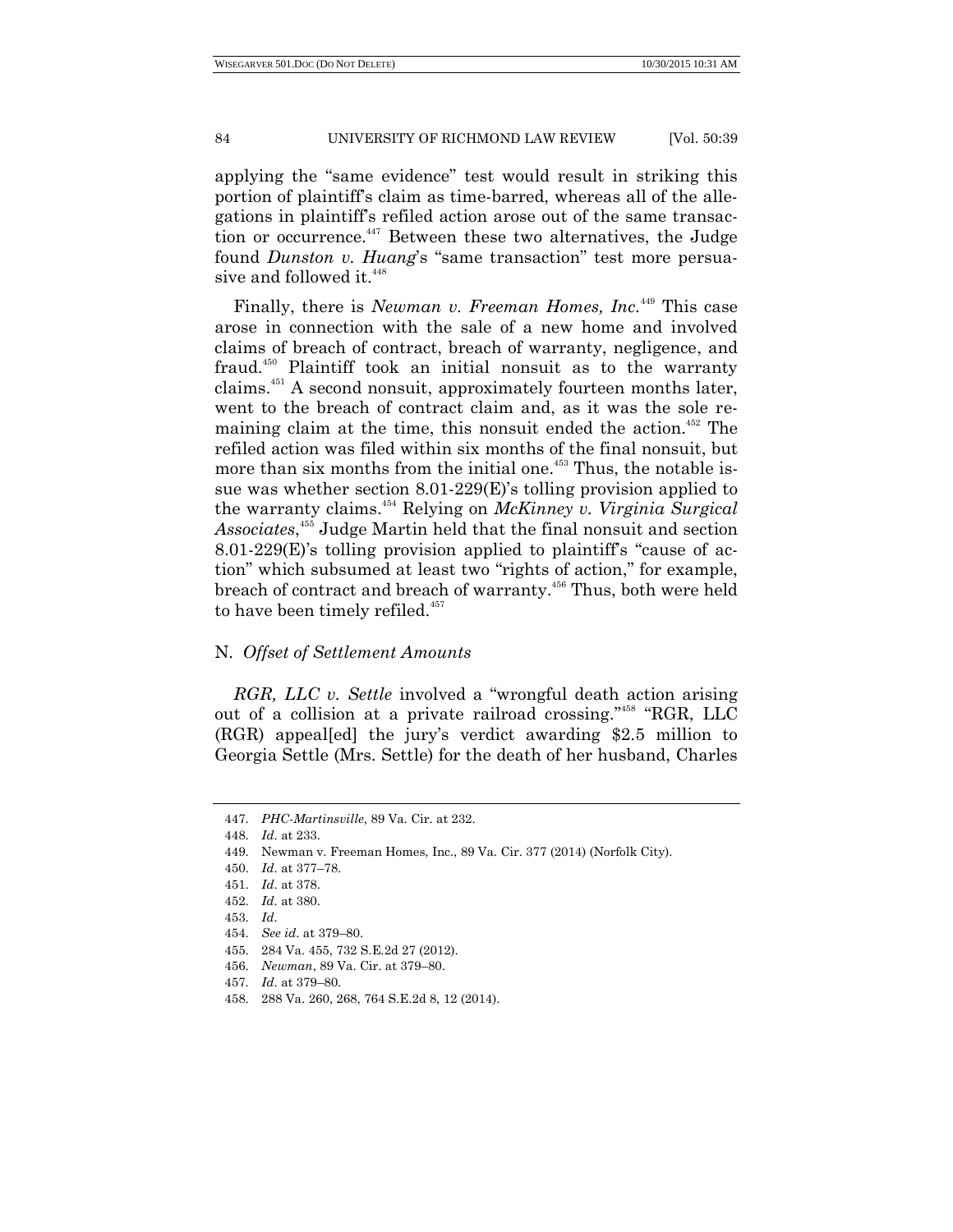E. Settle, Sr. (Settle)."<sup>459</sup> "Settle was fatally injured when a train owned and operated by Norfolk Southern Corporation (Norfolk Southern) [hit] the dump truck that he was [driving]."<sup>460</sup> "Adjacent to the railroad tracks" where the accident occurred, RGR ―operated a business offloading lumber from train cars and reloading it onto tractor-trailers."<sup>461</sup> On the day of the accident, RGR's lumber was stacked near the railroad tracks, allegedly blocking Settle's view of the approaching train.<sup> $462$ </sup> In her wrongful death action, Mrs. Settle named "RGR, Norfolk Southern, and two other commercial business entities as defendants."<sup>463</sup> "[She] alleged that the defendants created a hazardous condition by stacking lumber near the railroad tracks, breached their duty of reasonable care, . . . and failed to take reasonable steps to make the railroad crossing safe." $464$  "Before [the] trial, the claim against Norfolk Southern was settled."<sup>465</sup> At trial, "[t]he jury returned a verdict for Mrs. Settle in the amount of \$2.5 million, along with pre-judgment interest."<sup>466</sup>

Both parties agreed, however, to suspend entry of the circuit court's final order "to address the parties' disagreement on how to calculate the offset of the \$500,000 settlement Mrs. Settle obtained from Norfolk Southern, pursuant to Code § 8.01-35.1  $(A)(1)$ .<sup>467</sup> Mrs. Settle argued that section 8.01-35.1(A)(1) "require[s] that the settlement amount be deducted from the sum of the \$2.5 million verdict plus the prejudgment interest awarded by the jury."<sup>468</sup> RGR asserted that the amount of the settlement ―should be subtracted from the \$2.5 million jury award, with prejudgment interest then calculated on the difference."<sup>469</sup> The circuit court agreed with Mrs. Settle's calculation and "entered judgment against RGR in the amount of  $$2,585,205.48."$ <sup>470</sup>

- 461. *Id*. at 269, 764 S.E.2d at 12.
- 462. *Id*.
- 463. *Id*.
- 464. *Id*.
- 465. *Id*. at 274, 764 S.E.2d at 15.
- 466. *Id*.
- 467. *Id*.
- 468. *Id*.
- 469. *Id*.
- 470. *Id*. at 274, 764 S.E.2d at 15–16.

<sup>459.</sup> *Id*.

<sup>460.</sup> *Id*.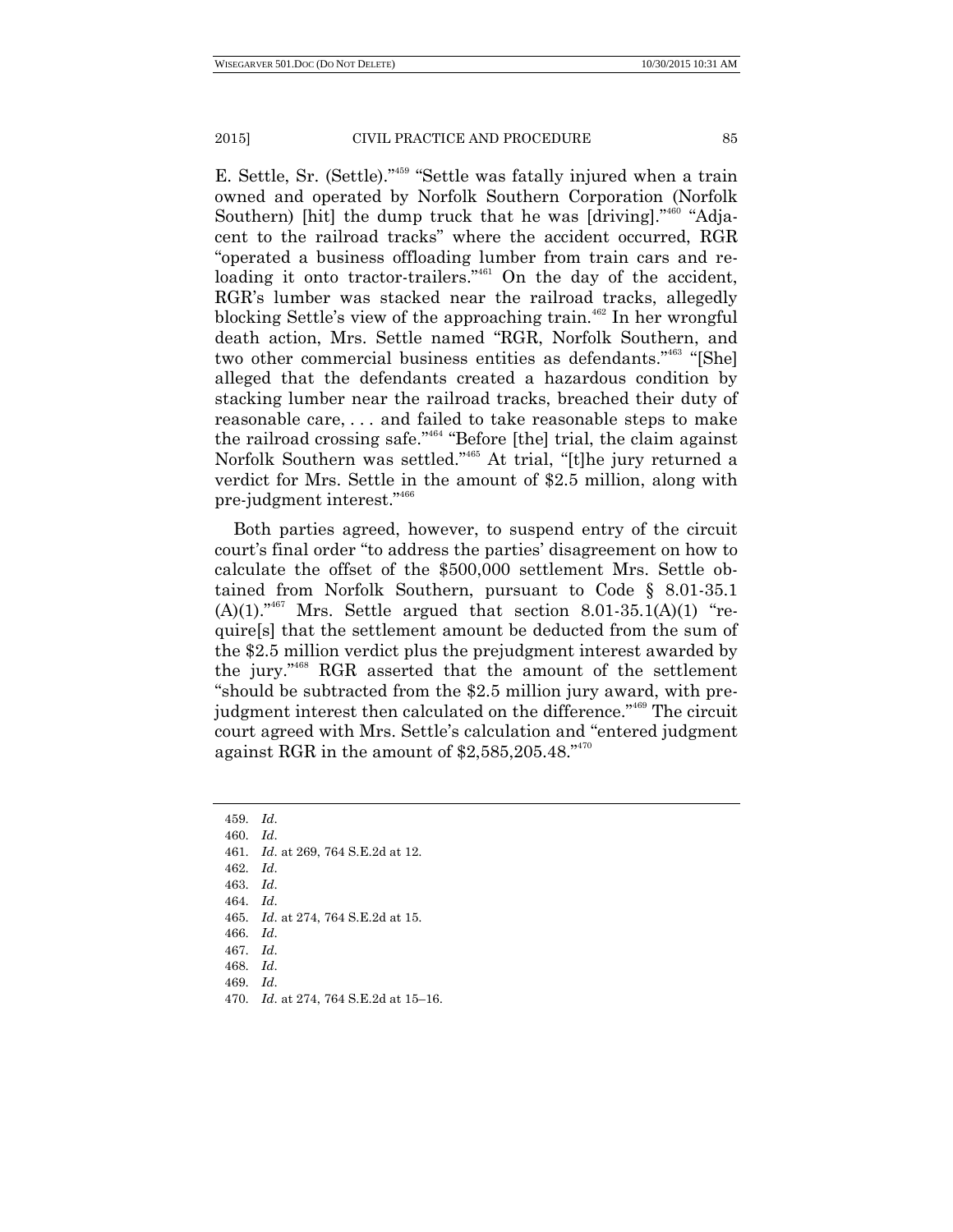On appeal, RGR challenged the circuit court's decision to adopt Mrs. Settle's calculation of the offset under section 8.01-35.1.<sup>471</sup> RGR argued that the phrase "principal sum awarded," as used in Virginia Code section 8.01-382, should only include the principal amount awarded, not prejudgment interest or post-judgment interest.<sup>472</sup> In this case, that would mean that the settlement amount would be deducted from the jury award of  $2.5$  million.<sup>473</sup>

"In response, Mrs. Settle [asserted] that the phrase 'amount recovered' in Code § 8.01-35.1 ‗unmistakably' means the amount of damages awarded plus any prejudgment interest."<sup>474</sup> "[B]ecause prejudgment interest is ‗normally designed to make the plaintiff whole and is part of the actual damages sought to be recovered," Mrs. Settle argued "that the term 'amount recovered' cannot be interpreted to mean only the 'principal sum awarded' as used in Code § 8.01-382."475

In construing the two statutes, the court concluded that "the purposes underlying Code § 8.01-35.1 require that the \$500,000 settlement amount be subtracted from the \$2.5 million damage award before calculating the prejudgment interest also awarded by the jury.<sup> $3476$ </sup> The circuit court's construction of section 8.01-35.1 negated the offset benefit to the non-settling tortfeasor "by requiring the non-settling tortfeasor to pay interest on the offset amount."<sup>477</sup> In other words, RGR should not be required to pay interest on the \$500,000 paid by Norfolk Southern in settlement with Mrs. Settle.<sup>478</sup> And so, on the issue of the calculation of the offset, the court "reverse[d] the circuit court's judgment and remand [ed] for further proceedings."<sup>479</sup>

<sup>471.</sup> *Id*. at 294, 764 S.E.2d at 27.

<sup>472.</sup> *Id.* at 294, 764 S.E.2d at 27–28.

<sup>473.</sup> *Id*. at 294, 764 S.E.2d at 27.

<sup>474.</sup> *Id*. at 294, 764 S.E.2d at 28.

<sup>475.</sup> *Id*. (quoting Shepard v. Capitol Foundry of Va., 262 Va. 715, 722, 554 S.E.2d 72,

<sup>76 (2001)).</sup>

<sup>476.</sup> *Id*. at 296, 764 S.E.2d at 29.

<sup>477.</sup> *Id*.

<sup>478.</sup> *Id*.

<sup>479.</sup> *Id*.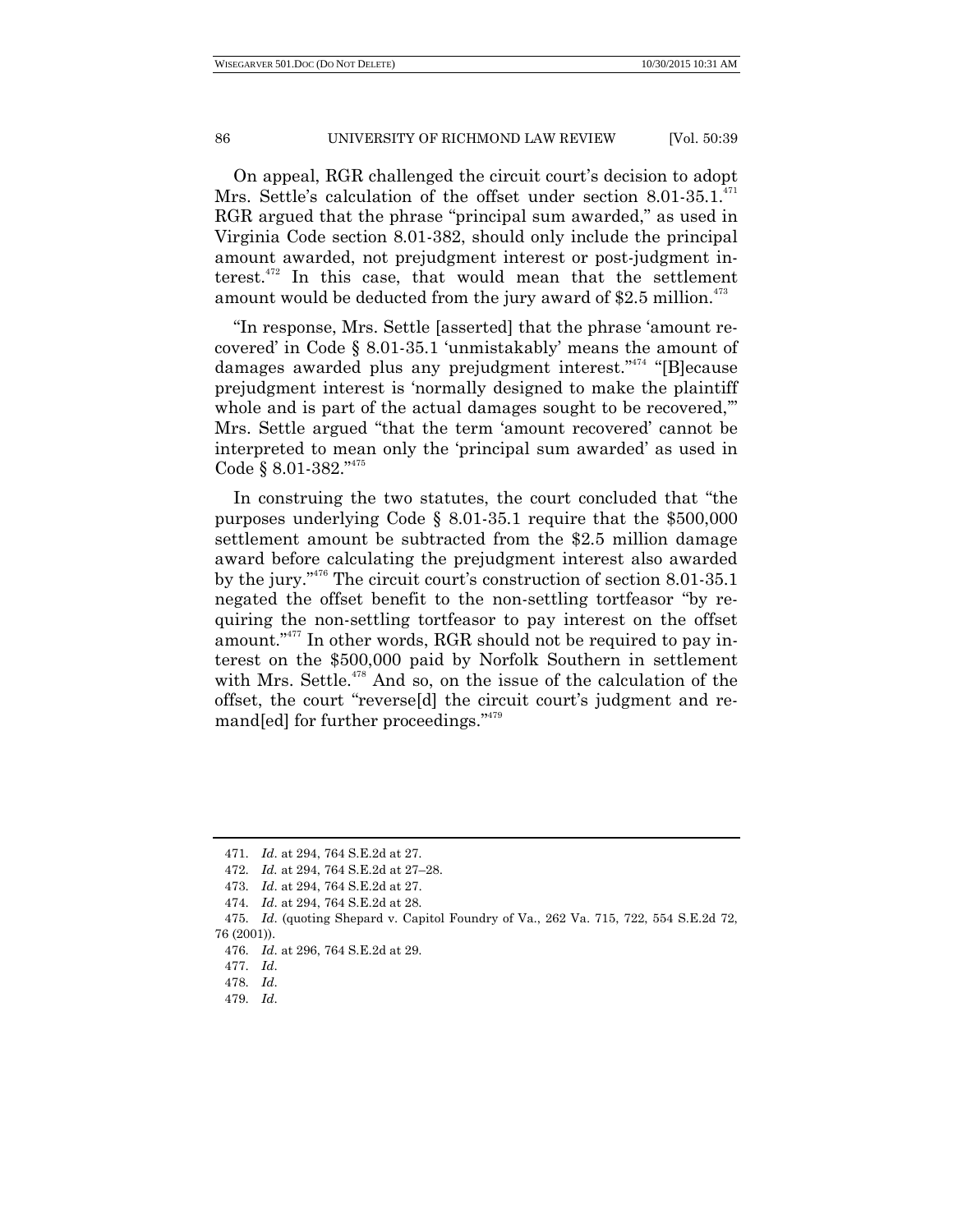# O. *Equitable Tolling*

In *Birchwood-Manassas Associates, L.L.C. v. Birchwood at Oak Knoll Farm, L.L.C.*, the Supreme Court of Virginia refused to extend the doctrine of equitable tolling to situations where selfdealing or breach of fiduciary duty prevented the plaintiff from bringing suit.<sup>480</sup> As the names of the parties imply, this case dealt with related entities under common ownership and management.<sup>481</sup> A member of Birchwood-Manassas brought suit seeking dissolution and appointment of a liquidating trustee for the LLC.<sup>482</sup> The trustee demanded immediate repayment and brought suit on behalf of Birchwood-Manassas against related entities to collect on various loans and transfers as reflected on the company's books.<sup>483</sup> There were no formal loan documents or terms of repayment.<sup>484</sup> As the obligations being sued upon were more than three years old, all parties agreed they were time-barred unless equitable tolling applied.<sup>485</sup> Citing *Brunswick Land Corp. v. Perkinson*, the trustee argued that the conflict of interest and breach of fiduciary duty by the managers of the LLC in failing to seek repayment within the statute of limitations against other related entities they also owned and controlled should be recognized as grounds for equitable tolling.<sup>486</sup> The Supreme Court of Virginia reaffirmed the doctrine of equitable tolling as it had previously been recognized, for example, "where fraud prevents the plaintiff from asserting its claims," or where the defendant "has by affirmative act deprived the plaintiff of his power to assert his cause of action in due season."<sup>487</sup> The court, however, expressly declined to extend the doctrine any further, including affiliated entities with overlapping management, noting in this case that any member of the LLC could have brought a derivative action at any time.<sup>488</sup> Holding that Birchwood-Manassas had "sle[pt] on their rights,"

488. *Id*.

<sup>480.</sup> 289 Va. \_\_, \_\_, 773 S.E.2d 162, 164 (2015).

<sup>481.</sup> *Id*. at \_\_,773 S.E.2d at 162–63.

<sup>482.</sup> *Id*.

<sup>483.</sup> *Id*.

<sup>484.</sup> *Id*.

<sup>485.</sup> *Id*.

<sup>486.</sup> *Id*. at \_\_, 773 S.E.2d at 164 (citing Brunswick Land Corp. v. Perkinson, 153 Va. 603, 608, 151 S.E.2d 138, 140 (1930)).

<sup>487.</sup> *Id*. (quoting *Brunswick Land Corp.*, 153 Va. at 608, 151 S.E.2d at 140).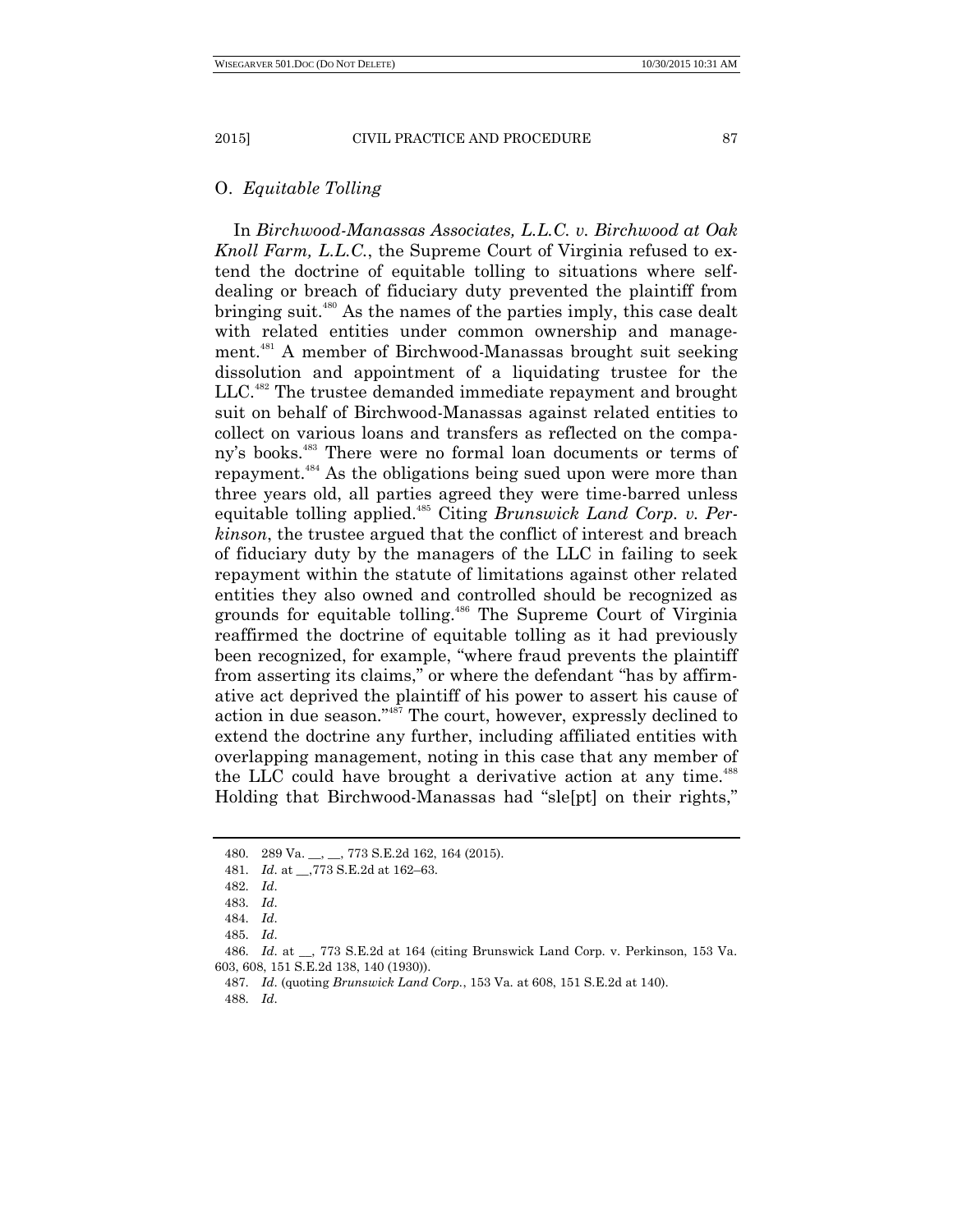the court affirmed the trial court's dismissal of the trustee's action.<sup>489</sup>

## P. *Virginia Consumer Protection Act*

The Supreme Court of Virginia clarified the standard of proof in actions brought under the VCPA in *Ballagh v. Fauber Enterprises, Inc*. <sup>490</sup> The case involved allegations of fraud and misrepresentation by the seller of real estate related to water leaks in the basement.<sup>491</sup> As to the plaintiffs' claims under Virginia Code sections  $59.1-200(A)(6)$  and  $59.1-200(A)(14)$  of the VCPA, the parties presented conflicting jury instructions regarding the burden of proof.<sup>492</sup> The trial court accepted the defendants' argument that the VCPA claims were akin to common law fraud, which is subject to a "clear and convincing" standard.<sup> $493$ </sup> The trial judge gave this instruction, and the jury returned a verdict for the defense.<sup>494</sup> On appeal, the Supreme Court of Virginia analyzed the VCPA and found no indication of intent by the General Assembly to apply anything other than the normal preponderance standard to actions under the Act.<sup>495</sup> Accordingly, the verdict was set aside and the matter was remanded for a new trial.<sup>496</sup>

# Q. *Judicial Estoppel*

In *Harvard v. Shore Bank*, Judge Poston provided an excellent analysis of the doctrine of judicial estoppel or estoppel by "inconsistent positions."<sup>497</sup> The factual background of the case is rather

<sup>489.</sup> *Id*. (quoting Chesapeake & Ohio Ry. Co. v. Willis, 200 Va. 299, 306, 105 S.E.2d 833, 839 (1958)).

<sup>490. 289</sup> Va.  $\ldots$ ,  $\ldots$ , 773 S.E.2d 366, 368 (2015) (indicating the preponderance standard applies to new statutory causes of actions unless expressly stating otherwise).

<sup>491.</sup> *Id*. at \_\_, 773 S.E.2d at 367.

<sup>492.</sup> *Id.*

<sup>493.</sup> *Id*.

<sup>494.</sup> *Id*.

<sup>495.</sup> *Id.* at \_\_, 773 S.E.2d at 368 (reasoning the General Assembly chose to include express direction in the VCPA, and the court must give such direction full effect by construing "remedial legislation" liberally, in favor of the injured party); *see* VA. CODE ANN. § 59.1-197 (Repl. Vol. 2015) (indicating the VCPA "shall be applied as remedial legislation to promote fair and ethical standards of dealings between supplies and the consuming pub $lie$ ).

<sup>496.</sup> *Ballagh*, 289 Va. at \_\_, 773 S.E.2d at 370.

<sup>497.</sup> Harvard v. Shore Bank, 89 Va. Cir. 328, 331–34 (2014) (Norfolk City), *rev'd on*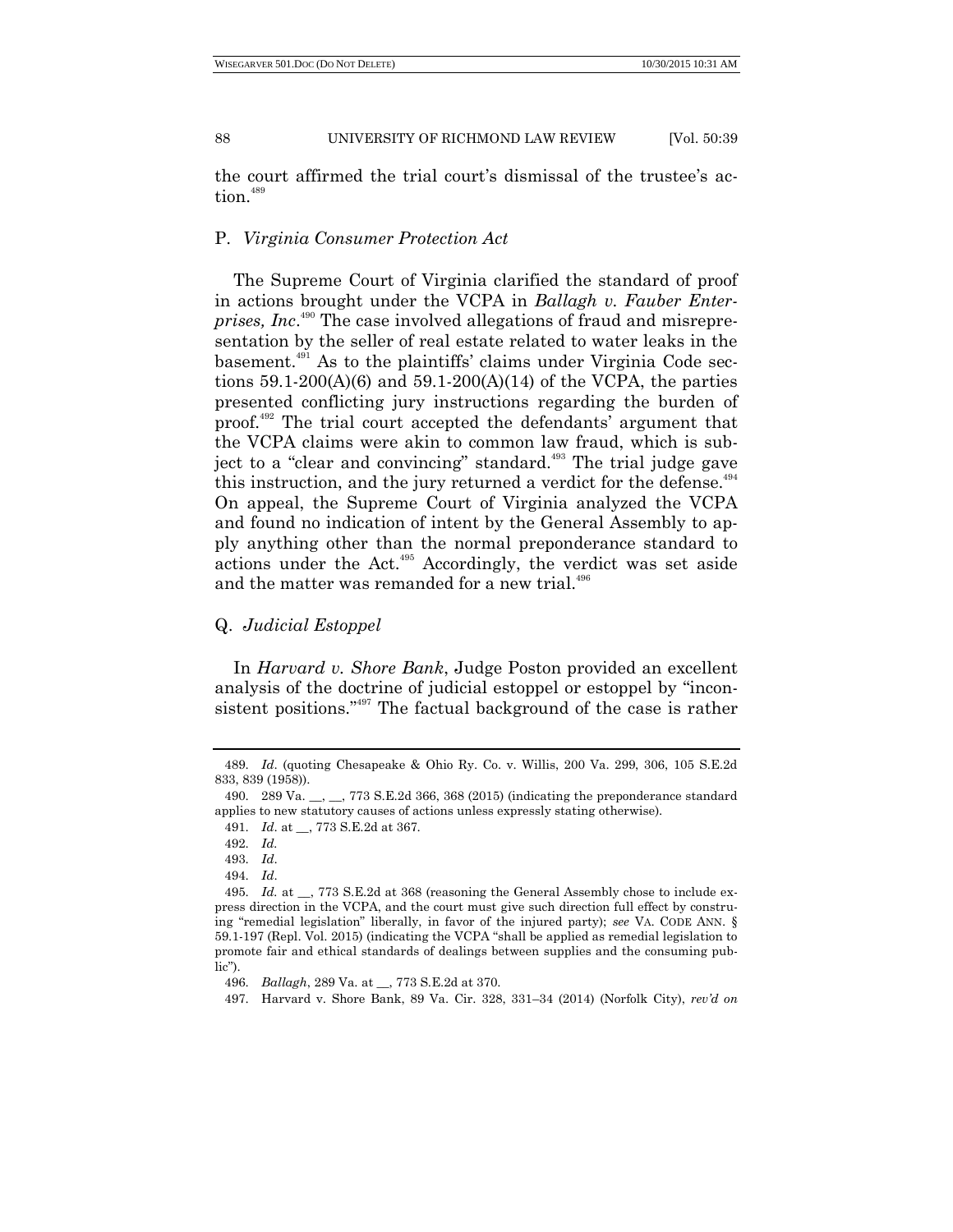dense. At issue was the severance compensation due to the former President of Shore Bank under his employment agreement and the effects of such executive compensation agreements in relation to the Troubled Assets Relief Program ("TARP") legislation.<sup>498</sup> In connection with the plea at bar, Shore and Hampton Roads Bankshares argued that they were both "TARP fund recipients" for purposes of application of TARP's restrictions on "golden parachute" payments to executives.<sup>499</sup> Significantly, the circuit court denied the plea.<sup>500</sup> Later, the banks took a contradictory position and the plaintiff sought to invoke the doctrine of judicial estoppel.<sup>501</sup> After summarizing the doctrine of judicial estoppel, the court focused on the element requiring the court to have "relied" on the position taken by the adverse party in order to invoke judicial estoppel.<sup>502</sup> This element has been interpreted to mean that the party against whom judicial estoppel is invoked must have prevailed in their prior inconsistent position.<sup>503</sup> However, relying primarily on *Virginia Electric & Power Co. v. Norfolk*  Southern Railway,<sup>504</sup> Judge Poston held that "relied upon" merely required the position to have been relevant to a prior ruling and did not require that the party prevailed in their original posi- $\text{tion}$ . $505$ 

## R. *Relation Back*

In *Rife v. Buchanan County Hospice*, Judge Johnson weighed in on an issue dividing the circuit courts in Virginia related to the application of Virginia Code section  $8.01 - 6.1$ .<sup>506</sup> This section states

*other grounds*, 2015 Va. LEXIS 95 (2015).

<sup>498.</sup> *Id.* at 328–31; *see generally* 12 U.S.C. § 52 (2008) (granting the Secretary of the Treasury the authority to purchase and insure certain types of troubled assets from financial institutions in order to provide liquidity to such institutions).

<sup>499.</sup> *Harvard*, 89 Va. Cir. at 330–31 (quoting 111 Pub. L. No. 111-5, § 7001, 123 Stat. 517 (2009) & 31 C.F.R. § 30.1 (2009)).

<sup>500.</sup> *Id*. at 331.

<sup>501.</sup> *Id*.

<sup>502.</sup> *Id*.

<sup>503.</sup> *Id.* (citing Matthews v. Matthews, 277 Va. 522, 529, 675 S.E.2d 157, 161 (2009); Bentley Funding Grp. v. SK&R Grp., 269 Va. 315, 327, 609 S.E.2d 49, 54–55 (2005)).

<sup>504.</sup> Virginia Elec. & Power Co. v. Norfolk S. Ry. Co., 278 Va. 444, 463, 683 S.E.2d 517, 528 (2009).

<sup>505.</sup> *Harvard*, 89 Va. Cir. 328, 332 (2014) (Norfolk City), *rev'd on other grounds*, 2015 Va. LEXIS 95 (2015).

<sup>506.</sup> Rife v. Buchanan Cty. Hospice, 89 Va. Cir. 396, 399 (2015) (Buchanan County).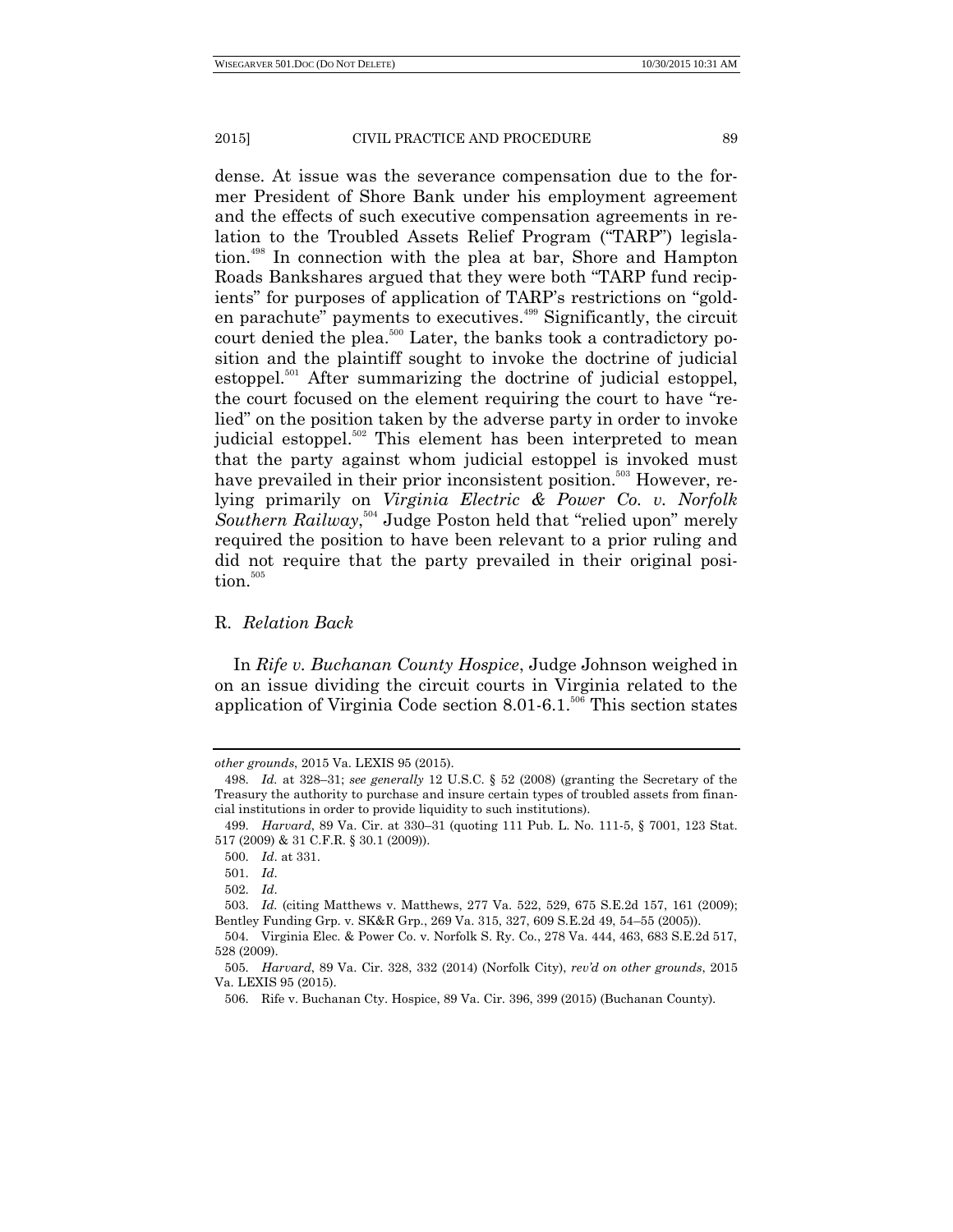that a claim or defense will "relate back" if: (i) the claim or defense asserted in the amended pleading arose out of the conduct, transaction or occurrence set forth in the original pleading; (ii) the amending party was reasonably diligent in asserting the amended claim or defense; and (iii) parties opposing the amendment will not be substantially prejudiced. 507

The case arose in connection with the hospice care of plaintiff's decedent.<sup>508</sup> The case was originally filed on a theory of respondeat superior.<sup>509</sup> Later, the case was amended to add several additional allegations, including one of negligent retention of certain employees.<sup>510</sup> The case was nonsuited and refiled, however, this is not another tolling case under section  $8.01\text{-}229(E)$ .<sup>511</sup> Rather, the issue had to do with whether the additional allegations related to negligent retention in the original action were timely as this amendment was filed more than two years after the date of the injury.<sup>512</sup> The opinion notes that reported circuit court decisions are split as to whether the statute was intended merely to codify the Supreme Court of Virginia's "cause of action" analysis in *Vines v. Branch* or to articulate a new and different test for relation back.<sup>513</sup> As between these approaches, the Judge stated: "the Court is of the opinion that Code  $\S$  8.01-6.1... reflects the common law test as enunciated in *Vines*; when a new claim is added in amended complaint, it does not relate back to the original complaint under Code § 8.01-6.1."<sup>514</sup> Conversely, "[w]here an amended complaint merely expounds the factual allegations previously made, a new cause of action has not been introduced."<sup>515</sup>

515. *Id*.

<sup>507.</sup> VA. CODE ANN. § 8.01-6.1 (Repl. Vol. 2015).

<sup>508.</sup> *Rife*, 89 Va. Cir. at 396.

<sup>509.</sup> *Id*.

<sup>510.</sup> *Id*.

<sup>511.</sup> *Id*.

<sup>512.</sup> *Id*. at 397–98.

<sup>513.</sup> *Rife*, 89 Va. Cir. at 398–400; *see* Vines v. Branch, 244 Va. 185, 185, 418 S.E.2d 890, 891 (1992). *Compare* Swanson v. Woods Serv. Ctr., Inc., 71 Va. Cir. 281, 282 (2006) (Roanoke County) (holding the statute a codification of common law), *with* Clark v. Britt,  $79 \text{ Va.}$  Cir.  $60, 66 \text{ (2009)}$  (Fairfax County) (holding the statute to be a "clear and unambiguous departure" from the common law).

<sup>514.</sup> *Rife*, 89 Va. Cir. at 400.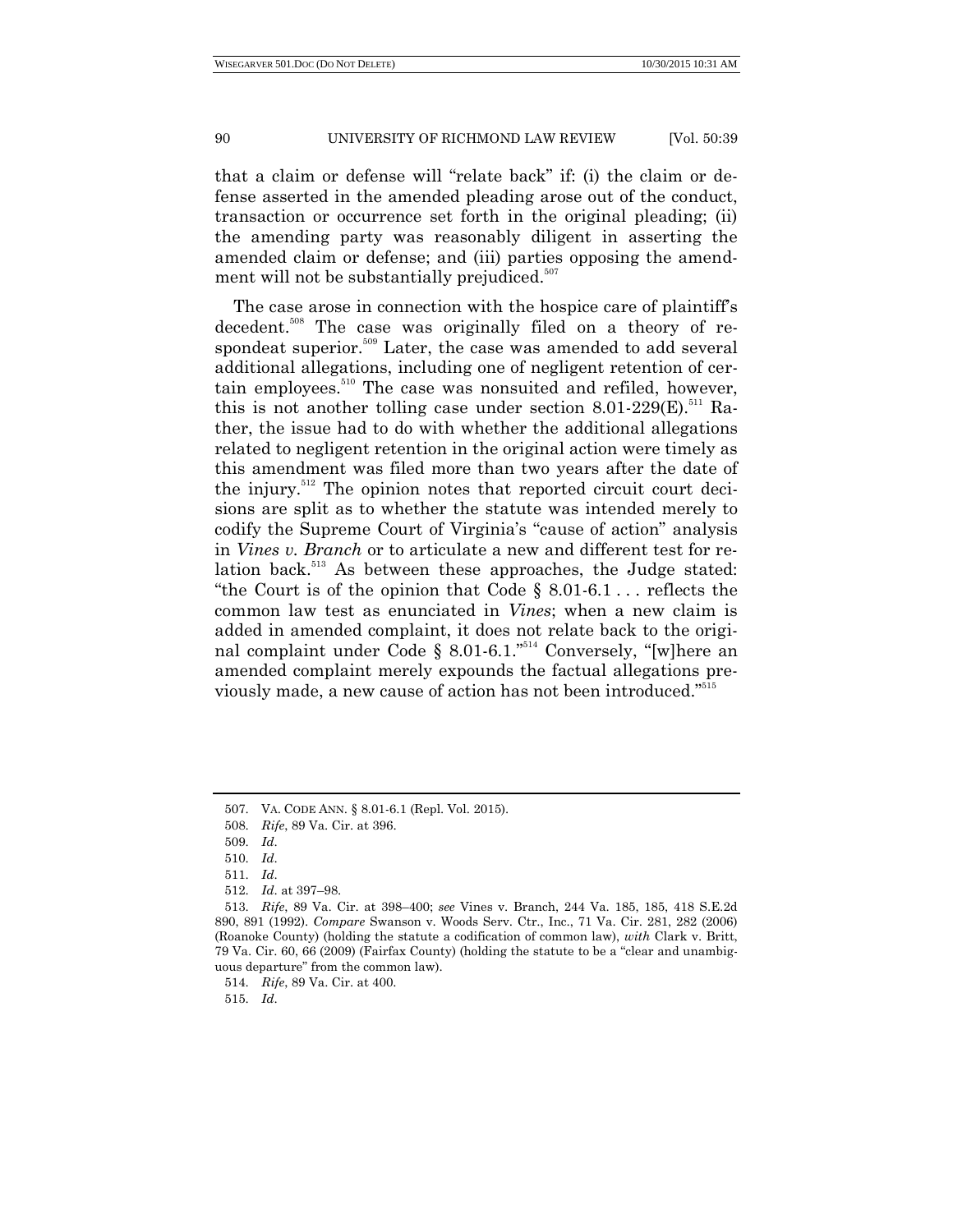## S. *Electronically Stored Information and Spoliation*

Noting that "[t]here is a dearth of Virginia case law on the subject of ESI discovery," Judge Carson provided a useful analytical framework in *Huff v. Winston.*<sup>516</sup> The case involved an allegedly wrongful termination; however, the framework set out in the opinion can be adapted to virtually any case.<sup> $517$ </sup> The judge started off with the statement that "[i]n evaluating this or any discovery dispute, of critical importance to this [c]ourt, and consistent with the Rules governing discovery of ESI, is the concept of reasonableness."<sup>518</sup> The circuit court then set out a five part analysis:

1. Is the contemplated discovery reasonably calculated to lead to the discovery of admissible evidence?

2. Is the discovery reasonably narrow in its scope?

3. If the responding party is objecting to the discovery on the basis that it is burdensome or costly, what is the burden to the responding party as compared to the potentially prejudicial effect to the requesting party if the discovery is limited or quashed?

4. After some showing by the responding party regarding the estimated cost of production, is it most reasonable to leave the costs associated with production with the responding party; or is some shifting of costs more reasonable; or in a particular case is it most reasonable to simply determine that production costs are a taxable cost that the court can award to the prevailing party at the conclusion of the litigation?

5. Finally, in their dealings leading up to their appearance in court, have the parties conferred and reasonably attempted to resolve their dispute as specifically contemplated by Rule  $4:12(a)(2)?$ 

Applying the above framework, the judge ended up ordering most, but not all, of the discovery sought.<sup>520</sup> No fee shifting was ordered, nor were fees awarded for bringing the motion to compel, which prompted the circuit court's ruling.<sup>521</sup> Emphasizing the need and expectation of communication and cooperation among counsel, the circuit court's concluding statement was:

ESI matters are inherently complex, involving multifaceted and ever-changing technology, which necessarily requires communication

<sup>516.</sup> 89 Va. Cir. 429, 431 (2015) (Roanoke County).

<sup>517.</sup> *Id*. at 429.

<sup>518.</sup> *Id*. at 431.

<sup>519.</sup> *Id.*

<sup>520.</sup> *Id*. at 432.

<sup>521.</sup> *Id*. at 432–33.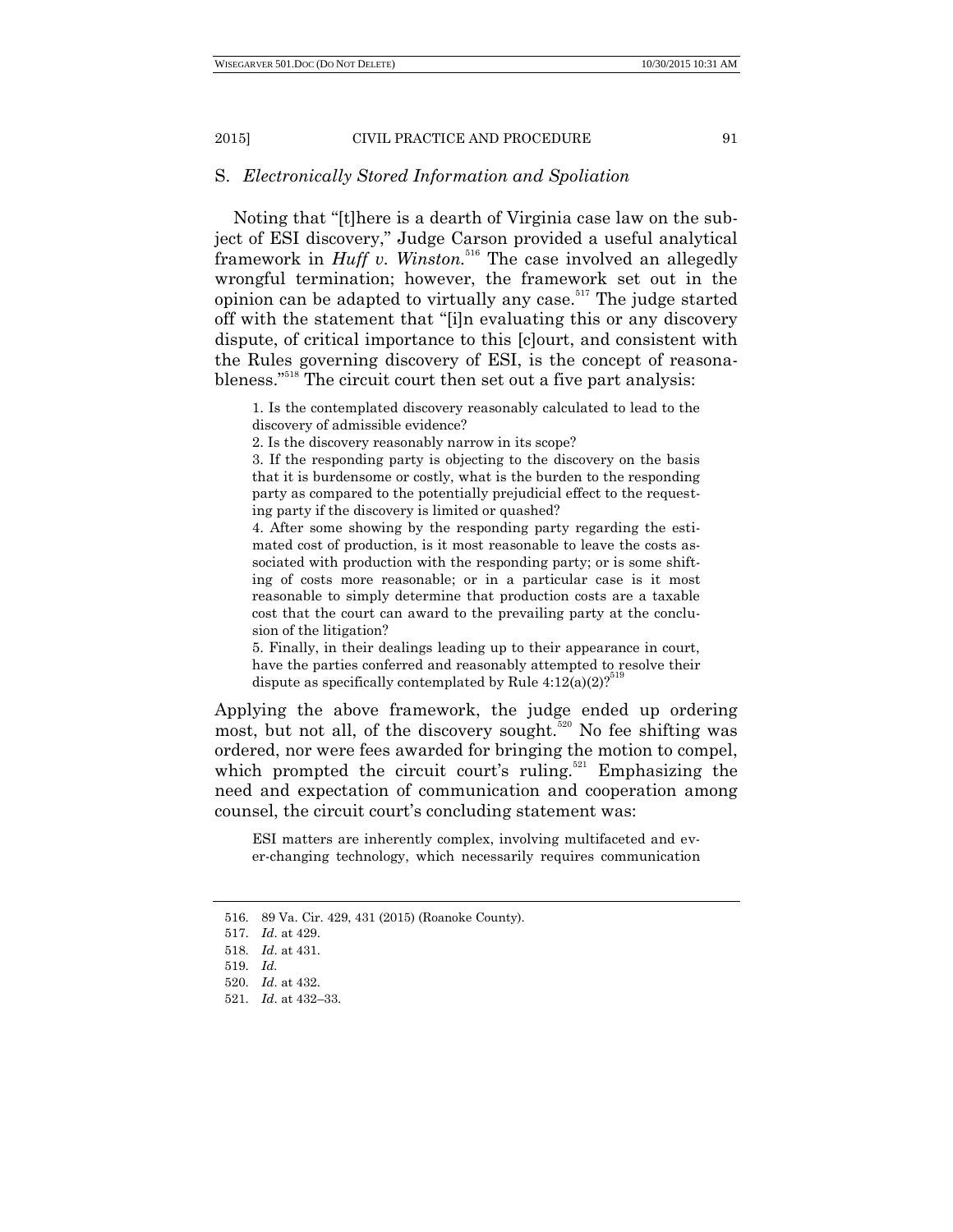and compromise between counsel in the event of a dispute . . . . Thus, I both contemplate and expect that counsel will confer with one another to shore up any remaining details in order to comply with my rulings, *supra.* 522

The reverse situation was presented in *Bannon v. Bannon*, a divorce action where the defendant materially impeded electronic discovery by, among other things, reformatting the hard drive on a personal computer containing the couple's financial records and refusing to produce mobile digital devices containing potentially relevant evidence.<sup>523</sup> Citing various authorities from both Virginia and elsewhere, Judge Harris invoked the adverse inference sanction for spoliation of evidence and held that such information had it been made available, would have tended to prove defendant's adultery and secretion and waste of marital assets.<sup>524</sup> The treatises and cases cited in the opinion provide useful supporting authorities for those pursuing spoliation claims. $525$ 

# II. AMENDMENTS TO RULES OF COURT

## A. *The Judicial Performance Evaluation Program*

By an order dated October 31, 2014, and effective immediately, the Supreme Court of Virginia promulgated Rule 9:1, defining the purpose and operation of the Judicial Performance Evaluation ("JPE") program.<sup>526</sup> Established pursuant to Virginia Code section [17.1-100,](http://leg1.state.va.us/cgi-bin/legp504.exe?000+cod+17.1-100) the purpose of Virginia's JPE program is twofold: (1) providing a mechanism for judge self-improvement and (2) providing a source of information for the re-election of judges by the General Assembly.<sup>527</sup>

New Rule 9:2 ensures that all surveys, responses, evaluations, and other records created or maintained as a part of the JPE program will remain confidential.<sup>528</sup> JPE program records are not to

<sup>522.</sup> *Id.* at 433.

<sup>523.</sup> Bannon v. Bannon, 89 Va. Cir. 274, 275–76 (2014) (Hanover County).

<sup>524.</sup> *Id*.

<sup>525.</sup> *See id*. at 274–76.

<sup>526.</sup> Order Amending Rule 9:1, Rules of the Supreme Court of Virginia (Oct. 31, 2014) (effective immediately), http://www.courts.state.va.us/courts/scv/amendments\_tracked/ru le\_9\_1\_interlineated.pdf.

<sup>527.</sup> VA. SUP. CT. R. 9:1 (Repl. Vol. 2015).

<sup>528.</sup> VA. SUP. CT. R. 9:2 (Repl. Vol. 2015).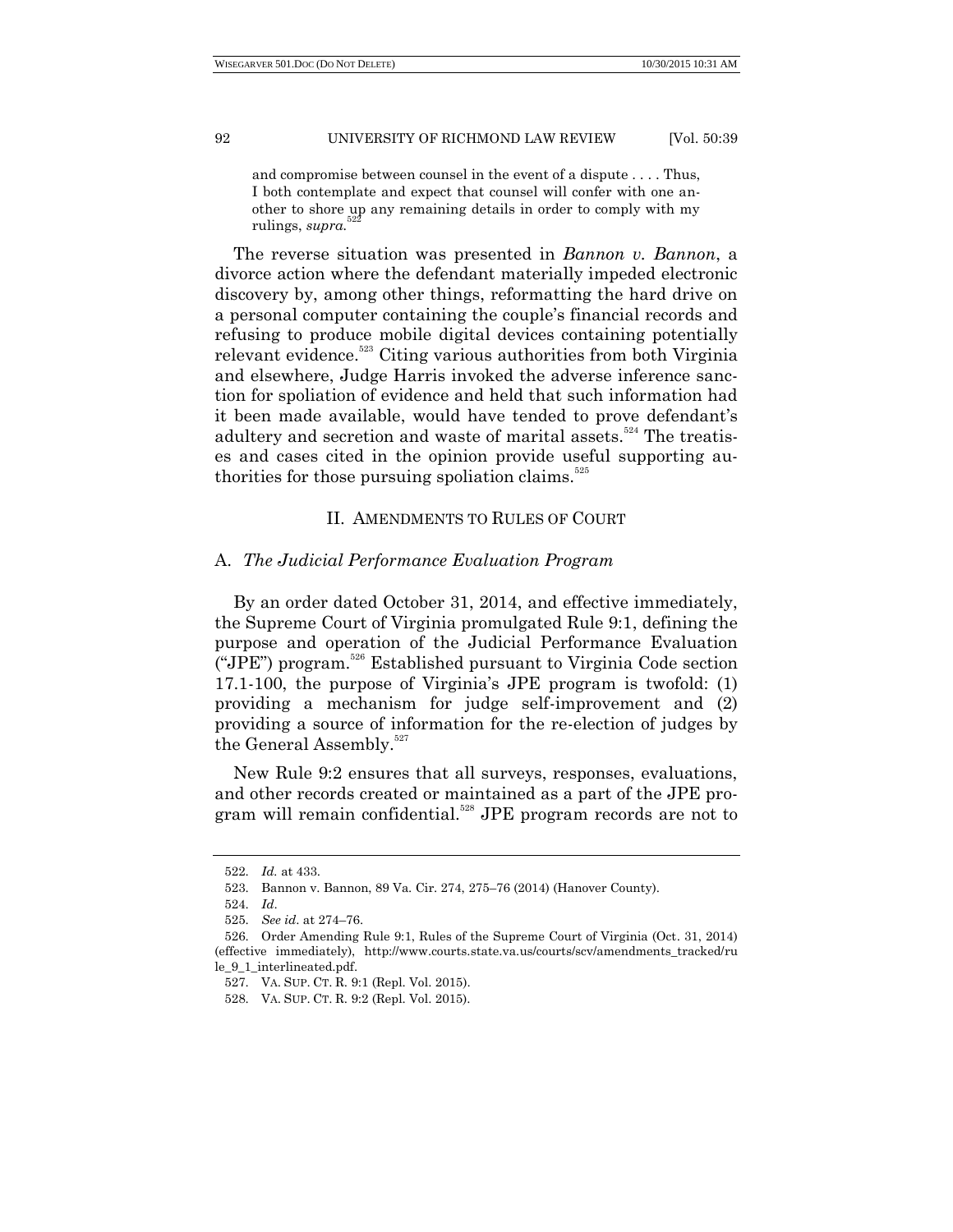be disclosed to any third party, unless a report is provided to the General Assembly, at which point the evaluation will be a public record.<sup>529</sup>

## B. *Admission to Practice*

On October 31, 2014, the Supreme Court of Virginia amended Rule 1A:1, relating to admission to practice in the Commonwealth without examination stating:

Any person who has been admitted to practice law before the court of last resort of any state or territory of the United States or of the District of Columbia may file an application to be admitted to practice law in this Commonwealth without examination, if counsel licensed to practice law in this Commonwealth may be admitted in that jurisdiction without examination.

The regulations governing applications for admission to the Virginia Bar have also been revised.<sup>531</sup> Specifically, section (a) of the Rule, which discusses reciprocity, has been edited to eliminate the requirement that an applicant must have passed the bar examination in another jurisdiction.<sup>532</sup> Now, the Virginia Board of Bar Examiners may consider an application for admission without examination from persons who have been admitted to practice in courts of other jurisdictions, provided the other jurisdiction permits lawyers licensed in Virginia to be admitted to practice without examination.<sup>533</sup>

## C. *Virginia Rules of Evidence*

The Supreme Court of Virginia's order dated November 12, 2014, effective July 1, 2015, amended Part Two of the Virginia Rules of Evidence in two significant ways.<sup>534</sup> First, the court add-

<sup>529.</sup> Order Amending Rule 9:2, Rules of the Supreme Court of Virginia (Oct. 31, 2014) (effective immediately), http://www.courts.state.va.us/courts/scv/amendments\_tracked/rul e\_9\_2\_interlineated.pdf; R. 9:2 (Repl. Vol. 2015).

<sup>530.</sup> Order Amending Rule 1A:1, Rules of the Supreme Court of Virginia (Oct. 31, 2014) (effective immediately), http://www.courts.state.va.us/courts/scv/amendments\_tracked/20 14\_1031\_update.pdf; *see* VA. SUP. CT. R. 1A:1 (Repl. Vol. 2015).

<sup>531.</sup> Order Amending Rule 1A:1, *supra* note 530; R. 1A:1 (Repl. Vol. 2015).

<sup>532.</sup> R. 1A:1 (Repl. Vol. 2015).

<sup>533.</sup> *Id*.

<sup>534.</sup> Order Amending Rule 2:801, Rules of the Supreme Court of Virginia (Nov. 12, 2014) (effective July 1, 2015), http://www.courts.state.va.us/courts/scv/amendments\_trac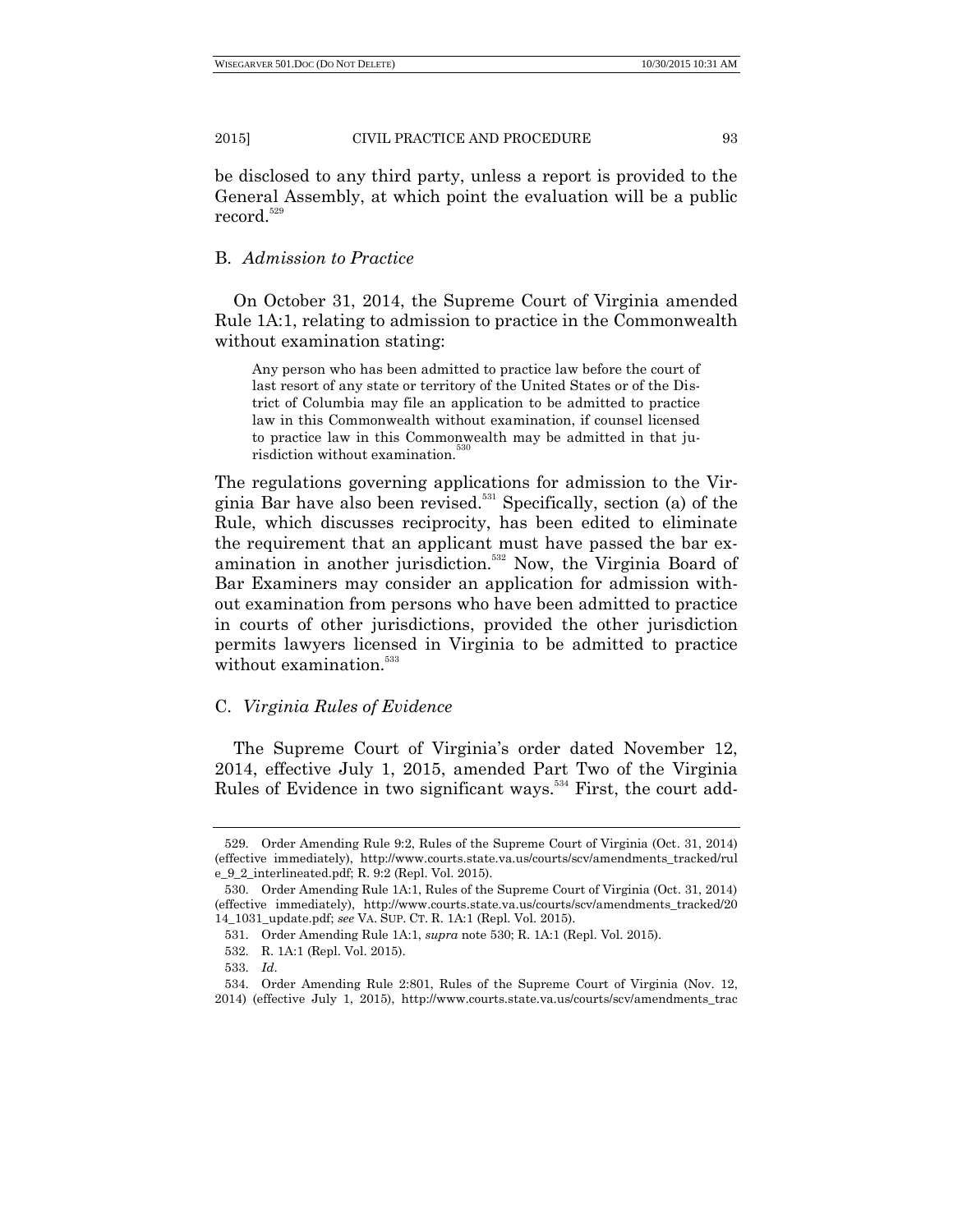ed a definition of "Prior Statements" to the definitions section of Article VIII defining Hearsay, stating, in pertinent part: "a prior statement . . . is hearsay if offered in evidence to prove the truth of the matters it asserts, but may be received in evidence for all purposes if the statement is admissible under any hearsay exception provided in Rules  $2:803$  or  $2:804.^{535}$  Furthermore, the amended Rule provides that a prior statement may also be admitted as a "Prior Inconsistent Statement" or a "Prior Consistent Statement."536

Additionally, Article VIII of Part Two was amended by modifying the section entitled "Hearsay Exceptions Applicable Regardless of Availability of the Declarant."<sup>537</sup> The court added a new, more encompassing section entitled "Records of Regularly Conducted Activity."<sup>538</sup> The Rule states that a record is admissible under this section if:

(A) the record was made at or near the time of the acts, events, calculations, or conditions by—or from information transmitted by someone with knowledge; (B) the record was made and kept in the course of a regularly conducted activity of a business, organization, occupation, or calling, whether or not for profit; (C) making and keeping the record was a regular practice of that activity; (D) all these conditions are shown by the testimony of the custodian or another qualified witness, or by a certification that complies with Rule 2:902(6) or with a statute permitting certification; and (E) neither the source of information nor the method or circumstances of prepa-539 ration indicate a lack of trustworthiness."

The court first adopted a comprehensive set of evidentiary rules in June 2012, bringing Virginia in line with the vast majority of other states in the country that have adopted rules of evi $dence.<sup>540</sup>$ 

ked/interlineated\_rule\_2\_801.pdf; Order Amending Rule 2:803, Rules of the Supreme Court of Virginia (Nov. 12, 2014) (effective July 1, 2015), http://www.courts.state.va.us/ courts/scv/amendments\_ tracked/interlineated\_rule\_2\_803.pdf.

<sup>535.</sup> VA. SUP. CT. R. 2:801 (Repl. Vol. 2015).

<sup>536.</sup> *Id*.

<sup>537.</sup> VA. SUP. CT. R. 2:803 (Repl. Vol. 2015).

<sup>538.</sup> *Id*.

<sup>539.</sup> *Id.*

<sup>540.</sup> Order Amending Part Two Virginia Rules of Evidence, Rules of the Supreme Court of Virginia (June 1, 2012) (effective July 1, 2012), http://www.courts.state.va.us/ courts/scv/amendments/2012\_0525\_part\_2.pdf.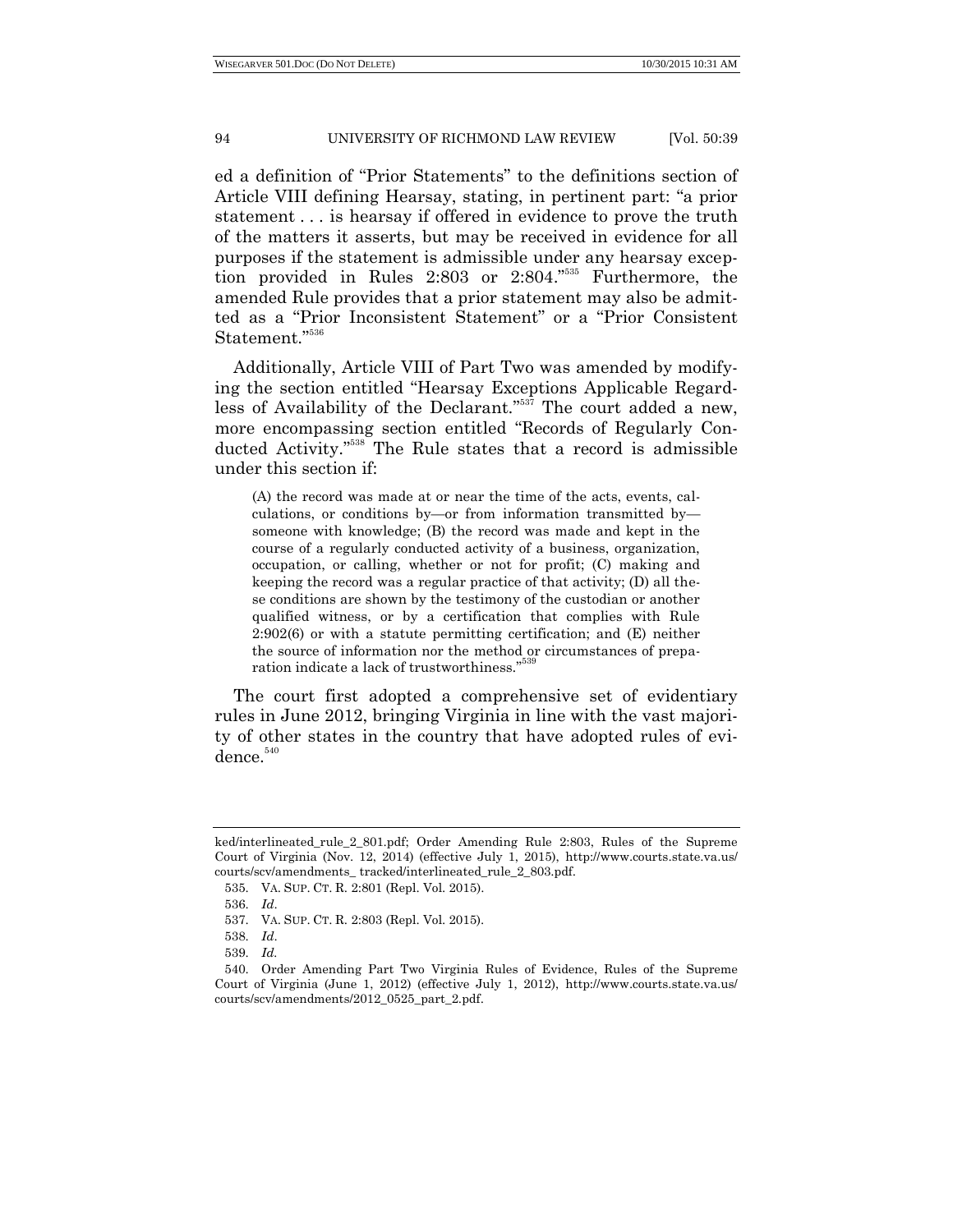#### D. *Discovery*

By an order dated February 27, 2015, effective May 1, 2015, the Supreme Court of Virginia amended Part Four of the Rules, specifically Rule 4:11, which sets forth the guidelines governing requests for admission.<sup>541</sup> The court amended the Rule by adding subsection (e), which set a limit on the number of requests for admission that a party may request of another party. $542$  At any one time or cumulatively, a party may serve another party only thirty requests for admission that do not relate to the genuineness of a document. <sup>543</sup> However, if requests for admission are related to the genuineness of documents, then the court does not limit the number of requests available.<sup>544</sup> In the interest of justice, the court will liberally grant leave to propound additional requests or limit requests.<sup>545</sup>

# E. *Procedures for Notification to Clients When a Lawyer Leaves a Law Firm or When a Law Firm Dissolves*

On February 27, 2015, the Supreme Court of Virginia approved a petition presented by the Virginia State Bar relating to the addition of Rule 5:8 to Part Six of the Rules of the court.<sup>546</sup> Part Six of the Rules discusses the integration of the State Bar, and new Rule 5:8 sets forth procedures for notification of clients when a lawyer leaves a law firm or when a law firm dissolves.<sup>547</sup> In sum, Rule 5:8 requires that when a lawyer seeks to leave his or her law firm, he or she must confer with an authorized representative of that law firm regarding how to best communicate with the clients regarding future representation.<sup>548</sup> Absent a specific agreement otherwise, neither a lawyer who is leaving a law firm nor other

<sup>541.</sup> Order Amending Rule 4:11, Rules of the Supreme Court of Virginia (Feb. 27, 2015) (effective May 1, 2015), http://www.courts.state.va.us/courts/scv/amendments\_tracked/ru le\_4\_11\_interlineated.pdf.

<sup>542.</sup> VA. SUP. CT. R. 4:11 (Repl. Vol. 2015).

<sup>543.</sup> *Id*.

<sup>544.</sup> *Id*.

<sup>545.</sup> *Id*.

<sup>546.</sup> Order Amending Rule 5.8, Rules of the Supreme Court of Virginia (Feb. 27, 2015) (effective May 1, 2015), http://www.courts.state.va.us/courts/scv/amendments/2015\_02\_27 \_part%206\_rule\_5\_8\_vsb.pdf.

<sup>547.</sup> VA. SUP. CT. R. 5:8 (Repl. Vol. 2015).

<sup>548.</sup> *Id*.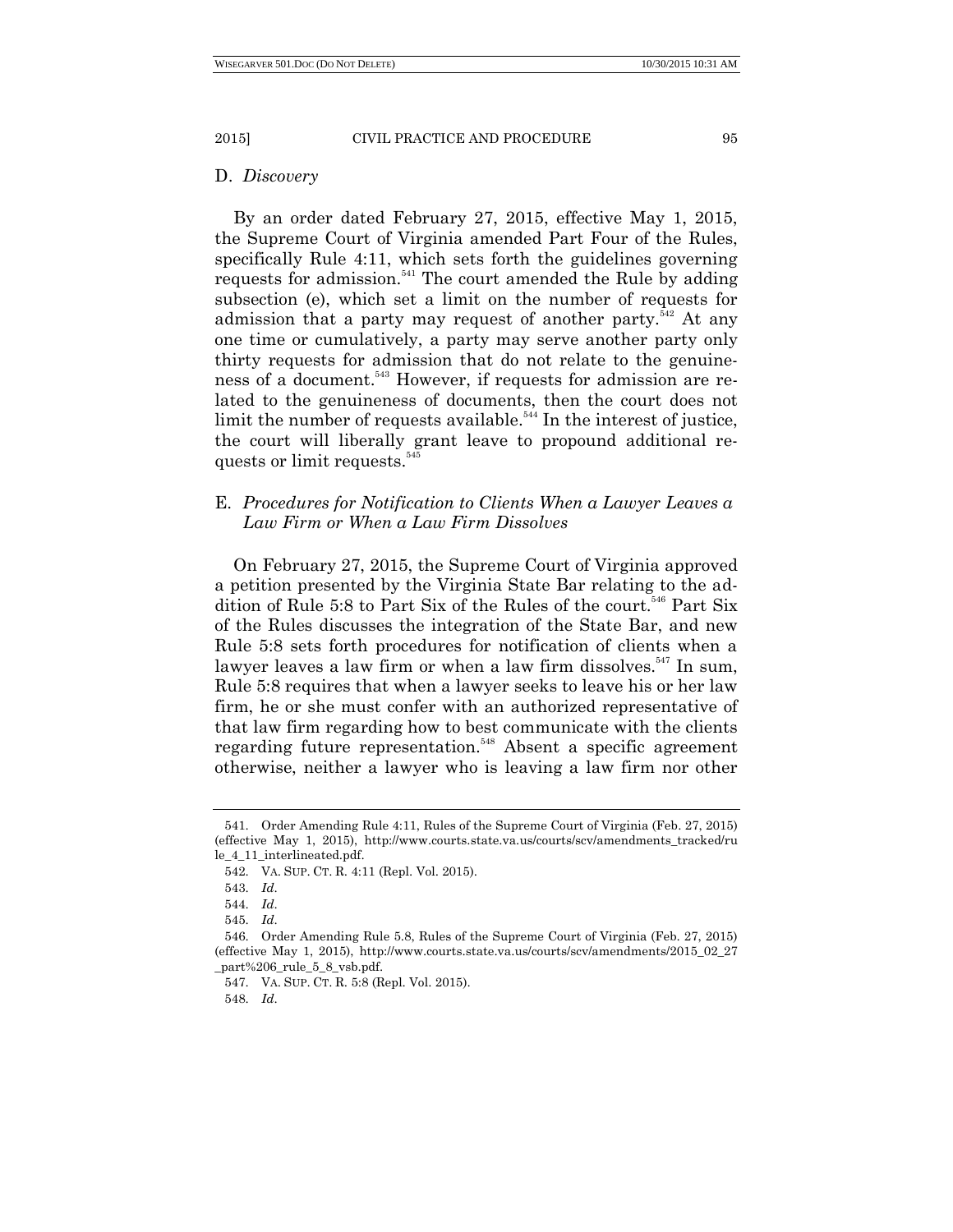lawyers in the firm may unilaterally contact clients of the law firm for purposes of notifying them about the anticipated departure or to solicit representation of the clients unless the lawyer and the law firm have conferred and been unable to agree on a joint communication to clients.<sup>549</sup> Any communications with clients by a lawyer leaving a law firm, or by members of a dissolving law firm, must not contain false or misleading statements, and must notify the client of his option to choose representation.<sup>550</sup> If a client of a departing lawyer fails to advise the lawyer and law firm of the client's intention with regard to who is to provide future legal services, the client is deemed to be a client of the law firm until the client advises otherwise, or until the law firm terminates the engagement in writing.<sup>551</sup>

# F. *Provisional Admission to the Virginia Bar for a Military Spouse*

Through its order dated February 27, 2015, effective immediately, the Supreme Court of Virginia amended Rule 1A:8 of the Rules of the Supreme Court of Virginia, which addresses how a military spouse, upon motion, can be provisionally admitted to the practice of law in Virginia.<sup>552</sup> As amended, the Rule requires approved applicants to take and subscribe to the oath, required of attorneys at law in Virginia, by appearing before the Justices of the Supreme Court of Virginia in Richmond, or by appearing before a judge of a court of record in Virginia.<sup>553</sup> The oath remains effective until the attorney's provisional admission is terminated.<sup>554</sup>

554. *Id*.

<sup>549.</sup> *Id*.

<sup>550.</sup> *Id*.

<sup>551.</sup> *Id*.

<sup>552.</sup> Order Amending Rule 1A:8A, Rules of the Supreme Court of Virginia (Feb. 27, 2015) (effective immediately), http://www.courts.state.va.us/courts/scv/amendments\_track ed/rule\_1a\_8\_interlineated.pdf. Rule 1A:8 was originally adopted May 16, 2014, and became effective July 1, 2014. VA. SUP. CT. R. 1A:8 (Repl. Vol. 2015).

<sup>553.</sup> R. 1A:8 (Repl. Vol. 2015).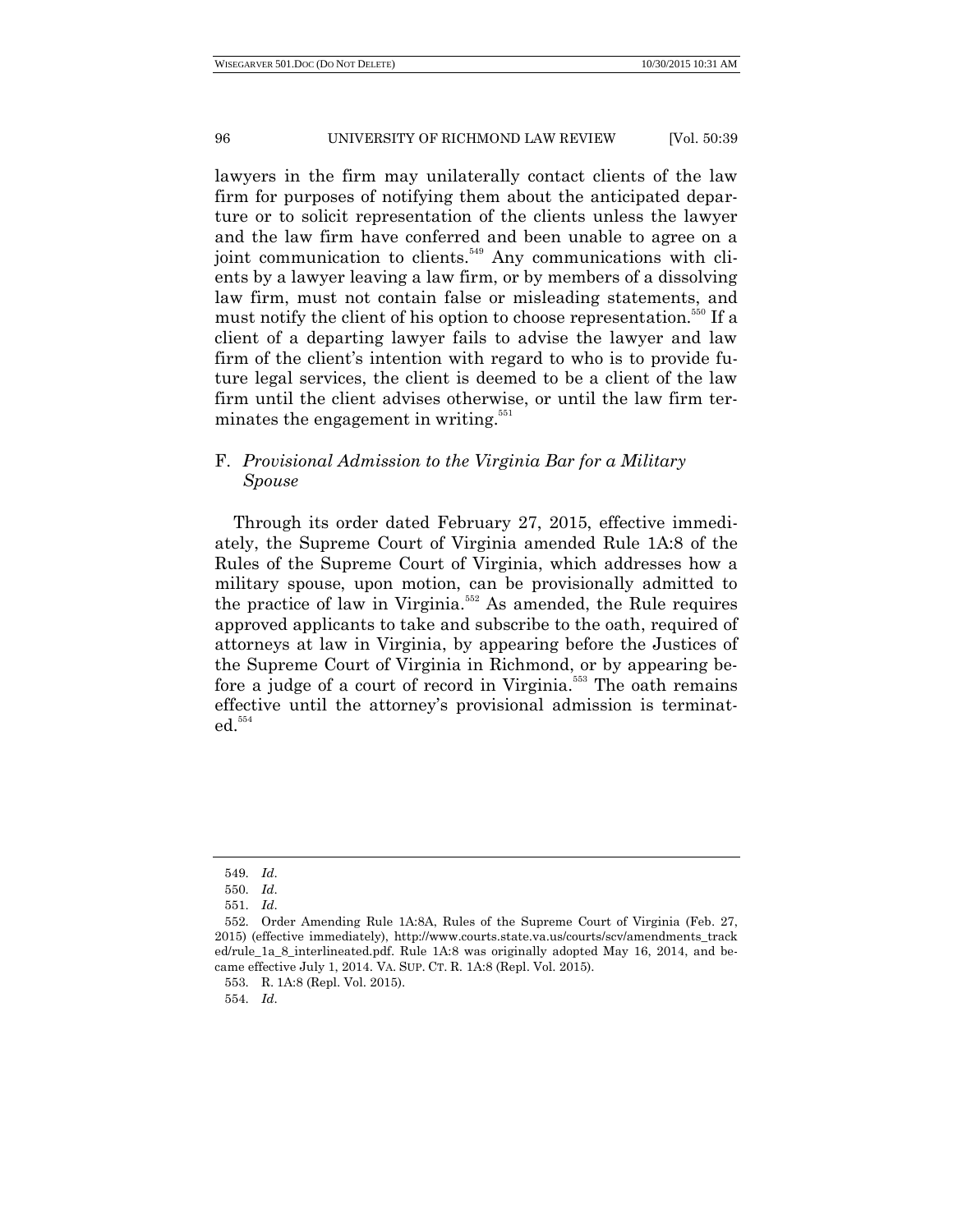# G. *Citation of Supplemental Authorities*

By order entered on April 10, 2015, the supreme court added, amended, and deleted multiple rules.<sup>555</sup> The first change is the addition of Rules 5:6A and 5A:4A, regarding the citation of supplemental authorities.<sup>556</sup> Both Rules state as follows:

If pertinent and significant authorities come to a party's attention after the party's petition for appeal, brief in opposition, or brief has been filed, or after oral argument but before decision, a party may promptly advise the clerk by letter, with a copy to all other parties, setting forth the citations. The letter must state the reasons for the supplemental citations, referring either to the page of the brief or to a point argued orally. The body of the letter must not exceed 350 words. Any response must be made promptly and shall not exceed 350 words. The Court, in its discretion, may refuse to consider the supplemental authorities if they unfairly expand the scope of the arguments on brief, raise matters that should have been previously briefed, appear to be untimely, or are otherwise inappropriate to consider.

#### H. *Notice of Appeal*

The court's April 10, 2015 order also amended Rule 5:9 regarding the notice of appeal.<sup>558</sup> Subsection (b) provides that a notice of appeal shall alert the court if any transcript or statement of facts will be filed.<sup>559</sup> In the event that a transcript is to be filed, the notice of appeal must certify that a copy of the transcript has been ordered from the court reporter.<sup>560</sup> Alternatively, subsection (b) now provides that if the transcript is already in the possession of the appellant or was previously filed, the notice of appeal should

<sup>555.</sup> *See Amendments to the Rules of the Supreme Court of Virginia*, OFFICE OF THE EXECUTIVE SECRETARY OF THE SUPREME COURT OF VIRGINIA, http://www.courts.state.va. us/courts/scv/amend.html (last visited Oct. 1, 2015).

<sup>556.</sup> Order Amending Rule 5:6A & 5A:4A, Rules of the Supreme Court of Virginia (Apr. 10, 2015) (effective July 1, 2015), http://www.courts.state.va.us/courts/scv/amendments/20 15\_0410\_rule\_5\_6a\_5\_9\_5\_17\_5\_18\_5\_19\_5\_20\_5\_20a\_5\_30\_5a\_4a\_5a\_6\_5a\_12\_5a\_23.pdf. 557. VA. SUP. CT. R. 5:6A (Repl. Vol. 2015); VA. SUP. CT. R. 5A:4A (Repl. Vol. 2015).

<sup>558.</sup> Order Amending Rule 5:9 (Rules of the Supreme Court of Virginia (Apr. 10, 2015) (effective July 1, 2015), http://www.courts.state.va.us/courts/scv/amendments/2015\_0410\_ rule\_5\_6a\_5\_9\_5\_17\_5\_18\_5\_19\_5\_20\_5\_20a\_5\_30\_5a\_4a\_5a\_6\_5a\_12\_5a\_23.pdf.

<sup>559.</sup> VA. SUP. CT. R. 5:9 (Repl. Vol. 2015).

<sup>560.</sup> *Id*.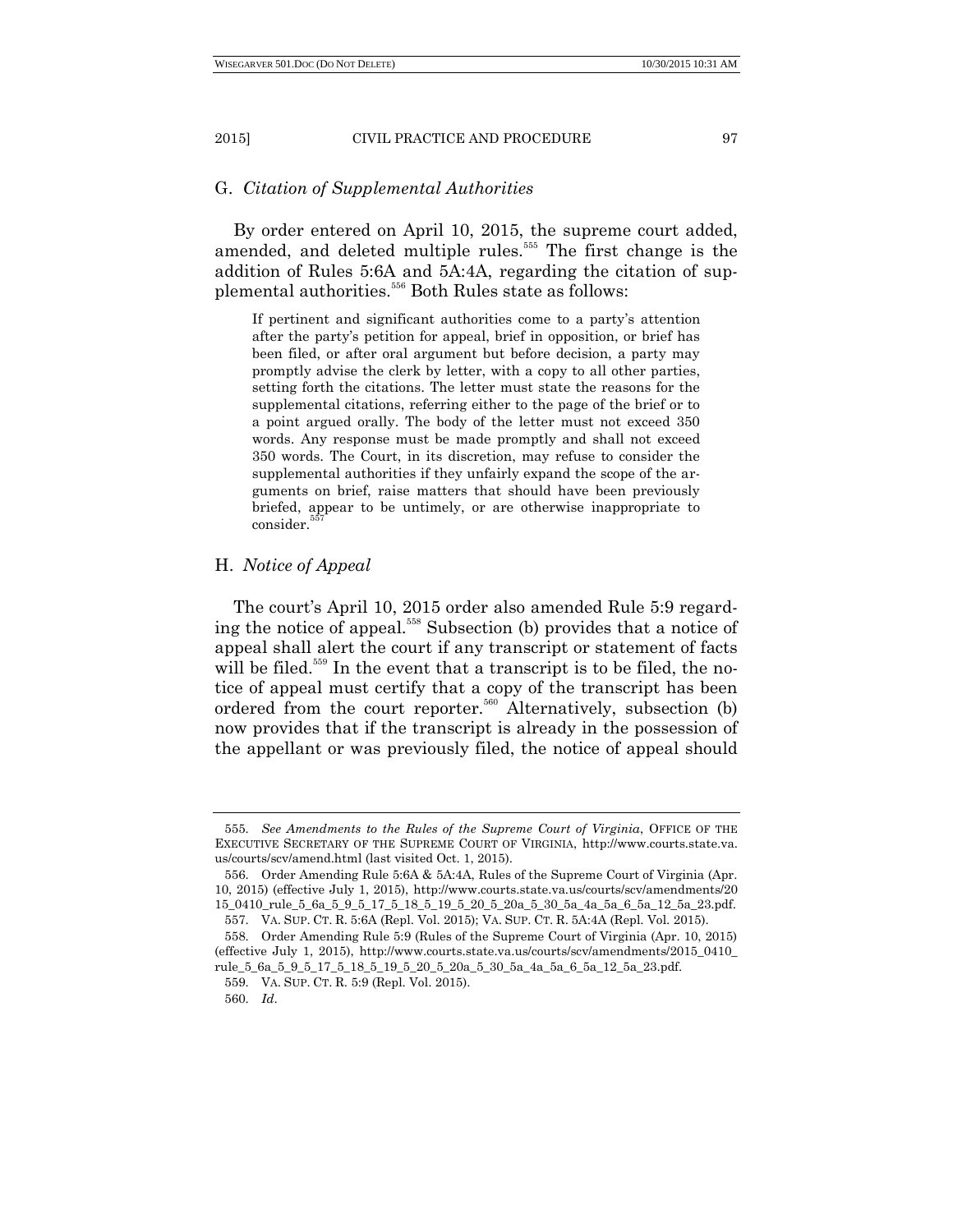inform the court of this fact.<sup>561</sup> The court made this same change to Rule 5A:6, which relates to the filing of a notice of appeal with the Virginia Court of Appeals.<sup>562</sup>

## I. *Petition for Appeal*

Among other things, Rule 5:17 outlines what a petition filed with the Supreme Court of Virginia must contain.<sup>563</sup> Previously, under a heading entitled "Assignments of Error," the Rule required the petition to list "the specific errors in the rulings below upon which the party intended to rely" on appeal.<sup>564</sup> As amended, the petition may alternatively list the specific existing case law that should be overturned, extended, modified, or reversed.<sup>565</sup> The court made this same change to Rule 5A:12, which sets forth the content requirements for a petition filed with the Court of Appeals of Virginia. 566

The court's April 10, 2015 order also amended Rule 5:17 by adding a requirement that the appellant send notice of oral argument to counsel for the appellee or any pro se appellee who has filed a brief in opposition or otherwise appeared in the appeal. $567$ 

## J. *Briefing on Appeal*

Among the other amendments effected by the court's order dated April 10, 2015, were changes to the rules governing the filing of appeal briefs. Rule 5:18(b), which governs the form and content of a brief in opposition, was amended to add the requirement that the brief in opposition be signed by at least one counsel of record.<sup>568</sup> The court also amended Rule 5:19, changing the timeline

<sup>561.</sup> *Id*.

<sup>562.</sup> VA. SUP. CT. R. 5A:6 (Repl. Vol. 2015).

<sup>563.</sup> VA. SUP. CT. R. 5:17 (Repl. Vol. 2015).

<sup>564.</sup> R. 5:17(c)(1) (Repl. Vol. 2015).

<sup>565.</sup> *Id*.

<sup>566.</sup> VA. SUP. CT. R. 5A:12 (Repl. Vol. 2015).

<sup>567.</sup> Order Amending Rule 5:17, Rules of the Supreme Court of Virginia (Apr. 10, 2015) (effective July 1, 2014), http://www.courts.state.va.us/courts/scv/amendments/2015\_0410\_ rule\_5\_6a\_5\_9\_5\_17\_5\_18\_5\_19\_5\_20\_5\_20a\_5\_30\_5a\_4a\_5a\_6\_5a\_12\_5a\_23.pdf.

<sup>568.</sup> Order Amending Rule 5:18, Rules of the Supreme Court of Virginia (Apr. 10, 2015) (effective July 1, 2014), http://www.courts.state.va.us/courts/scv/amendments/2015\_0410\_ rule\_5\_6a\_5\_9\_5\_17\_5\_18\_5\_19\_5\_20\_5\_20a\_5\_30\_5a\_4a\_5a\_6\_5a\_12\_5a\_23.pdf.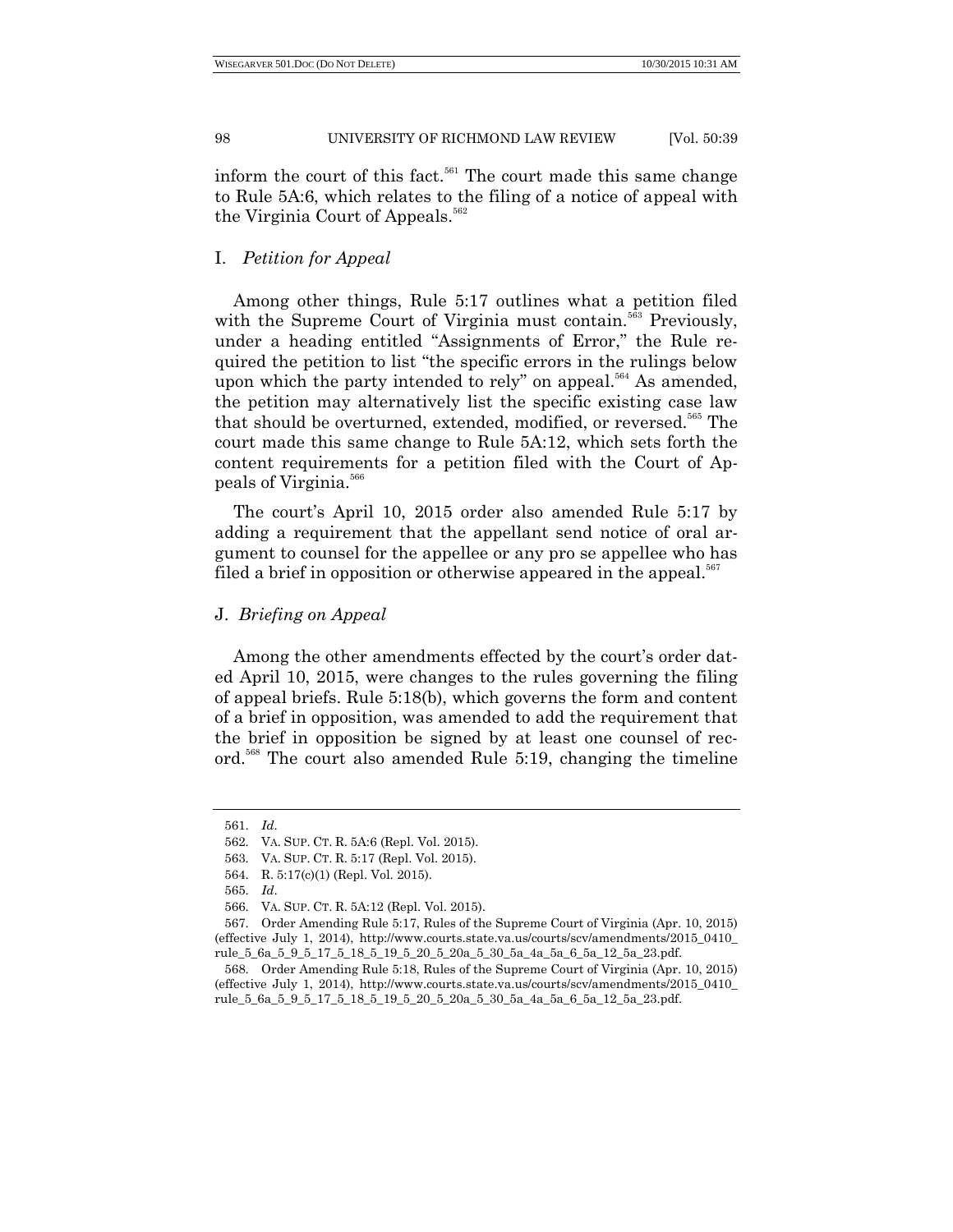for submission of a reply brief.<sup>569</sup> When cross-error is assigned in a brief in opposition, the appellant now has fourteen days (as opposed to seven) to file a reply brief with the clerk. $570$ 

Through its order dated April 10, 2015, effective July 1, 2015, the Supreme Court of Virginia also amended Rules 5:30 and 5A:23.<sup>571</sup> Both Rules now allow a brief amicus curiae to be filed during the petition, perfected appeal or rehearing stages of the appellate proceedings and in proceedings invoking the court's original jurisdiction.<sup>572</sup>

#### K. *Petition for Rehearing*

The court significantly amended Rule 5:20, which "governs requests for rehearing of the refusal or dismissal of a petition for appeal filed pursuant to Rule 5:17, the refusal of one or more assignments of cross-error, or the disposition of an original jurisdiction petition filed pursuant to Rule 5:7, Rule 5:7A, or Rule 5:7B."<sup>573</sup> As amended, Rule 5:20 incorporates the provisions of old Rule 5:20A and sets forth guidelines regarding the time to file a petition, the filing requirements, oral arguments, notification of the action taken on the petition, and attorney's fees.<sup>574</sup> The court deleted Rule 5:20A.<sup>575</sup>

## L. *Petitions for Review*

By an order dated April 10, 2015, effective July 1, 2015, the Supreme Court of Virginia amended Rule 5:17A, and added Rule 5A:38 regarding petitions for review pursuant to Virginia Code section  $8.01-626$ .<sup>576</sup> The court's order resulted in several changes

<sup>569.</sup> VA. SUP. CT. R. 5:19 (Repl. Vol. 2015).

<sup>570.</sup> *Id*.

<sup>571.</sup> Order Amending Rules 5:30 & 5A:23, Rules of the Supreme Court of Virginia (Apr. 10, 2015) (effective July 1, 2015), http://www.courts.state.va.us/courts/scv/amendments/20 15\_0410\_rule\_5\_6a\_5\_9\_5\_17\_5\_18\_5\_19\_5\_20\_5\_20a\_5\_30\_5a\_4a\_5a\_6\_5a\_12\_5a\_23.pdf.

<sup>572.</sup> VA. SUP. CT. R. 5:30(a) (Repl. Vol. 2015); VA. SUP. CT. R. 5A:23(a) (Repl. Vol. 2015).

<sup>573.</sup> VA. SUP. CT. R. 5:20 (Repl. Vol. 2015).

<sup>574.</sup> *Id*. Notably, Rule 5:20(c) requires that petitions for rehearing be filed electronically. Subsection (c) enumerates the requirements for electronic filing with the court. *Id*.

<sup>575.</sup> R. 5:20A (Repl. Vol. 2015).

<sup>576.</sup> Order Amending Rules 5:17A & 5A:23, Rules of the Supreme Court of Virginia (Apr. 10, 2015) (effective July 1, 2015), http://www.courts.state.va.us/courts/scv/amend ments/2015\_0410\_rule\_5\_17a\_5a\_38.pdf.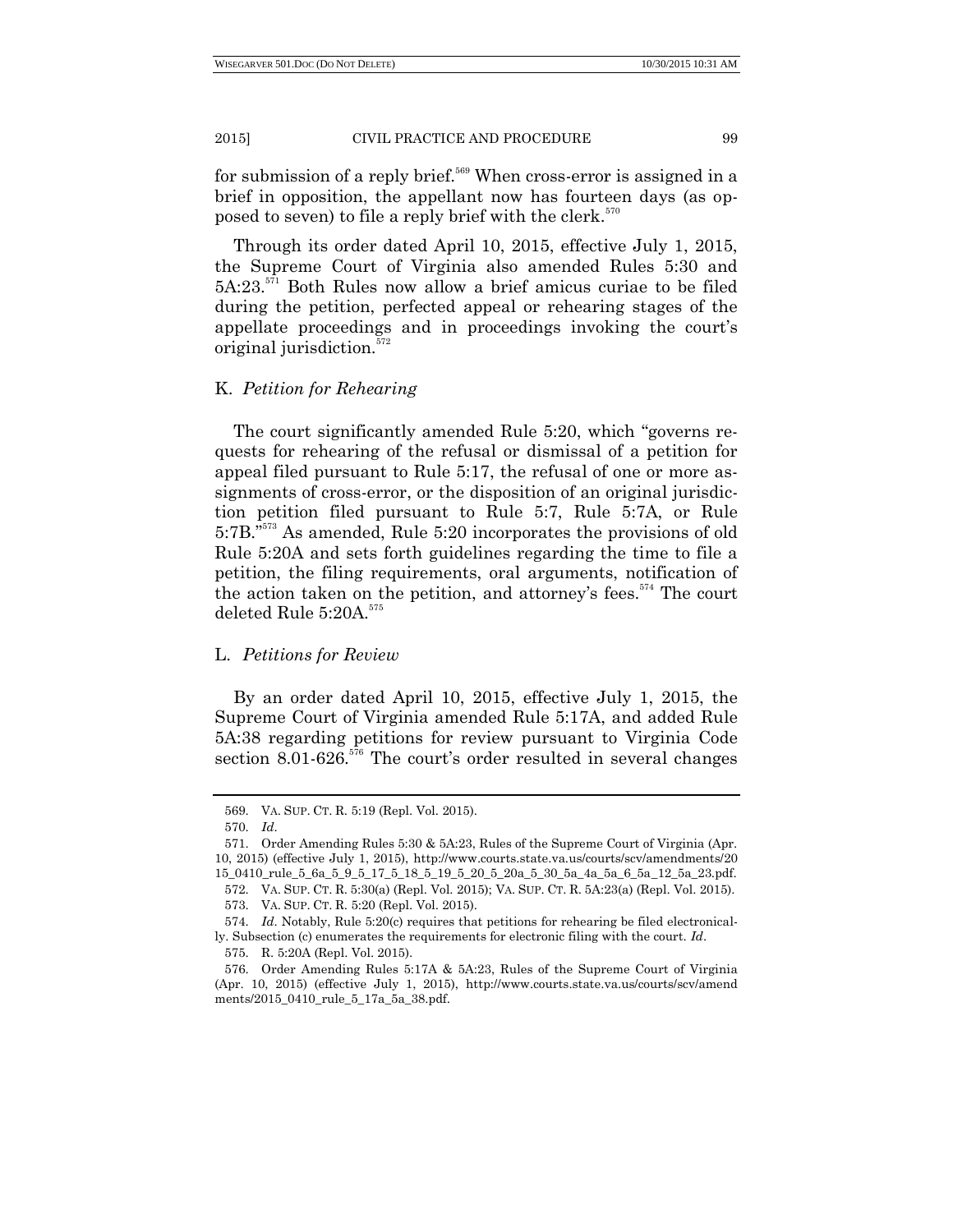to Rule  $5:17A$ <sup>577</sup> First, the court addressed the appropriate time for filing.<sup>578</sup> A petition for review must be filed within fifteen days of either, ―(i) an order of a circuit court that grants an injunction, refuses an injunction, or dissolves or refuses to enlarge an existing injunction; or (ii) an order of the Court of Appeals deciding a petition for review filed in that court pursuant to Code § 8.01-  $626.^{"579}$  Additionally, the court revised the process for sending a copy of the petition to opposing counsel.<sup>580</sup> The amended Rule provides that "[a]t the same time that the petition is served, a copy of the petition shall also be emailed to counsel for the respondent, unless said counsel does not have, or does not provide, an email address."<sup>581</sup> Notably, the parties may agree to serve the petition solely by email.<sup>582</sup>

The court also amended the requirements regarding the appropriate length of the petition for review and what the petition for review must contain.<sup>583</sup> The Rule now requires that the petition be accompanied by a copy of the pertinent portions of the record of the lower court as well as a certificate that: (1) provides identification and contact information for the parties and their counsel; (2) certifies that a copy of the petition has been served on all opposing counsel; (3) certifies the number of words used; and (4) certifies that the copy of the record being filed is accurate.<sup>584</sup> In addition, the court amended the filing fee requirement, allowing the clerk of the court to file a petition for review that is not accompanied with the fee, as long as the clerk receives the fee within five days of the date the petition of review is filed.<sup>585</sup>

Perhaps the most significant changes to Rule 5:17A are the revisions to subsection (f) describing the scope and review of a petition, and the addition of subsection (g) regarding responsive pleadings.<sup>586</sup> First, the court may consider a petition for review whether the lower court's order on the injunction is temporary or

<sup>577.</sup> VA. SUP. CT. R. 5:17A (Repl. Vol. 2015).

<sup>578.</sup> *Id*.

<sup>579.</sup> R. 5:17A(a) (Repl. Vol. 2015).

<sup>580.</sup> R. 5:17A(b) (Repl. Vol. 2015).

<sup>581.</sup> *Id*.

<sup>582.</sup> *Id*.

<sup>583.</sup> R. 5:17A(c) (Repl. Vol. 2015).

<sup>584.</sup> R. 5:17A(c)(ii)–(iii) (Repl. Vol. 2015).

<sup>585.</sup> VA. SUP. CT. R. 5:17A(e) (Repl. Vol. 2015).

<sup>586.</sup> R. 5:17A(f)–(g) (Repl. Vol. 2015).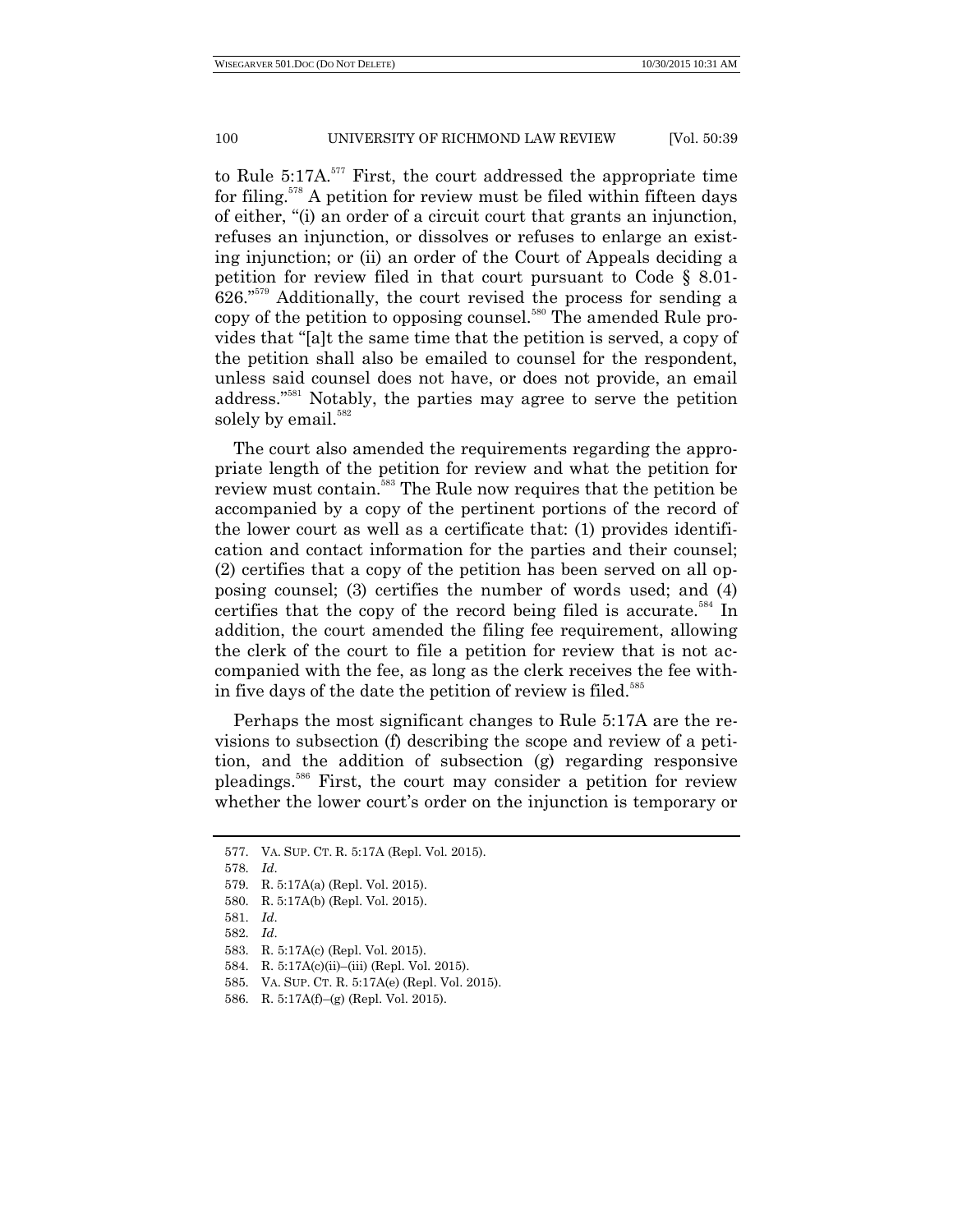permanent.<sup>587</sup> "If review is sought from a final order that deals with injunctive relief and other issues, a petition for review must address only that part of the final order that actually addresses injunctive relief."<sup>588</sup> "[A] petition for review may be considered by a single Justice of [the] Court, or by a panel of Justices."<sup>589</sup> Additionally, "[a] respondent may file a response to a petition for review within seven days of the date of service . . . unless the [c]ourt specifies a shorter time frame."<sup>590</sup> "Notwithstanding the foregoing, the Court may act on a petition for review without awaiting a re- $\text{spones}\dots\overset{\text{{\tiny\textsf{591}}}}{\dots}$ 

As mentioned above, the court also added Rule 5A:38, which reads nearly identical to Rule 5:17A, except that it relates to petitions for review filed with the Virginia Court of Appeals instead of the Supreme Court of Virginia.<sup>592</sup>

## M. *Record on Appeal*

By order dated April 10, 2015, the court slightly modified the language of Rules 5:10 and 5A:7 to clarify that the record on appeal from the trial court must include "the documents and exhibits filed or lodged in the office of the clerk of the trial court, including any report of a commissioner in chancery and the accompanying depositions and other papers  $\dots$   $\cdot$ <sup>593</sup> Previously, these Rules referred to "papers," which has been changed to "documents" to allow for a digital appellate record.<sup>594</sup>

Significantly, the court added two new Rules concerning the preparation and transmission of the digital appellate record: Rule

<sup>587.</sup> R. 5:17A(f)(i) (Repl. Vol. 2015).

<sup>588.</sup> *Id*.

<sup>589.</sup> R. 5:17A(f)(ii) (Repl. Vol. 2015).

<sup>590.</sup> R. 5:17A(g) (Repl. Vol. 2015).

<sup>591.</sup> *Id*.

<sup>592.</sup> Order Amending Rules 5:17A & 5A:38, Rules of the Supreme Court of Virginia (Apr. 10, 2015) (effective July 1, 2015), http://www.courts.state.va.us/courts/scv/amendme nts/2015\_0410\_rule\_5\_17a\_5a\_38.pdf. *Compare* VA. SUP. CT. R. 5:17A (Repl. Vol. 2015), *with* VA. SUP. CT. R. 5A:38 (Repl. Vol. 2015).

<sup>593.</sup> Order Amending Rule 5:10 & 5A:7, Rules of the Supreme Court of Virginia (Apr. 10, 2015) (effective July 1, 2015), http://www.courts.state.va.us/courts/scv/amendments/20 15\_0410\_dig\_recs\_rule\_5\_10\_5\_13a\_5\_15\_5a\_7\_5a\_10\_5a\_10a.pdf; *see* VA. SUP. CT. R. 5:10 (Repl. Vol. 2015); VA. SUP. CT. R. 5A:7 (Repl. Vol. 2015).

<sup>594.</sup> *See* R. 5:10 (Repl. Vol. 2015); R. 5A:7 (Repl. Vol. 2015).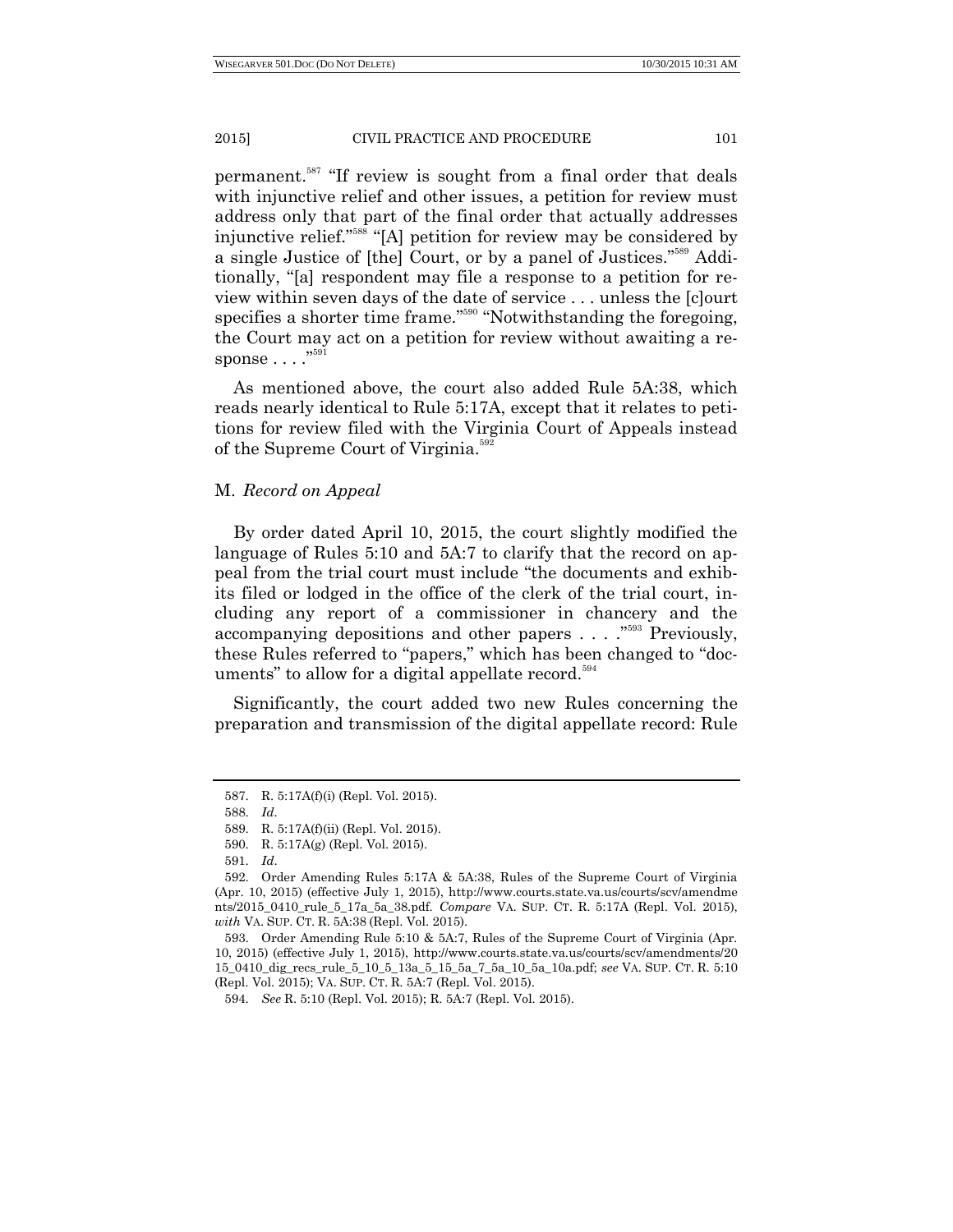5:13A and Rule 5A:10A.<sup>595</sup> For courts that utilize the Case Imaging System, a digital appellate record may be created instead of a paper record.<sup>596</sup> The new Rules specify the requirements for form, exhibits, transmission, disposition, and availability of the digital record.<sup>597</sup>

The addition of new Rules for digital appellate records resulted in minor changes to Rules 5:15 and 5A:10. Specifically, the court replaced the word "papers" with "documents."<sup>598</sup>

#### N. *Brief Requirements*

In general, the majority of the Rule amendments resulting from the court's April 10, 2015 orders are changes intended to update and modernize the rules and to account for electronic filing. Rule 5:6, governing forms of briefs and other papers filed with the Supreme Court of Virginia, outlines the physical formatting requirements for a filing.<sup>599</sup> The court amended this section to allow briefs, appendices, motions, and other papers to not only be printed but also be produced on a screen. $600$  The court also replaced any mention of "paper" with "document."<sup>601</sup> Subsection (c) provides that "[n]o appeal shall be dismissed for failure to comply with the provisions of this Rule," however, the clerk may require that a document be redone to comply with the Rule.<sup>602</sup> As amended, the Rule now states that "[f]ailure to comply after notice of noncompliance  $\dots$  may result in the dismissal of the case.<sup> $3603$ </sup> These same changes were made to Rule 5A:4, governing forms of briefs and other papers filed with the Court of Appeals of Virgin- $\mathrm{ia}^{.604}$ 

<sup>595.</sup> Order Amending Rules 5:13A & 5A:10A, Rules of the Supreme Court of Virginia (Apr. 10, 2015) (effective July 1, 2015), http://www.courts.state.va.us/courts/scv/amendme nts/2015\_0410\_dig\_recs\_rule\_5\_10\_5\_13a\_5\_15\_5a\_7\_5a\_10\_5a\_10a.pdf.

<sup>596.</sup> VA. SUP. CT. R. 5:13A(a) (Repl. Vol. 2015); VA. SUP. CT. R. 5A:10A(a) (Repl. Vol. 2015).

<sup>597.</sup> R. 5:13A(b)–(f) (Repl. Vol. 2015); R. 5A:10A(b)–(f) (Repl. Vol. 2015).

<sup>598.</sup> VA. SUP. CT. R. 5:15 (Repl. Vol. 2015); VA. SUP. CT. R. 5A:10 (Repl. Vol. 2015).

<sup>599.</sup> *See* VA. SUP. CT. R. 5:6 (Repl. Vol. 2015).

<sup>600.</sup> R. 5:6(a)(1) (Repl. Vol. 2015).

<sup>601.</sup> *Id*.

<sup>602.</sup> VA. SUP. CT. R. 5:6(c) (Repl. Vol. 2015).

<sup>603.</sup> *Id*.

<sup>604.</sup> Order Amending Rules 5:6 & 5A:4, Rules of the Supreme Court of Virginia (Apr. 10, 2015) (effective July 1, 2015), http://www.courts.state.va.us/courts/scv/amendments/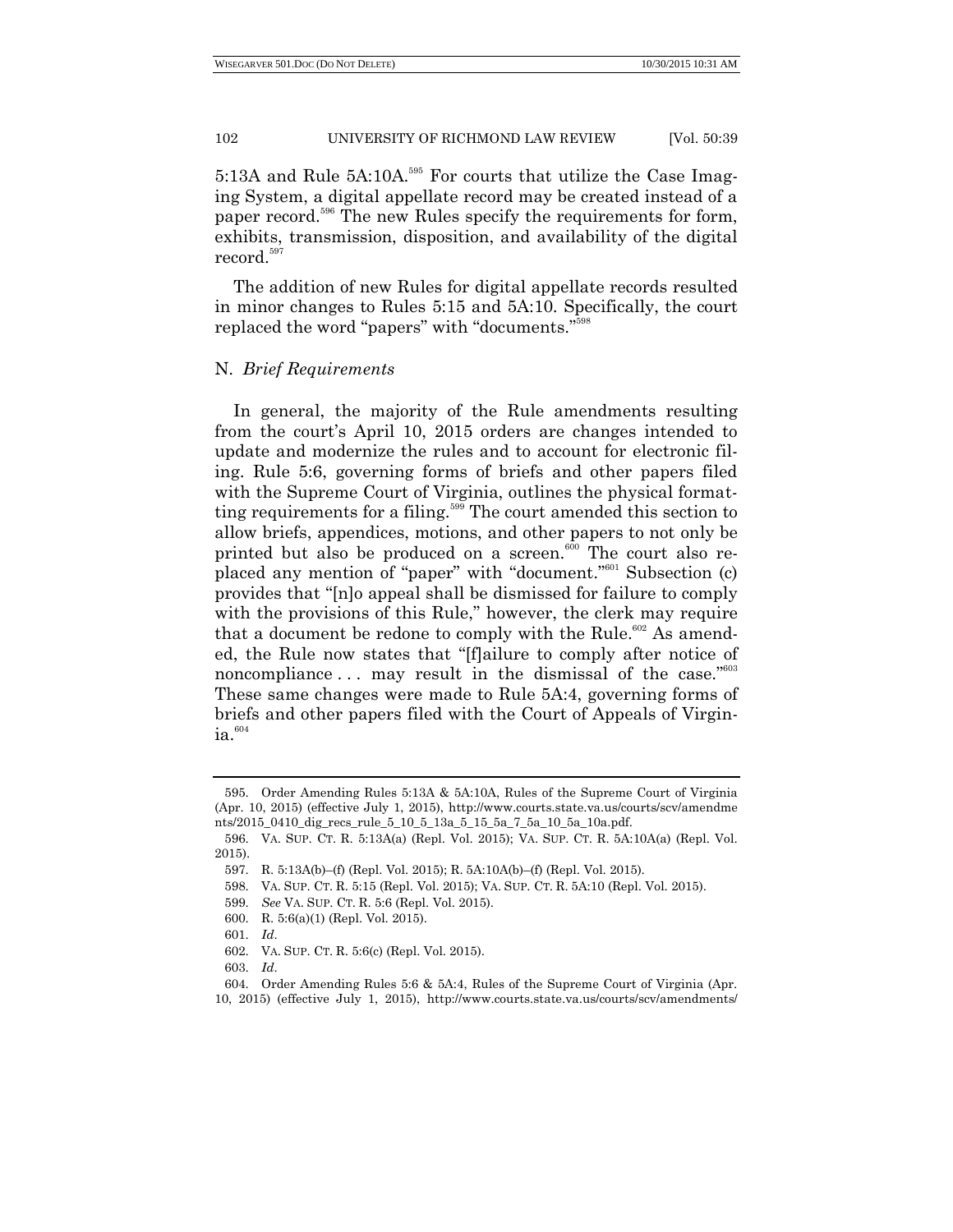The general requirements for all briefs filed with the court, set forth in Rule 5:26, were also amended. $605$  First, with regard to page limits, the court added that "[b]riefs of amici curiae [must] comply with the page limits that apply to briefs of the party being supported.<sup> $3606$ </sup> Also, the court added subsection (j), which provides guidelines for when a party has technical problems with electronic filing. $607$  The new Rule states:

If technical problems at the Supreme Court result in a failure to timely receive the electronically filed brief or appendix, counsel shall provide to the clerk of the [c]ourt on the next business day all documentation which exists demonstrating the attempt to electronically file the brief or appendix, any error message received in response to the attempt, documentation that the brief or appendix was later successfully resubmitted, and a motion requesting that the [c]ourt accept the resubmitted brief or appendix.<sup>4</sup>

The court made the same changes to Rule 5A:19, governing general requirements for all briefs filed with the Court of Appeals of Virginia. 609

Additionally, the court amended subsection (e) addressing copies of filings.<sup>610</sup> As amended, the Rule states that "[t]he electronic version must be filed in the manner prescribed by the VACES Guidelines and User's Manual, using the Virginia Appellate Courts eBriefs System (VACES)."<sup>611</sup> In addition, ten printed copies of each brief must be filed in the clerk's office.<sup>612</sup> "All briefs shall contain a certificate evidencing the date and method of electronic transmission of the brief to opposing counsel."<sup>613</sup> Previously, a party who failed to comply with these Rules or failed to file a required brief forfeited his or her opportunity for oral argument; however, the court amended this provision so that the court now

- 607. R. 5:26(j) (Repl. Vol. 2015).
- 608. *Id*.
- 609. VA. SUP. CT. R. 5A:19 (Repl. Vol. 2015).
- 610. R. 5:26(e) (Repl. Vol. 2015).

- 612. *Id.*
- 613. *Id.*

<sup>2015</sup>\_0410\_ebriefs\_rule\_5\_6\_5\_26\_5\_32\_5a\_4\_5a\_19\_5a\_20\_5a\_21\_5a\_25.pdf; *see* VA. SUP. CT. R. 5A:4 (Repl. Vol. 2015).

<sup>605.</sup> VA. SUP. CT. R. 5:26 (Repl. Vol. 2015).

<sup>606.</sup> R. 5:26(b) (Repl. Vol. 2015).

<sup>611.</sup> *Id.*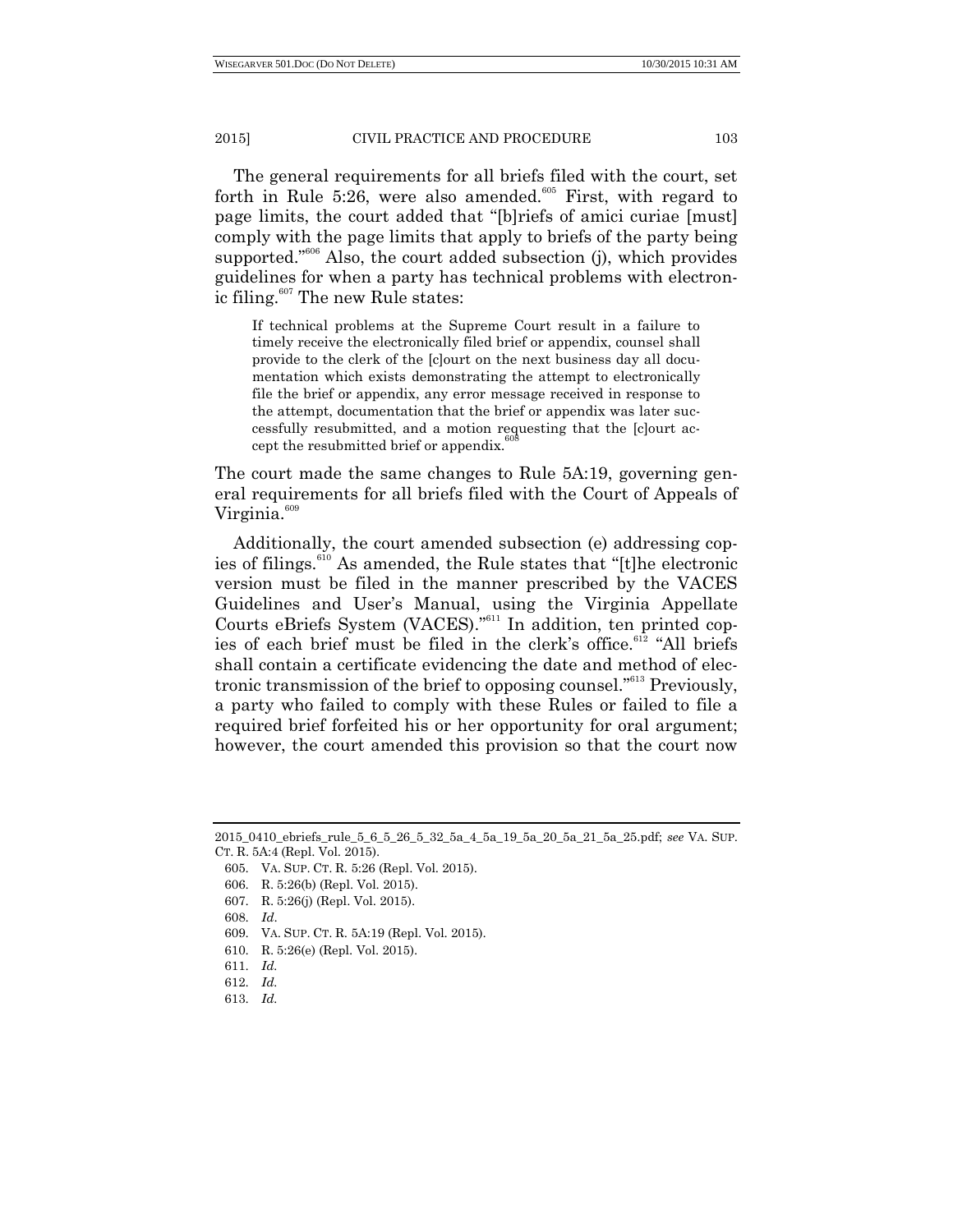has discretion to decide whether to sanction the party or withhold oral argument.<sup>614</sup>

The court also similarly amended Rule 5A:19, governing how copies of filings may be filed with the Virginia Court of Appeals.<sup>615</sup> The Rule no longer requires seven copies of each brief to be filed and one copy to be mailed or delivered to opposing counsel. $616$  Instead, an electronic version, in PDF, and four printed copies of each brief must be filed with the clerk and the PDF served on opposing counsel.<sup>617</sup> "For purposes of this Rule, service by email shall be governed by Rule 1:17, which allows electronic transmission without the need of consent by opposing counsel."<sup>618</sup> "The electronic version must be filed in the manner prescribed by the VACES Guidelines and User's Manual, using the Virginia Appellate Courts eBriefs System (VACES)."<sup>619</sup>

# O. *Appendices*

By order dated April 10, 2015, the court amended Rule 5:32, which governs the appropriate time to file appendices and the number of copies required when filing with the Supreme Court of Virginia.<sup>620</sup> As amended, the Rule requires the appellant to file three printed copies and an electronic copy of the appendix with the appellant's brief, and the appellant must also serve a copy on counsel for each party separately represented.<sup>621</sup> The appendix and a sealed volume of the appendix must be filed in the manner prescribed by the VACES Guidelines and User's Manual, using Virginia Appellate Courts eBriefs System.<sup>622</sup> The court made similar changes to Rule 5A:25 governing the time to file appendices

<sup>614.</sup> VA. SUP. CT. R. 5:26 (Repl. Vol. 2015).

<sup>615.</sup> VA. SUP. CT. R. 5A:19 (Repl. Vol. 2015).

<sup>616.</sup> R. 5A:19(f) (Repl. Vol. 2015).

<sup>617.</sup> *Id*.

<sup>618.</sup> *Id.*

<sup>619.</sup> *Id.*

<sup>620.</sup> Order Amending Rule 5:32, Rules of the Supreme Court of Virginia (Apr. 10, 2015) (effective July 1, 2015), http://www.courts.state.va.us/courts/scv/amendments/2015\_0410\_e briefs\_rule\_5\_6\_5\_26\_5\_32\_5a\_4\_5a\_19\_5a\_20\_5a\_21\_5a\_25.pdf; *see* VA. SUP. CT. R. 5:32 (a)(3) (Repl. Vol. 2015).

<sup>621.</sup> R. 5:32(a)(3)(i) (Repl. Vol. 2015).

<sup>622.</sup> *Id.*; VA. SUP. CT. R. 5:32(b)(2) (Repl. Vol. 2015).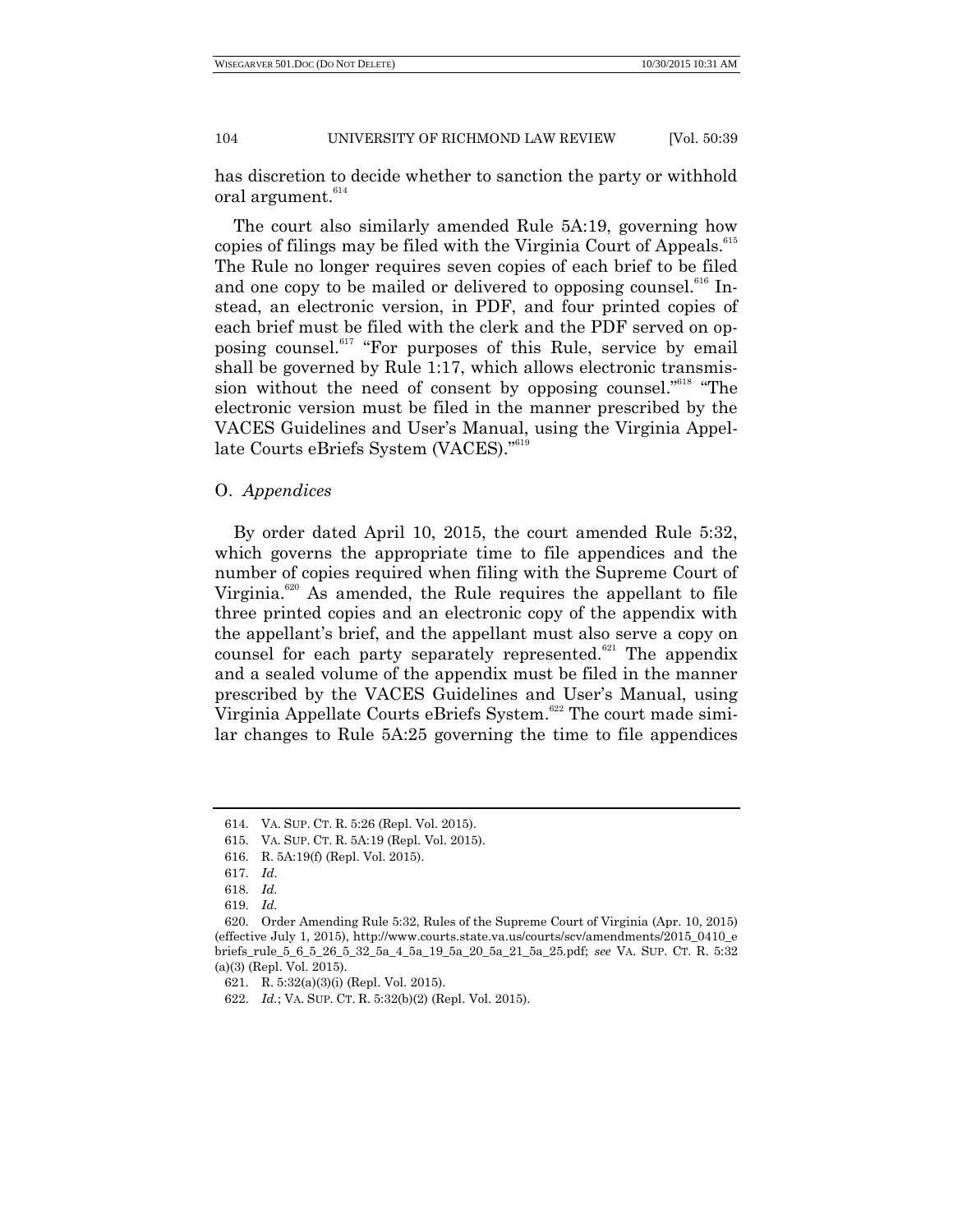and number of copies required when filing with the Court of Appeals of Virginia. 623

## IV. NEW LEGISLATION

## A. *Jury Commissioners*

House Bill 1315, relating to the information compiled and retained by jury commissioners, amended and reenacted Virginia Code sections 8.01-345, 24.2-404, and 24.2-427 to add new requirements relating to juror qualifications.<sup>624</sup> Specifically, the jury commissioners must transmit to the State Board of Elections lists of those persons not qualified to serve as jurors as a result of:

(i) not being a citizen of the United States, (ii) no longer being a resident of the Commonwealth, (iii) being a resident of another county or city in the Commonwealth, (iv) having been convicted of a felony and having not provided evidence that their right to vote has been restored, or (v) having been adjudicated incapacitated.

The sheriff, clerk of court, or other official responsible for maintaining this information must make this list available, upon request, to the general registrar for that locality.<sup>626</sup> The bill also requires the general registrars to utilize this information to identify voters who are no longer qualified to vote and initiate list maintenance procedures in accordance with current law. $627$ 

## B. *Temporary Injunction*

On recommendation of the Boyd-Graves Conference,<sup>628</sup> the General Assembly amended Virginia Code section 8.01-628 to allow that an application for a temporary injunction may be supported or opposed by an affidavit or verified pleading.<sup>629</sup>

<sup>623.</sup> *See* VA. SUP. CT. R. 5A:25 (Repl. Vol. 2015).

<sup>624.</sup> H.B. 1315, Va. Gen. Assembly (Reg. Sess. 2015).

<sup>625.</sup> *Id*.

<sup>626.</sup> *Id*.

<sup>627.</sup> *Id*.

<sup>628</sup>. TEMPORARY INJUNCTION: AFFIDAVIT OR VERIFIED PLEADING, VA. LEGIS. INFO. SYS., HB 1367, http://lis.virginia.gov/cgi-bin/legp604.exe?ses=151&typ=bil&val=HB1367 (last visited Oct. 1, 2015).

<sup>629.</sup> Act of Mar. 16, 2015, ch. 125 Va. Acts \_\_, \_\_ (codified as amended at VA. CODE ANN. § 8.01-628 (Repl. Vol. 2015)).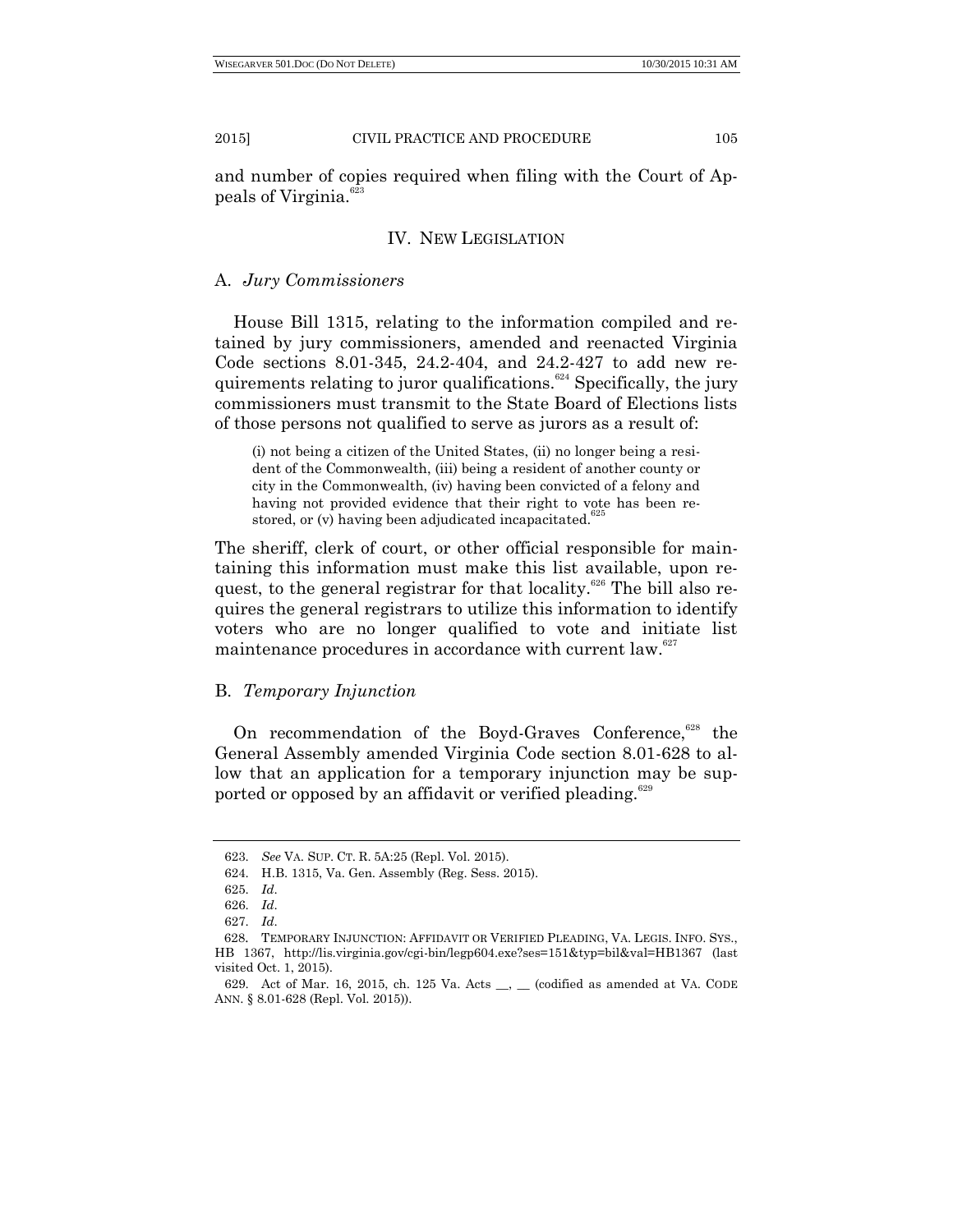## C. *Experts*

The General Assembly amended the Virginia Code to allow nurse practitioners to testify as expert witnesses in a court of law on certain matters within the scope of their activities as authorized by Virginia Code section 54.1-2952.<sup>630</sup> Further, "nurse practitioner" has been added to the definition of "health care provider" appearing in Virginia Code section  $8.01-581.1.^{631}$  Importantly, the General Assembly made clear that the provisions of this bill are not intended to be a codification of Rule 702 of the Federal Rules of Evidence.<sup>632</sup>

Virginia Code section 8.01-581.20 discusses the standard of care in proceedings before the medical malpractice review panel.<sup>633</sup> As set forth in this section, health care providers licensed to practice in Virginia are presumed to know the statewide standard of care in their particular specialty of field of practice. $634$  House Bill 1775 amended this section to state that this presumption of knowledge of the standard of care also applies to health care providers licensed in other states and who meet the educational and examination requirements for licensure in Virginia.<sup>635</sup>

# D. *Damages*

In an effort to provide consistency, the General Assembly amended and reenacted multiple sections of the Virginia Code relating to punitive damages. Specifically, references to "exemplary" damages" or "punitive or exemplary damages" were changed to simply "punitive damages."<sup>636</sup> The reason for this change being

<sup>630.</sup> Act of Mar. 17, 2015, ch. 295, 2015 Va. Acts \_\_, \_\_ (codified as amended at VA. CODE ANN. § 8.01-401.2 (Repl. Vol. 2015)).

<sup>631.</sup> Act of Mar. 17, 2015, ch. 295, 2015 Va. Acts \_\_, \_\_ (codified as amended at VA. CODE ANN. § 8.01-581.1 (Repl. Vol. 2015).

<sup>632.</sup> *Id.* Rule 702 discusses testimony of expert witnesses. FED. R. EVID. 702.

<sup>633.</sup> VA. CODE ANN. § 8.01-581.20 (Repl. Vol. 2015).

<sup>634.</sup> *Id.* Prior to this amendment, this presumption was limited to physicians and nurses. VA. CODE ANN. § 8.01-581.20 (Cum. Supp. 2014).

<sup>635.</sup> H.B. 1775, Va. Gen. Assembly (Reg. Sess. 2015) (enacted as Act of Mar. 17, 2015, ch. 310, 2015 Va. Acts  $\_\_$ 

<sup>636.</sup> Act of Mar. 27, 2015, ch. 710, 2015 Va. Acts \_\_, \_\_ (codified as amended at VA. CODE ANN. §§ 8.01-40, -44.5, -622.1 (Repl. Vol. 2015); §§ 38.2-1501, -1603, -1701 (Supp. 2015); §§ 46.2-1527.5, -1527.10 (Cum. Supp. 2015); § 51.5-46 (Cum. Supp. 2015); §§ 54.1- 1123, -2116 (Supp. 2015)).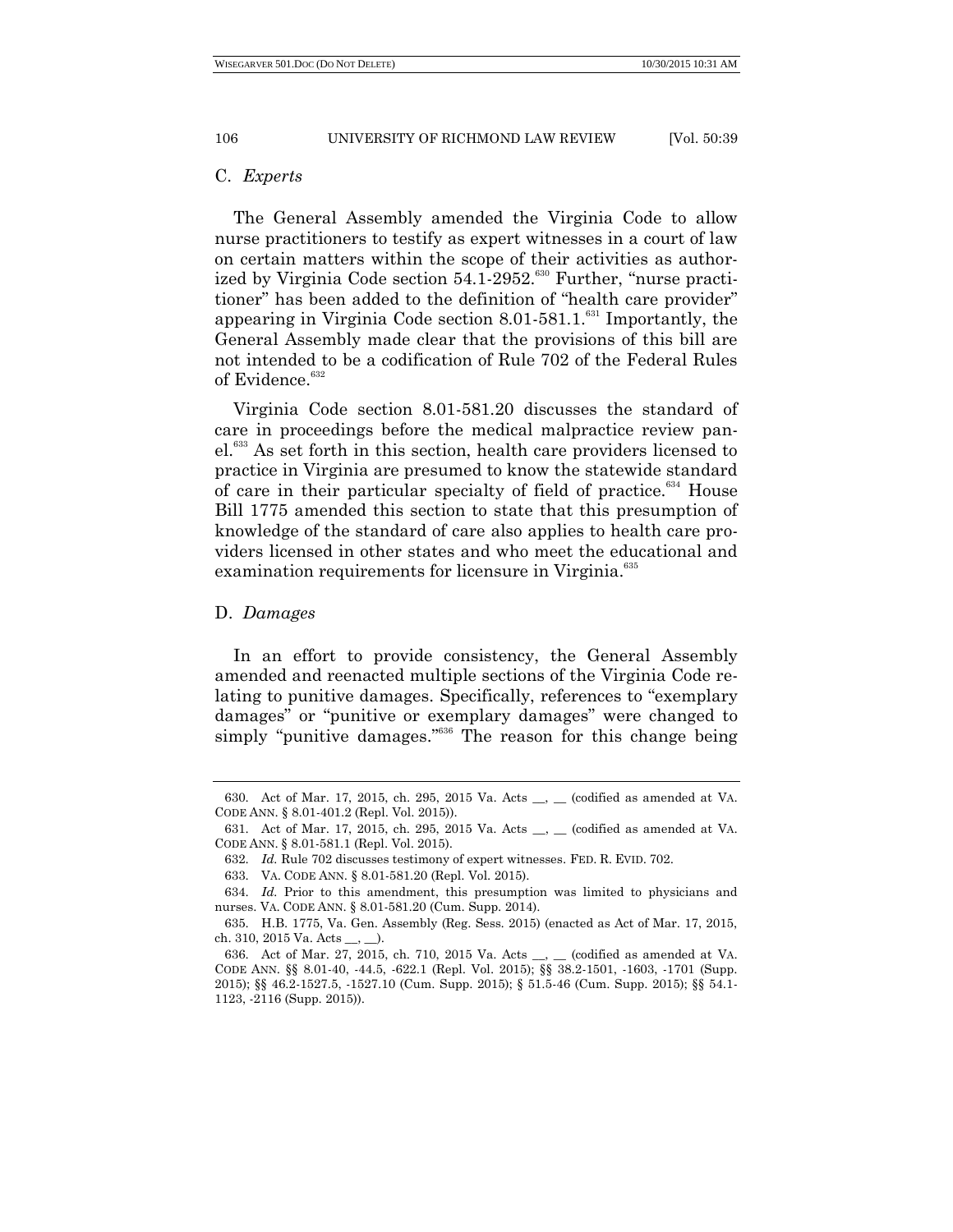that "exemplary" and "punitive" are interchangeable and thus duplicative when they appear together. The bill also makes additional technical corrections.<sup>637</sup>

## E. *Statute of Limitations*

With regard to actions for defamation, the statute of limitations is one year from when the cause of action accrues.<sup>638</sup> As amended, Virginia Code section 8.01-247.1 now provides that:

If a publisher of statements actionable under this section publishes anonymously or under a false identity on the Internet, an action may be filed under this section and the statute of limitations shall be tolled until the identity of the publisher is discovered or, by the exercise of due diligence, reasonably should have been discovered.<sup>6</sup>

## F. *Unauthorized Dissemination of Criminal History Records*

During the 2015 session, the General Assembly added Virginia Code section 8.01-40.3 relating to the dissemination of criminal history record information. $640$  Importantly, the new section creates a civil penalty for the wrongful dissemination of criminal history record information that should have been expunged.<sup>641</sup> This section states as follows:

A. Any person who disseminates, publishes, or maintains or causes to be disseminated, published, or maintained the criminal history record information . . . of an individual pertaining to that individual's charge or arrest for a criminal offense and solicits, requests, or accepts money or other thing of value for removing such criminal history record information shall be liable to the individual who is the subject of the information for actual damages or \$500, whichever is greater, in addition to reasonable attorney fees and costs.

B. Nothing in this section shall be construed to impose liability on:

<sup>637.</sup> *See, e.g.*, H.B. 1610, Va. Gen. Assembly (Reg. Sess. 2015) (enacted as Act of Mar. 27, 2015, ch. 710, 2015 Va. Acts \_\_, \_\_) (amending "attorneys' fees" to "attorney fees" and correcting the spelling of "judgment" in section 46.2-1527.10).

<sup>638.</sup> VA. CODE ANN. § 8.01-247.1 (Repl. Vol. 2015).

<sup>639.</sup> *Id*.

<sup>640.</sup> Act of Mar. 23, 2015, ch. 415, 2015 Va. Acts \_\_, \_\_ (codified as amended at VA. CODE ANN. § 8.01-40.3 (Repl. Vol. 2015)).

<sup>641.</sup> *Id.*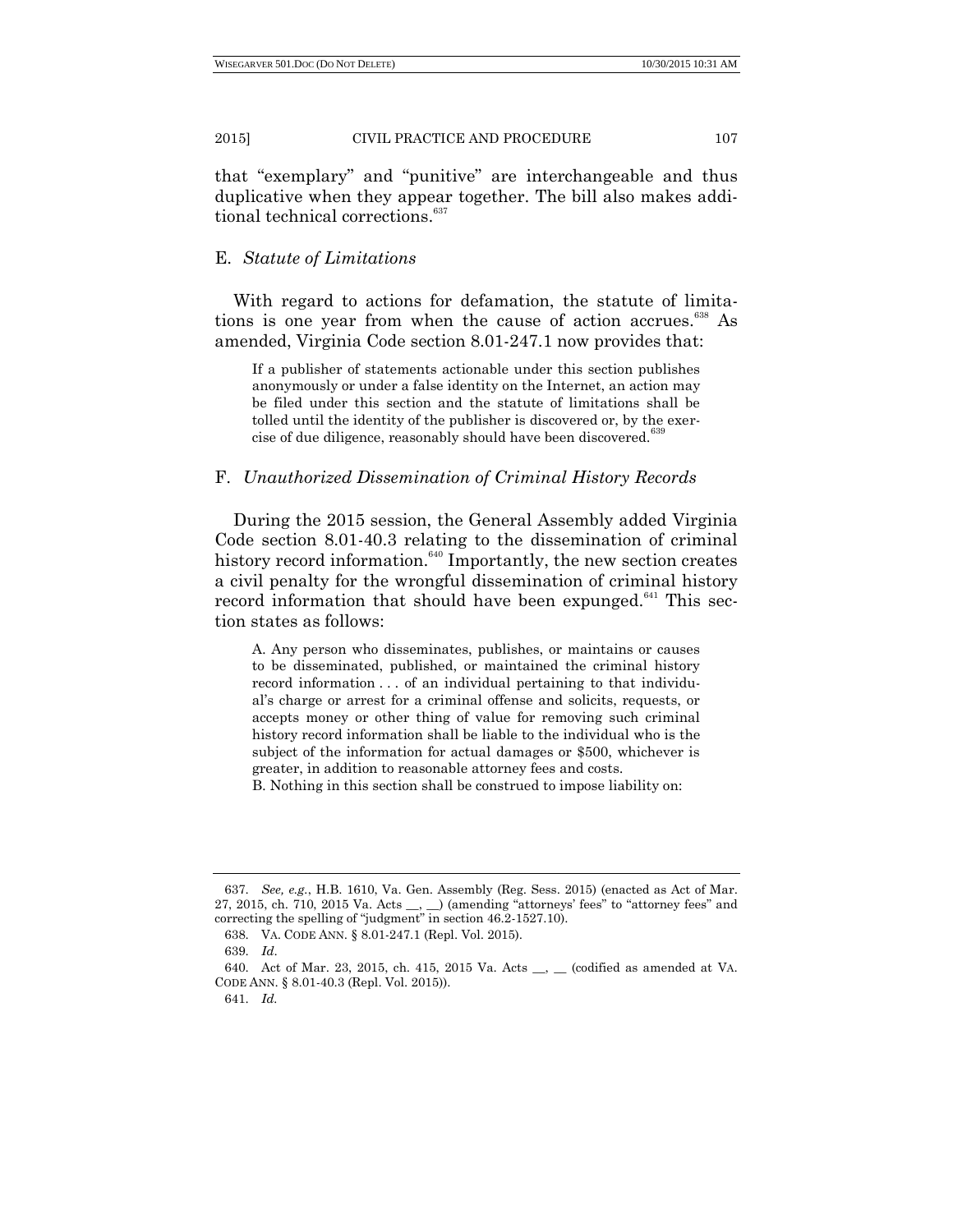1. An interactive computer service, as defined in 47 U.S.C. § 230(f), for content provided by another person. 2. Any speech protected by Article I, Section 12 of the Constitution of Virginia.

C. As used in this section, "*criminal history record information*" means the same as that term is defined in § [9.1-101.](http://law.lis.virginia.gov/vacode/9.1-101)<sup>642</sup>

Similarly, the General Assembly added section 8.01-40.3, which creates a civil action against:

Any person who disseminates, publishes, or maintains . . . the criminal history record information . . . of an individual pertaining to that individual's charge or arrest for a criminal offense and solicits, requests, or accepts money or other thing of value for removing such criminal history record information shall be liable to the individual who is the subject of the information for actual damages or \$500, whichever is greater, in addition to reasonable attorney fees and  $costs.<sup>64</sup>$ 

## G. *Summons for Unlawful Detainer*

Minor changes were made to certain sections of the Virginia Code relating to unlawful detainer proceedings and satisfaction of judgments. In an unlawful detainer proceeding where the tenant fails to appear, the landlord, or the landlord's agent, may submit evidence of outstanding rent, late charges, attorney's fees, and other damages by affidavit or sworn testimony.<sup>644</sup> Revised Virginia Code section 8.01-126(C) also now requires that the landlord, or the landlord's agent, advise the court of any payments made by the tenant that would result in a reduction of the amount due as of the date of the hearing. $645$  Section 8.01-126 also now provides that:

In determining the amount due the plaintiff as of the date of the hearing, if the rental agreement or lease provides that rent is due and payable on the first of the month in advance for the entire month, at the request of the plaintiff or the plaintiff's attorney or agent, the amount due as of the date of the hearing shall include the rent due for the entire month in which the hearing is held, and rent shall not be prorated as of the actual court date. Otherwise, the rent

<sup>642.</sup> *Id*.

<sup>643.</sup> Act of Mar. 23, 2015, ch. 415, 2015 Va. Acts \_\_, \_\_ (codified as amended at VA. CODE ANN. § 8.01-40.3 (Repl. Vol. 2015).

<sup>644.</sup> VA. CODE ANN. § 8.01-126 (Repl. Vol. 2015).

<sup>645.</sup> *Id*.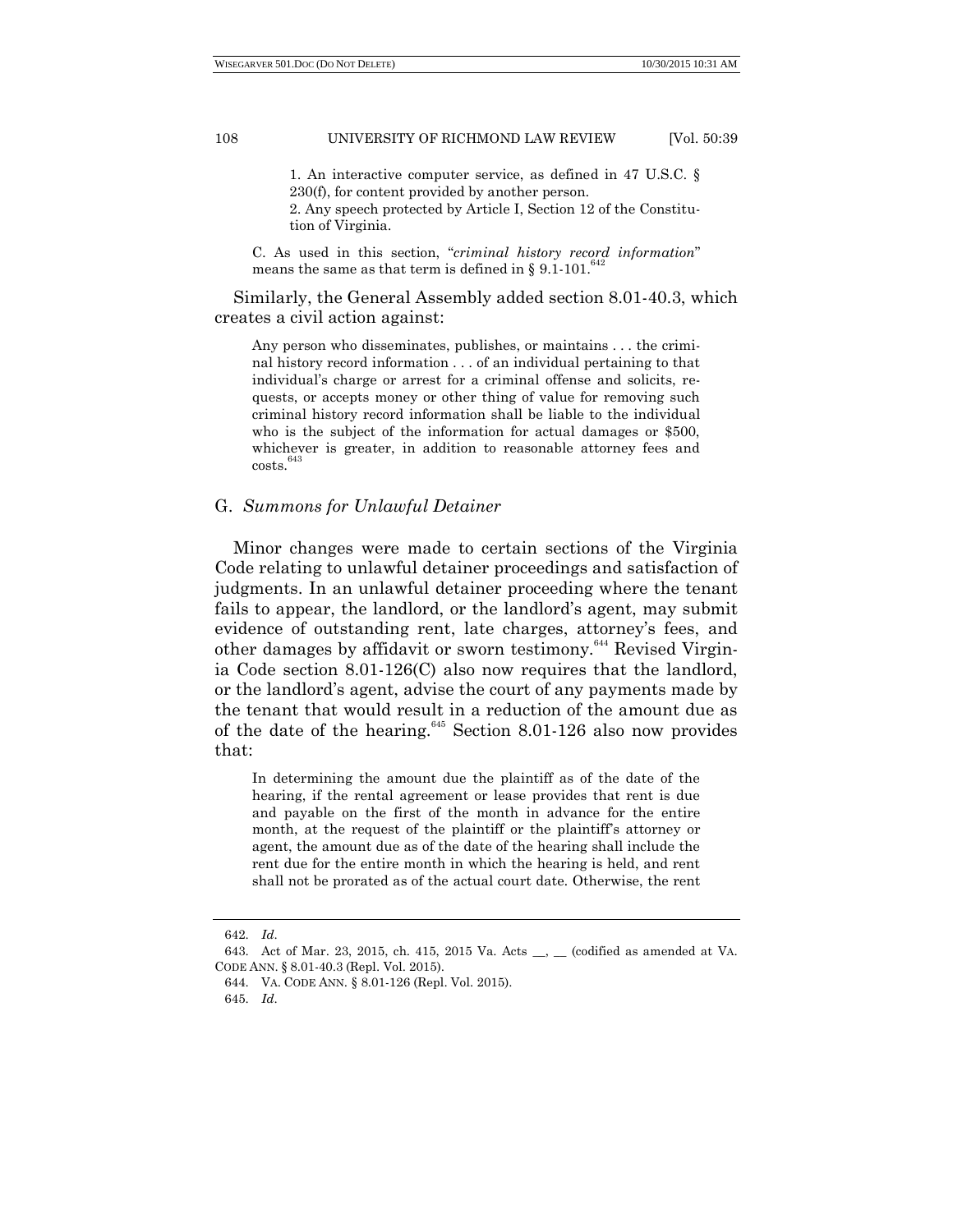shall be prorated as of the date of the hearing. However, nothing herein shall be construed to permit a landlord to collect rent in excess of the amount stated in such rental agreement or lease. If a money judgment has been granted for the amount due for the month of the hearing pursuant to this section and the landlord re-rents such dwelling unit and receives rent from a new tenant prior to the end of such month, the landlord is required to reflect the applicable  $\frac{646}{646}$ portion of the judgment as satisfied pursuant to § [16.1-94.01.](http://law.lis.virginia.gov/vacode/16.1-94.01)

Finally, the General Assembly amended Virginia Code sections 8.01-454 and 16.1-94.01 to clarify that a creditor is required to note satisfaction of a judgment only when it has been paid in  $full.<sup>647</sup>$ 

# H. *Circuit Court Clerk Responsibilities*

During the 2015 session, the General Assembly revised certain sections of the Virginia Code relating to the responsibilities of circuit court clerks. With regard to the posting of notices, summons, orders, and other official documents, the notice requirement is satisfied if such documents are posted on the public government website of the locality served by the court or on the circuit court clerk's website.<sup>648</sup> Virginia Code section 8.01-217, relating to how the name of a person may be changed, has been amended to clarify that if a name change is granted to a convicted sex offender, the clerk entering such an order must transmit a certified copy to any agency or department of the Commonwealth that has issued a license using such person's changed name, if known to the court and identified in the court order. $649$  With regard to entering payment or discharge on the judgment docket, Virginia Code section 8.01-453 now provides that the clerk must only docket judgments that have been satisfied in full—the clerk is not required to enter partial satisfactions of judgments.<sup>650</sup> Finally, Virginia Code sec-

<sup>646.</sup> *Id*.

<sup>647.</sup> Act of Mar. 26, 2015, ch. 631, 2015 Va. Acts \_\_, \_\_ (codified as amended at VA. CODE ANN. § 8.01-454 (Repl. Vol. 2015)); Act of Mar. 23, 2015, ch. 547, 2015 Va. Acts, \_ \_\_ (codified at VA. CODE ANN. § 16.1-94.01 (Repl. Vol. 2015)).

<sup>648.</sup> Act of Mar. 26, 2015, ch. 631, 2015 Va. Acts \_\_, \_\_ (codified as amended at VA. CODE ANN. § 1-211.1 (Supp. 2015)).

<sup>649.</sup> Act of Mar. 26, 2015, ch. 631, 2015 Va. Acts \_\_, \_\_ (codified as amended at VA. CODE ANN. § 8.01-217 (Repl. Vol. 2015)).

<sup>650.</sup> VA. CODE ANN. § 8.01-453 (Repl. Vol. 2015).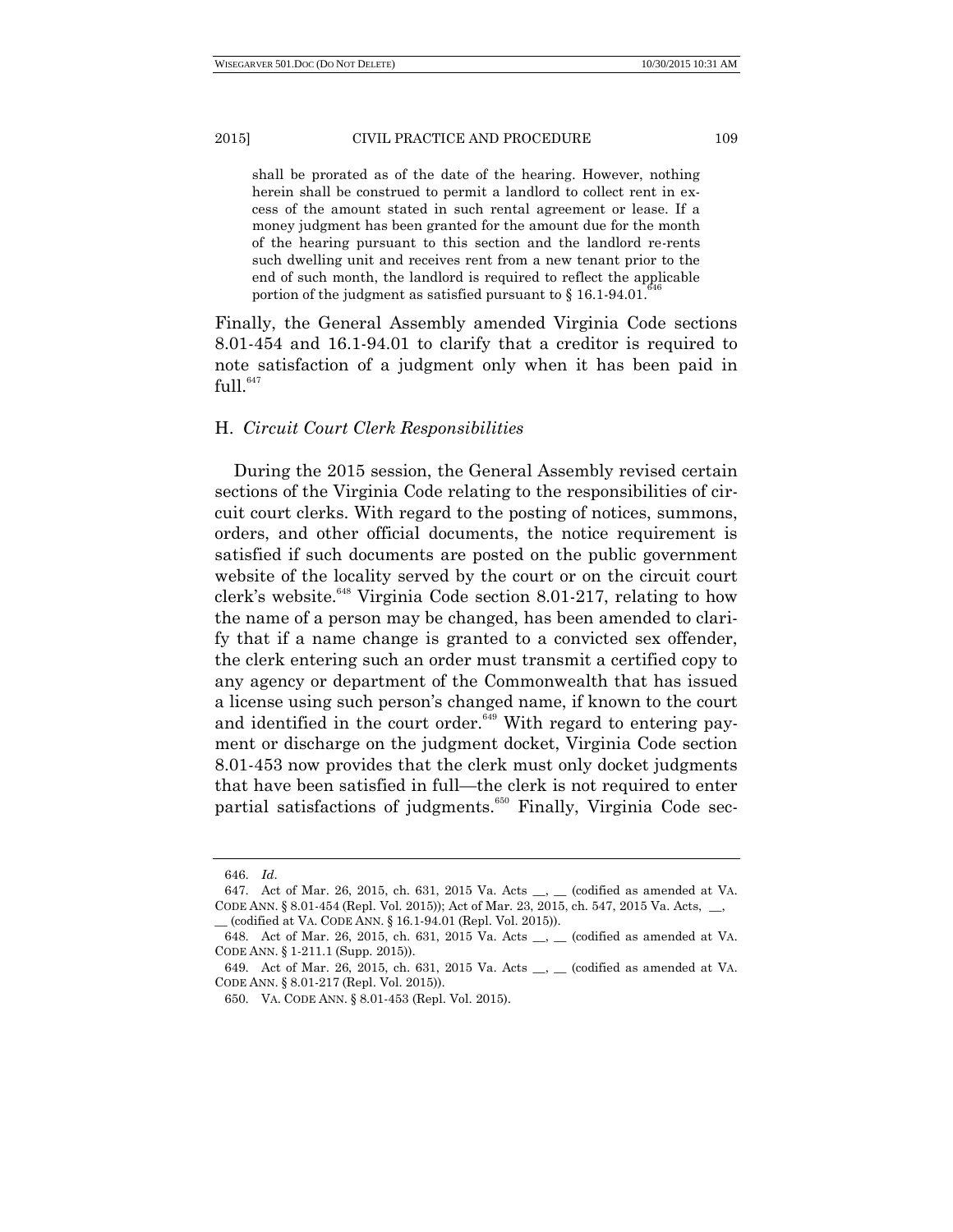tion 64.2-505 was amended to allow the clerk to compel a personal representative to produce a will or to require security.<sup>651</sup>

# I. *Payment of Funds Into Circuit Court*

Virginia Code section 8.01-600, pertaining to money held by the clerk of the circuit court, was amended to provide that "where judgment is taken in the circuit court, upon motion of a party for good cause shown, the court may enter an order directing the clerk to [hold certain funds]." $652$  The bill also adds subsection (C) to Virginia Code section 8.01-606, which provides:

Where judgment is taken in the general district court, upon motion of a party for good cause shown, the general district court judge may enter an order directing the clerk of the general district court to hold such funds . . . for a period not to exceed 180 days to enable such party to file a petition . . . requesting that such funds be received and held by the clerk of the circuit court.

If an order directing the clerk of the general district court to transfer funds to the circuit court is not received within the 180 day period, the clerk of the general district court may disburse the funds to the plaintiff.<sup>654</sup>

## J. *Civil Immunity*

Virginia Code section 8.01-225 provides that persons rendering certain emergency services may not be found "liable for any civil" damages for acts or omissions resulting from the rendering of such care  $\ldots$  <sup>655</sup>. As amended, section 8.01-225 now provides the following description of "emergency care or assistance":

For purposes of this subdivision, emergency care or assistance includes the forcible entry of a motor vehicle in order to remove an unattended minor at risk of serious bodily injury or death, provided the person has attempted to contact a law-enforcement officer, as de-

<sup>651.</sup> Act of Mar. 26, 2015, ch. 631, 2015 Va. Acts \_\_, \_\_ (codified as amended at VA. CODE ANN. § 64.2-505 (Cum. Supp. 2015)).

<sup>652.</sup> Act of Mar. 26, 2015, ch. 633, 2015 Va. Acts \_\_, \_\_ (codified as amended at VA. CODE ANN. § 8.01-600 (Repl. Vol. 2015)) (alteration in original).

<sup>653.</sup> Act of Mar. 26, 2015, ch. 633, 2015 Va. Acts \_\_, \_\_ (codified as amended at VA. CODE ANN. § 8.01-606 (Repl. Vol. 2015)).

<sup>654.</sup> *Id*.

<sup>655.</sup> VA. CODE ANN. § 8.01-225 (Repl. Vol. 2015).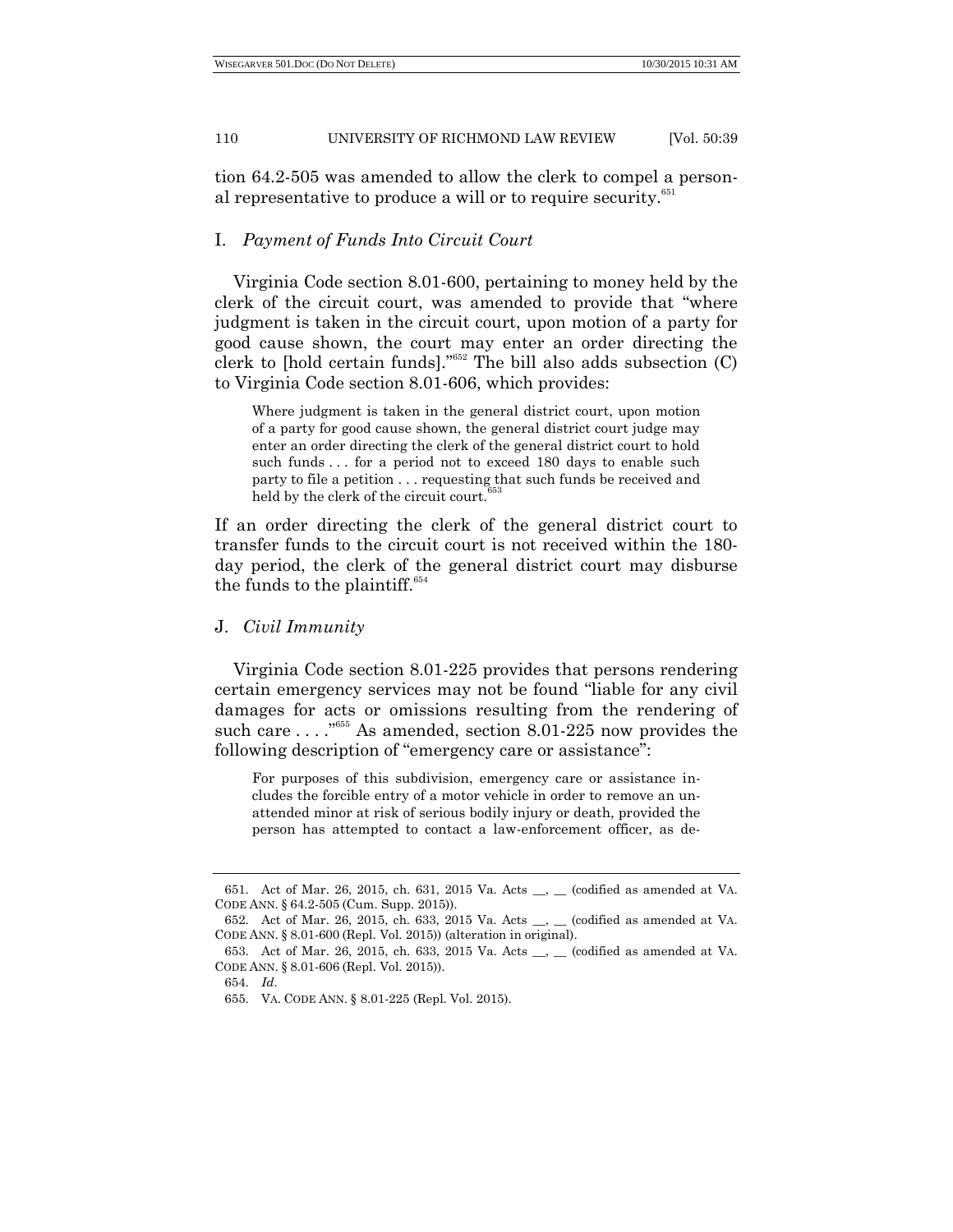2015] CIVIL PRACTICE AND PROCEDURE 111

fined in § [9.1-101,](http://law.lis.virginia.gov/vacode/9.1-101) a firefighter, as defined in § [65.2-102,](http://law.lis.virginia.gov/vacode/65.2-102) emergency medical services personnel, as defined in § [32.1-111.1,](http://law.lis.virginia.gov/vacode/32.1-111.1) or an emergency 911 system, if feasible under the circumstances.

Senate Bill 1186 resulted in another change to section 8.01-225.<sup>657</sup> Specifically, this section now grants civil immunity to persons who, "[i]n good faith, prescribes, dispenses, or administers naloxone or other opioid antagonist used for overdose reversal in an emergency to an individual who is believed to be experiencing or about to experience a life-threatening opiate overdose."<sup>658</sup>

## K. *Personal Injury and Wrongful Death Actions*

Virginia Code section 8.01-417, as amended, now requires insurance companies to disclose the address of an alleged tortfeasor upon the request of an injured person, personal representative, or attorney in personal injury and wrongful death actions related to motor vehicle accidents, if such address has not previously been disclosed.<sup>659</sup> The section also now states:

if the alleged tortfeasor has insurance coverage from a self-insured locality for a motor vehicle accident . . . and the locality is authorized by the alleged tortfeasor to accept service of process . . . the locality . . . may [instead] disclose the insured's work address and the name and address of the person who shall accept service of process on behalf of the alleged tortfeasor.

## L. *Petition for Attachment*

The most significant change to Virginia Code section 8.01-537, which relates to petitions for attachment, is that the amended section removes judges from the list of persons before whom a petition for attachment shall be filed.<sup>661</sup> As amended, section 8.01-

<sup>656.</sup> *Id*.

<sup>657.</sup> S.B. 1186, Va. Gen. Assembly (Reg. Sess. 2015); VA. CODE ANN. § 8.01-225 (Repl. Vol. 2015).

<sup>658.</sup> VA. CODE ANN. § 8.01-225 (Repl. Vol. 2005).

<sup>659.</sup> VA. CODE ANN. § 8.01-417 (Repl. Vol. 2015).

<sup>660.</sup> *Id*. (alteration in original).

<sup>661.</sup> Act of Mar. 26, 2015, ch. 639, 2015 Va. Acts \_\_, \_\_ (codified as amended at VA. CODE ANN. § 8.01-537 (Repl. Vol. 2015).